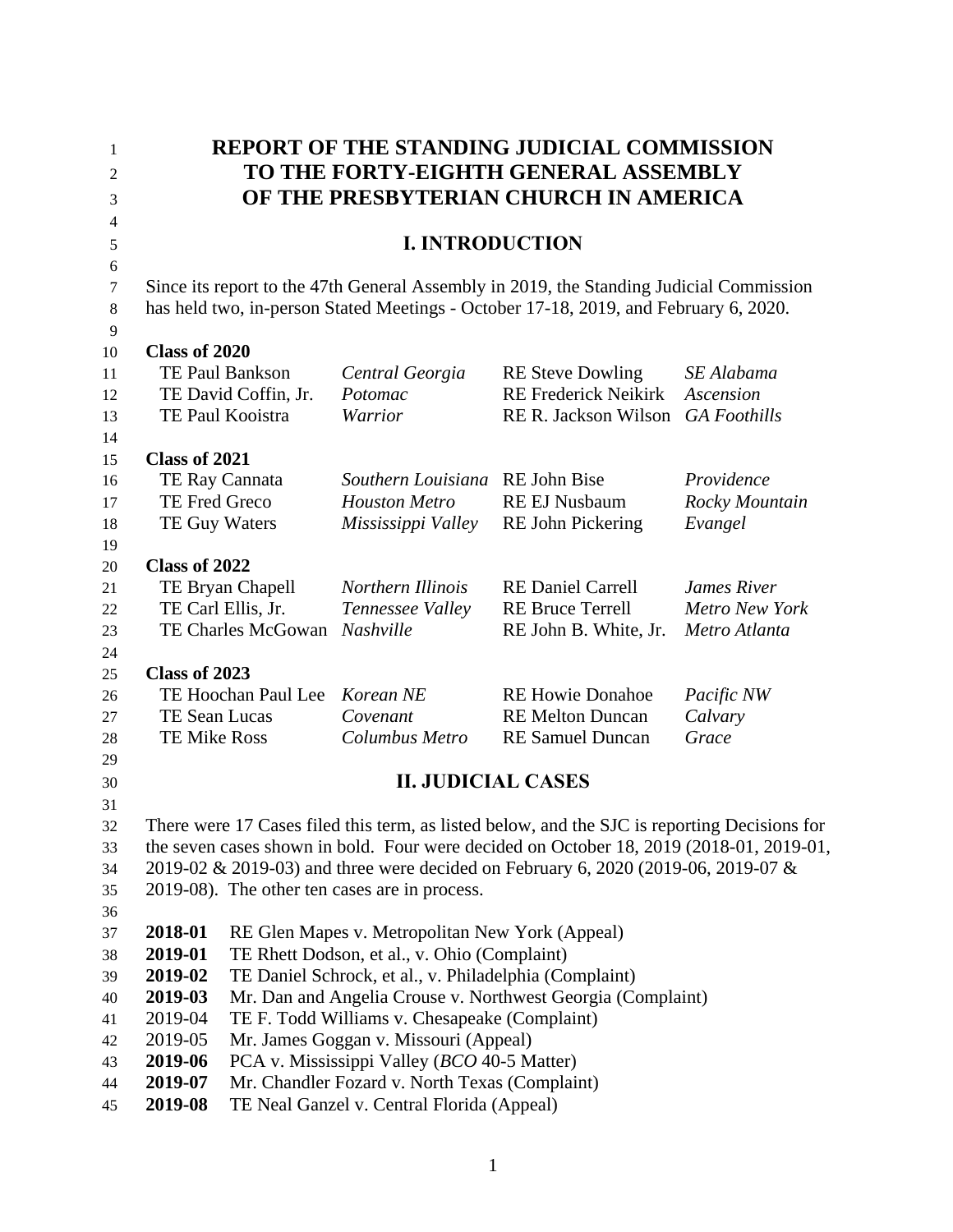| $\mathbf{1}$   | 2019-09                                                                                                                                                                          | RE William Mueller v. South Florida (Complaint)                                                  |  |
|----------------|----------------------------------------------------------------------------------------------------------------------------------------------------------------------------------|--------------------------------------------------------------------------------------------------|--|
| $\overline{c}$ | 2019-10                                                                                                                                                                          | TE John F. Evans v. Arizona (Complaint)                                                          |  |
| 3              | 2019-11                                                                                                                                                                          | Mr. Dan and Angelia Crouse v. Northwest Georgia (Complaint)                                      |  |
| $\overline{4}$ | 2019-12                                                                                                                                                                          | RE Alan Pitts, et al., v. Arizona (Complaint)                                                    |  |
| 5              | 2019-13                                                                                                                                                                          | Ms. Colleen Gendy v. Central Florida (Complaint)                                                 |  |
| 6              | 2019-04                                                                                                                                                                          | RE Jeawhan Yoo, et al., v. Korean SW Orange County (Complaint)                                   |  |
| $\tau$         | 2020-01                                                                                                                                                                          | Mr. Peter Benyola v. Central Florida                                                             |  |
| $\,8\,$        | 2020-02                                                                                                                                                                          | BCO 34-1 Requests from Central GA & Savannah River v. Missouri                                   |  |
| 9              |                                                                                                                                                                                  |                                                                                                  |  |
| 10             |                                                                                                                                                                                  |                                                                                                  |  |
| 11             |                                                                                                                                                                                  | <b>III. REPORT OF THE CASES</b>                                                                  |  |
| 12             |                                                                                                                                                                                  |                                                                                                  |  |
| 13             |                                                                                                                                                                                  | <b>CASE 2018-01</b>                                                                              |  |
| 14             |                                                                                                                                                                                  | <b>APPEAL OF RE GLEN MAPES</b>                                                                   |  |
| 15             |                                                                                                                                                                                  | vs.                                                                                              |  |
| 16             |                                                                                                                                                                                  | <b>METROPOLITAN NEW YORK PRESBYTERY</b>                                                          |  |
| 17             |                                                                                                                                                                                  |                                                                                                  |  |
| 18             |                                                                                                                                                                                  | <b>DECISION IN APPEAL</b>                                                                        |  |
| 19             |                                                                                                                                                                                  | <b>October 18, 2019</b>                                                                          |  |
| 20             |                                                                                                                                                                                  |                                                                                                  |  |
| 21             |                                                                                                                                                                                  | I. CASE SUMMARY                                                                                  |  |
| 22             |                                                                                                                                                                                  |                                                                                                  |  |
| 23<br>24       | This case came before the SJC on the Appeal of Glen Mapes, who has been a Ruling Elder at<br>New Hope Christian Church ("NHCC") in Monsey, New York, within the Metropolitan New |                                                                                                  |  |
| 25             | York Presbytery ("MNYP"). The Appeal arose from the conviction of Mr. Mapes on multiple                                                                                          |                                                                                                  |  |
| 26             | charges tried in January 2018. The case was a companion to Case 2018-04 concerning the                                                                                           |                                                                                                  |  |
| 27             |                                                                                                                                                                                  | Complaint lodged by Mapes and 13 others against the Temporary Session of NHCC. Both              |  |
| 28             |                                                                                                                                                                                  | cases were heard telephonically by a Panel of the SJC on January 22, 2019. In order to           |  |
| 29             |                                                                                                                                                                                  | understand either case, it is necessary to understand their factual context and the relationship |  |
| 30             | of one to the other.                                                                                                                                                             |                                                                                                  |  |
| 31             |                                                                                                                                                                                  |                                                                                                  |  |
| 32             |                                                                                                                                                                                  | The Appellant, Glen Mapes, participated in the Panel hearing on behalf of himself<br>RE          |  |
| 33             |                                                                                                                                                                                  | Randall Prescott (of Short Hills, New Jersey, a member of Covenant Presbyterian Church but       |  |
| 34             |                                                                                                                                                                                  | not serving as a Ruling Elder there, having been ordained and having served elsewhere)           |  |
| 35             |                                                                                                                                                                                  | participated on behalf of the Respondent Presbytery.                                             |  |
| 36             |                                                                                                                                                                                  |                                                                                                  |  |
| 37             |                                                                                                                                                                                  | The Record of the Case (sometimes referred to as the "ROC") reveals that MNYP, at its            |  |
| 38             | meeting on September 20, 2016, and upon a recommendation of its Shepherding Team,                                                                                                |                                                                                                  |  |
| 39             |                                                                                                                                                                                  | approved the formation of a temporary session for NHCC. No basis for that formation was          |  |
| 40             |                                                                                                                                                                                  | then identified. Although the Moderator of the Temporary Session later stated (in a November     |  |
| 41             |                                                                                                                                                                                  | 21, 2017, letter) that the "status of New Hope Christian Church was recognized as changed        |  |
| 42             |                                                                                                                                                                                  | from 'Particular' status to 'Mission' status at the 96th Stated Meeting of the Metropolitan New  |  |
|                |                                                                                                                                                                                  |                                                                                                  |  |

- York Presbytery on September 20, 2016" no reference to that change appears in the minutes of that meeting. Further, no evidence has been presented that MNYP ever sought the approval
- 45 of the NHCC congregation to have a temporary session act as its ruling body, although such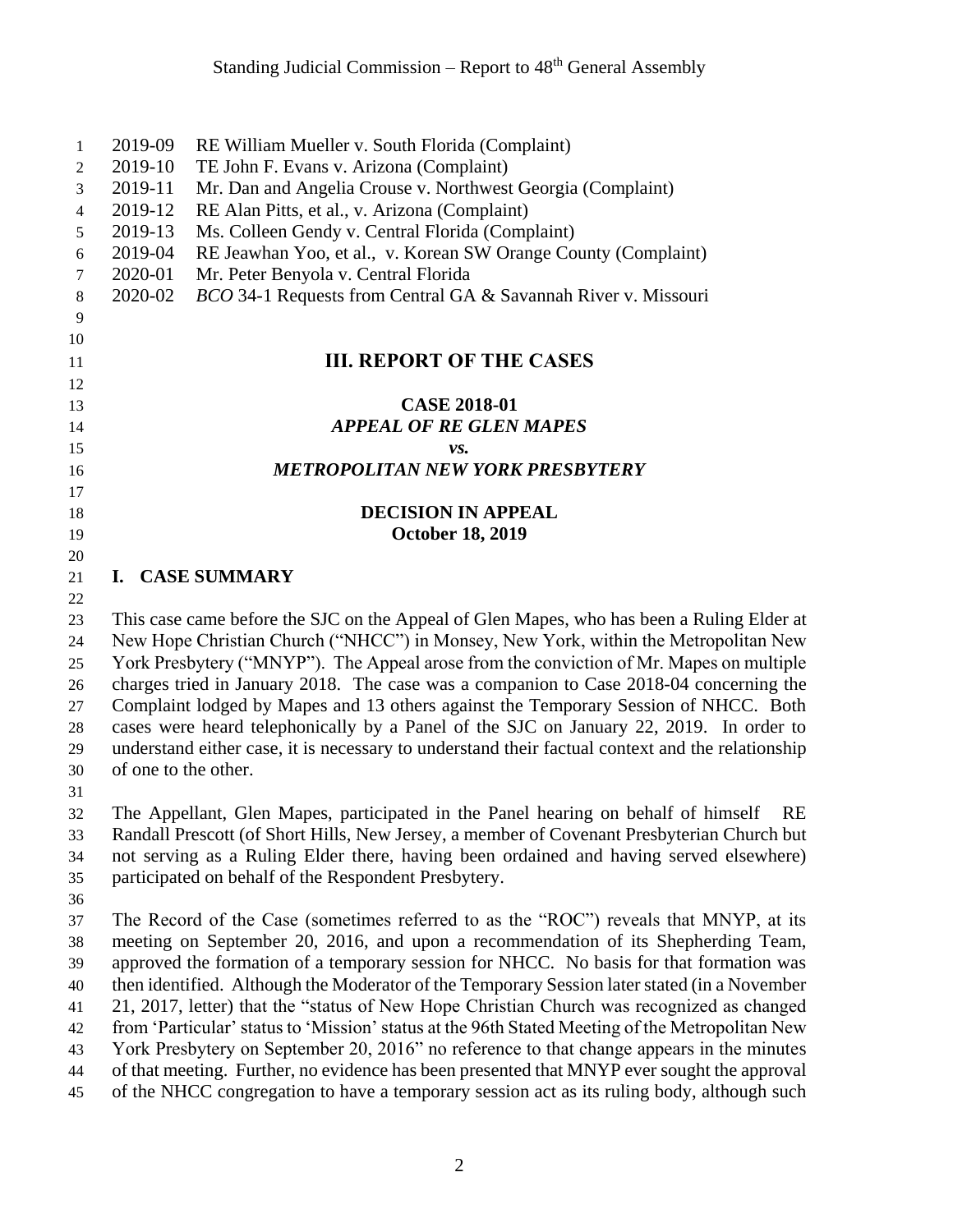approval arguably was implicit in a later action of the congregation. Actions of the Temporary Session are what gave rise to both the Complaint and the disciplinary proceeding against

- Mapes, culminating in his conviction, censures, and Appeal.
- 

 Both cases were presented to the SJC at its meeting on February 7, 2019. The Complaint centered on the initial failure of the Temporary Session to call a congregational meeting to vote on whether to leave the PCA. Because such a vote later took place and led to the dismissal of NHCC from the PCA, the SJC determined the Complaint to be judicially out of order, having been rendered moot.

 With respect to the Appeal, however, the SJC concluded that more information was needed, and therefore referred the case back to the Panel. The Panel has since obtained additional information and documents and is satisfied that nothing material to the matter remains to be obtained.

 The Record reveals that the Temporary Session brought charges on November 21, 2017, against Mapes and three others for disrupting a meeting of the Session earlier that month. This led to a trial that concluded with a conviction of Mapes and the censures of indefinite suspension from the sacraments and deposition from the office of Ruling Elder (along with removal from the office of Trustee).

 Although the Panel questioned the formation and conduct of the Temporary Session as well as the possible lack of a quorum for the trial, the SJC recognizes that these questions were not raised in Mapes's specifications of error. Therefore, for the purpose of deciding this case the SJC assumes the validity of the Temporary Session and the existence of a quorum at trial. Nevertheless, the SJC has determined that portions of the judgment below were in error, including that the censures inflicted were excessive. It therefore affirms the judgment in part, but also reverses in part.

#### **II. SUMMARY OF THE FACTS**

- 2007 New Hope Christian Church ("NHCC"), with roots established in 1824 and a recent 50-year history within the Christian Reformed Church, affiliated with the PCA after a period of search.
- 7/25/16 TE Phillip Dennis, pastor of NHCC, filed charges against REs Henry Bakker and Glen Mapes, the only Ruling Elders then on the NHCC Session. Those charges were referred to MNYP.
- 8/22/16 MNYP Shepherding Team (TEs Reinmuth, Friederichsen, Ridgeway, Chen, and RE Taylor) recommended that MNYP:
- a) "appoint the Shepherding Team as a judicial commission for the purposes of trying" the two cases;
- b) "suspend all official functions of RE Mapes and RE Bakker (not by way of censure) pending the outcome of their trials;"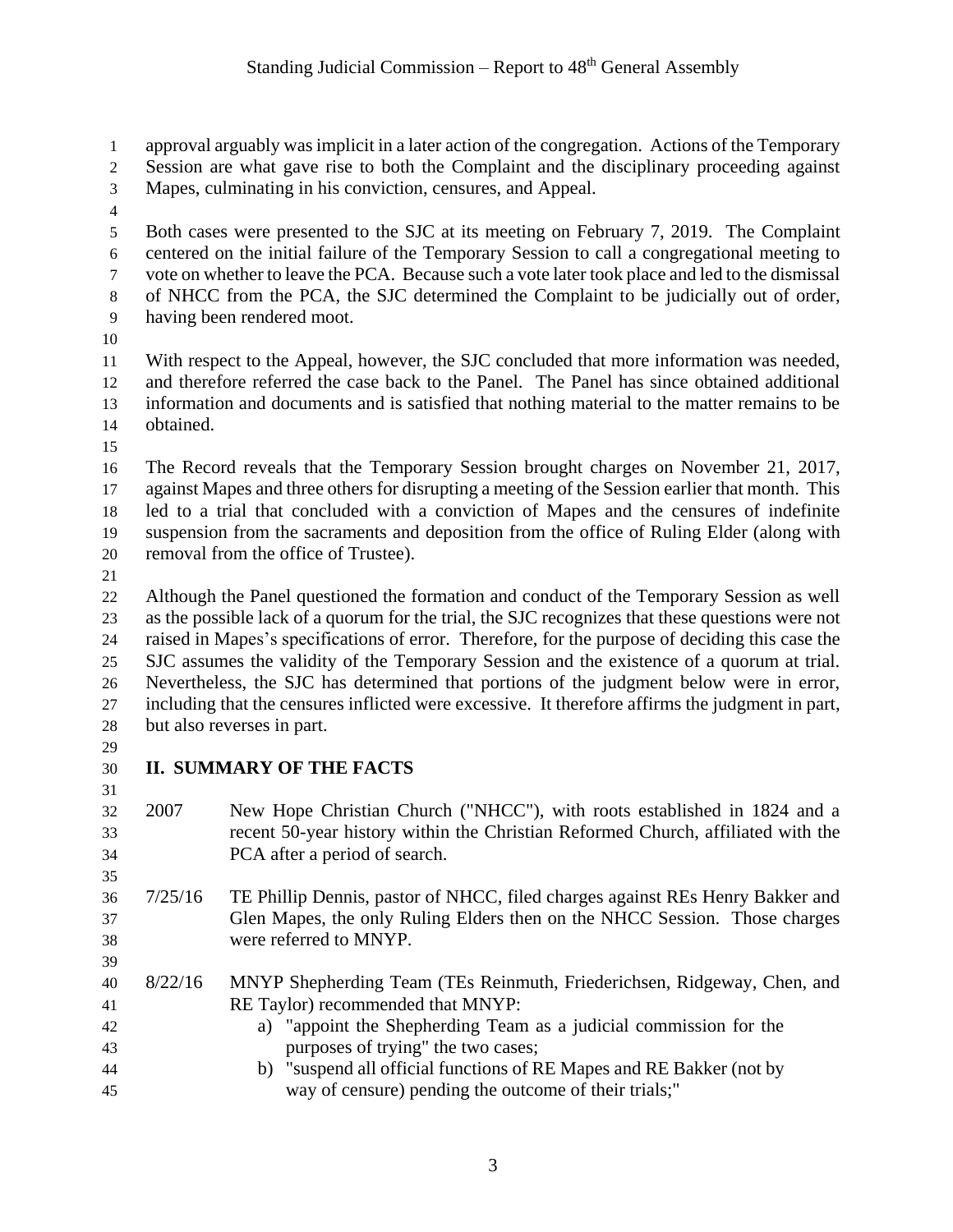| 1                   |          | c) "accept TE Phillip Dennis' resignation and dissolve the pastoral                            |
|---------------------|----------|------------------------------------------------------------------------------------------------|
| $\overline{c}$<br>3 |          | relationship" with NHCC;<br>d) "appoint a commission to function as temporary Session for NHCC |
| 4                   |          | effective immediately;" and                                                                    |
| 5                   |          | e) "appoint TE Phillip Dennis as Stated Supply to NHCC for up [to]                             |
| 6                   |          | six months, as agreeable to the temporary Session."                                            |
| $\tau$              |          |                                                                                                |
| $\,8\,$             | 9/20/16  | MNYP adopted the recommendations of the Shepherding Team. Though later                         |
| 9                   |          | characterizations indicate MNYP had determined NHCC to be a mission church,                    |
| 10                  |          | no mention of that was made in any of its minutes at the time.                                 |
| 11                  |          |                                                                                                |
| 12                  | 3/28/17  | MNYP adopted later recommendations of the Shepherding Team (serving as a                       |
| 13                  |          | judicial commission) convicting RE Bakker and suspending him from office, but                  |
| 14                  |          | noting that the judicial commission had concluded there was inadequate cause to                |
| 15                  |          | bring an indictment against RE Mapes.                                                          |
| 16                  |          |                                                                                                |
| 17                  | 5/21/17  | A called congregational meeting of NHCC was held to consider and act upon the                  |
| 18                  |          | recommendation of the Temporary Session to relocate, replant, and re-                          |
| 19                  |          | particularize the church. The motion passed 11-6.                                              |
| 20                  |          |                                                                                                |
| 21                  | 8/23/17  | The Temporary Session determined that Bakker had shown insufficient                            |
| 22                  |          | repentance, and therefore permanently deposed him from office and suspended                    |
| 23                  |          | him from the table. Further, the Session, as part of continued process, required               |
| 24                  |          | that he worship at another church.                                                             |
| 25                  |          |                                                                                                |
| 26                  | 11/2/17  | The Temporary Session met with former RE Bakker to consider evidence of                        |
| 27                  |          | repentance. RE Mapes and several others attempted to attend the meeting despite                |
| 28                  |          | having been told it would be closed. The Session excommunicated Bakker and                     |
| 29                  |          | barred him from the church property unless invited back by the Session. The                    |
| 30                  |          | Session also interacted with RE Mapes and Mrs. Bakker, and TE Dennis requested                 |
| 31                  |          | that Mapes attend church elsewhere.                                                            |
| 32                  |          |                                                                                                |
| 33                  |          | 11/12/17 Following the morning worship service, RE John Gregory, Clerk of the Temporary        |
| 34                  |          | Session and on its behalf, addressed the congregation, announcing there would no               |
| 35                  |          | longer be worship services at NHCC.                                                            |
| 36                  |          |                                                                                                |
| 37                  | 11/12/17 | Fourteen members of NHCC petitioned the Temporary Session, requesting a                        |
| 38                  |          | congregational meeting to consider dissolution of ties to the PCA and retention of             |
| 39                  |          | all assets.                                                                                    |
| 40                  |          |                                                                                                |
| 41                  | 11/21/17 | The Temporary Session denied the petition, stating in a letter from TE                         |
| 42                  |          | Friederichsen to the petitioners that although the petition first appeared to be "in           |
| 43                  |          | good order," because NHCC was no longer a particular church the decision on                    |
| 44                  |          | whether to withdraw was not in the hands of the mission church members. In other               |
| 45                  |          | words, in the view of the Session, only members of a "particular" church could                 |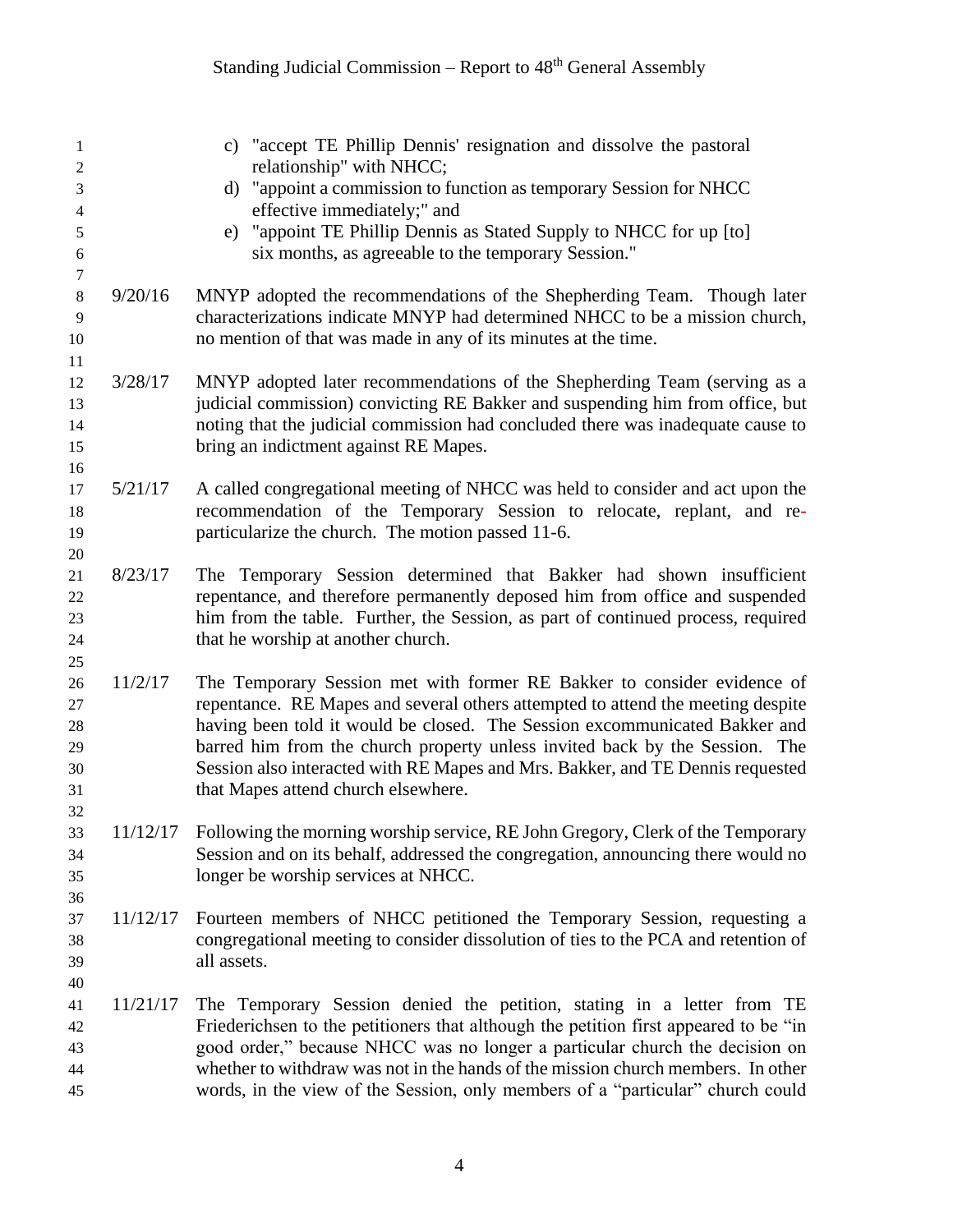| 1<br>$\overline{c}$<br>3<br>4          |          | present such a petition. The Session also approved charges against Mr. and Mrs.<br>Mapes, Mrs. Bakker, and one other. Those charges generally were for disruption<br>of the meeting on November 2, failure to be subject to church governance, and (in<br>Mapes' case) dereliction of duty as an elder.                                                                                                                                                                      |
|----------------------------------------|----------|------------------------------------------------------------------------------------------------------------------------------------------------------------------------------------------------------------------------------------------------------------------------------------------------------------------------------------------------------------------------------------------------------------------------------------------------------------------------------|
| 5<br>$\sqrt{6}$<br>7<br>8<br>9<br>10   | 12/14/17 | Signers of the November 12 petition wrote the Temporary Session to complain,<br>relaying church history and asserting that members did have the ability and right<br>to petition, to meet, and to take actions that may be authorized at any meeting.<br>Their letter constituted their Complaint.                                                                                                                                                                           |
| 11<br>12<br>13<br>14<br>15<br>16<br>17 | 1/11/18  | The Temporary Session met to conduct trials of the four members. Present were<br>TE Phillip Dennis*, TE Brandon Farquhar, TE Donny Friederichsen*, RE John<br>Gregory*, TE Sung Ho Lee, and TE Harry Skeele. (Individuals marked with *,<br>by prior agreement, did not vote in the trials.) All those charged were convicted.<br>Mapes was indefinitely suspended from the sacraments and deposed from office,<br>the outcome of a trial that had not begun until 1:01 a.m. |
| 18                                     | 1/24/18  | Mapes appealed his conviction to MNYP.                                                                                                                                                                                                                                                                                                                                                                                                                                       |
| 19<br>20<br>21<br>22                   | 1/29/18  | The Temporary Session denied the Complaint for the reasons it had presented by<br>the November 21, 2017, letter from TE Friederichsen.                                                                                                                                                                                                                                                                                                                                       |
| 23<br>24                               | 2/3/18   | Mapes brought the Complaint to MNYP.                                                                                                                                                                                                                                                                                                                                                                                                                                         |
| 25<br>26<br>27<br>28                   | 2/12/18  | The MNYP Judicial Commission ("JC") denied the Complaint on the basis that<br>Mapes was "not a member in good standing" due to a charge pending at the time<br>the Complaint was first filed.                                                                                                                                                                                                                                                                                |
| 29<br>30<br>31<br>32<br>33             | 2/25/18  | Mapes contacted the JC Clerk, RE Prescott, contending he was "in good standing<br>at the time of the submission of the complaint dated Dec. 14, 2017," and that the<br>Complaint was "on behalf of 14 members of New Hope Christian Church, not only<br>myself."                                                                                                                                                                                                             |
| 34<br>35                               | 2/27/18  | MNYP JC reconsidered the Complaint and scheduled hearings on it and on Mapes'<br>appeal of his conviction by the Temporary Session.                                                                                                                                                                                                                                                                                                                                          |
| 36<br>37<br>38<br>39<br>40<br>41<br>42 | 3/3/18   | The MNYP JC ruled the Complaint out of order, issuing a judgment that the<br>conviction of Bakker "instantly devolved NHCC into the status of a mission<br>church," and therefore the Complainants had no standing to present their petition<br>because they were not then members of a "particular" church. The JC also denied<br>Mapes' Appeal.                                                                                                                            |
| 43<br>44                               | 3/13/18  | MNYP accepted the JC decisions on both the Complaint and the Appeal.                                                                                                                                                                                                                                                                                                                                                                                                         |
| 45                                     | 3/19/18  | Mapes appealed his conviction to the General Assembly.                                                                                                                                                                                                                                                                                                                                                                                                                       |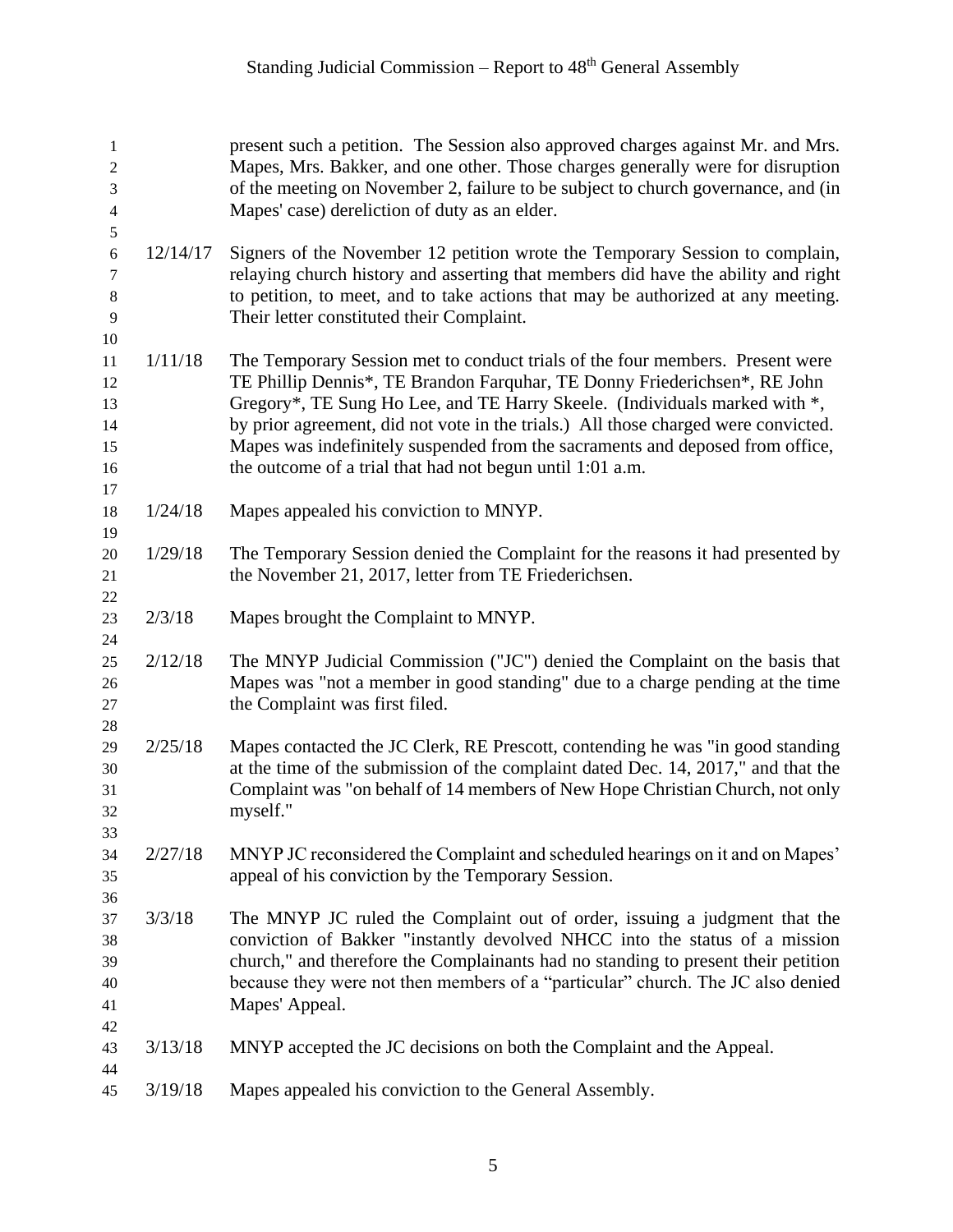- 3/28/18 Mapes and Co-Complainants filed their Complaint with the General Assembly.
- 10/30/18 MNYP held a special meeting to consider the question of dissolving NHCC. In executive session at that meeting, Presbytery adopted a motion "to dismiss New Hope Christian Church from the PCA pending the congregation's consent."
- 12/9/18 At a called meeting of the congregation, it voted 7-0 to consent to MNYP's dismissal of the church from the PCA. Neither Mapes nor others who had earlier petitioned the Temporary Session were notified of the meeting, their names having apparently been removed from the membership roll of the church.
- 1/8/19 MNYP voted to "dismiss the commission from New Hope Church Monsey with gratitude."
- 1/22/19 A Panel of the SJC heard the Appeal electronically (by GoToMeeting). Serving on the Panel were RE Dan Carrell, Chairman; RE John Bise, Secretary; TE Ray Cannata; and RE John White (alternate). The other alternate, TE Carl Ellis, was unable to participate due to a ministerial teaching obligation outside the U.S.
- 20 2/7/19 The SJC took the Appeal under advisement by referring the matter back to the Panel and expanding it to include the two alternates as voting members.

### **III. STATEMENT OF THE ISSUE**

 Did MNYP err when it upheld the judgment of the Temporary Session convicting RE Mapes and inflicting the censures of indefinite suspension from the sacraments and deposition from office?

## **IV. JUDGMENT**

 Yes. Although the judgment is affirmed in part to the extent it rests on Mapes's failure to submit to the government and discipline of the Church, it is otherwise reversed. In particular, the inflicted censures, being excessive for the misconduct found, are reversed and replaced by the censure of Admonition.

## **V. REASONING and OPINION**

 RE Mapes was first charged on July 25, 2016, which matter was referred to MNYP. On August 22, 2016 MNYP, on the recommendation of its Shepherding Team, voted to, among other things, suspend all of RE Mapes' official functions (not by way of censure) pending the outcome of his trial.

 On March 28, 2017 MNYP adopted a recommendation of its Shepherding Team (serving as a judicial commission) that there was inadequate cause to bring an indictment against RE

Mapes. Therefore, it appears Mapes' official functions should have been restored, thereby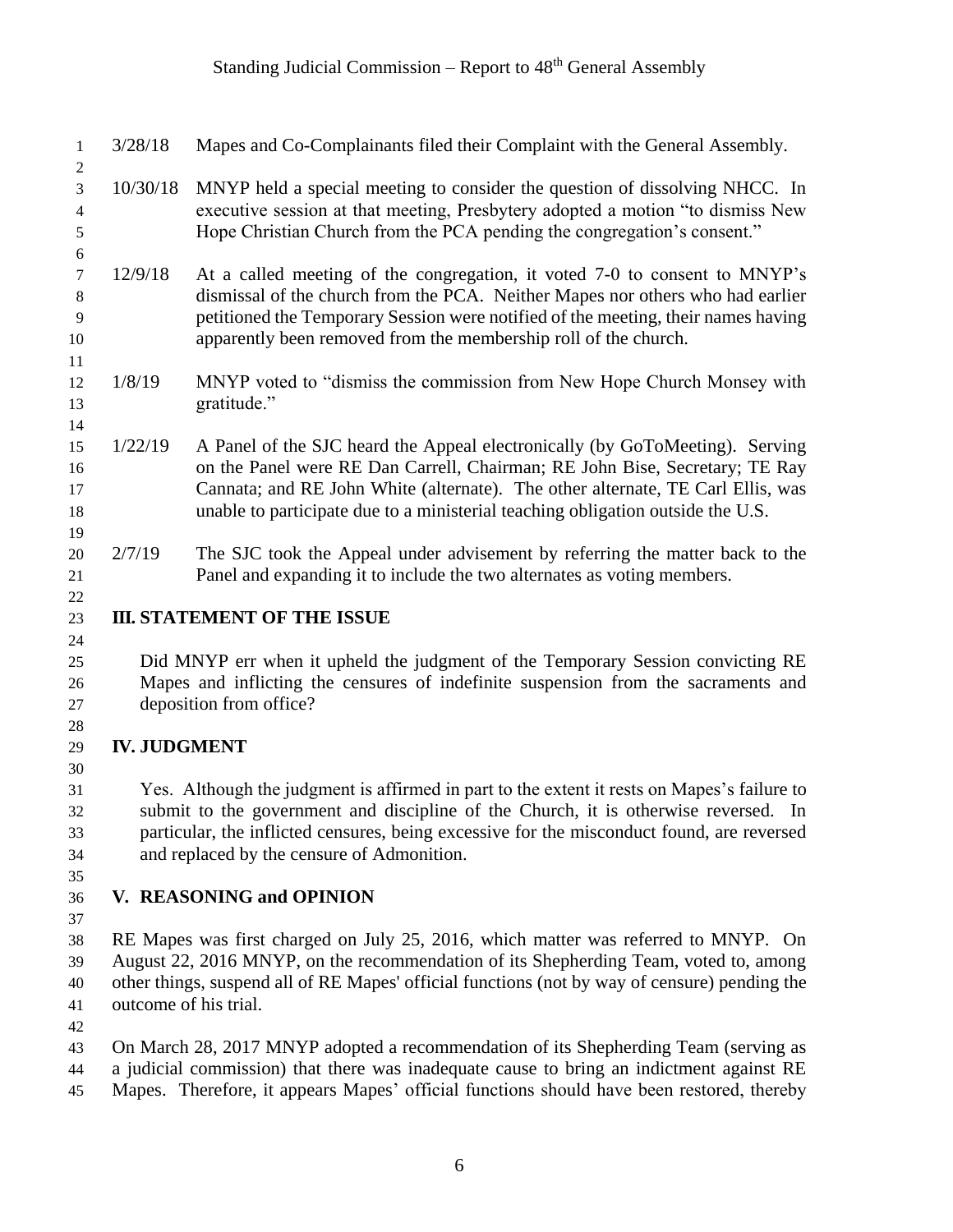triggering the application of *BCO* 12-1, which states that where there is no pastor and only one ruling elder, "he does not constitute a Session, but he should take spiritual oversight of the church, should represent it at Presbytery, should grant letters of dismission, and should report to the Presbytery any matter needing the action of a Church court." Thus, Mapes, as the sole Ruling Elder, would in effect have become the liaison between NHCC and MNYP, regardless of whether a temporary session remained in place. Given this, his appearance at the meeting in question should have been allowed.

 On January 11, 2018, the expanded Temporary Session conducted the trial of RE Mapes and three others on the charges leading to this appeal. RE Mapes' trial, beginning at 1:01 a.m. (over the objection of RE Mapes) and resulting in conviction and infliction of the censures of suspension and deposition, was unduly harsh. Consider the circumstances: Mapes and several others appeared at a meeting of the Temporary Session on November 2, 2017, called to address the question of whether there had been sufficient evidence of repentance displayed by Mr. Bakker. The Mapes group knew in advance that the meeting was closed. Yet they appeared, nevertheless. Mapes said they were in the room for a total of 5 minutes and 37 seconds. Other witnesses were less precise, but viewed the amount of time as between 5 and 10 minutes. TE Dennis, one of the prosecution's witnesses, singled out one member of the group as having shouted and another as having raised her voice, neither of whom was Mapes. Although the group did not leave promptly, upon repeated requests to do so, they eventually did, and they returned later to meet with Temporary Session and reaffirm their membership vows. Not one word in the minutes of that meeting referred to any disruption. Moreover, RE Mapes asserts that when he met with the Session he apologized for his earlier conduct, an assertion that the Appellee did not challenge.

 Yet, at its meeting on November 21, 2017, the Temporary Session charged the group members with offenses. Specifically Mapes was charged with "dereliction of duty as a ruling elder, disturbing the peace of the church, sedition against the government of the church, and participation in a riot," as well as failing to "submit himself to the government and discipline of the Church and to study its purity and peace . . . and . . . 'to strive for the purity, peace, unity and edification of the Church' . . . ." Two specifications followed: the first regarding notice of the closed nature of the meeting; the second that "Mapes had stormed into the Session's meeting place," had "refused to obey promptly when he was instructed to leave," and had "refused to instruct his wife and others present to submit to the Session and leave."

 The trial concluded with the finding of guilty of the offenses charged, with the censures of temporary suspension from the sacraments (until satisfactory evidence of repentance is given) and deposition from office. Mapes then appealed, thereby suspending the judgment of the lower court under *BCO* 42-6.

 In his appeal, Mapes listed six specifications of error. Those were: 

 1. "At the meeting of Nov. 2, 2017, TE Friederichsen stated that 'we just caught Hank in a lie' and then on Nov. 6, 2017 he sent an email inappropriately apologizing for this statement.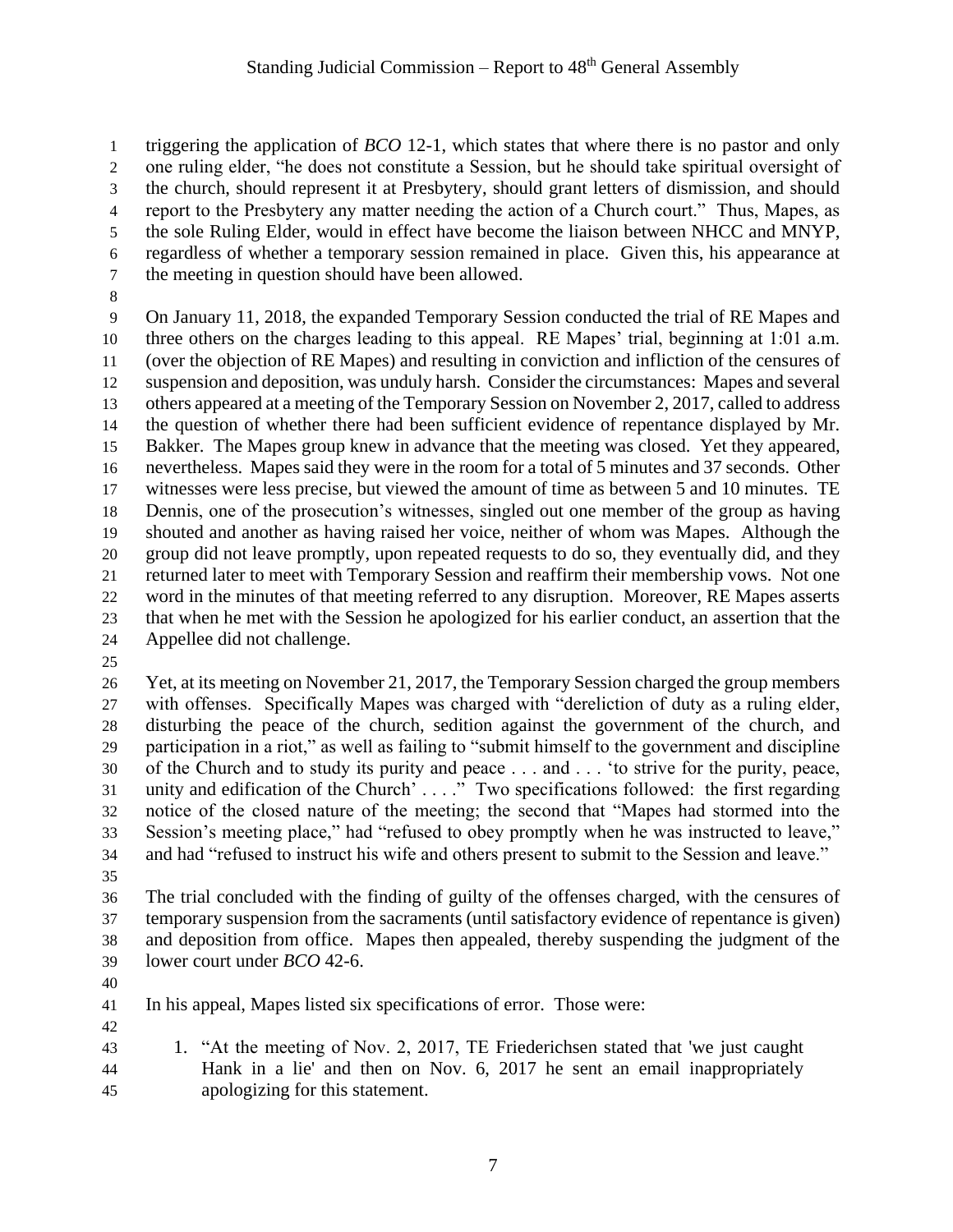| 1<br>2                        | 2. My citation to appear at trial was sent to the former worship team leader at New<br>Hope Christian Church, Phillip Nevill, who had nothing to do with this case. |  |
|-------------------------------|---------------------------------------------------------------------------------------------------------------------------------------------------------------------|--|
| 3<br>$\overline{\mathcal{L}}$ | 3. Numerous unreasonable requests during the time leading up to the trial and at the<br>trial.                                                                      |  |
| 5                             | 4. I made a request to delay the trial until after the holidays at the Dec. 4, 2017                                                                                 |  |
| 6                             | meeting. I did not receive an official answer until Dec. 21, 2017: seventeen days                                                                                   |  |
| 7                             | later.                                                                                                                                                              |  |
| $8\,$<br>9                    | 5. I was declared guilty of rioting, sedition, and storming without any evidence<br>presented at the trial.                                                         |  |
| 10                            | 6. I believe my censure was extremely excessive."                                                                                                                   |  |
| 11                            |                                                                                                                                                                     |  |
| 12                            | The first four specifications appear immaterial to his case or of insufficient consequence. But                                                                     |  |
| 13                            | the remaining two have merit.                                                                                                                                       |  |
| 14                            |                                                                                                                                                                     |  |
| 15                            | The SJC recognizes that a higher court "should ordinarily exhibit great deference to a lower                                                                        |  |
| 16                            | court regarding those factual matters which the lower court is more competent to determine"                                                                         |  |
| 17                            | and to "those matters of discretion and judgment which can only be addressed by a court with                                                                        |  |
| 18                            | familiar acquaintance of the events and parties." (BCO 39-3.2,3) Thus, the SJC's standard of                                                                        |  |
| 19                            | review requires it to deny the appeal "unless there is clear error on the part of the lower court."                                                                 |  |
| $20\,$                        |                                                                                                                                                                     |  |
| 21                            | The SJC takes no issue with the determination that, by appearing at a meeting when he knew                                                                          |  |
| 22                            | in advance that it was closed to guests, Mapes, by his apology, acknowledged he was guilty                                                                          |  |
| 23                            | of failure to submit to the government and discipline of the church. But the trial testimony                                                                        |  |
| 24                            | cannot be viewed as evidencing a pattern of "dereliction of duty," or "seditious or riotous                                                                         |  |
| 25                            | behavior" by Mapes, particularly when the relevant contemporaneous record, the minutes of                                                                           |  |
| 26                            | the meeting that night, fails even to mention the disruption itself, not to mention the lack of                                                                     |  |
| 27                            | any reference to disruption when Mapes met with the Session later that same evening.                                                                                |  |
| $28\,$                        |                                                                                                                                                                     |  |
| 29                            | Thus, the SJC finds that there was clear error by the lower court in inflicting the censures as                                                                     |  |
| 30                            | it did. In light of all the relevant circumstances, the SJC affirms the judgment of the Presbytery                                                                  |  |
| 31                            | upholding the conviction of failing to submit to the government and discipline of the Church;                                                                       |  |
| 32                            | but the SJC otherwise sustains the Appeal and therefore reverses the balance of the judgment.                                                                       |  |
| 33                            |                                                                                                                                                                     |  |
| 34                            | The appropriate censure of RE Mapes was Admonition. The SJC substitutes the censure of                                                                              |  |
| 35                            | Admonition for RE Mapes' sin. (BCO 42-9)                                                                                                                            |  |
| 36                            |                                                                                                                                                                     |  |
| 37                            | As a result of this decision, the original censures, having been suspended, are now declared                                                                        |  |
| 38                            | void. RE Mapes is restored to the sacraments and to the office of ruling elder, albeit he has                                                                       |  |
| 39                            | no affiliation with any particular Session. This practically means that he is free to receive the                                                                   |  |
| 40                            | Lord's Supper and to pursue membership in any branch of the Visible Church without any                                                                              |  |
| 41                            | open censure of a court of the Presbyterian Church in America.                                                                                                      |  |
| 42                            |                                                                                                                                                                     |  |
| 43                            | The Panel's Summary of Facts was drafted by RE Bise and the Panel's Reasoning was                                                                                   |  |

drafted by RE Carrell. The Panel made additional revisions prior to the SJC discussing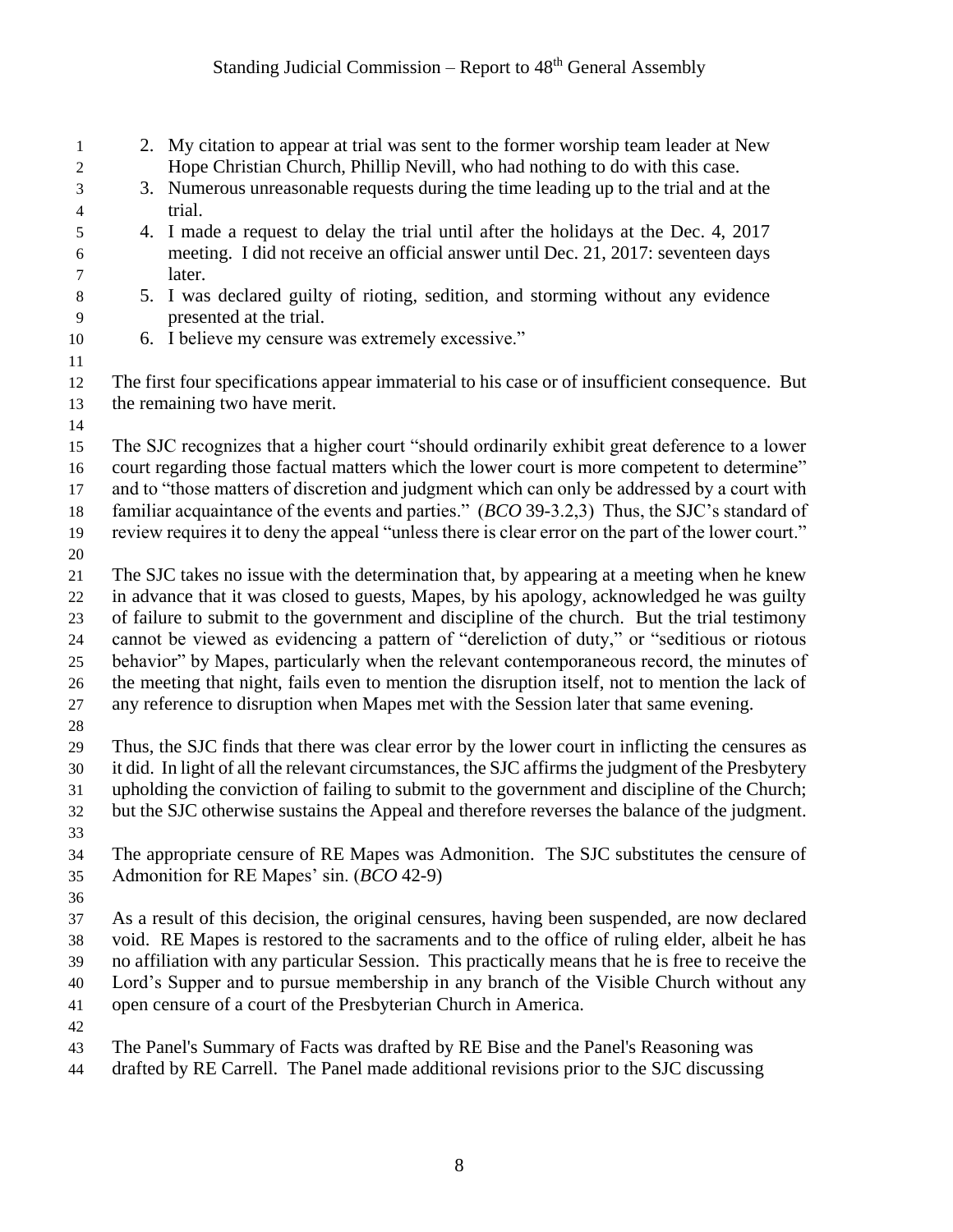the Case. After adopting amendments to the Judgment and Reasoning, the SJC approved the Decision by a vote of 20-0, with three absent and one disqualified. Bankson *Concur* Duncan, M. *Concur* Neikirk *Concur* Bise *Concur* Duncan, S. *Concur* Nusbaum *Concur* Cannata *Concur* Ellis *Absent* Pickering *Concur* Carrell *Concur* Greco *Concur* Ross *Concur* Chapell *Absent* Kooistra *Absent* Terrell *Disqualified* Coffin *Concur* Lee *Concur* Waters *Concur* Donahoe *Concur* Lucas *Concur* White *Concur* Dowling *Concur* McGowan *Concur* Wilson *Concur* RE Terrell was disqualified because he is a member of a church in the bounds of the Presbytery that was a party to the case. (*OMSJC* 2.10.d.(3).iii) **Concurring Opinion** *Case 2018-01: Appeal of RE Glen Mapes v. Metro New York Presbytery* RE Howie Donahoe, joined by TE Mike Ross and RE Dan Carrell This Concurring Opinion highlights two actions of the Temporary Session which warrant more attention. **Indictment** - Based on the facts in the Record, it's reasonable to question whether it was prudent for this matter to have been addressed by a judicial indictment. This questioning doesn't suggest the Appellant was faultless or suggest any assessment of his character as an elder. *BCO* 39-3 rightly observes most members of the lower court have more personal knowledge of an appellant than do the judges in the higher court. Nonetheless, the SJC Decision reports the man met with the Temporary Session later on the evening of the November 2 Session meeting (the meeting at which the behavior occurred that eventually precipitated the indictment) and, he asserts in his Appeal, he apologized for his earlier conduct - an assertion the Appellee has not challenged. In other words, it seems the man offered an apology - of some sort - three weeks *prior to* the November 21 indictment. There will be times when men speak or behave at a Session meeting in a way they regret soon thereafter. I've done it; more than once. And at some point - hopefully soon thereafter - they apologize. But even if some conflict results from it, a formal *BCO* 31-4 judicial indictment will rarely be the most prudent remedy in such a scenario, or the best stewardship of the Lord's time. The Temporary Session's choice to pursue a formal judicial path has probably now consumed over 100 man-hours of attention from Presbytery members, well over 200 man- hours of attention from SJC members, and has undoubtedly caused a great amount of stress among brothers and sisters who were involved in that church at the time (not to mention the Appellant). 

Our *BCO* recommends sessions and presbyteries should often consider a non-trial path.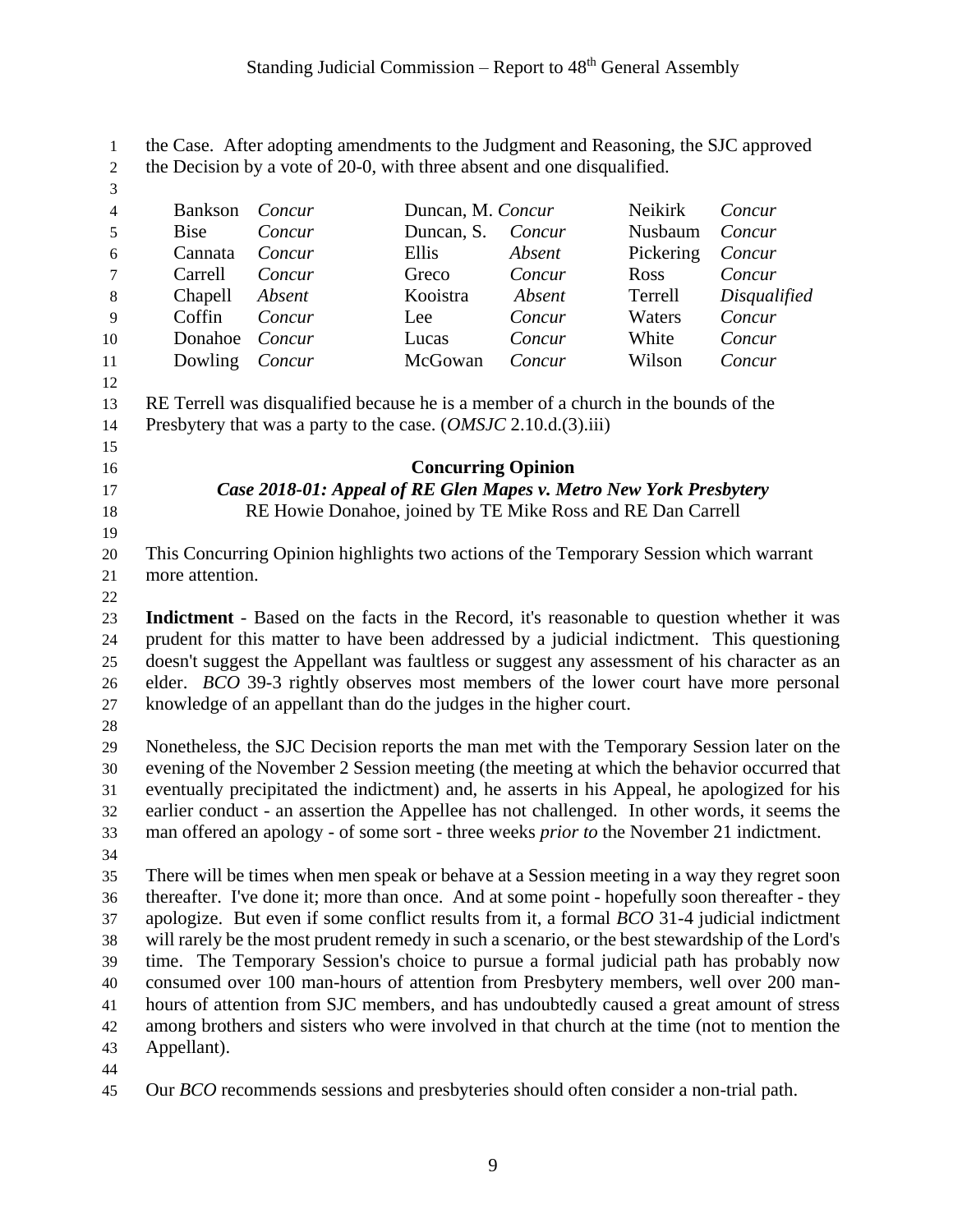*BCO* 31-7 When the prosecution is instituted by the court, the previous steps required by our Lord in the case of personal offenses are not necessary. There are *many* cases, however, in which it will *promote the interests of religion* to send a committee to converse in a private manner with the offender, and endeavor to bring him to a sense of his guilt, before instituting actual process. (Emphasis added.)

The Record does not indicate that was done, or even seriously considered.

 **Appellant's Request at Trial -** One of the grounds for appeal in *BCO* 42-3 is the "refusal of reasonable indulgence to a party on trial." The trial before the expanded Temporary Session started after midnight - *at 1:00 am* - despite the Appellant's objection at that time. The Record indicates there were earlier trials of others that same evening. But the Record doesn't indicate time was of the essence for his trial, nor any other compelling reason why his request for a continuance was denied. That denial *alone* is sufficient to sustain this Appeal. The trial court's refusal of his very reasonable request was a clear error in a matter of discretion.

 Finally, though not directly related, *BCO* 42-12 stipulates: *"If an appellant manifests a litigious or otherwise un-Christian spirit in the prosecution of his appeal, he shall receive a suitable rebuke by the appellate court."* Unfortunately, there isn't a parallel provision whereby the SJC can rebuke a lower court for unfair procedures, or gross errors of judgment, or harmful constitutional misinterpretations. When the SJC reverses or corrects a lower court's decision, or rules an action is errant, the lower court usually suffers little consequence, especially when compared to the appellant or complainant who, even though he may prevail in the ultimate Decision, has often endured many months of hardship and, sometimes, even financial consequences.<sup>1</sup> 

- /s/ RE Howie Donahoe
- 

 $\overline{a}$ 

 While it doesn't directly apply in this Case, *BCO* 40-5 ("General Review & Control") gives a higher court the authority to "censure the delinquent court" when it finds the court is culpable of "an important delinquency or a grossly unconstitutional error." It's unfortunate *BCO* 42-9 (Appeals) & 43-10 (Complaints) don't likewise give our higher courts that explicit authority. (The word "censure" in *BCO* 40-5 is used in a broader sense than the four censures listed and described in *BCO* 30 - "Church Censures.")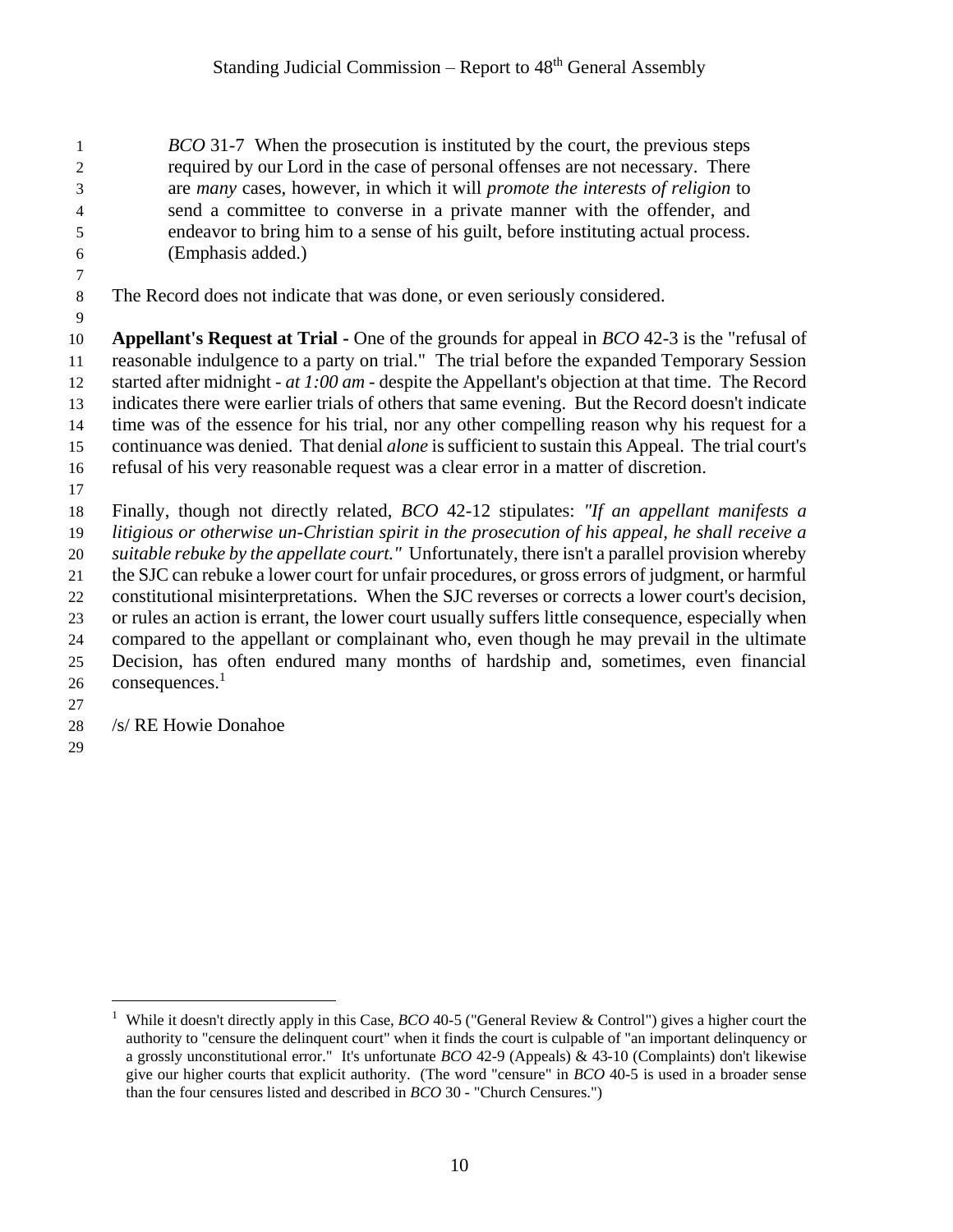| $\mathbf{1}$     |                                             | <b>CASE 2019-01</b>                                                                |  |  |
|------------------|---------------------------------------------|------------------------------------------------------------------------------------|--|--|
| $\overline{c}$   | <b>COMPLAINT OF TE RHETT DODSON, ET AL.</b> |                                                                                    |  |  |
| $\mathfrak{Z}$   | vs.                                         |                                                                                    |  |  |
| 4                | <b>OHIO PRESBYTERY</b>                      |                                                                                    |  |  |
| $\sqrt{5}$<br>6  |                                             | <b>DECISION ON COMPLAINT</b>                                                       |  |  |
| $\boldsymbol{7}$ |                                             | <b>October 18, 2019</b>                                                            |  |  |
| $\bf 8$<br>9     | L.                                          | <b>SUMMARY OF THE FACTS</b>                                                        |  |  |
| 10<br>11         | $Pre-2010$                                  | Mr. Travis Dougherty shared his writing on the Trinity with Pastor Kreg Bryan      |  |  |
| 12               |                                             | and a ruling elder from Grace PCA, in Hudson, Ohio. According to Mr. Dougherty     |  |  |
| 13               |                                             | neither raised concerns about his views, and both offered words of encouragement.  |  |  |
| 14               |                                             |                                                                                    |  |  |
| 15               | 2010                                        | TE Rhett Dodson was given a copy of Travis Dougherty's self-published book The     |  |  |
| 16               |                                             | Holy Trinity. Mr. Dougherty, who was a member of the church before TE Dodson       |  |  |
| 17               |                                             | arrived, pointed out that the book contained certain things on which they would    |  |  |
| 18               |                                             | likely disagree. TE Dodson read the book and did disagree with what he called "a   |  |  |
| 19               |                                             | grave error, if not outright heresy." However, TE Dodson chose not to pursue the   |  |  |
| 20               |                                             | issue, both because he could "detect no indication that he [Mr. Dougherty] was     |  |  |
| 21               |                                             | attempting to spread his error or recruit people to his position," and because he  |  |  |
| 22               |                                             | hoped that he could minister to Mr. Dougherty and lead him to "revise or reform"   |  |  |
| 23               |                                             | his position."                                                                     |  |  |
| 24               |                                             |                                                                                    |  |  |
| 25               | 2010                                        | From 2010-2016, Mr. Dougherty was a member in good standing of Grace PCA.          |  |  |
| 26               |                                             | He was allowed to teach in the adult Sunday School program, including a class on   |  |  |
| $27\,$           |                                             | the Trinity. Apparently, there were some "friendly conversations" between Mr.      |  |  |
| 28               |                                             | Dougherty and one or two ruling elders regarding the former's views.               |  |  |
| 29<br>30         | 2015                                        | Mr. Dougherty was nominated as a candidate for the office of Deacon.               |  |  |
| 31               |                                             |                                                                                    |  |  |
| 32               | 08/16                                       | Near the end of the period of officer training Mr. Dougherty submitted a 17-page   |  |  |
| 33               |                                             | paper outlining his exceptions to the Westminster Standards. One of his exceptions |  |  |
| 34               |                                             | stated in part,                                                                    |  |  |
| 35               |                                             |                                                                                    |  |  |
| 36               |                                             | "In my view, God is the Father, Son, and Spirit, considered collectively.          |  |  |
| 37               |                                             | The Father is not the whole essence or God, but rather the essence is the          |  |  |
| 38               |                                             | Father, Son, and Spirit considered as a unity in light of generation and           |  |  |
| 39               |                                             | procession. God is one in the sense that Father, Son, and Spirit are               |  |  |
| 40               |                                             | united by way of eternal generation and procession, but manifold in the            |  |  |
| 41               |                                             | sense that God is Trinity, since there are 3 distinct Persons." He went            |  |  |
| 42               |                                             | on the say "this implies that the Father, Son, and Spirit are 'parts' of the       |  |  |
| 43               |                                             | essence, since each one is assumed to not be the entire essence or                 |  |  |
| 44               |                                             | Yahweh. My view would be akin to saying that a car engine can be                   |  |  |
| 45               |                                             | 100% car, without being 100% of the car."                                          |  |  |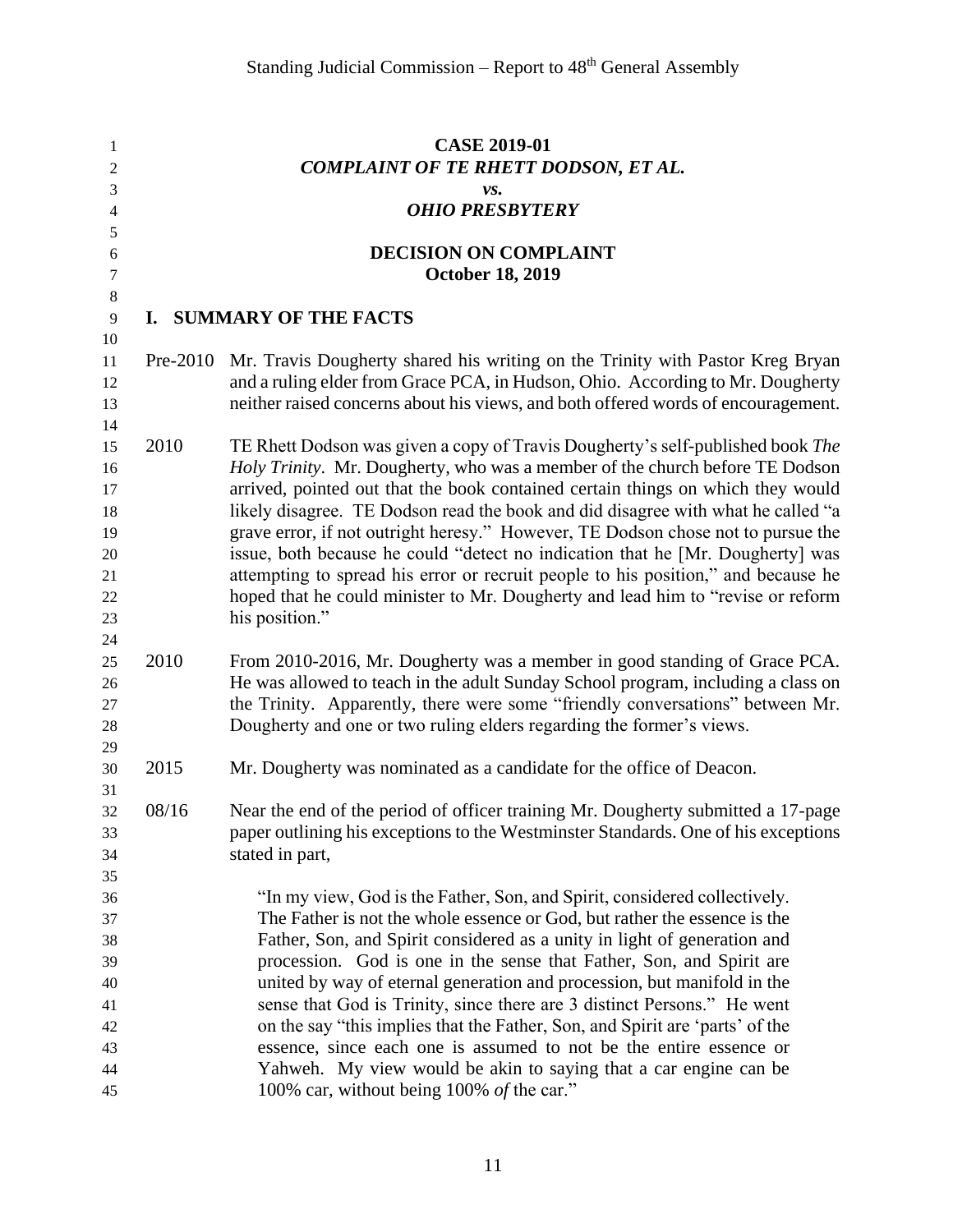| $\mathbf{1}$     |          |                                                                                                                                                                               |
|------------------|----------|-------------------------------------------------------------------------------------------------------------------------------------------------------------------------------|
| $\sqrt{2}$<br>3  | 08/16/16 | Mr. Dougherty was admonished at a Session meeting for his errors. He was told<br>that his error was serious and that Session wished him to engage in pastoral-                |
| 4                |          | theological counseling to correct his errors. Whether this action was a formal                                                                                                |
| $\mathfrak s$    |          | admonition under <i>BCO</i> 30-2 or a more "informal" admonition is not clear in the                                                                                          |
| 6                |          | Record.                                                                                                                                                                       |
| $\boldsymbol{7}$ |          |                                                                                                                                                                               |
| $\,8\,$          | 09/28/16 | The Session met with Mr. and Mrs. Dougherty to explain the process of counseling                                                                                              |
| 9                |          | it wished to pursue.                                                                                                                                                          |
| 10<br>11         | 12/16    | Over four-month period, TE Dodson met with Mr. Dougherty three times to                                                                                                       |
| 12               |          | discuss the latter's views and to seek to counsel him.                                                                                                                        |
| 13               |          |                                                                                                                                                                               |
| 14               | 05/15/17 | The Doughertys decided to begin attending a Reformed Baptist Church, both                                                                                                     |
| 15               |          | because they felt awkward at Grace PC and because of a disagreement with                                                                                                      |
| 16               |          | Session over how their son's request for membership was handled.                                                                                                              |
| 17               |          |                                                                                                                                                                               |
| 18               | 07/17    | Two ruling elders met with the Doughertys at their home. The meeting was                                                                                                      |
| 19               |          | described as cordial, but during the meeting Mr. Dougherty expressed concern                                                                                                  |
| $20\,$           |          | about where things were heading.                                                                                                                                              |
| 21               |          |                                                                                                                                                                               |
| 22               | 08/17/17 | Session charged Mr. Dougherty "with the sin of heresy in your denial of the                                                                                                   |
| 23<br>24         |          | biblical doctrine of the Holy Trinity." That letter, as contained in the trial transcript<br>(which is the only place it is contained in the Record), continued "We therefore |
| 25               |          | summon you to appear before the Session. And the summons was for October 5,                                                                                                   |
| 26               |          | 2017 to answer this charge."                                                                                                                                                  |
| 27               |          |                                                                                                                                                                               |
| 28               | 08/21/17 | Mrs. Dougherty sent an e-mail to Session stating "I do not believe that each divine                                                                                           |
| 29               |          | Person is the whole essence (or God). It does not seem reasonable to me. I am                                                                                                 |
| 30               |          | convinced the average evangelical Christian doesn't think of God that way."                                                                                                   |
| 31               |          |                                                                                                                                                                               |
| 32               | 10/07/17 | Mrs. Dougherty, reflecting on a meeting with Session that apparently occurred on                                                                                              |
| 33               |          | 10/05/17, responded to a request from TE Dodson that she reconsider the view set                                                                                              |
| 34               |          | forth in her 08/21/17 e-mail by reiterating her position.                                                                                                                     |
| 35               |          |                                                                                                                                                                               |
| 36               | 11/02/17 | Session admonished Mrs. Dougherty and warned her about the danger of<br>embracing these views. Again, the Record is not clear as to whether this was a                        |
| 37<br>38         |          | "formal" admonition.                                                                                                                                                          |
| 39               |          |                                                                                                                                                                               |
| 40               | 01/20/18 | Session conducted the trial of Mr. and Mrs. Dougherty. Included in the trial                                                                                                  |
| 41               |          | transcript is the text of a letter to Mrs. Dougherty, which is undated, charging her                                                                                          |
| 42               |          | "with the sin of heresy for making the following statements. I do not believe that                                                                                            |
| 43               |          | each divine person is the whole essence for God. I do not believe that each person                                                                                            |
| 44               |          | by themselves, is the whole God. I agree with my husband in the opinion that an                                                                                               |
| 45               |          | infinite and divine person does not have to be the whole God in order to be wholly                                                                                            |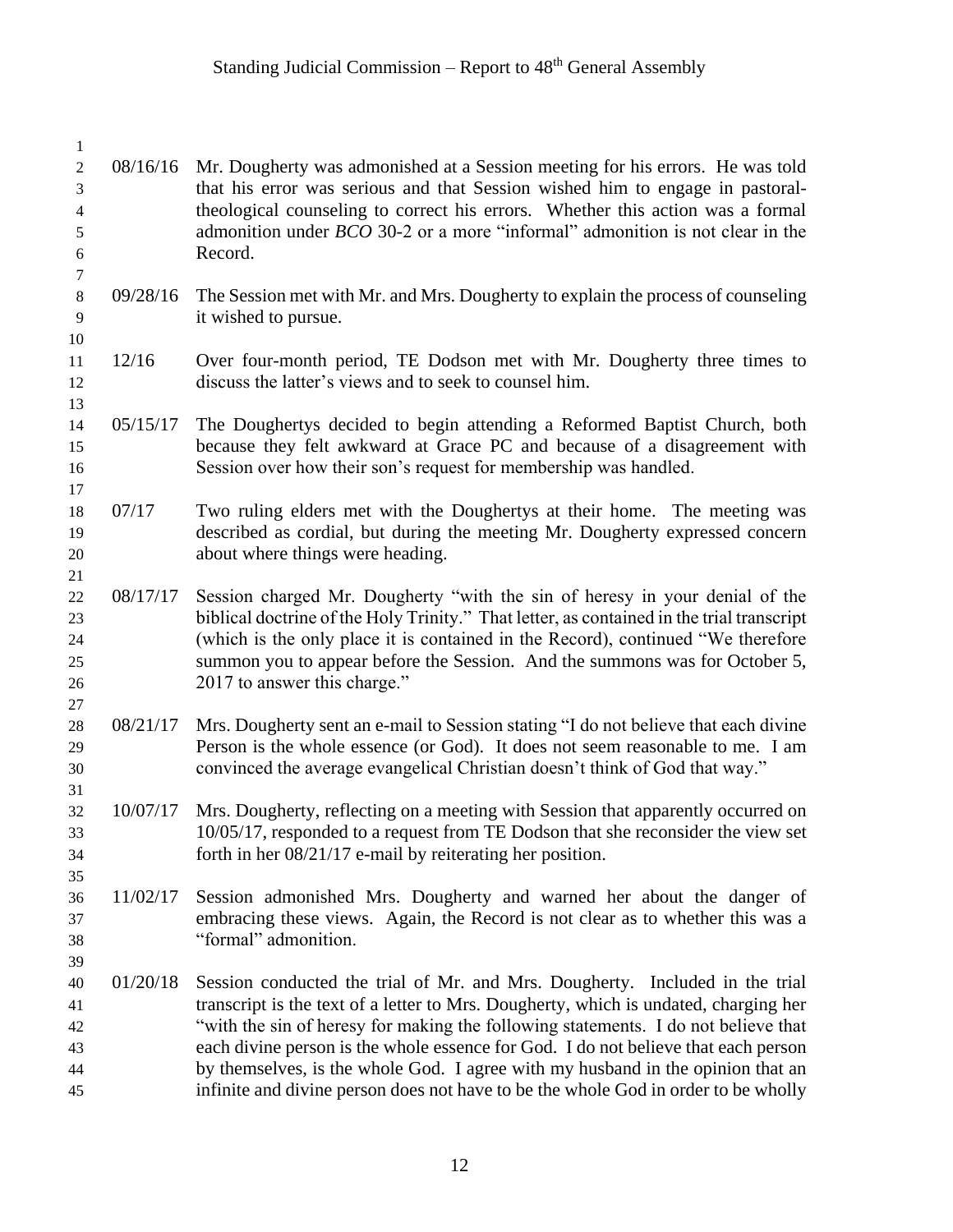God." [Note: Punctuation and lack of quotation marks reflects the original transcript.] The letter also states, "we therefore summon you to appear before the Session on December 7, 2017."

- 01/20/18 During the trial TE Dodson was the Prosecutor, TE Mark Bell was invited by Session to moderate, the three ruling elder members of Session served as judges, and the Doughertys defended themselves. The Doughertys pled "not guilty." The Prosecutor presented as evidence the 17-page exception document prepared by Mr. Dougherty and the two e-mails from Mrs. Dougherty. He also called TE Scott Cook (ARP) and TE Deryck Barson (Philadelphia Presbytery), both of whom testified regarding the erroneous doctrinal issues raised in the written exhibits and the implications of those views. The Doughertys called TE Mike Waters, Pastor at Heritage Reformed Baptist Church (the church the Doughertys were attending). TE Waters affirmed the serious problems with the Doughertys' views, but urged that Session would "judge the Doughertys shy of un-Christianing them... and thus viewing these people or that person as non-Christians, and thus would no longer be welcome in any orthodox church." TE Waters asked, on behalf of the elders of Heritage Reformed Baptist Church, that the Session of Grace PC "allow [the Doughertys] to become formally here soon [*sic*] under the oversight and care of our assembly." TE Waters also asserted that the Doughertys had not spread their views or tried to "get a following" (either at Grace PC or Heritage RBC), were willing to be taught, and "understand that they need to be open and pliable and humble in being instructed." Two of the ruling elders asked TE Waters about Mr. Dougherty having written in his paper that he would "continue to write," whether Mr. Dougherty would "denounce the book he wrote," and whether TE Waters' church would allow him to continue to write on the Trinity. TE Waters stated, "I allow our members to have some liberties." He went on to state that he would certainly caution Mr. Dougherty to study the issue more and "to move away from" his views. He said Mr. Dougherty would have to answer for himself whether he intended to continue to write on the Trinity.
- TE Dodson's introductory closing argument focused entirely on the Doughertys' doctrinal errors, particularly that "they do not understand the difference between essence and person" and they "have a beef with the doctrine of perichoresis," and on the implications of those errors.
- Mrs. Dougherty read the closing statement for the defendants. She asserted

 Currently there is no writing of Travis Dougherty that is available for view of public on the record anywhere. There is no book currently published on his view of the Trinity. At present, for the record, his plan is to keep it that way. If he does at some point down the road decide to publish something or write something formally, he would absolutely discuss it with Pastor Mike Waters, or whoever it was that would be shepherding over us at the time. Because he would not take that step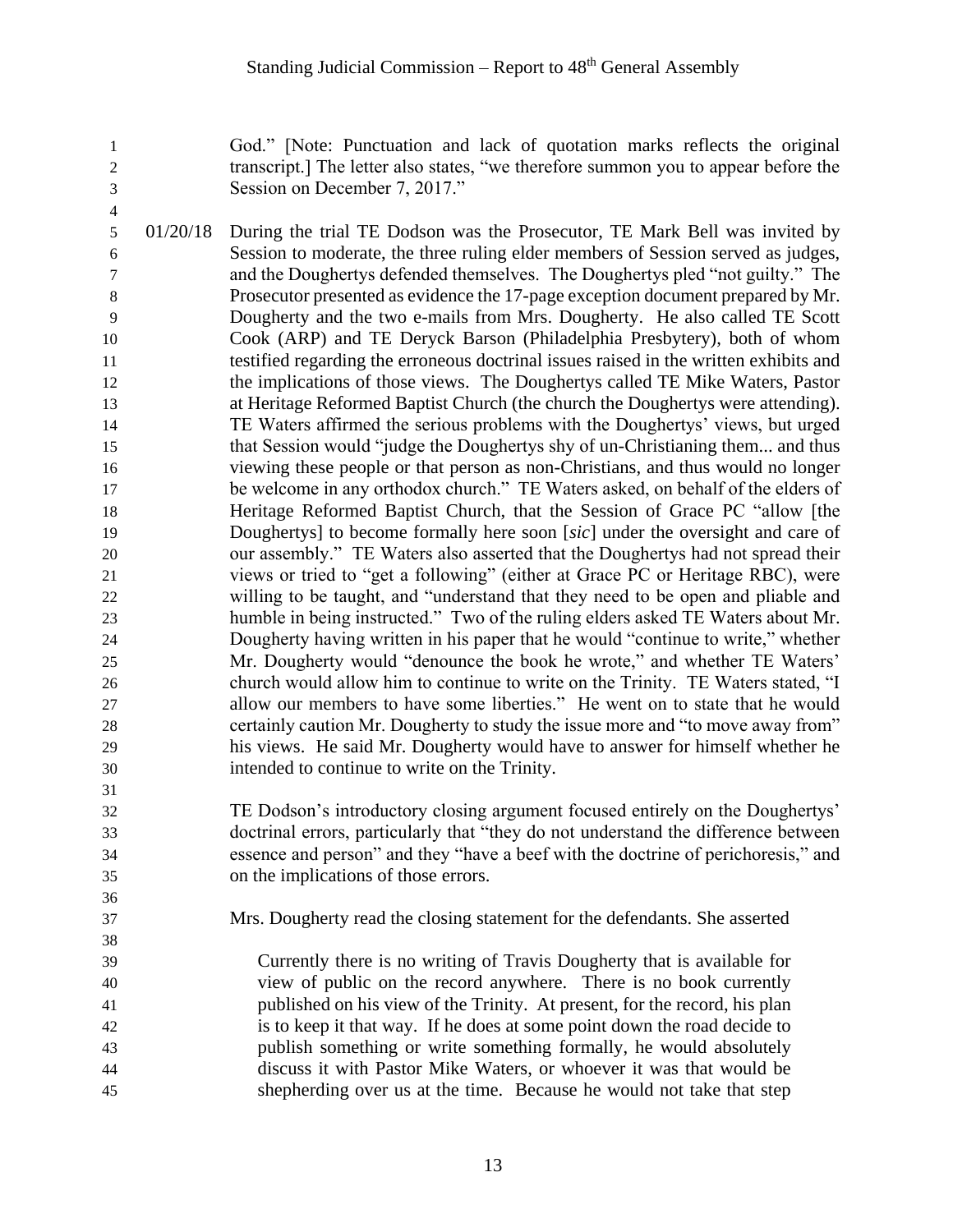without authoritative oversight, of course. So currently, there is no threat right now at this point in our family and in our current situation for a writing to ever be published. Obviously, we all have things we say we'd like to do someday, but whether that be that we'll ever get to those or not, it just depends on the time.

 So, for the record, his plan right now is to keep things the way that they are. There is nothing published on the Trinity on his position formally, and there is no plan to do so in the current season of our lives. Any decision to do that at that time down the road in the future, he would, obviously, seek the wisdom of the shepherd over oversight of 11 our family."

She then went on to say:

 ...we have been willing to discuss and learn over the course of the last year and a half, when this first was brought to the attention of the church. This was the summer of 2016. We continued to stay at this church until May 2017. We were willing to begin upon reeducation with the Session, with Pastor Rhett. It appeared to both my husband and myself that there was an unwillingness to prioritize possible discussion and interactions, and it was sporadic in the scheduling of meetings. There were only a few meetings held between my husband and Pastor Rhett Dodson over the course of nearly 10 months.

 Mrs. Dougherty then summarized the doctrines of the Trinity that she and her husband affirm, and she restated and defended their particular views. She stated,

 In short, it is our view that the biblical material can be more readily explained, both logically and exegetically, apart from the perichoretic doctrine. Accordingly, we believe that God, that is, the essence, exists as the natural, interdependent unity of the three infinite, divine persons. The three persons have a singularity of will and attribute because they are eternally, perpetually, indivisibly united as one God through generation and procession.

- She also asserted that "partialism" does not show up on a Wikipedia list of heresies on the Trinity and stated,
- If partialism is understood to imply that each person is only partly God, then we deny the charge, as we have consistently affirmed that each person is 100% God, fully God. We believe a person can be 100% God without being 100% of God, wholly God without being the whole of God.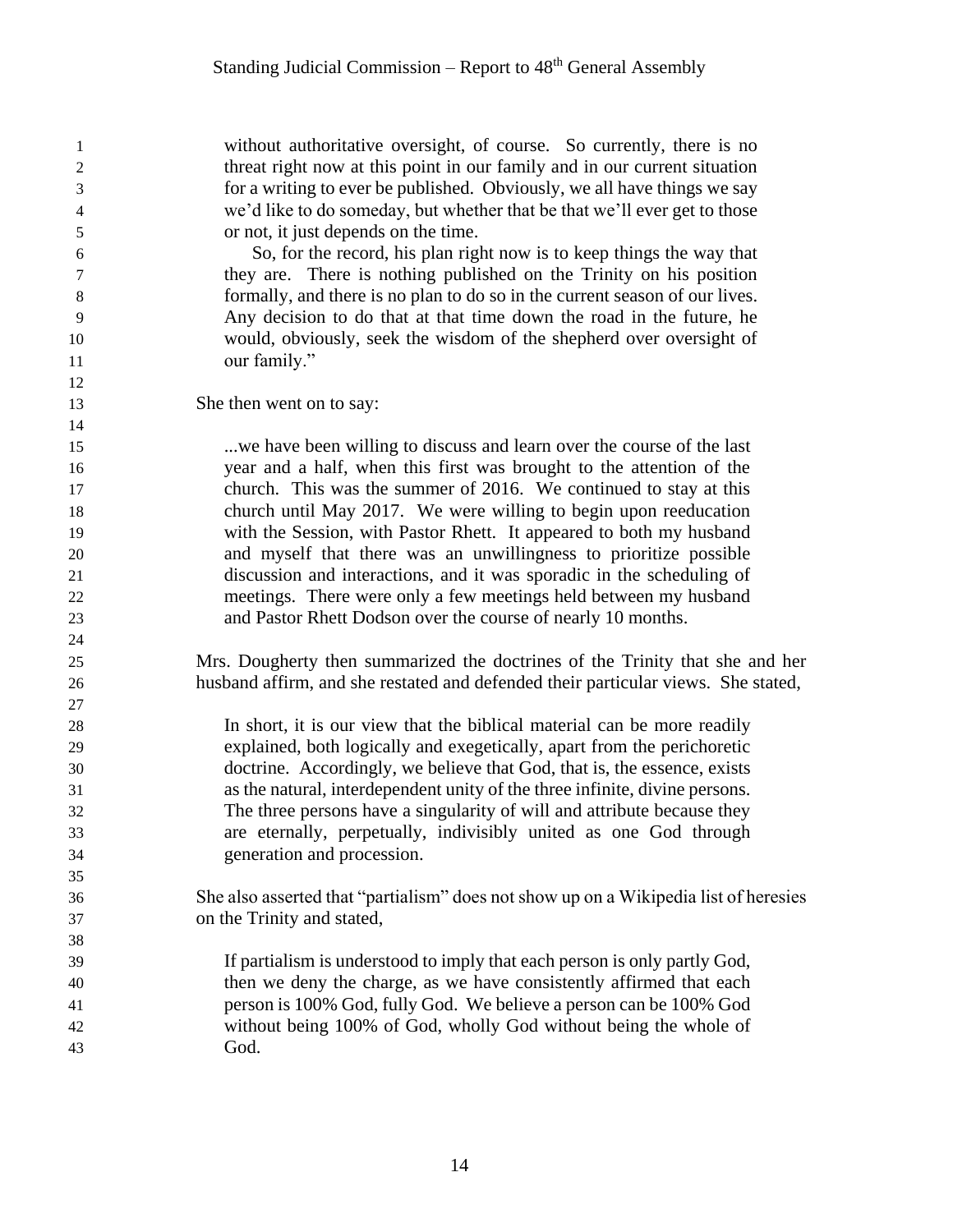The remainder of her closing statement was an argument that their view, if incorrect, "is not a serious enough offense to merit excommunication." This was based on the assertion that their views were reasonable, that they were not contumacious (which they defined as "stubborn resistance to authority") as demonstrated by their interactions with Session, and that they had "never tried to persuade any member of Grace PCA of their opinion regarding the perichoresis."

 TE Dodson concluded his closing argument by reiterating that the Doughertys' views are clearly heretical. He stated,

 This is not heresy with a small 'h.' It is gross. It is catastrophic error, because it redefines God. A person can go through the steps of the court process, but if they are found guilty of heresy, this court has no other choice but to follow the path of excommunication.

16 He went on to say,

 The Doughertys are not only guilty of egregious heresy, but they are, as a result, in violation of their membership vows. With their view of God, they can no longer say that they receive and rest upon Christ as he is offered in the gospel, because the Jesus they espouse is not the Jesus Christ of the New Testament. I want to be extremely clear about that. The Son, if he is not 100% of Yahweh, cannot be the full, divine essence.

He added,

 Their views are, therefore, injurious to their souls. This cannot be a light matter. It boggles my mind that another Christian church would see someone denying something as clear and absolute as paragraph three of the second London Baptist Confession, which, as has been pointed out, is even clearer than the Westminster Confession. That the three persons are "of one substance, power and eternity, each having the whole divine essence, yet the essence undivided." With that core doctrine of God being denied, yet they would willingly accept them into membership as Christians. It boggles my mind.

 01/20/18 The Session unanimously found the Doughertys guilty. In their comments all three ruling elders mentioned them being guilty of heresy. One member of Session stated explicitly that he believed them to be guilty of "being incorrigible and contumacy." Following the vote, the Moderator stated "And the censure that the Session is then putting on for this case, I understand, would be excommunication because of the nature of the guilty plea. Is that correct?" Two of the ruling elders are recorded as saying "Yes." A motion was then passed to "perform the censure."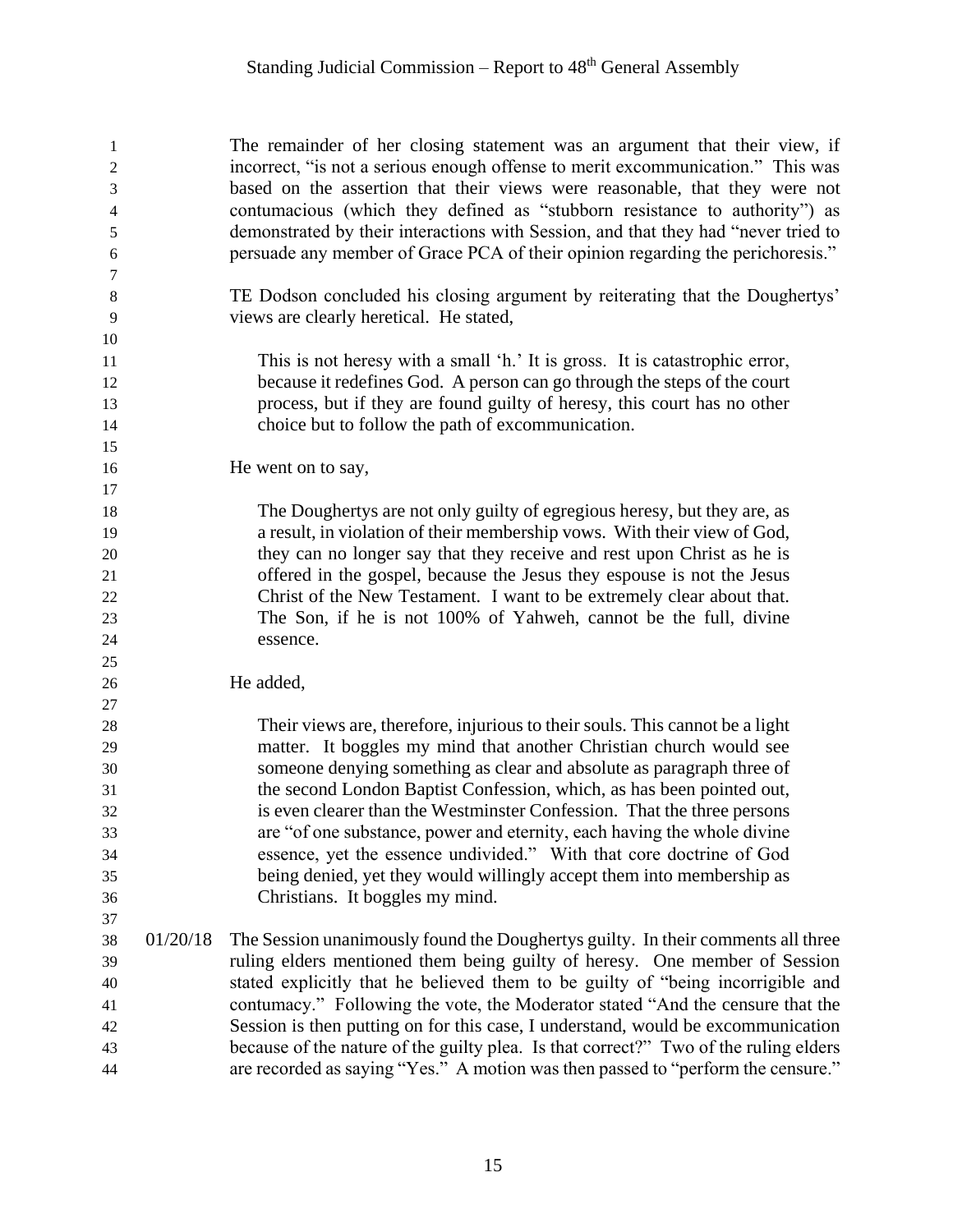| 1<br>$\sqrt{2}$<br>$\mathfrak{Z}$                                    |          | The Moderator then imposed the censure using the formula that is bolded in <i>BCO</i><br>$36-6.$                                                                                                                                                                                                                                                                                                                                                                                                                                                                                                   |
|----------------------------------------------------------------------|----------|----------------------------------------------------------------------------------------------------------------------------------------------------------------------------------------------------------------------------------------------------------------------------------------------------------------------------------------------------------------------------------------------------------------------------------------------------------------------------------------------------------------------------------------------------------------------------------------------------|
| $\overline{4}$<br>5<br>$\sqrt{6}$<br>$\boldsymbol{7}$                | 02/16/18 | The Doughertys filed with Presbytery a "Request for a Special Commission" that<br>includes a letter of appeal. The letter makes clear that the Doughertys were not<br>appealing the guilty verdict, only the censure that was imposed on them.                                                                                                                                                                                                                                                                                                                                                     |
| $\,8\,$<br>9<br>10                                                   | 04/09/18 | The Executive Committee of Presbytery found the Appeal administratively in<br>order and recommended Presbytery establish a commission under BCO 42-8.                                                                                                                                                                                                                                                                                                                                                                                                                                              |
| 11<br>12<br>13<br>14<br>15<br>16                                     | 05/05/18 | Ohio Presbytery approved the formation of the Judicial Commission, with TE<br>Scott Wright as Chairman, and consisting of at least two teaching elders and two<br>ruling elders. TE Wright was appointed by the Moderator to fill the seats on the<br>Commission and report back to Presbytery. Later in the meeting the four other<br>members of the Commission were reported to Presbytery.                                                                                                                                                                                                      |
| 17<br>18                                                             | 05/23/18 | The Judicial Commission held its first meeting.                                                                                                                                                                                                                                                                                                                                                                                                                                                                                                                                                    |
| 19<br>20                                                             | 06/26/18 | The Judicial Commission held its second meeting.                                                                                                                                                                                                                                                                                                                                                                                                                                                                                                                                                   |
| 21<br>$22\,$                                                         | 08/23/18 | The Judicial Commission conducted a hearing on the Appeal.                                                                                                                                                                                                                                                                                                                                                                                                                                                                                                                                         |
| 23<br>24<br>25                                                       | 09/05/18 | The Judicial Commission approved its final report.<br>The report contained three<br>judgments relating to the issue "Did Grace"<br>Session act properly in<br>excommunicating Travis and Sherylyn Dougherty?"                                                                                                                                                                                                                                                                                                                                                                                      |
| 26<br>27                                                             |          | <b>Judgment</b>                                                                                                                                                                                                                                                                                                                                                                                                                                                                                                                                                                                    |
| 28<br>29<br>30<br>31<br>32<br>33<br>34<br>35<br>36<br>37<br>38<br>39 |          | 1. No. The commission finds that Grace Session did not act properly in<br>excommunicating Travis and Sherylyn Dougherty, so it does not<br>sustain the censure of excommunication inflicted by Grace Session.<br>2. This commission reverses the decision of Grace Session to<br>excommunicate the Doughertys.<br>This commission instructs Grace Session to transfer the Doughertys to<br>3.<br>Heritage Reformed Baptist Church per the request of both the<br>Doughertys themselves and Rev. Mike Waters, pastor of Heritage<br>Reformed Baptist Church. This is the church the Doughertys have |
| 40<br>41<br>42<br>43<br>44                                           |          | attended for the past year. This commission further instructs Grace<br>Session to notify the leadership of Heritage Reformed Baptist Church<br>about the Doughertys' conviction of heresy so that the elders of that<br>church may seek to extend pastoral care and theological education to the<br>Doughertys. [Emphasis original.]                                                                                                                                                                                                                                                               |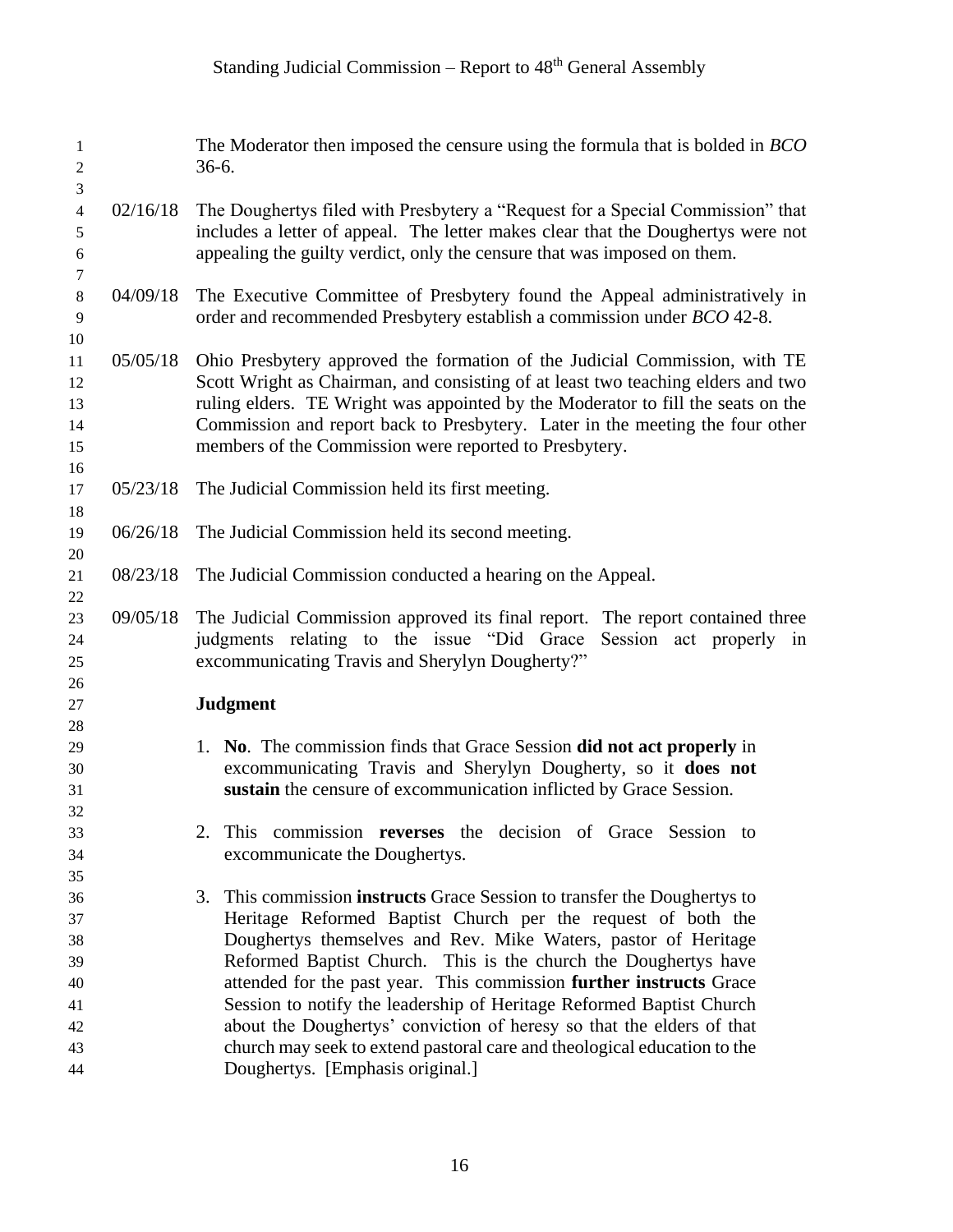| 1<br>$\overline{2}$              |                                                                                                                                                                                                                                                                                                               | 10/06/18 Presbytery approved the action of Judicial Commission by a vote of 20-4.                                                                                                                                                                                                                                                       |
|----------------------------------|---------------------------------------------------------------------------------------------------------------------------------------------------------------------------------------------------------------------------------------------------------------------------------------------------------------|-----------------------------------------------------------------------------------------------------------------------------------------------------------------------------------------------------------------------------------------------------------------------------------------------------------------------------------------|
| 3                                | 10/10/18                                                                                                                                                                                                                                                                                                      | The Clerk of Presbytery delivered the judgment to the parties.                                                                                                                                                                                                                                                                          |
| 4<br>5<br>6<br>$\tau$<br>$\,8\,$ | 10/29/18                                                                                                                                                                                                                                                                                                      | The Grace PC Session filed a Complaint with the Stated Clerk of Presbytery<br>against Presbytery's action in reversing the censure of excommunication that<br>had been inflicted on the Doughertys.                                                                                                                                     |
| 9<br>10                          | 02/02/19                                                                                                                                                                                                                                                                                                      | Ohio Presbytery denied Complaint of Grace PC Session by a vote of 12-6.                                                                                                                                                                                                                                                                 |
| 11                               | 02/07/19                                                                                                                                                                                                                                                                                                      | The Session carried their Complaint to the General Assembly.                                                                                                                                                                                                                                                                            |
| 12<br>13<br>14<br>15<br>16<br>17 | 06/06/19                                                                                                                                                                                                                                                                                                      | The Panel of the SJC, consisting of TE David Coffin (chairman), TE Paul<br>Kooistra, RE Frederick Neikirk, and alternates TE Charles McGowan and RE<br>E.J. Nusbaum held a hearing on the Complaint. TE Dominic Aquila and RE<br>Rhett Dodson spoke for the Complainants. TE Scott Wright served as the<br>Respondent's Representative. |
| 18<br>19                         |                                                                                                                                                                                                                                                                                                               | <b>II. STATEMENT OF THE ISSUES</b>                                                                                                                                                                                                                                                                                                      |
| 20<br>21<br>22<br>23<br>24       |                                                                                                                                                                                                                                                                                                               | 1. Did Ohio Presbytery err in its Judgment 1 by incorrectly interpreting and applying<br>BCO 27-5 and 33-2 when they reversed the censure of excommunication against<br>Travis and Sherylyn Dougherty?                                                                                                                                  |
| 25<br>26<br>27<br>$28\,$         |                                                                                                                                                                                                                                                                                                               | 2. Did Ohio Presbytery err in Judgments 1 and 2 in finding the censure of<br>excommunication to be too severe in this case, and thus in not exhibiting great<br>deference to the actions of Session ( $BCO$ 39-3(3); 42-3)?                                                                                                             |
| 29<br>30<br>31<br>32             | 3. Did Ohio Presbytery err in Judgment 3 by failing to impose another censure or<br>instructing the Grace PC Session to impose another censure, and when it instructed the<br>Grace PC Session to transfer the Doughertys to another church, thus resulting in no<br>censure being imposed on the Doughertys? |                                                                                                                                                                                                                                                                                                                                         |
| 33<br>34                         | <b>III. JUDGMENT</b>                                                                                                                                                                                                                                                                                          |                                                                                                                                                                                                                                                                                                                                         |
| 35<br>36<br>37<br>38             |                                                                                                                                                                                                                                                                                                               | 1. Yes, Presbytery erred in concluding that the <i>Book of Church Order</i> requires that<br>indefinite suspension must precede excommunication.                                                                                                                                                                                        |
| 39                               | 2. No.                                                                                                                                                                                                                                                                                                        |                                                                                                                                                                                                                                                                                                                                         |
| 40<br>41<br>42<br>43<br>44       |                                                                                                                                                                                                                                                                                                               | 3. Yes, Presbytery erred in overturning the censure of excommunication without either<br>imposing a new censure or remanding the matter to the Session for the imposition of<br>a new censure, and Presbytery erred by exceeding its power when it acted to instruct<br>Session to transfer the Doughertys to another church.           |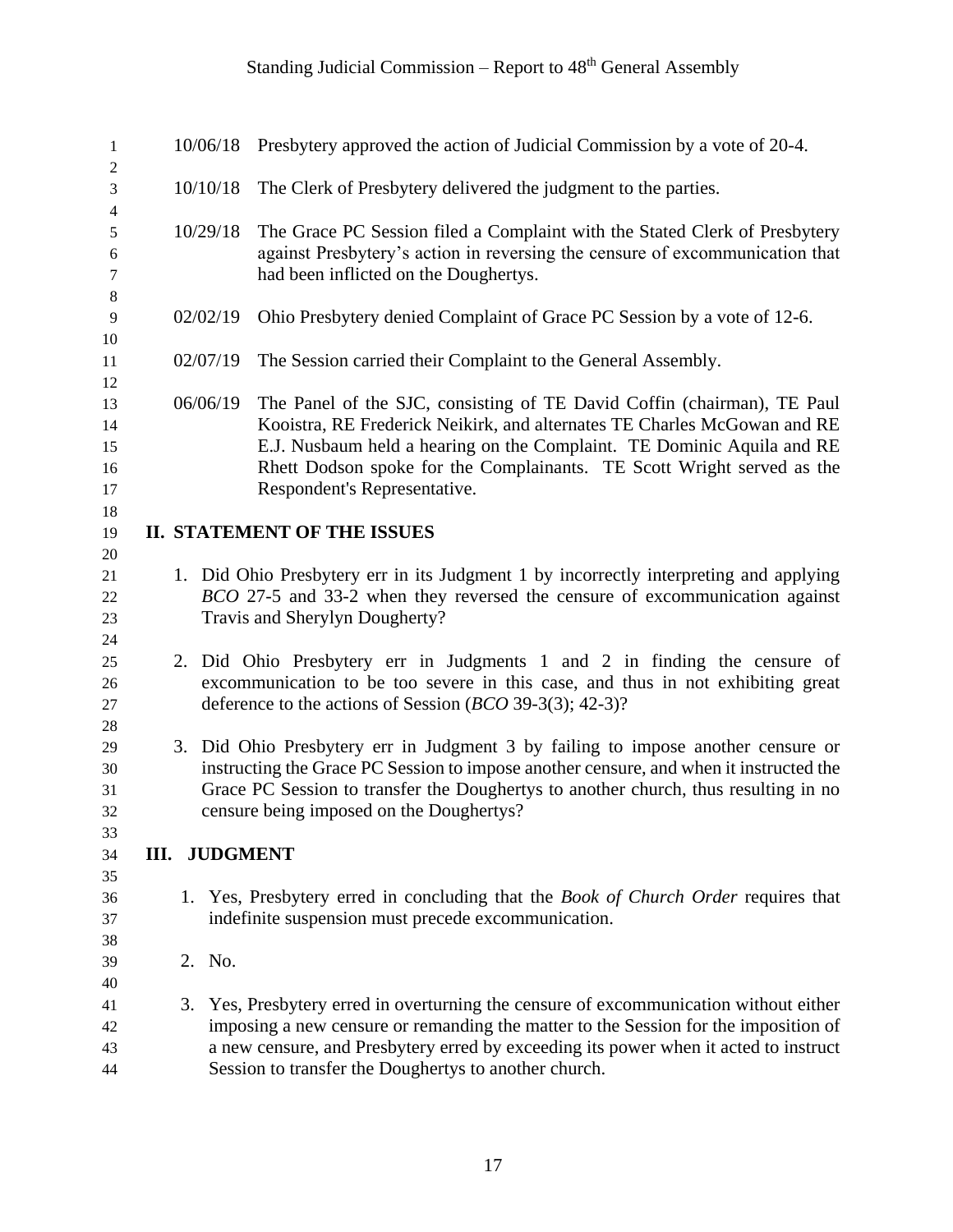### **IV. REASONING AND OPINION**

#### **Judgment 1**

 Presbytery asserts that *BCO* 27-5(d) and 33-2 require that one must be suspended from the sacraments before they can be excommunicated, particularly in a case of contumacy. Presbytery asserts that the words "must" and "and" in 27-5(d) indicate that the censures must be imposed in the order indicated in that section. In other words, a court must impose suspension prior to imposing excommunication and deposition. Presbytery further argues that 33-2, with its cross-reference to 32-6, requires that the censure for contumacy be suspension from the sacraments.

 We find both these arguments to be unpersuasive. If 27-5(d) must be read as requiring that the censures must always be imposed in the order listed, then in every case the first censure that would have to be applied would be admonition. But admonition, by definition, is applied only to one who is deemed to be penitent (see 30-1) and thus admonition could not logically be required to precede either indefinite suspension or excommunication (which are to be applied only to the impenitent). This fact, alone, must lead us to conclude that the list in 27-

5(d) is not intended to mandate the order in which the censures are to be applied.

 Even if there were a requirement in 27-5(d) that the censure be imposed in the order given, it seems that the whole of 27-5 has in view primarily "personal offenses" (see *BCO* 29). This is particularly reflected in "step b" which asserts the Biblical mandate that individuals are responsible to "admonish" one another. Clearly this is not admonition in the sense of *BCO* 30-2 because, in the flow of 27-5(a-d), no court is involved in "step b." In other words, what is front and center in *BCO* 27-5 is the flow of process when individuals find themselves aggrieved. This cannot be determinative for cases involving "general offenses." *BCO* 31-7 is explicit that "if the prosecution is instituted by the court, the previous steps required by our Lord in the case of personal offenses are not necessary." Thus, the requirement of the flow of steps for discipline involving "personal offenses," including any order in which censures must be imposed, cannot be taken as mandatory for cases involving "general offenses," such as the heresy charge that is at the heart of 2019-01 (see *BCO* 29-3).

 Finally, the requirement of *BCO* 33-2 that when one is found contumacious "he shall be immediately suspended from the sacraments" contains, as Presbytery notes, a cross-reference to *BCO* 32-6. But 32-6 is dealing with the very specific situation in which one has demonstrated himself to be contumacious by refusing to obey a citation or by refusing to plead. Unless one is going to argue that 32-6 contains the only examples of what it means to be contumacious, a reference to the censure to be imposed in the case of a very particular manifestation of contumacy cannot be taken as determinative for what censure must follow for any contumacious behavior.

In sum, Presbytery incorrectly interpreted the PCA Constitution when it concluded the Session

- erred, as a matter of Constitutional Law (*BCO* 39-3(4)), by imposing on the Doughertys the
- censure of excommunication without first imposing the censure of indefinite suspension.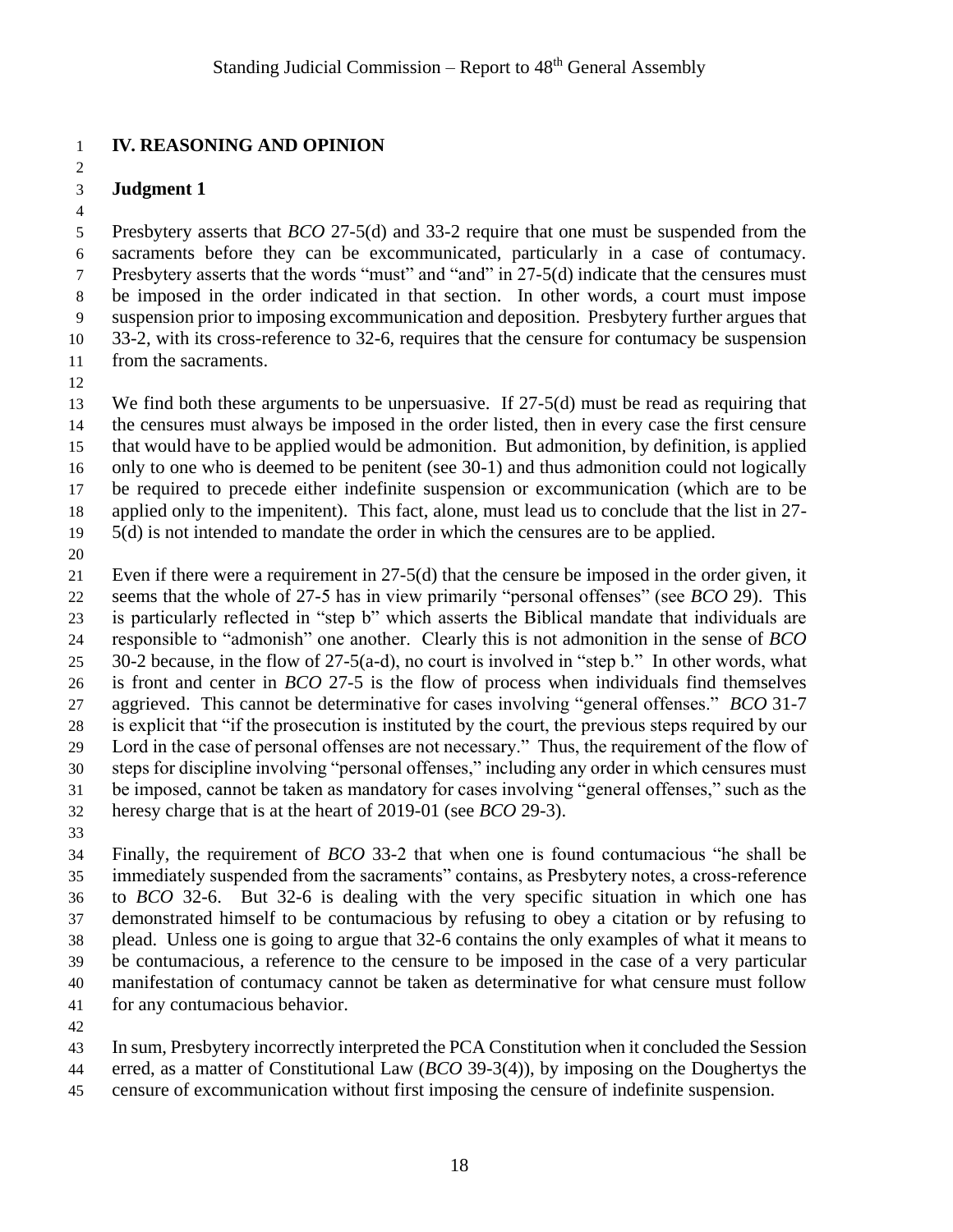### **Judgment 2**

 *BCO* 30-4 states "Excommunication is the excision of an offender from the communion of the Church. This censure is to be inflicted only on account of gross crime or heresy and when the offender shows himself incorrigible and contumacious."

 Session concluded the Doughertys' views constituted heresy, and Presbytery acknowledged that assessment. Presbytery did not, however, agree with the assessment that the Record showed that the Doughertys were contumacious, an element that must be present for the censure of excommunication to be appropriate (*BCO* 30-4). We conclude that Presbytery was correct and within its rights in making this assessment.

 The finding of contumacy as a basis for excommunication requires separate evidence in the Record at or before the point at which the decision is made to excommunicate the individual. Such evidence could take the form of a showing of the individual's unwillingness to participate in the disciplinary process as set forth in *BCO* 32-6. It could take the form of a separate charge, that would have to be voted on separately, filed either with the charge of heresy or at a later date (as, for example, in *BCO* 30-3, paragraph 4). Conceivably, it could even take the form of evidence introduced in the Record during the trial on the heresy charge, so long as it was clear that the point of the particular evidence was to demonstrate a pattern of contumacious behavior.

 None of those elements was present in this case. The Doughertys clearly participated in the process. There was no separate charge of contumacy leveled against them. Most importantly, there is no evidence in the trial record of the Doughertys' contumacious behavior. The entirety of the Prosecution's evidence, whether in exhibits, witnesses, or opening and closing statements, focused only on the nature of the heresy. Contrast this with the clear statements of the defense witness that the Doughertys were not and had not been spreading their views, were willing to be taught, and that they "understand that they need to be open and pliable and humble in being instructed," and with the Doughertys' repeated statements that they were willing to continue counseling, that they respect the authority of church leaders, and that they did not plan to take any steps to spread their views.

 Now it is certainly possible that the defense statements were not accurate, but that would require a demonstration in the Record. The Prosecution never rebutted or presented evidence against the Defense's statements. Indeed, the closest thing to a rebuttal was two ruling elders' characterization of what Mr. Dougherty said in his "exception paper," about "continuing to write" (which characterizations were vague paraphrases that may not accurately convey Mr. Dougherty's points), questions from those two ruling elders to TE Waters (which are just that - questions, not evidence), and a statement from one member of Session during the 32-15(5) "roll call" phase of the proceedings that "I don't see that we have other choice but to find them guilty of partialism and heresy. And may I say, being incorrigible and contumacy" (but a statement of a judge is not evidence - it would still require an evidentiary base).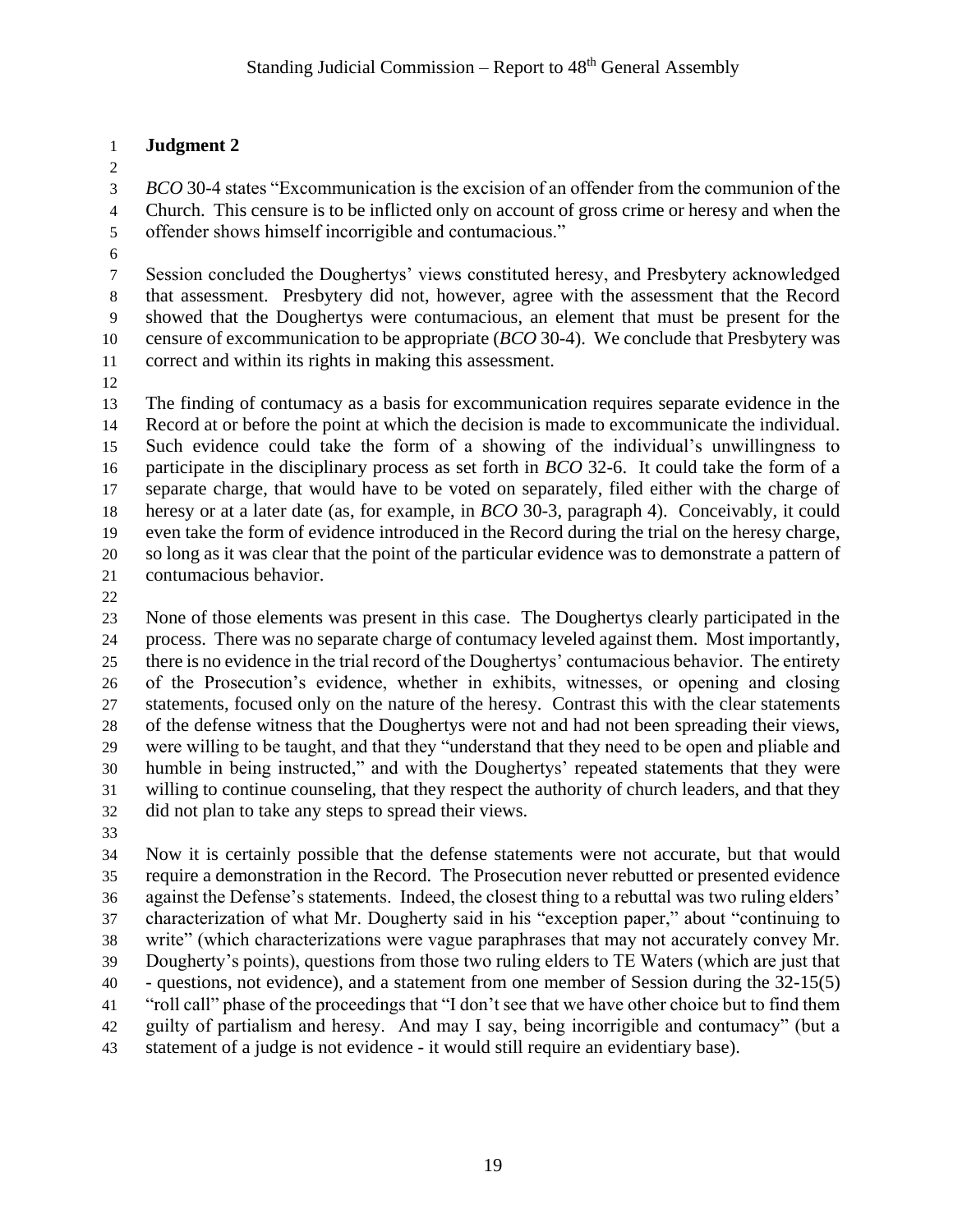In their response to the Doughertys' appeal Session argued that the Doughertys were contumacious because they "walked away from the counsel of the Church" by going to another church, that they were contumacious in removing themselves to another church and making it clear that they would not return to Grace PC, and by "continuing in their unbelief with no signs of reconsidering or holding open the possibility they could be wrong." But, the Prosecution did not present any evidence in the trial to support these claims and, as Presbytery notes, the Doughertys were in good standing at the time they began to attend another church, they stated repeatedly during the trial that they were willing to continue to meet with Session (or with the Pastor at Heritage Reformed Baptist Church) for ongoing counseling, and they stated repeatedly that they were open to being persuaded they were wrong. Session further argued in their response to the appeal that "since being convicted of this soul- destroying heresy six month ago, the Doughertys have given no indication that we are aware of that they are willing to repent of or even reconsider their position. We believe this is further proof of their incorrigibility." But what happened in the six months after the trial cannot be a basis for the imposition of the censure of excommunication at the trial.

 We affirm that the Presbytery was obligated to exhibit great deference to the Session with regard to factual matters and even with regard to the appropriate censure to impose after a disciplinary trial. (*BCO* 39-3(2,3)) But "great deference" is not the same as "complete deference." Indeed, "mistake or injustice in the judgment and censure" is one of the grounds for appeal specified in *BCO* 42-3. In the Panel hearing Complainants affirmed that the higher court must be able to review a finding of contumacy. At the same time, they argued Presbytery should have acceded to the Session's decision because the members of Session must have been aware of things that demonstrated the Doughertys' contumacy, and that there were things that had transpired with regard to the Doughertys that were not recorded in the minutes of Session (none of which were in the Record, in any case). But to accept that logic would make it impossible for a higher court ever to review, much less overturn for reasons of injustice, the decision of a lower court regarding a finding of contumacy.

 We further note that Complainant's view at this point seems fundamentally unfair to defendants. How could one ever defend against a finding of contumacy when not charged with contumacy and when no evidence was presented that the defense could either accept or seek to rebut? How could the cross-examination required by *BCO* 32-13 ever happen?

 Had the Session presented in the Record at trial evidence for the Doughertys' contumacy Presbytery's responsibility to defer to the judgment of the lower court would have been much higher. But no such evidence was presented at the trial. The entire focus of the Prosecution was on the nature and implications of the Doughertys' heretical views. To say that one can be excommunicated even for clearly heretical views on the Trinity without also providing a showing of contumacy is to vitiate the second finding that has been required for excommunication from our Communion since at least 1879, that being that "the offender shows himself incorrigible and contumacious." (For the history of this requirement see the material on *BCO* 30-4 on the PCA Historical Center's web site.)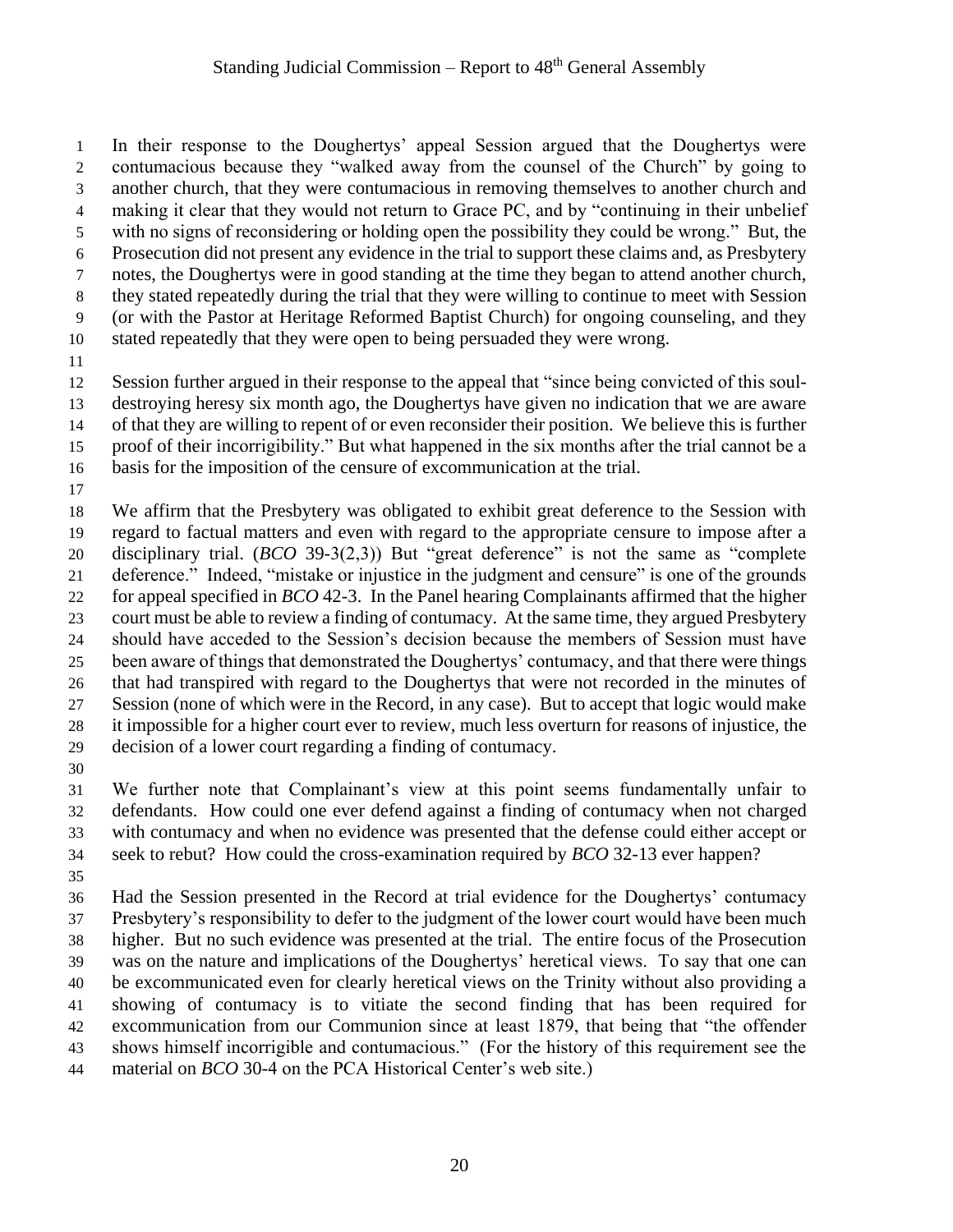Finally, Session's responsibility to make sure that there is clear evidence of contumacy in the record prior to the imposition of the censure of excommunication should be especially acute given that this action by Session will put the guilty party out of the visible church and will declare that person's testimony to be incredible. Indeed, without a requirement of an evidentiary base for a finding of contumacy it could fairly be concluded that a Session could excommunicate anyone deemed to have a deficient view of the Trinity and who could not, in whatever time limit Session set, be persuaded to see the asserted error.

 In sum, given the lack of evidence in the trial record to support a finding of contumacy, we conclude Presbytery was within its rights in concluding that the censure of excommunication was too severe in this case, and that, in so doing, Presbytery did not violate its *BCO* 39-3(2,3) responsibility to give great deference to the findings and actions of Session.

- **Judgment 3**
- 

 *BCO* 27-5, 30-1, and 36-1,2 all make it clear that when one is found guilty of an offense (see *BCO* 29-1) a proper censure must be imposed. The Doughertys were found guilty of heresy in holding views contrary to the Word of God and the *Westminster Confession of Faith and Catechisms* that are "accepted by the Presbyterian Church in America as standard expositions of the teaching of Scripture in relation to both faith and practice." (*BCO* 29-1) As such, it was required that they receive some appropriate censure.

 When Presbytery acted to remove the censure of excommunication it left the unrepentant, guilty parties with no censure whatsoever. This is particularly egregious in that the Doughertys did not appeal their conviction, only the censure. As such, once Presbytery determined that the censure of excommunication was too severe it was obligated either to "render the decision that should have been rendered" with regard to the censure to be imposed or to remand the matter back to the Session of Grace PC with instructions that it impose a new, appropriate, censure. (see *BCO* 42-9) In failing to do this Presbytery committed a clear Constitutional error. Indeed, it would seem that the *de facto* effect of Presbytery's action was either to declare the Doughertys not to be guilty or to find that they were penitent. Neither of these determinations was within the purview of Presbytery, the former because there was no appeal from the guilty verdict and the latter because it would violate *BCO* 39-3(2,3) (*cf.,* 11- 4). Further, by eliminating any censure, Presbytery removed the requirement that the Doughertys demonstrate their repentance, if or when they come to that understanding, to the court that censured them. (*BCO* 36-5,6; 37-2,3,4; *cf.,* 11-4)

 In addition, Presbytery erred by "instructing" (mandating) that Session transfer the Doughertys to Heritage Reformed Baptist Church. Nothing in the powers of Presbytery (*BCO* 13-9) gives any evidence that Presbytery has any right to mandate that a Session transfer members to any particular church. In fact, *BCO* 46-1, 2, 3 make it clear that the responsibility to issue letters of transfer for members of a particular Congregation rests with the Session of that Church. As such, Presbytery could involve itself in a decision of whether or not a member of a particular church should be transferred only if such a question were clearly raised in a successful appeal or a complaint. That was not the case here.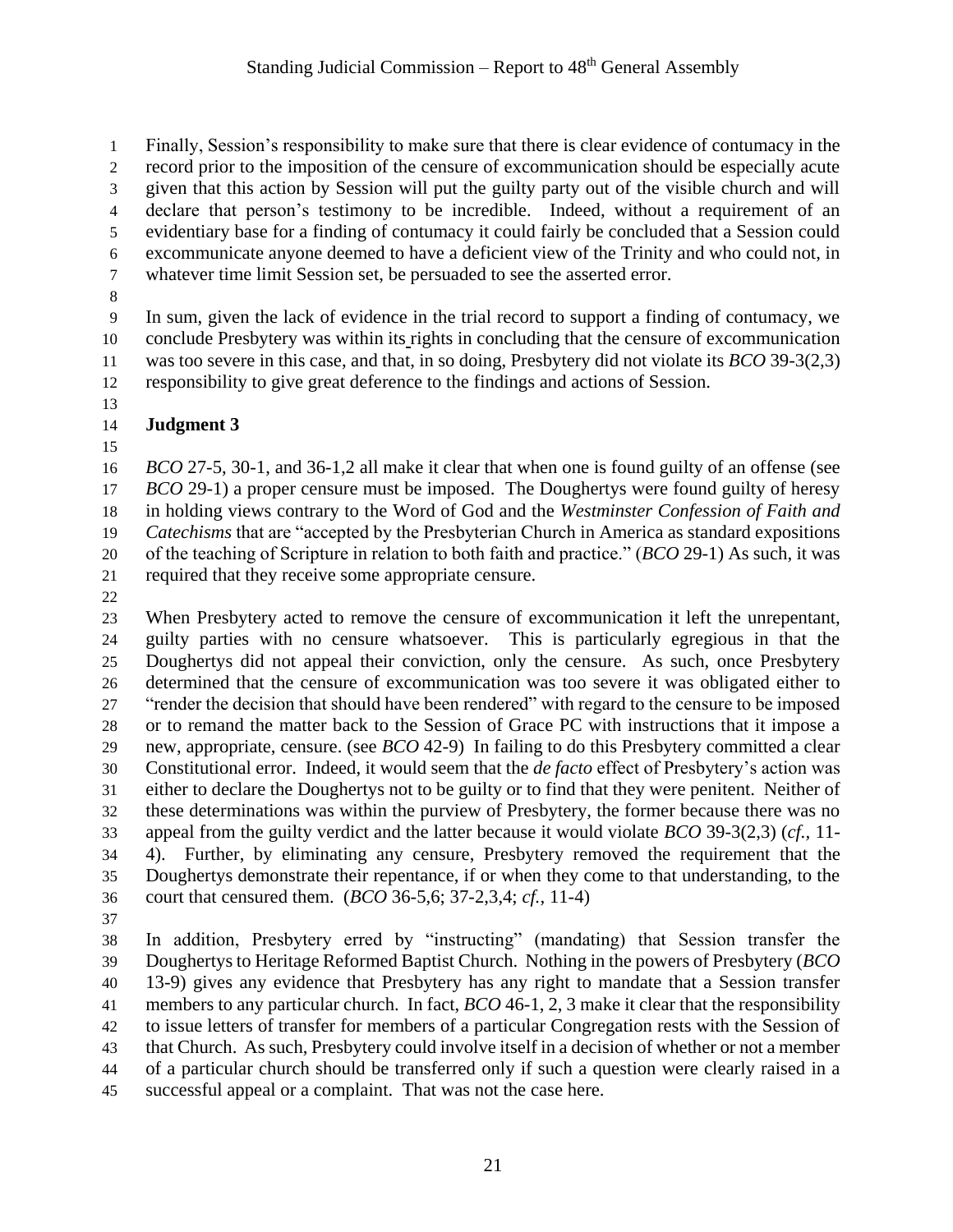Presbytery argued that its decision was "irregular," but would best honor Christ and advance the spiritual welfare of the Dougherty family. Presbytery may or may not have been right in this assessment, and we appreciate their concern for the family and the honor of Christ, but their action clearly exceeded their authority and their *BCO* 39-3 responsibility to defer to the lower court, particularly given that the question of transfer was not raised in the appeal. Had Presbytery desired to urge the Session to transfer the Doughertys it had every right to offer that advice. To mandate it, however, was clear error. Thus, in failing to ensure that an appropriate censure was imposed on the Doughertys and in exceeding its authority by instructing the Session to transfer the Doughertys the Ohio Presbytery was in error. At the Panel hearing the Complainant and Respondent asserted that it was "common knowledge" that the Doughertys were received by the Heritage Reformed Baptist Church "by reaffirmation." Since the Doughertys have left the PCA and are members of another church, any further proceedings in this matter are moot. The Panel's Proposed Decision was drafted by RE Neikirk based on input from all members of the Panel, and it was edited and approved by all members of the Panel. The Reasoning was further revised by the SJC, and then the SJC approved the Decision by a vote of 20-0, with two absent and two disqualified. Bankson *Disqualified* Duncan, M. *Concur* Neikirk *Concur* Bise *Concur* Duncan, S. *Concur* Nusbaum *Concur* Cannata *Concur* Ellis *Concur* Pickering *Concur* Carrell *Concur* Greco *Concur* Ross *Concur* Chapell *Absent* Kooistra *Absent* Terrell *Concur* Coffin *Concur* Lee *Concur* Waters *Disqualified* Donahoe *Concur* Lucas *Concur* White *Concur* Dowling *Concur* McGowan *Concur* Wilson *Concur* TE Bankson disqualified himself, stating he is familiar with the issues and a friend of the Complainant. TE Waters disqualified himself, stating he has an employment-related professional relationship with the Complainant. *OMSJC* 2.10(d). **Concurring Opinion** *Case 2019-01: Complaint of TE Rhett Dodson et al. v. Ohio Presbytery* RE Howie Donahoe I concurred with the Decision in this Case, but believe clarification is needed on two paragraphs in the Reasoning, as well as some comment on the indictment itself. [continued on next page]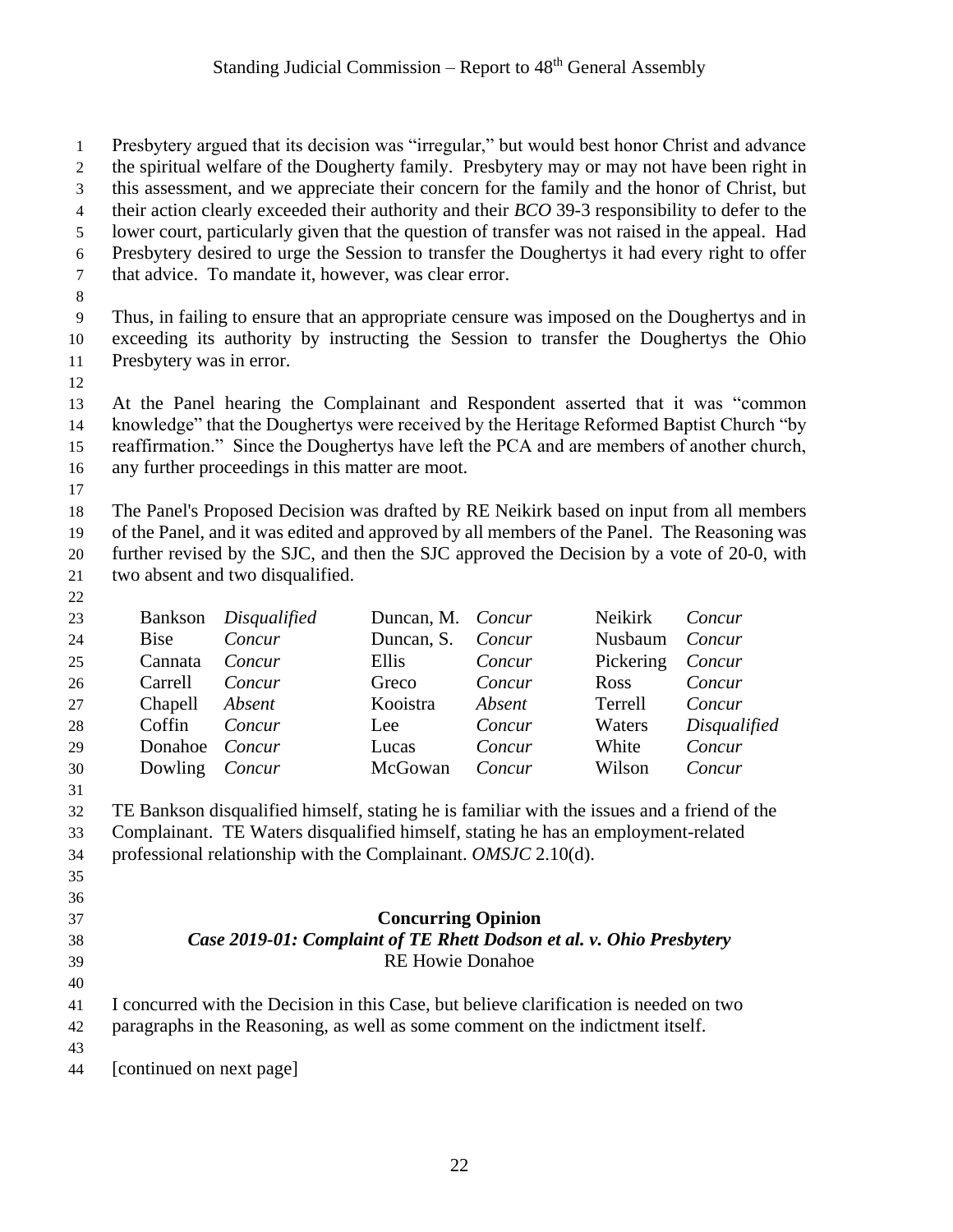### **Personal v. General Offenses**

 [Excerpt from Decision's Reasoning] In other words, what is front and center in *BCO* 27-5 is the flow of process when individuals find themselves aggrieved. This cannot be determinative for cases involving "general offenses." *BCO* 31-7 is explicit that "if the prosecution is instituted by the court, the previous steps required by our Lord in the case of personal offenses are not necessary." Thus, the requirement of the flow of steps for discipline involving "personal offenses," including any order in which censures must be imposed, *cannot be taken as mandatory for cases involving "general offenses,"* such as the heresy charge that is at the heart of 2019-01 (see *BCO* 29-3). [Emphasis added]

 Just to clarify, the list of censures in *BCO* 27-5.d is not a mandatory sequence for *any* offenses - general, *or* personal.

### **Judging Contumacy**

 [Excerpt from Decision's Reasoning] The finding of contumacy as a basis for excommunication requires separate evidence in the Record at or before the point at which the decision is made to excommunicate the individual. Such evidence could take the form of a showing of the individual's unwillingness to participate in the disciplinary process as set forth in *BCO* 32-6. It could take the form of a separate charge, that would have to be voted on separately, filed either with the charge of heresy or at a later date (as, for example, in *BCO* 30-3, paragraph 4). Conceivably, it could even take the form of evidence introduced in the Record during the trial on the heresy charge, so long as it was clear that the point of the particular evidence was to demonstrate a pattern of contumacious behavior.

 While I agree the *finding* of contumacy is a separate matter from the finding of guilt on the original charge, this paragraph in the Decision seems to assert a finding of contumacy must be reached through judicial process. I don't find the *BCO* supports that assertion. Granted, such a finding requires a separate action, but in some instances, that could simply be in the form of a motion to increase the censure that was imposed after the original conviction, based on conduct that now "manifestly" warrants the increase.

- 
- *BCO* 30-3, §4: Indefinite suspension is administered to the impenitent offender until he exhibits signs of repentance, or until by his conduct, the necessity of the
- greatest censure be made manifest. …

 After someone is convicted and censured, the burden shifts to them to *demonstrate* repentance. While the court should be patient for repentance, the court is not required to judicially *prove* lack of repentance in order to increase the censure. Below is an excerpt regarding excommunication (with emphasis added).

- 
- 

*BCO* 36-6. ... The [moderator] shall then administer the censure in the words following: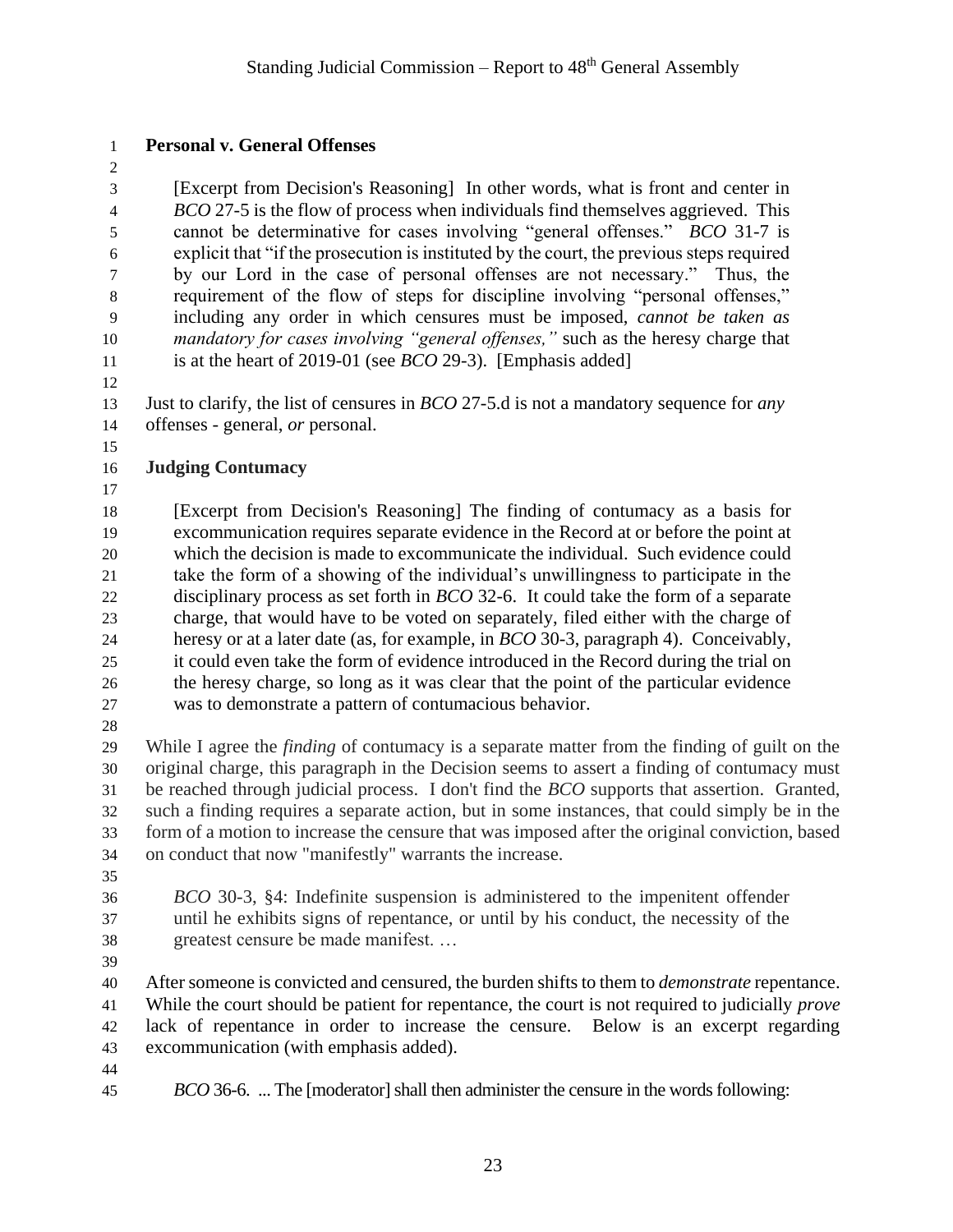1 Whereas, a member of this church has been by sufficient proof convicted of the sin of \_\_\_\_\_\_\_\_\_, and after much admonition and prayer, obstinately refuses to hear the Church, and *has manifested no evidence of repentance*: Therefore, in the name and by the authority of the Lord Jesus Christ, we, the Session of \_\_\_\_\_\_\_\_Church do pronounce him to be excluded from the Sacraments, and cut off from the fellowship of the Church.<sup>2</sup> 

 If a separate charge is always required, then many excommunications would require *two trials*, because a convicted person will likely also plead "not guilty" to a subsequent contumacy charge. And it might be difficult to convict a defendant of contumacy as a separate charge at the original trial because (1) he appeared at the arraignment and the trial, and (2) he has not yet exhausted his appeal rights. In other words, if he appeals, he isn't obliged to "submit" to the verdict or censure of the trial court until the highest court has rendered a decision. Trial court judgments and censures are suspended during the course of an appeal.

 But if there is no appeal of the censure of indefinite suspension on an impenitent offender, the original censuring court can, after a reasonable amount of time, render a non-trial judgment on whether the suspended person has repented, and if he has not, that court can increase the censure by motion and vote.

## **Indictments for Theology of Lay Members**

 I'm not persuaded the Session exhibited sound judgment in indicting and conducting a trial. The Record doesn't indicate the defendants were "industriously spreading" their view. Witness testimony demonstrates otherwise in the trial transcript. Furthermore, there's a significant difference between a court's oversight of the views of a lay person vs. the views of an elder, teacher, or preacher. And even with regard to ministers, *BCO* 34-5 stipulates:

 Heresy and schism may be of such a nature as to warrant deposition; but errors ought to be carefully considered, whether they strike at the vitals of religion and are industriously spread, or whether they arise from the weakness of the human understanding and are not likely to do much injury." [*BCO* Chapter 34: "Special Rules Pertaining to Process Against a Minister"]

 $\overline{a}$ 

 For example, there are often member parents in PCA churches who decline to have their babies baptized. And this is known to many others in the congregation, most notably, the Session.<sup>3</sup> Thus, it's not a *private* offense. And yet, even though WCF 28:5 teaches: "... it is a *great sin* to contemn or neglect this ordinance" of baptism,<sup>4</sup> I don't recall ever hearing of a judicial case where a formal judicial indictment was brought against such parents. Those situations are usually best addressed by patient and clear teaching (*BCO* 27.5.a) - especially

See also *BCO* 16-1, 19-16.c, 37-3, 37-4, 37-5 and 42-12.

<sup>&</sup>lt;sup>3</sup> *BCO* 12-5: "The church Session is charged with maintaining the spiritual government of the church, for which purpose it has power: (a) to see that parents do not neglect to present their children for Baptism;"

 See article by Jonathan D. Moore, (Ph.D., Cambridge) - *"The Westminster Confession of Faith and the Sin of Neglecting Baptism,"* Westminster Theological Journal, (WTJ 69:1, Spring 2007, pp. 63-86).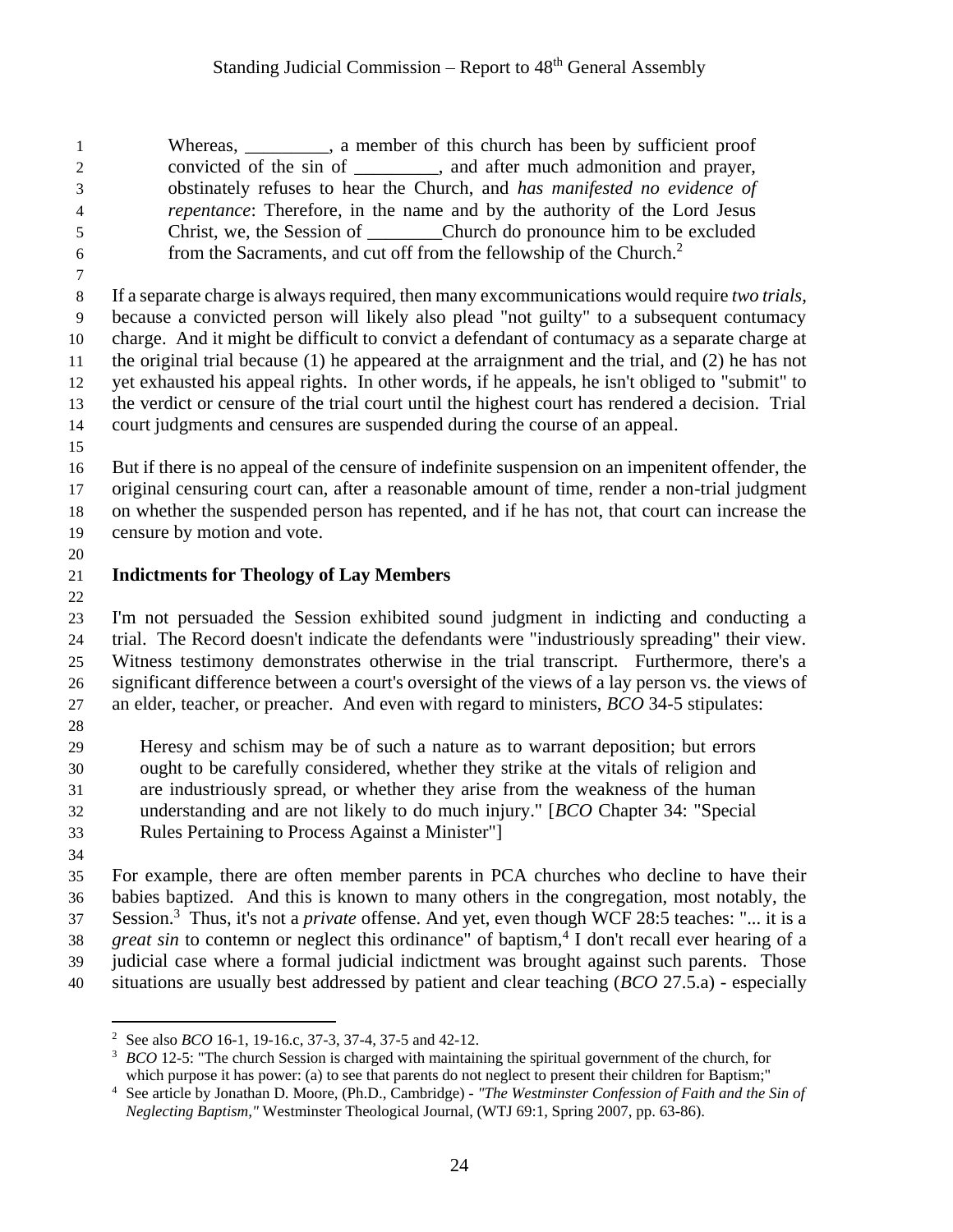| 1              |                                                                                            | during public infant baptisms $(BCO 56-4)$ . Teaching parents and the congregation on this               |  |
|----------------|--------------------------------------------------------------------------------------------|----------------------------------------------------------------------------------------------------------|--|
| $\mathbf{2}$   | topic will often require book referrals, pastoral counsel, gentle admonition (BCO 27-5.b), |                                                                                                          |  |
| 3              |                                                                                            | regular encouragements to consider the promises of the covenant, etc. <sup>5</sup> All parents should be |  |
| $\overline{4}$ |                                                                                            | reminded, as the BCO states, that covenant children "are federally holy before Baptism, and              |  |
| 5              |                                                                                            | <i>therefore</i> are they baptized." ( <i>BCO</i> 56-4.h. Emphasis added). <sup>6</sup>                  |  |
| 6              |                                                                                            |                                                                                                          |  |
| 7              |                                                                                            | /s/ RE Howie Donahoe                                                                                     |  |
| $8\phantom{1}$ |                                                                                            |                                                                                                          |  |
| 9              |                                                                                            |                                                                                                          |  |
| 10             |                                                                                            | <b>CASE 2019-02</b>                                                                                      |  |
| 11             |                                                                                            | TE DANIEL SCHROCK, ET AL.                                                                                |  |
| 12             |                                                                                            | vs.                                                                                                      |  |
| 13             |                                                                                            | PHILADELPHIA PRESBYTERY                                                                                  |  |
| 14             |                                                                                            |                                                                                                          |  |
| 15             |                                                                                            | <b>DECISION ON COMPLAINT</b>                                                                             |  |
| 16             |                                                                                            | <b>October 18, 2019</b>                                                                                  |  |
| 17             |                                                                                            |                                                                                                          |  |
| 18             |                                                                                            | I. SUMMARY OF THE FACTS                                                                                  |  |
| 19             | 06/24/18                                                                                   |                                                                                                          |  |
| 20             |                                                                                            | On June 24, 2018, the congregation of New Life Philadelphia (PCA) voted to call                          |  |
| 21<br>22       |                                                                                            | TE Larry Smith as senior pastor.                                                                         |  |
| 23             | 08/29/18                                                                                   | TE Smith was examined by the Credentials Committee of Philadelphia Presbytery.                           |  |
| 24             |                                                                                            | The Committee voted not to recommend that TE Smith be examined on the floor                              |  |
| 25             |                                                                                            | of Presbytery because it judged that TE Smith's views regarding the continuation                         |  |
| 26             |                                                                                            | of the spiritual gifts of prophecy and tongues beyond the Apostolic era and the                          |  |
| 27             |                                                                                            | closing of the canon amounted to exception of substance to WCF 1.1 which is out                          |  |
| 28             |                                                                                            | of accord with the fundamentals of the system because it is hostile to the system.                       |  |
| 29             |                                                                                            |                                                                                                          |  |
| 30             | 09/05/18                                                                                   | The Presbytery Coordinating Committee requested that Mr. Smith provide a                                 |  |
| 31             |                                                                                            | written statement outlining his views of the continuation of the gifts of prophecy                       |  |
| 32             |                                                                                            | and tongues.                                                                                             |  |
| 33             |                                                                                            |                                                                                                          |  |
| 34             | 09/15/18                                                                                   | TE Smith was examined on the floor of Presbytery. Members of Presbytery                                  |  |
| 35             |                                                                                            | questioned Mr. Smith further on his views on the gifts of tongues and prophecy he                        |  |
| 36             |                                                                                            | presented in his written statement and his oral examination.                                             |  |

 $\overline{a}$ 

 *BCO* 27-4 ... In this it acts the part of a tender mother, correcting her children for their good, that every one of them may be presented faultless in the day of the Lord Jesus.

<sup>&</sup>lt;sup>6</sup> I remember Dr. Will Barker relaying a story: "I was always impressed at Covenant Church St. Louis when I was a seminary student. I was in the choir loft behind the pulpit area. And when there would be an infant baptized, professor R. Laird Harris, a former moderator of our Assembly, would sit about the second pew and my line of vision was right across the baptismal font to where Dr. Harris was seated. And I was always interested to see how intently he watched what was happening in that - - that ceremony. And I was realizing Laird Harris believes God is doing something right at that moment with that child. And it struck me."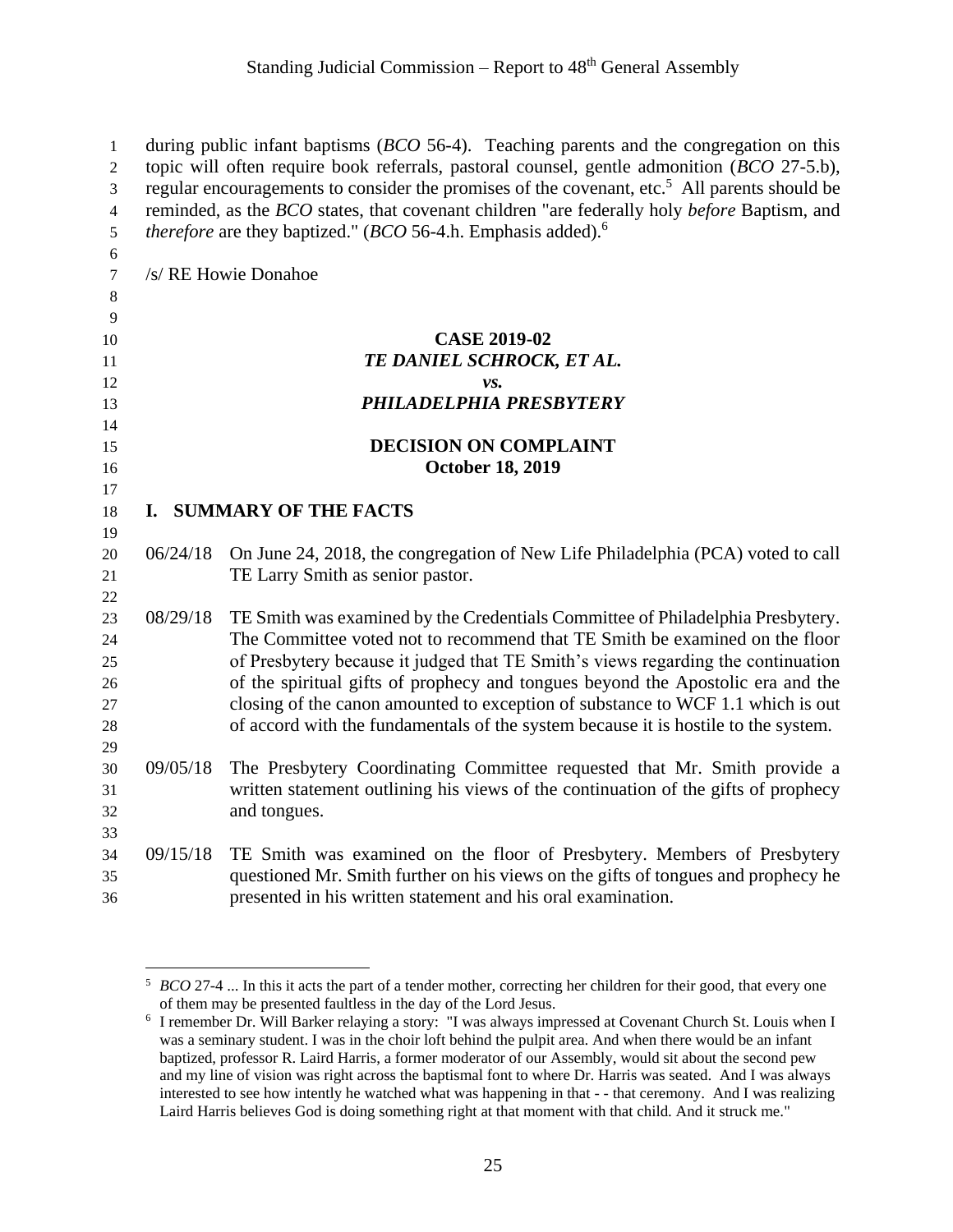- 09/15/18 There was a motion that the candidate's views regarding the continuation of the spiritual gifts of prophecy and tongues beyond the Apostolic era and closing of the canon amounted to an exception of substance to WCF 1.1 which is out of accord with the fundamentals of the system because it is hostile to the system. The motion failed 17-22.
- 09/15/18 TE Smith's theological exam was approved by a vote of 23-15. TE Smith's examinations were approved in an omnibus by a majority vote. Two exceptions of TE Smith, regarding WCF 4.1 and 21.8 were approved as being more than semantic, but not striking at the vitals of religion. No motion was approved regarding the approval of or categorization of TE Smith's views on the continuation of the gifts of prophecy and tongues.
- 11/12/18 TE Daniel Schrock, et al., filed a Complaint against the action of Philadelphia Presbytery "in approving TE Smith's examination, and by failing to determine and record the nature of TE Smith's stated difference as either an allowable or unallowable exception as required by *BCO* 21-4e, f. and *RAO* 16-3.e.5, Presbytery was required to judge "the stated difference(s) to be "out of accord," that is, "hostile to the system" or "strik[ing] at the vitals of religion" (*BCO* 21-4)."
- 01/19/19 Philadelphia Presbytery denied the Complaint of November 12, 2018.
- 01/24/19 TE Schrock, et al., carried their Complaint to the General Assembly.
- 06/04/19 The Panel of the SJC, consisting of RE John Pickering (Chairman), TE Fred Greco (Secretary), RE Bruce Terrell, RE Steve Dowling (alternate), and TE Guy Waters (alternate) held a hearing on the Complaint.
- **II. STATEMENT OF THE ISSUE**

 Did Philadelphia Presbytery err by failing to judge and record the nature of TE Smith's views on the continuation of the spiritual gifts of prophecy and tongues beyond the Apostolic era, as required by *BCO* 13-6, 21-4e, f. and *RAO* 16-3.e.5

#### **III. JUDGMENT**

- Yes, and this matter is remanded to Philadelphia Presbytery for action consistent with this Decision.
- 

### **IV. REASONING AND OPINION**

- 
- When a minister seeks admission to a PCA Presbytery from another denomination, the *BCO* requires that the Presbytery examine the minister "thoroughly in knowledge and views as
- required by *BCO* 21-4 and require them to answer in the affirmative the questions put to
- candidates at their ordination." (*BCO* 13-6). The Presbytery is also to require ministers coming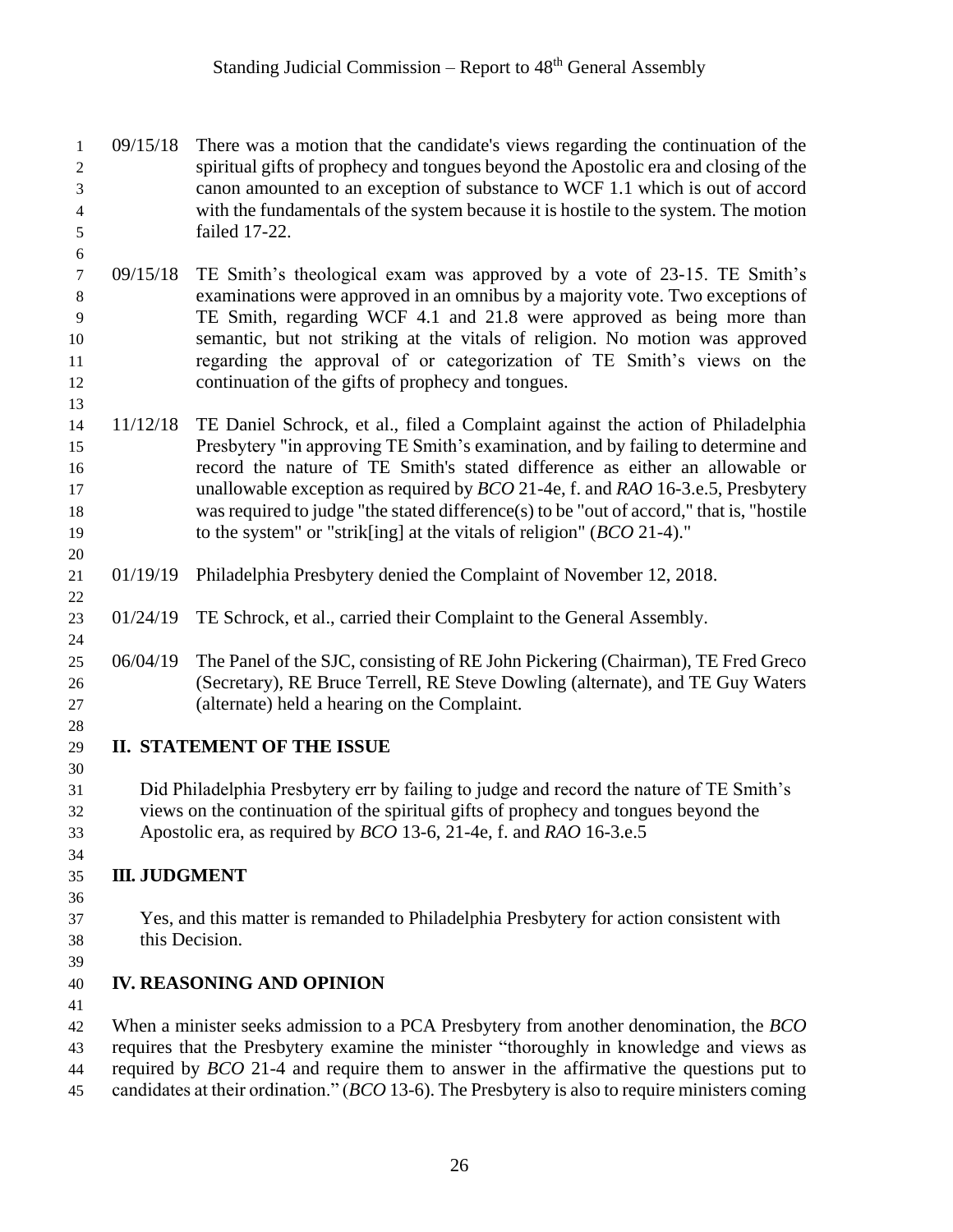from another denomination to "state the specific instances in which they may differ with the

Confession of Faith and Catechisms in any of their statements and/or propositions, which

- differences the court shall judge in accordance with *BCO* 21-4 (see *BCO* 21-4.e,f)."
- 

 The process by which a Presbytery is to judge any differences that a minister transferring from another denomination has with the Confession of Faith and Catechisms is set forth in the Rules of Assembly Operations (*RAO* 16-3.e.5). Not only is the minister to state the specific instances in which he may differ from the Standards, but the Presbytery minutes are to record the minister's stated differences in his own words. The Presbytery is then to categorize the nature of the difference as either no difference, merely semantic, more than semantic but not out of accord with any fundamental of our system of doctrine, or out of accord (that is, hostile to the system or striking at the vitals of religion. (*RAO* 16.3.e.5.a-d.) The purpose of the *RAO* provision is more than mere record keeping. The requirement to include the judgment of the Presbytery on these matters in its minutes presupposes that the Presbytery is to take action on any differences a transferring minister has with the Standards.

 In this case, TE Smith was examined by the Candidates Committee of Presbytery in some detail regarding his views on the continuation of prophecy and tongues beyond the Apostolic era. The result of the Committee's examination was that it did not recommend TE Smith come to the floor of Presbytery for examination because his "views regarding the continuation of the Spiritual gifts of prophecy and tongues beyond the Apostolic era and closing of the canon amounted to exception of substance to WCF 1.1 which is out of accord with the fundamentals of the system because it is hostile to the system." TE Smith, at the request of the Presbytery Coordinating Committee, provided the Presbytery with a written statement outlining his views. The Presbytery then proceeded to examine TE Smith for transfer into the Presbytery over the lack of recommendation from the Candidates Committee. After Presbytery arrested TE Smith's theological examination, a motion was made that TE Smith's views regarding the continuation of the spiritual gifts of prophecy and tongues beyond the Apostolic era be found out of accord with the fundamentals of the system. That motion failed by a vote of 17-22. Subsequently, TE Smith's theological examination was approved by a vote of 23-15, and his examinations were approved in an omnibus by a "majority vote" (no vote count is recorded in the minutes).

 The Presbytery did not record in its minutes its judgment with respect to TE Smith's views on the continuation of prophecy and tongues beyond the Apostolic era. No affirmative vote approving TE Smith's views was taken, and the Presbytery did not categorize his views in accord with *RAO* 16-3.e.5. In fact, the Presbytery did not take action on TE Smith's views "in his own words" as required by *RAO* 16-3.e.5. Presbytery did have a written statement of TE Smith in hand for the discussion and vote on whether to approve TE Smith's theological examination, but there was no statement of his stated difference before the Presbytery to approve and categorize.

 This oversight on the part of Presbytery is especially disconcerting considering Presbytery *did* have two specific written statements of TE Smith's differences with the Standards on the doctrines of creation (WCF 4.1) and the Fourth Commandment (WCF 21.8). While those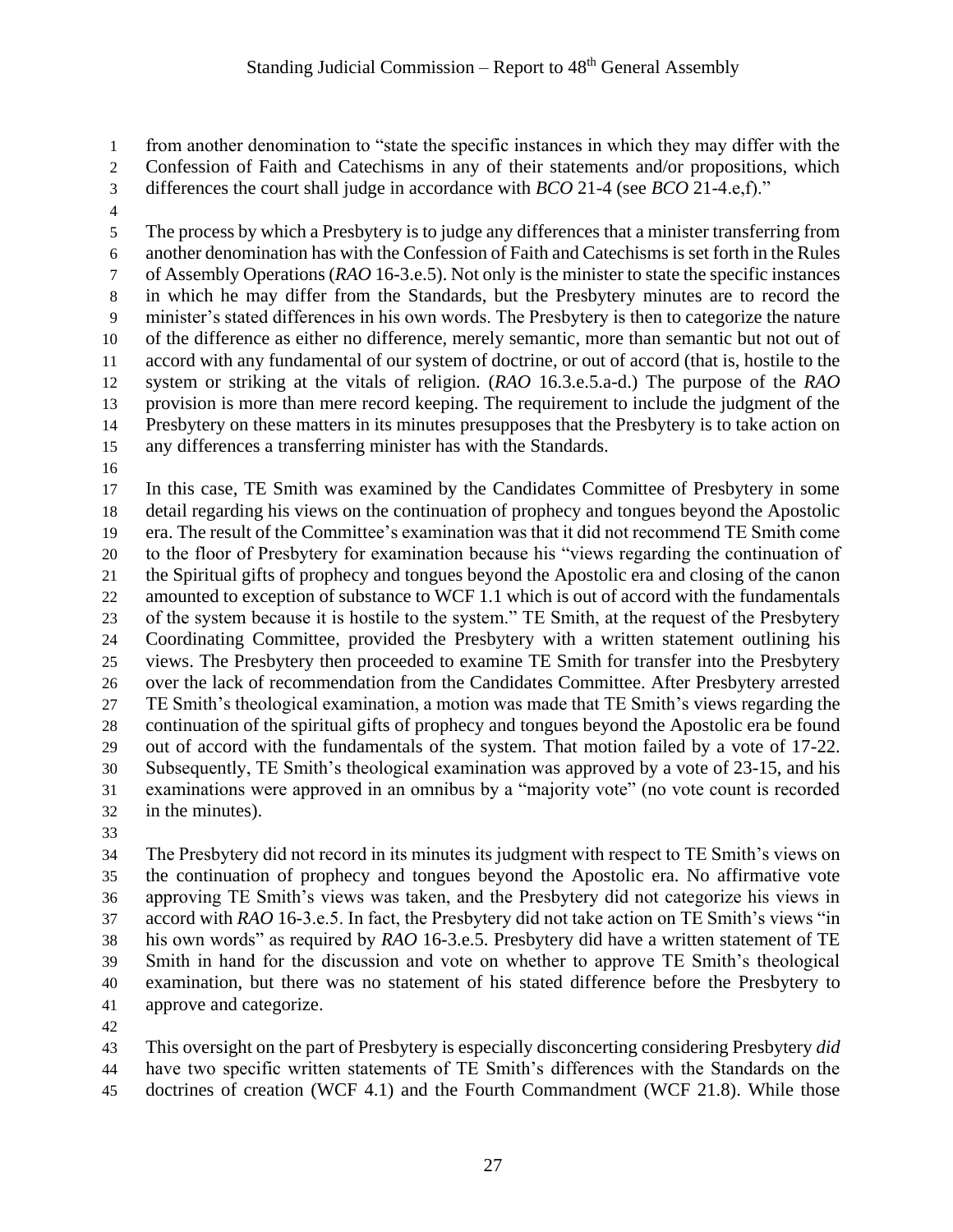statements are brief, they are in TE's Smith's own words, and the Presbytery took a specific

action required by *BCO* 21-4 and *RAO* 16, namely, to judge those stated differences "[w]hile

- more than semantic Presbytery determined that these exceptions do not striking [sic] at the
- vitals of the Christian Religion." (per *RAO* 16-3.e.5.c)
- 

 Presbytery's error is more than one of record-keeping; Presbytery failed to do its Constitutional duty to judge the nature of TE Smith's stated difference in his own words. The Record does indicate that a motion was made to judge the stated difference "out of accord with the fundamentals of the system," but it does not indicate exactly what views were being judged. In other words, it is not clear if presbytery's vote related to TE Smith's paper, specific views expressed in committee, or specific views expressed on the floor (if these were different). Thus, the record is not clear on what was the stated difference in the candidate's own words. Further, the written statement provided by TE Smith does not answer a number of questions regarding his views. It apparently does not answer questions that were raised during TE Smith's floor examination. The Complaint makes several statements regarding TE Smith's views, including that "there are two different kinds of prophetic revelation operative in the era of the Apostles" and that there is a "lesser revelation with respect to that special insight [from the Spirit]." But we find nowhere in the record TE Smith's *own statements* regarding the nature of any continuing prophecy as a lesser form of revelation, which view the Credentials Team and a substantial minority of presbytery viewed as constituting an unacceptable difference. It appears that his view was discussed on the floor, but not reduced to a written statement and subject to judgment and vote by Presbytery.

 As such, we are unable to determine whether Presbytery erred with respect to its judgment about TE Smith's views – whether they are out of accord with the fundamentals of the system or not. There was no specific action by Presbytery and insufficient documentation of TE Smith's views to do so. Accordingly, the Complaint is sustained, and the matter remanded to Presbytery for a determination regarding TE Smith's views on the continuation of prophecy and tongues beyond the Apostolic era. Presbytery is to receive from TE Smith a written statement in his own words of his view (per *RAO* 16.3.e.5) that addresses specifically the revelatory (or not) nature of such prophecy and tongues. Although Presbytery remains responsible for determining the details of how it requests the written statement, here are some specific questions Presbytery might ask TE Smith to address in light of his prior examination on the floor of Presbytery and his previous written statement:

- 
- 1. Do you believe that there is any category of revelation other than special revelation or general revelation? If so - what do you understand this category of revelation to be? What is its relationship to special revelation? What is your understanding of WCF 1.1, 1.6, and do you hold any differences with, qualifications about, or reservations concerning any of the doctrines, concepts, phrases, wording, or emphases in those paragraphs?
- 

 2. Define these terms that you have used: "modern-day prophecy"; "Spirit-led insight"; "tongues"; "interpretation of tongues"; "modern prophetic words".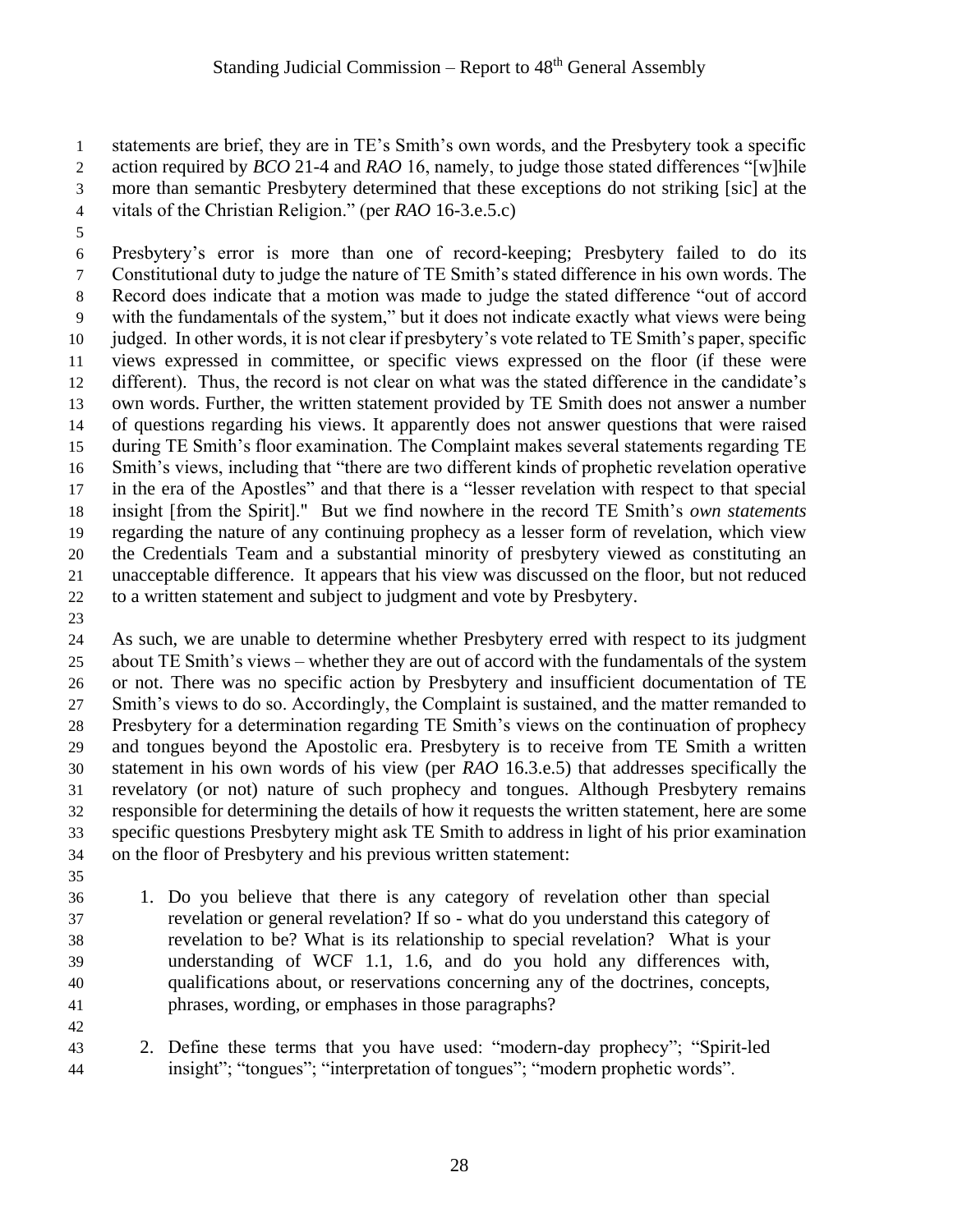3. Do you understand "modern-day prophecy" or "Spirit-led insight" to be revelation in any sense of the term? If so, what is its relationship with Scripture?

 4. Do you understand the "interpretation of tongues" to be revelation in any sense of the term? If so, what is its relationship with Scripture? Finally, we understand that sustaining this Complaint has no effect on the transfer of TE Smith into Philadelphia Presbytery. That action has been taken by Presbytery and cannot be undone. If TE Smith's views are judged by Presbytery upon its further examination to be out of accord with the fundamentals of the system, any further action could only come as a result of a change in TE Smith's views to bring them into accord, a *BCO* 31-2 investigation, or someone filing charges. The Panel's Proposed Decision was written by TE Greco and adopted by the Panel. The Reasoning was further revised by the SJC, and then the SJC approved the Decision by a vote of 14-5-2, with three absent. Bankson *Concur* Duncan, M. *Concur* Neikirk *Concur* Bise *Concur* Duncan, S. *Concur* Nusbaum *Dissent* Cannata *Dissent* Ellis *Absent* Pickering *Concur* Carrell *Abstain* Greco *Concur* Ross *Abstain* Chapell *Absent* Kooistra *Absent* Terrell *Dissent* Coffin *Concur* Lee *Concur* Waters *Concur* Donahoe *Dissent* Lucas *Dissent* White *Concur* Dowling *Concur* McGowan *Concur* Wilson *Concur* **Dissenting Opinion** *Case 2019-02: TE Daniel Schrock et. al. v. Philadelphia Presbytery* RE Howie Donahoe, joined by TE Ray Cannata, TE Sean Lucas, RE Bruce Terrell This Complaint should have been denied because the Complainants failed to demonstrate clear error in Presbytery's judgment in sustaining the minister's transfer exam. Furthermore, there's no constitutional issue involved because the recording requirements of *RAO* 16-3.e.5 are not part of the Constitution. Finally, the amends are vague, unwarranted, and non-binding. TE Schrock and 13 others filed an eight-page Complaint with Presbytery alleging two errors: Philadelphia Presbytery erred in approving TE Smith's examination, and by failing to determine and record the nature of TE Smith's stated difference as either an allowable or unallowable exception as required by *BCO* 21-4e, f. and *RAO* 16-3.e.5. Presbytery was required to judge "the stated difference(s) to be "out of accord," that is, "hostile to the system" or "strik[ing] at the vitals of religion" (*BCO* 21-4)." Based on those two allegations, SJC should have adjudicated two issues (rather than one).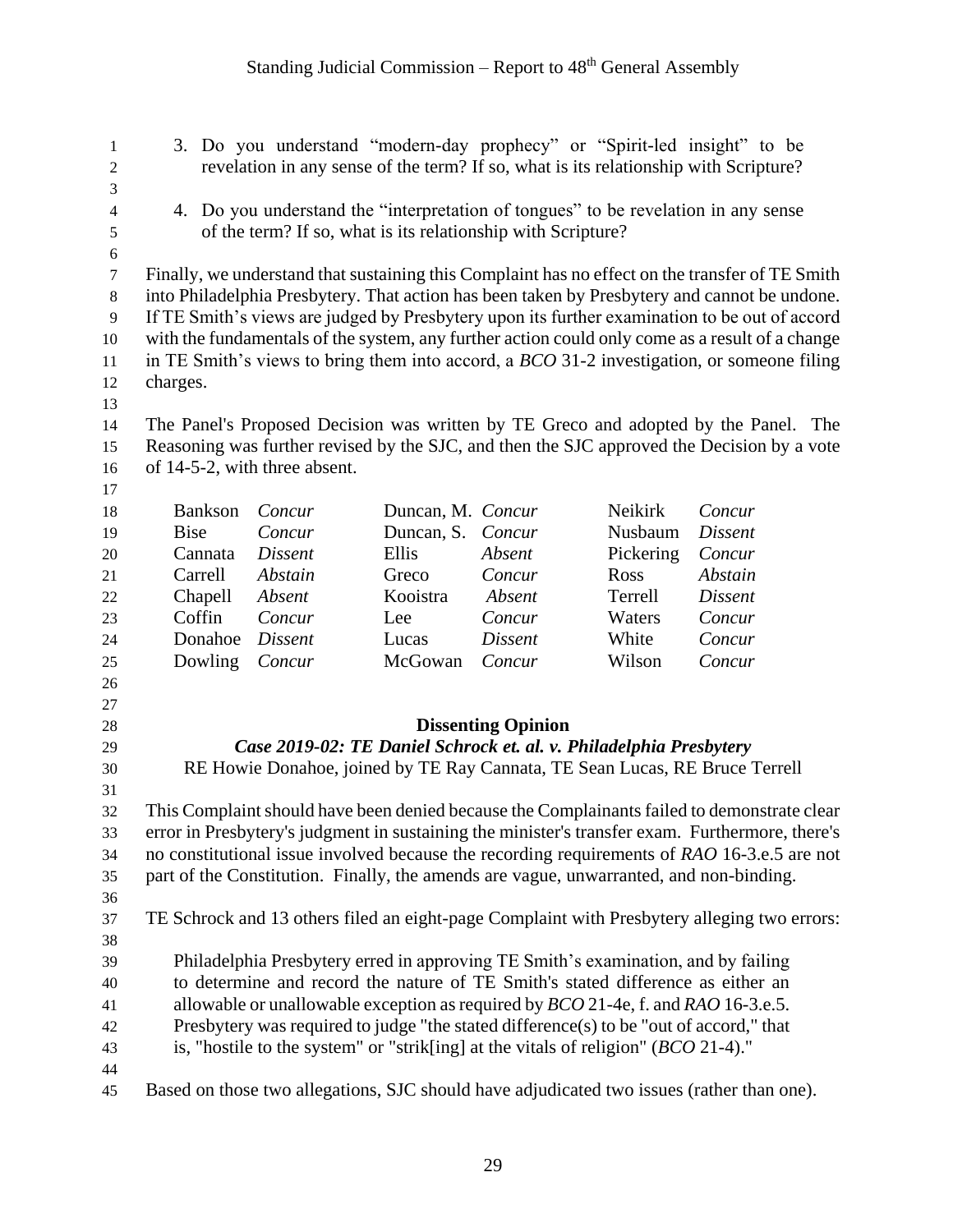- 1. Did Presbytery clearly error in judgment by approving TE Smith's exam (i.e., by not judging his view as being "hostile to the system" or "strik[ing] at the vitals of religion")?
- 2. Did Presbytery violate the constitutional requirements of *BCO* 21-4.f ?
- **Burden in a Complaint**
- Presbytery judged the minister's view was neither hostile to the Westminster system nor did it strike at the vitals of religion. Thereafter, the burden was on the Complainant to demonstrate 10 otherwise - first to the Presbytery and then to the SJC. That burden was not met.<sup>7</sup>
- 

 When an examining committee declines to recommend a man for a floor exam, and the exam gets docketed nonetheless, it's reasonable to expect the committee to ensure its report contains sufficient evidence for the basis of their concern, and thus, the Presbytery Minutes would then also contain such a record. Five of the Complainants were members of the Credentials Committee and present at the minister's exam before the Committee. Thus, they had opportunity to include, in their Committee's written report to Presbytery, the record of any Committee Q&A they judged as demonstrating the minister's view was hostile to our system. The Committee could have sent questions to the minister in the 17 days between the Committee exam and the Presbytery meeting, asking for written responses. And though more difficult, they could have tried to ensure any problematic Q&A during the floor exam was also recorded.

## **Constitutional Requirement** - *RAO* 16.3.e.5 vs. *BCO* 21-4.f

 The Complaint didn't devote much space to the allegation about *RAO* 16.3.e.5. In fact, only 4 of 259 lines in the Complaint address the *RAO* 16.3 recording requirements (i.e., 2%).

 The *Rules of Assembly Operations* are not part of the PCA Constitution, and thus, compliance with *RAO* 16-3 is not a *constitutional* issue. It's more appropriately a matter for the GA Committee on Review of Presbytery Records, which already addresses presbytery compliance with *RAO* 16-3 annually. Below are excerpts from the RPR section of the *RAO*.

 $\overline{a}$ 

- *RAO* Article XVI. Review of Presbytery Records
- 16-1. It is the right and duty of the General Assembly to review, at least once a
- year, the records of the presbyteries of the Presbyterian Church in America (*BCO* 40-1 and 2).
- 16-2. General Assembly carries out this review through its Committee on Review
- of Presbytery Records.

 The Complaint cited two judicial cases, from 1986 and 1998, purportedly as precedent: *Gentry v. Calvary* and *Landrum v. MS Valley*. Though similar in some respects, neither Case had the same set of facts as our present one. For example, neither of those Cases involved an unrebutted examinee assertion that his view was the same as that contained in the JETS article by Dr. Poythress. (See comments later in this Opinion). *Gentry v. Calvary* (Case #1, M14GA, pp. 224-33). *Landrum v. Mississippi Valley* (Case 95-11, M26GA, pp. 222-27)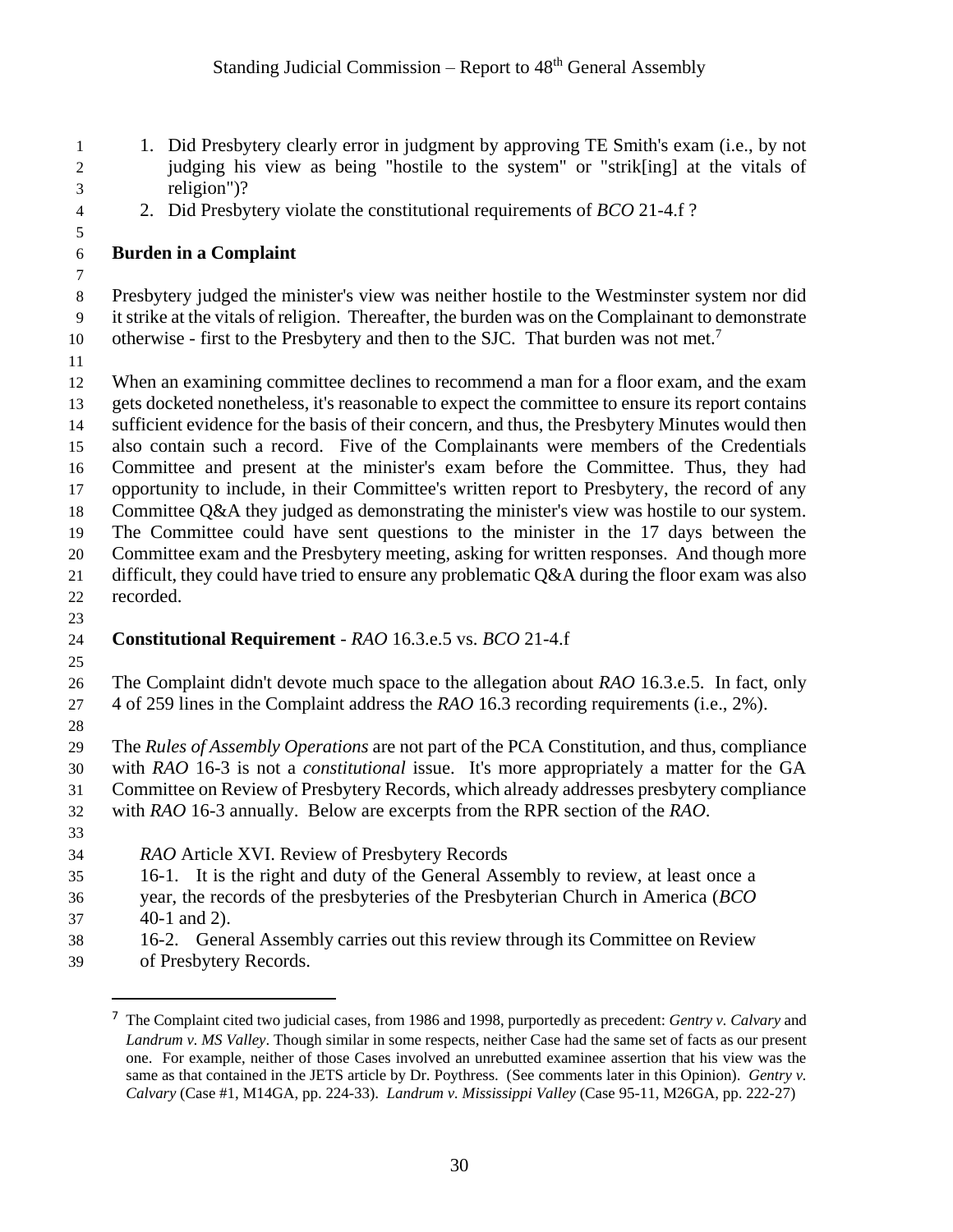| 1<br>$\overline{c}$<br>3<br>$\overline{4}$<br>5<br>6 | e.5.<br>e.6.<br>in order.                 | 16-3. Guidelines for Keeping Presbytery Minutes<br>Minutes of presbytery relating to examinations  Each Presbytery<br>shall also record whether<br>Minutes of presbytery relating to ministerial calls shall record that<br>the specific arrangements $(BCO 20-1)$ and the call were found to be |
|------------------------------------------------------|-------------------------------------------|--------------------------------------------------------------------------------------------------------------------------------------------------------------------------------------------------------------------------------------------------------------------------------------------------|
| $\boldsymbol{7}$                                     |                                           |                                                                                                                                                                                                                                                                                                  |
| $\,8\,$                                              |                                           | The <i>constitutional</i> issue is whether Presbytery complied with the requirements of <i>BCO</i> 21-                                                                                                                                                                                           |
| 9                                                    | 4.f. The Record indicates Presbytery did. |                                                                                                                                                                                                                                                                                                  |
| 10                                                   |                                           |                                                                                                                                                                                                                                                                                                  |
| 11                                                   |                                           | <i>BCO</i> 21-4.f. Therefore, in examining a candidate for ordination [or a non-PCA                                                                                                                                                                                                              |
| 12                                                   |                                           | minister for transfer; <i>BCO</i> 13-6], the Presbytery shall inquire not only into the                                                                                                                                                                                                          |
| 13                                                   |                                           | candidate's knowledge and views in the areas specified above, but also shall require                                                                                                                                                                                                             |
| 14<br>15                                             |                                           | the candidate to state the specific instances in which he may differ with the<br>Confession of Faith and Catechisms in any of their statements and/or propositions.                                                                                                                              |
| 16                                                   |                                           | The court may grant an exception to any difference of doctrine only if in the court's                                                                                                                                                                                                            |
| 17                                                   |                                           | judgment the candidate's declared difference is not out of accord with any                                                                                                                                                                                                                       |
| 18                                                   |                                           | fundamental of our system of doctrine because the difference is neither hostile to                                                                                                                                                                                                               |
| 19                                                   |                                           | the system nor strikes at the vitals of religion. (Emphasis added.)                                                                                                                                                                                                                              |
| $20\,$                                               |                                           |                                                                                                                                                                                                                                                                                                  |
| 21                                                   |                                           | Complying with <i>BCO</i> 21-4.f, Philadelphia Presbytery required the examinee to state the                                                                                                                                                                                                     |
| 22                                                   |                                           | specific instances in which he differed from the Westminster Standards, and he stated two.                                                                                                                                                                                                       |
| 23                                                   |                                           | Presbytery judged both as being more than semantic, but not hostile to the system. The Record                                                                                                                                                                                                    |
| 24                                                   |                                           | doesn't indicate the examinee ever included his view on prophecy as an "instance in which he                                                                                                                                                                                                     |
| 25                                                   |                                           | may differ" from the Standards. Regardless, having heard the report of its Credentials                                                                                                                                                                                                           |
| 26                                                   |                                           | Committee, and having conducted a full transfer exam at a stated meeting, Presbytery                                                                                                                                                                                                             |
| 27                                                   |                                           | sustained the theology exam, and the transfer exam as a whole, and thus it didn't judge any of                                                                                                                                                                                                   |
| $28\,$                                               |                                           | his views to be hostile to the system or as striking at the vitals of religion. Thus, Presbytery                                                                                                                                                                                                 |
| 29                                                   | complied with <i>BCO</i> 21-4.f.          |                                                                                                                                                                                                                                                                                                  |
| 30                                                   |                                           |                                                                                                                                                                                                                                                                                                  |
| 31                                                   |                                           | In addition, because the exam was sustained, Presbytery clearly did not regard the view as                                                                                                                                                                                                       |
| 32                                                   |                                           | "hostile to the system," and thus Presbytery did not regard it as category (d) of RAO 16.3.e.5.                                                                                                                                                                                                  |
| 33<br>34                                             |                                           | So, that leaves categories (b) or (c) - "merely semantic" or "more than semantic but not out of<br>accord with any fundamental of our system of doctrine." Failing to choose between category                                                                                                    |
| 35                                                   |                                           | (b) or (c) does not itself justify sustaining a Complaint.                                                                                                                                                                                                                                       |
| 36                                                   |                                           |                                                                                                                                                                                                                                                                                                  |
| 37                                                   |                                           | When GA has cited a presbytery for not categorizing a stated difference, the presbytery has                                                                                                                                                                                                      |
| 38                                                   |                                           | usually not been required to revisit the matter and adopt a specific RAO 16-3.e.5 judgment.                                                                                                                                                                                                      |
| 39                                                   |                                           | This is demonstrated below in an excerpt from last year's Report of the Committee on Review                                                                                                                                                                                                      |
| 40                                                   |                                           | of Presbytery Records for two presbyteries. The Dallas GA adopted RPR's unanimous                                                                                                                                                                                                                |
| 41                                                   |                                           | recommendation and found each response satisfactory. (Emphasis added below.)                                                                                                                                                                                                                     |
| 42                                                   |                                           |                                                                                                                                                                                                                                                                                                  |
| 43                                                   |                                           | 2018 GA Citation: Feb 14, 2017 and Nov 14, 2017 ( <i>BCO</i> 21-4, <i>RAO</i> 16.3.e.5)                                                                                                                                                                                                          |
| 44                                                   |                                           | Stated differences not judged with the prescribed                                                                                                                                                                                                                                                |
| 45                                                   |                                           | categories.                                                                                                                                                                                                                                                                                      |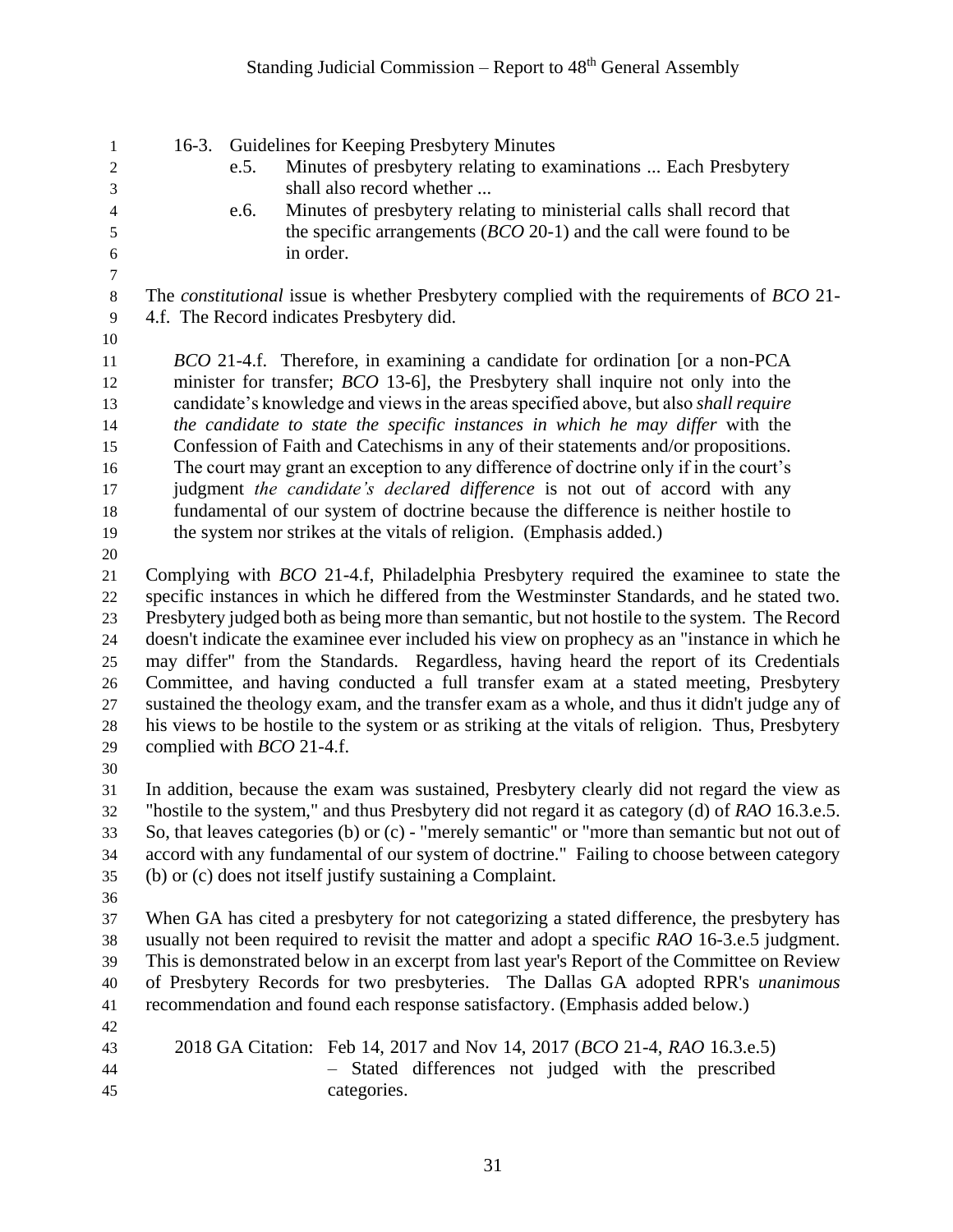|     | Nashville Response: We agree with the exception. Our minutes do not record the    |
|-----|-----------------------------------------------------------------------------------|
| 2   | prescribed language in approving the exceptions of two                            |
| 3   | transferring TEs and we have <i>adjusted our practice</i> to bring                |
| 4   | it into compliance.                                                               |
| 5   | 2019 RPR: That the [above] response to the 47th GA be found                       |
| 6   | satisfactory.                                                                     |
|     | 2018 GA Citation: Nov 14, 2017 ( $RAO$ 16-3.e.5) – Stated differences not         |
| 8   | judged.                                                                           |
| - 9 | S. FL Response: We agree with this exception; <i>future minutes</i> will properly |
| 10  | reflect the decision of Presbytery.                                               |
| 11  | 2019 RPR: That the [above] response to the 47th GA be found                       |
| 12  | satisfactory. <sup>8</sup>                                                        |
| 13  |                                                                                   |

14 Lack of adherence to the *RAO* is not a constitutional violation. The *BCO* contains many 15 examples of things that are constitutionally required to be recorded in Presbytery Minutes, but 16 *RAO* 16-3.e.5 categorization is not one of them. The *RAO* is not part of the *BCO*. And

17 *RAO* 16 cannot be imported into the constitutional requirements of *BCO* 21-4.

18

19 If *RAO* 16-3.e.5 is so important that it warrants sustaining a Complaint against a Presbytery

20 in an ordination exam, then it should be proposed for inclusion in the *BCO*, seeking the advice

and consent of our 88 presbyteries. <sup>9</sup> 21

 $\overline{a}$ <sup>8</sup> With regard to Philadelphia Presbytery's September 15, 2018 Minutes, the 2019 RPR did not cite any procedural or constitutional problem in how TE Smith's views were judged or categorized. (M47GA pp. 497-98)

<sup>&</sup>lt;sup>9</sup> Below are 10 examples of items constitutionally required by the *BCO* to be recorded in Minutes.

<sup>18-4</sup> In no case may a candidate omit from his course of study any of the subjects prescribed in the Form of Government as tests for ordination without obtaining the consent of Presbytery (see *BCO* 21-4); and where such consent is given the Presbytery shall *record* the fact and the reasons therefore.

<sup>18-7</sup> In all cases of a removal or withdrawal of a candidate, the sufficient reason for the action shall be *recorded* in the minutes of Presbytery.

<sup>19-2</sup> No Presbytery shall omit any of these parts of [a licensure] examination except in extraordinary cases; and whenever a Presbytery shall omit any of these parts, it shall always make a *record* of the reasons therefor, and of the trial parts omitted.

<sup>19-6</sup> The license may be terminated at any time by a simple majority vote of the issuing Presbytery. The Presbytery shall always *record* its reasons for this action in its minutes.

<sup>19-13</sup> If the intern shall devote himself unnecessarily to such pursuits as interfere with a full trial of his gifts, it shall be the duty of the Presbytery to rescind his intern status, and to *record* its reasons therefor in the Minutes .

<sup>20-1</sup> If the call comes from another source, the Presbytery shall always make a *record* of the reasons why it considers the work to be a valid Christian ministry.

<sup>21-4.</sup>a Whenever a Presbytery shall omit any of these educational requirements [for ordination], it shall always make a *record* of the reasons for such omission and the parts omitted.

<sup>21-4.</sup>d Whenever a Presbytery shall omit any of these parts [of an ordination exam], it shall always make a *record* of the reasons for such omissions and of the trial parts omitted.

<sup>32-18</sup> Minutes of the trial shall be kept by the clerk, which shall exhibit the charges, the answer, *record* of the testimony, as defined by *BCO* 35-7, and all such acts, orders, and decisions of the court relating to the case, as either party may desire, and also the judgment.

<sup>42-6</sup> Notice of appeal shall have the effect of suspending the judgment of the lower court until the case has been finally decided in the higher court. However, the court of original jurisdiction may, for sufficient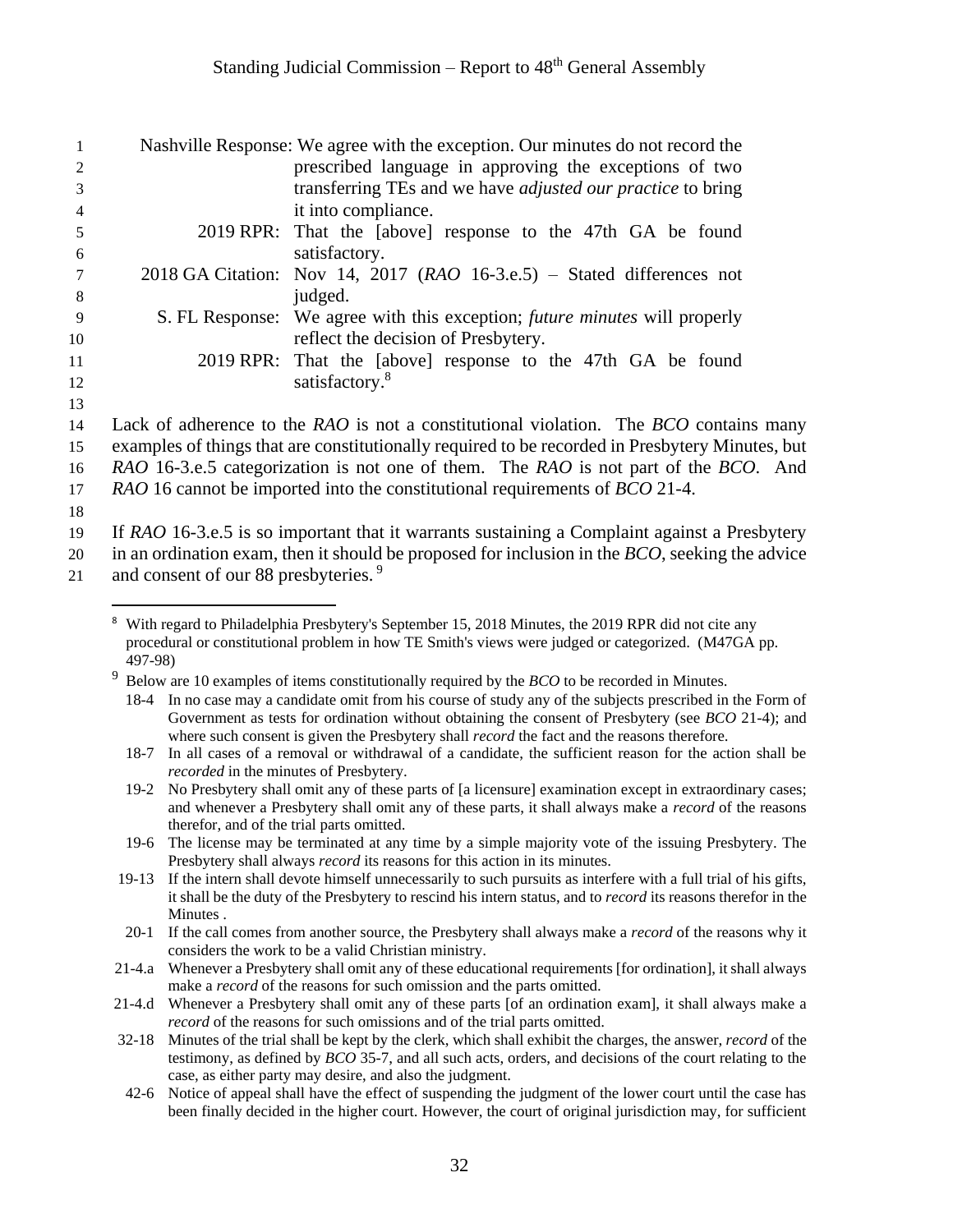| 1              | By reviewing compliance with RAO 16-3, this Decision enters the realm of BCO Chapter 40.                     |
|----------------|--------------------------------------------------------------------------------------------------------------|
| 2              | But last year, the SJC ruled the review of <i>BCO</i> 40 issues was not in its purview. In <i>Case</i>       |
| $\mathfrak{Z}$ | 2018-02: Lewis v. Mississippi Valley, the SJC ruled:                                                         |
| $\overline{4}$ |                                                                                                              |
| 5              | The only responsibility the SJC has with respect to [BCO] Chapter 40 ["General                               |
| $\sqrt{6}$     | Review and Control"] is upon referral of a matter from the General Assembly                                  |
| $\tau$         | according to RAO 16-10.c. and as administered under Chapter 15 of the OMSJC. <sup>10</sup>                   |
| $\,8\,$        |                                                                                                              |
| $\overline{9}$ | RAO 16 is clear that the review of presbytery records (including presbytery compliance with                  |
| 10             | RAO 16-3) is the purview of the GA Committee on Review of Presbytery Minutes                                 |
| 11             |                                                                                                              |
| 12             | RAO 16-1. It is the right and duty of the General Assembly to review, at least once                          |
| 13             | a year, the records of the presbyteries of the Presbyterian Church in America (BCO)                          |
| 14             | 40-1 and $2$ ).                                                                                              |
| 15             |                                                                                                              |
| 16             | RAO 16-2. General Assembly carries out this review through its Committee on                                  |
| 17             | Review of Presbytery Records.                                                                                |
| 18             |                                                                                                              |
| 19             | The SJC's procedural ruling in <i>Lewis</i> applied to all sections of <i>BCO</i> 40, including those below. |
| $20\,$         | Thus, per Lewis, these are RPR authorities and responsibilities, and not the SJC's. <sup>11</sup>            |
| 21             |                                                                                                              |
| $22\,$         | BCO 40-3. It is ordinarily sufficient for the higher court merely to record in its own                       |
| 23             | minutes and in the records reviewed whether it approves, disapproves or corrects                             |
| 24             | the records in any particular; but should any serious irregularity be discovered the                         |
| 25             | higher court may require its review and correction by the lower. Proceedings in                              |
| 26             | judicial cases, however, shall not be dealt with under review and control when                               |
| 27             | notice of appeal or complaint has been given the lower court; and no judgment of a                           |
| 28             | lower court in a judicial case shall be reversed except by appeal or complaint.                              |

 $\overline{a}$ 

reasons duly *recorded*, prevent the appellant from approaching the Lord's Table, and if an officer, prevent him from exercising some or all his official functions, until the case is finally decided (cf. *BCO* 31-10; 33-4).

<sup>10</sup> RE Donahoe and five others filed a Dissenting Opinion in *Lewis*, arguing the SJC *did* have legitimate, direct jurisdiction on some matters arising via *BCO* 40-5, but the SJC disagreed. (M47GA, pp. 563-73)

<sup>&</sup>lt;sup>11</sup> In this present Complaint, the matter was not a "proceeding in a judicial case" ( $BCO$  40-3). And thus, it is a matter for the RPR. Below are several examples of how the *BCO* uses the phrase "judicial case."

<sup>12-3</sup> When a church is without a pastor ... In *judicial cases*, the moderator shall be a minister of the Presbytery to which the church belongs.

<sup>15-2</sup> Among the matters that may be properly executed by commissions are the taking of the testimony in *judicial cases, ...*

<sup>41-3</sup> In making a reference, the lower court may ask for advice only, ... and in particular it may refer a *judicial case* with request for its *trial* and decision by the higher court.

<sup>42-1</sup> An appeal is the transfer to a higher court of a *judicial case* on which judgment has been rendered in a lower court and is allowable only to the party against whom the decision has been rendered.

<sup>43-1</sup> It is the right of any communing member of the Church in good standing to make complaint against any action of a court to whose jurisdiction he is subject, except that no complaint is allowable in a *judicial case* in which an appeal is pending.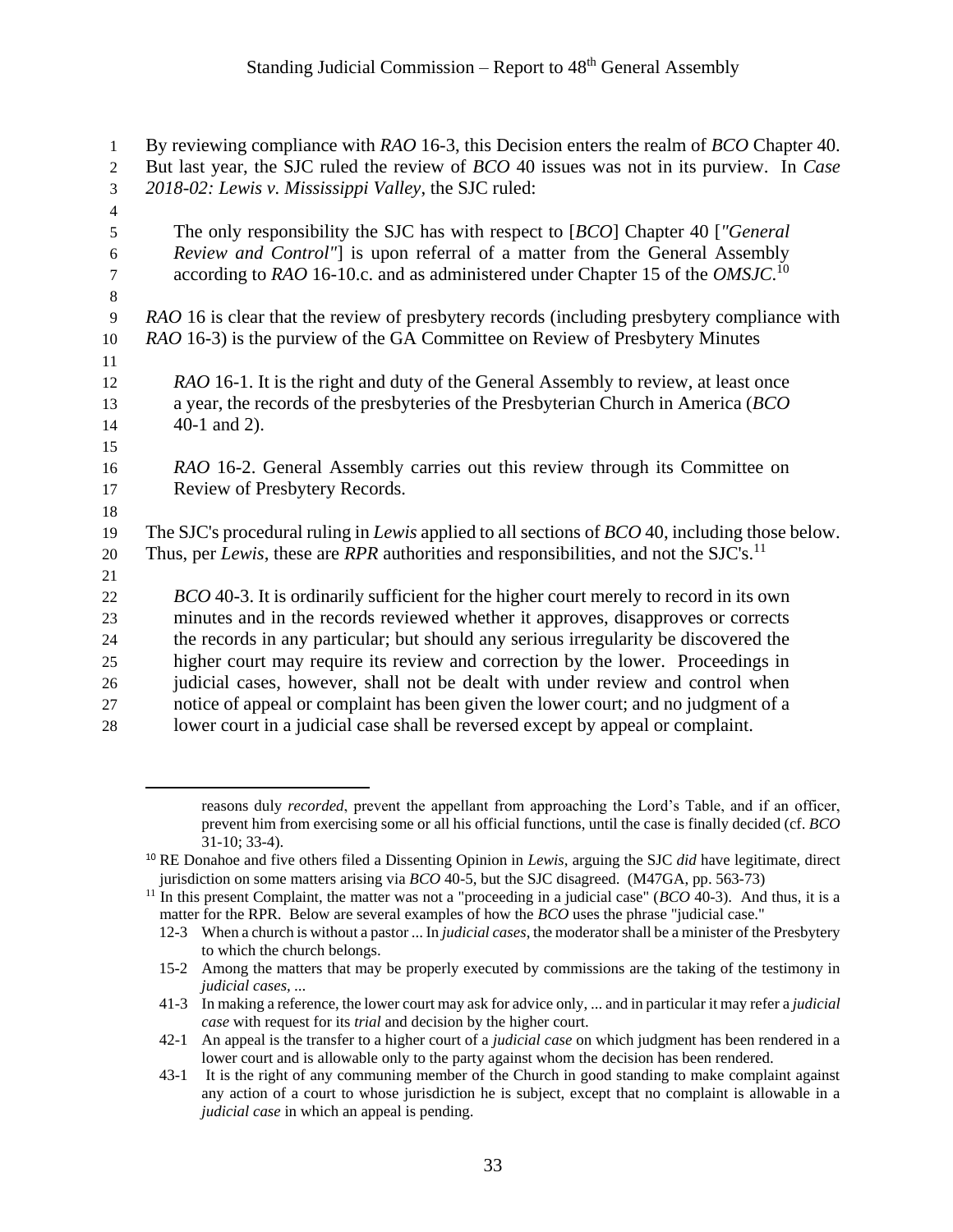*BCO* 40-4. Courts may sometimes entirely neglect to perform their duty, by which neglect heretical opinions or corrupt practices may be allowed to gain ground; or offenders of a very gross character may be suffered to escape; or some circumstances in their proceedings of very great irregularity may not be distinctly recorded by them. In any of these cases their records will by no means exhibit to the higher court a full view of their proceedings. If, therefore, the next higher court be well advised that any such neglect or irregularity has occurred on the part of the lower court, it is incumbent on it to take cognizance of the same, and to examine, deliberate and judge in the whole matter as completely as if it had been recorded, and thus brought up by review of its records. **Amends** The Decision contains amends that are vague, unwarranted, and non-binding. Below are five sequential sentences from the Decision's concluding paragraph containing amends. 1. As such, we are unable to determine whether Presbytery erred with respect to its judgment about TE Smith's views - whether they are out of accord with the fundamentals of the system or not. If a higher court is *unable* to determine if a lower court has erred, a complaint should be denied. A complainant has the burden of demonstrating error; a lower court is not required to prove absence of error. Thus, the major part of this Complaint, which alleges Presbytery erred in *judgment*, should have been denied. The Complainants did not meet their burden. 2. There was no specific action by Presbytery and insufficient documentation of TE Smith's views to do so. But Presbytery *did* take specific action. It sustained the exam, fully aware of the view expressed by the minister in his paper, and aware of his agreement with and reference to Dr. Poythress' article. Presbytery apparently believed it had sufficient information to sustain the exam. The SJC statement above seems to ignore the fact that Presbytery conducted an oral exam and there was Q&A and debate, the specifics of which are unknown to the SJC. A presbytery is not required to include in its minutes a transcript of an oral exam or floor debate. 3. Accordingly, the Complaint is sustained, and the matter remanded to Presbytery for a determination regarding TE Smith's views on the continuation of prophecy and tongues beyond the Apostolic era. But Presbytery has already *made* a determination, and it was *the most important* determination - i.e., that the minister's view did not disqualify him for transfer. And if the issue addressed by the SJC is actually *RAO* 16, then Presbytery could now simply adopt a motion and categorize the already-examined view to be either option (b) or (c) from *RAO* 16.3.e.5.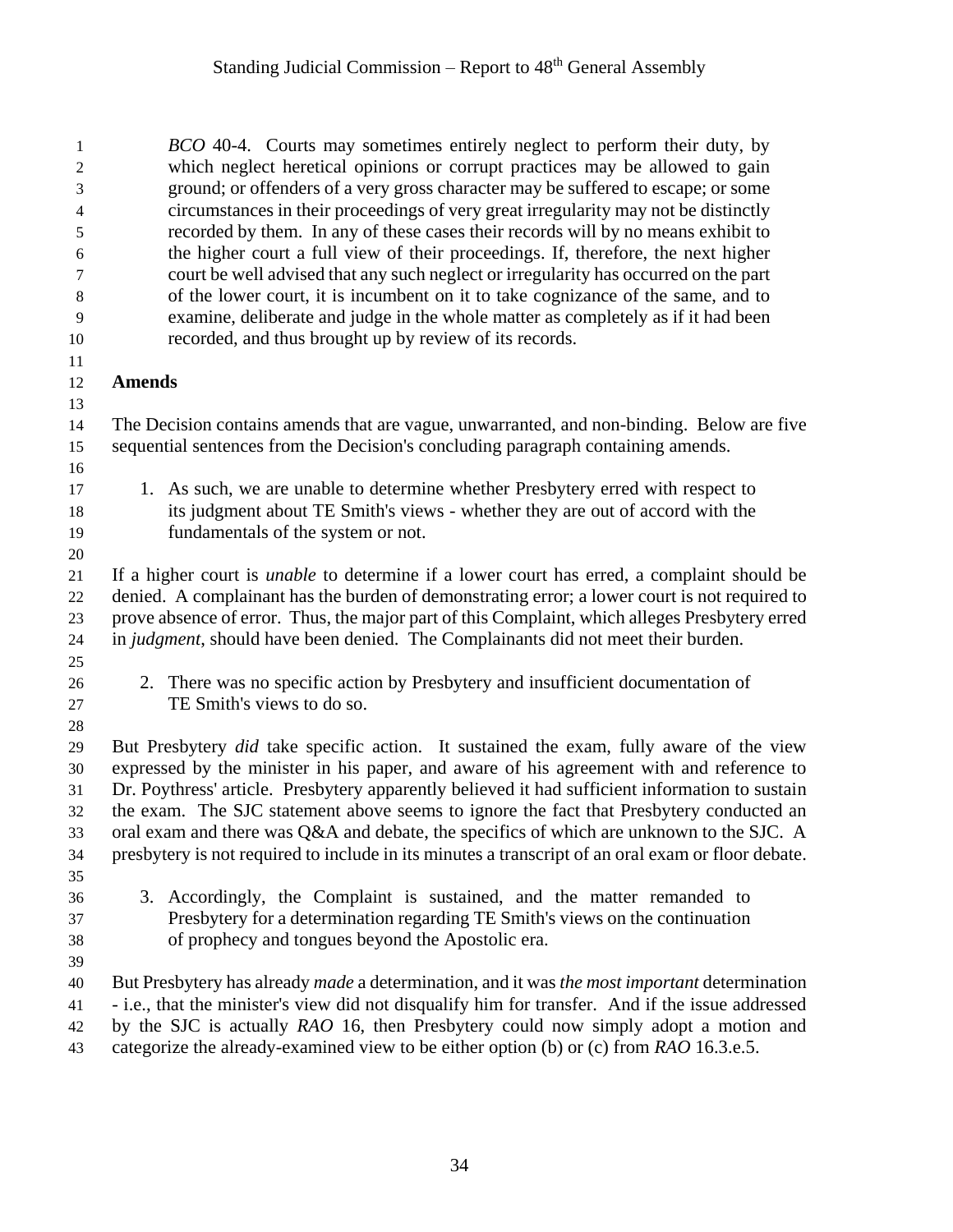- 4. Presbytery is to receive from TE Smith a written statement in his own words of his view (per *RAO* 16.3.e.5) that addresses specifically the revelatory (or not) nature of such prophecy and tongues.
- 

 It is unclear how Presbytery should go about "receiving" an additional written statement. It seems the Decision assumes the minister will voluntarily submit one. But why would he? His ministerial promise to be "subject to his brethren" doesn't obligate him to that. Is the SJC ordering such a submission? What if he declines? The minister is presently in good standing and under no obligation to answer quasi-judicial interrogatory questions about his views from either the SJC or the Presbytery. Declining to provide further statements is a right protected by the principle in *BCO* 35-1 against self-incrimination. This isn't an exam. And it's clear from the final sentence in the Decision that jeopardy could entail: "If TE Smith's views are judged by Presbytery upon its further examination to be out of accord with the fundamentals of the system, any further action could only come as a result of a change in TE Smith's views to bring them into accord, a *BCO* 31-2 investigation, or someone filing charges."<sup>12</sup>

- 
- 

 5. Although Presbytery remains responsible for determining the details of how it requests the written statement, here are some specific questions Presbytery might ask TE Smith to address in light of his prior examination on the floor of Presbytery and his previous written statement.

 It seems the SJC is herein functioning as a sort of exam super-committee, or at least drafting what it deems are questions that should be asked in certain exams. If Philadelphia Presbytery has erred, then rule so. It's hard to view these amends as much different than a higher court saying to a lower court that the higher court can't decide from the record if a man's view is hostile to the system (as alleged by a complainant), but it concludes the lower court didn't have enough information to decide (even though the higher court doesn't have a transcript from either a committee or a floor exam), and therefore, the higher court crafts some questions, and, if/when the lower court get answers in writing, the higher can review the lower court's judgment. It's hard to view the amends in this Decision as being much different than a scenario where there's been a hearing before a group of judges where the plaintiff (complainant) was unable to prove his case, but instead of rightfully declaring the claim fails for lack of substantiation, the judges send the matter back to the plaintiff and invite him to see if he can find more evidence. In fact, the judges even suggest where the plaintiff might look.

 Finally, it would have been helpful for the SJC Decision to include the minister's brief statement in its Summary of the Facts. So, it is included below. The minister began his paper by excerpting 1 Cor. 12:1-11 and then continued:

 l Corinthians 12: 1-11 mentions at least nine gifts of the Spirit which are given to church. Verse 4 emphasizes that though there are a variety of gifts there is one

- Spirit (the Holy Spirit) who gives these gifts. Verse 5 emphasizes that there is one
- Lord (Jesus Christ) who enables members of the body to serve one another. Verse 6

 $\overline{a}$  While the right against self-incrimination in *BCO* 35-1 wouldn't apply to an exam, TE Smith's exam was sustained and the SJC has not reversed or annulled that exam.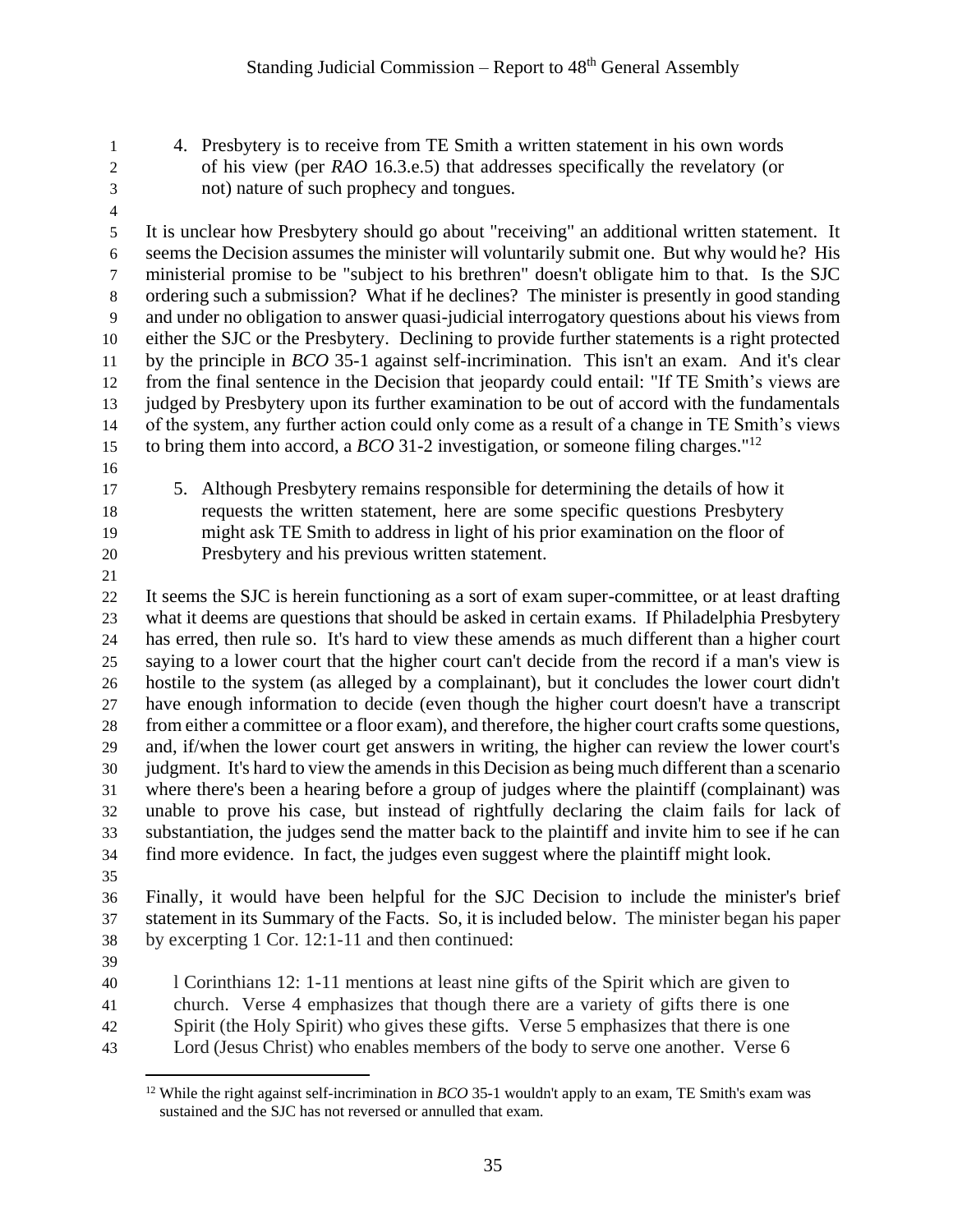emphasizes that there is one God (the Father) who empowers the gifting of everyone in the church.

 The remainder of this chapter (verses 12-24) emphasizes the sovereignty of God in distributing the various gifts as he wishes (vs. 18) in order to form a working body (vs. 19). God distributes spiritual gifts so that "there may be no division in the body, but that the members may have the same care for one another" (vs. 25). Simply spoken, God gives spiritual gifts, among which prophecy and tongues are listed, to strengthen and unify the body of Christ.

 Before going further, I want to reiterate what I wrote in my written response to the credentials committee and what I repeatedly indicated in my oral exam - I do not believe in any ongoing special revelation. Special revelation was sealed with the completion of the canon of Scripture. The 66 books of the Bible are the necessary, authoritative, sufficient and inerrant Word of God. They are the final court of authority for judgment for all councils, confessions, catechisms, beliefs, or words that are spoken with the intent of revealing God's will or purpose, but they were used for the building up of God's church. In his Pentecost sermon Peter indicates that the pouring out of the Holy Spirit on the church was the fulfillment of Joel's prophetic words. "And in the last days it shall be, God declares, that I will pour out my Spirit on all flesh, and your sons and your daughters shall prophesy, and your young men shall see visions, and your old men shall dream dreams; 18 even on my male servants and female servants in those days I will pour out my Spirit, and they shall prophesy" (Acts 2:17-18). Acts 21:9 tells us of the four daughters of Phillip the evangelist "who prophesied." I Corinthians 11:4-5 indicates that men and women prophesied in the church.

 Based on the teaching of Scripture I believe that New Testament prophecy is a gift of the of the Spirit by which a person is given special insight by the Holy Spirit to help edify the body of Christ. Modern day prophecy is Spirit-led insight that is spoken through a fallible and sinful human being and is therefore subject to error. The same would be true of the interpretation of tongues in a worship service. In either case such a word is not to be accepted on par with Scripture but is to be judged by the Scripture. Furthermore, God has clearly laid out for us exactly how this should be done in I Corinthians 14:26-32. [He then excerpts 1 Cor. 14:26-33.]

 I find it odd to think that I Corinthians 14, which was written in about A.D. 55 or 56 was given to instruct the church only for a few decades until the last of the New Testament Scriptures was written. Of course, that is possible, but I believe that it is much more likely that this is given as a guide to the Church until the day when Christ comes in all his glory and does away with every "partial" manifestation. I believe that 1 Corinthians 13:8-12 makes a strong argument for the continuation of prophesy and tongues until the second coming of Jesus. [He then excerpts 1 Corinthians 13:8-12.]. In these verses, when we see him "face to face" is paralleled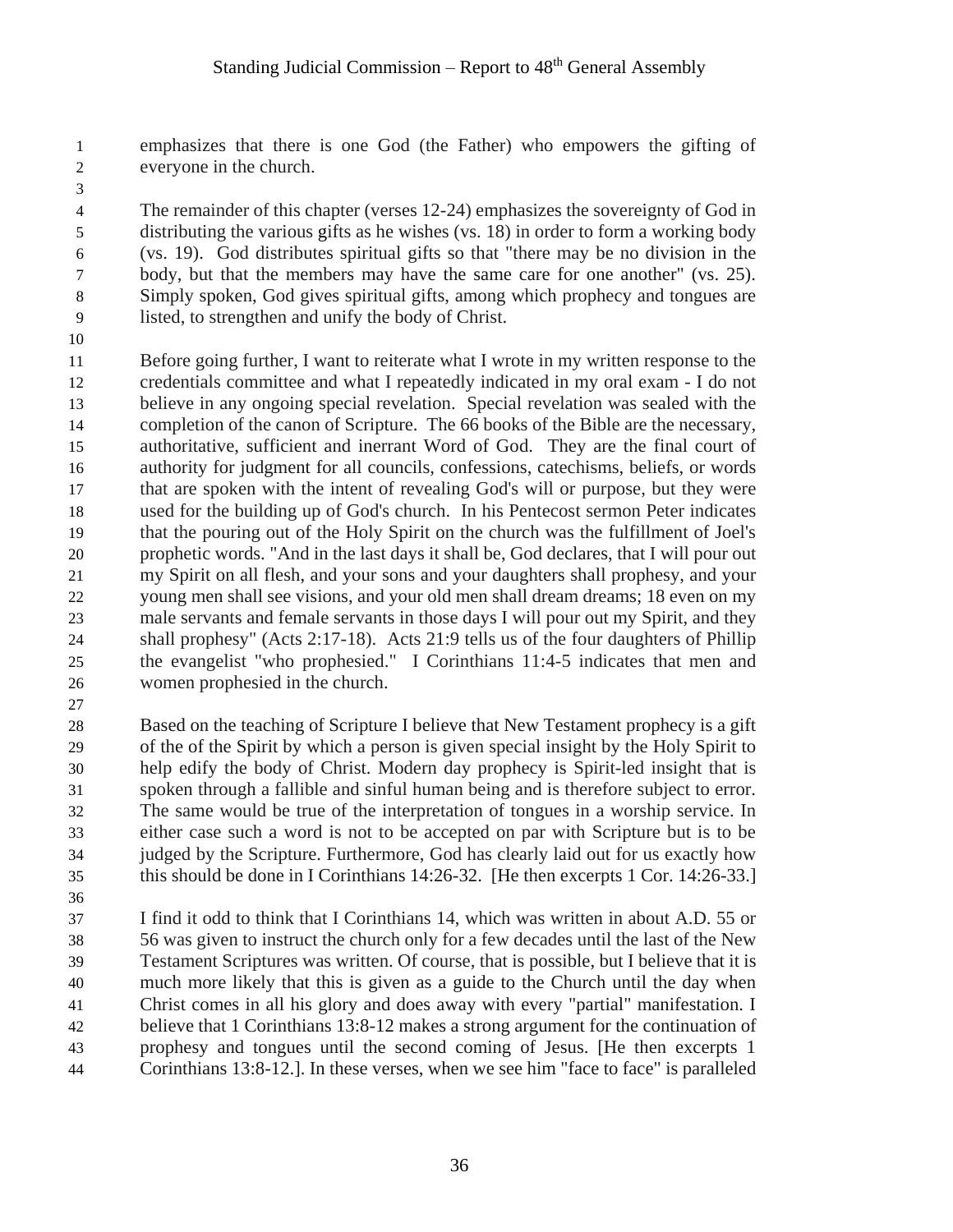with "when the perfect comes." This is the time when there will no longer be any need for partial and flawed spiritual gifts in the body of Christ.

 $\overline{a}$ 

 My position on spiritual gifts, and specifically on prophecy and tongues/interpretation, is in full agreement with Dr. Vern Poythress in his paper, *"Modem Spiritual Gifts as Analogous to Apostolic Gifts: Affirming Extraordinary T Works of the Spirit Within Cessationist Theology."* <sup>13</sup> Dr. Poythress demonstrates that modern preaching is analogous to the written teaching/discursive special revelation of Luke. Similarly, he argues that modern prophecy is analogous to the nondiscursive form of special revelation that the Lord reveals to John recorded in the Revelation. The key word is analogous. Written scripture is the flawless, inerrant and authoritative Word of God. Modem preaching draws on that Word, and if it is good and orthodox, is faithful to the Bible. But we know that even faithful preaching can be mixed with error and opinion that is not directly drawn from the Word or somehow makes a mistaken application of the Word. Nonetheless the church can be edified through such preaching. Similarly, modern prophetic words are not on par with Scriptural revelations and are flawed and subject to error. As such they should always be weighed against the Scripture and judged by church leadership as we see in1 Corinthians 14. Just as no preacher in his illustrations and applications of the Biblical text should declare "thus saith the Lord,'' so also no one giving a prophetic word should declare "thus saith the Lord." We can only use these words when we are quoting the Scripture itself.

 Speaking of the heat generated by this argument, Dr. Poythress points out that the flawed assumptions of some cessationists and some noncessationists are the root of the problem. Each side is trying to protect something they believe is critical and so they argue based on false assumptions about the nature of modern prophetic speech. He writes:

 Cessationists feel that they must rule out this type of process completely, in order to protect the sufficiency and exclusivity of biblical authority. Noncessationists, by contrast, feel pressure to submit to such information uncritically, contrary to the fallible character of modem sources. Both sides need to cool down. The crucial error is to confuse the involvement of God with lack of involvement of human creatureliness and human sin, and in addition to confuse involvement of God with full divine authority in the product. God is in a sense "directly" involved in the growth of grass and

<sup>&</sup>lt;sup>13</sup> The original Poythress article appeared in the Journal of the Evangelical Theological Society [\(JETS 39/1,](https://www.etsjets.org/files/JETS-PDFs/39/39-1/39-1-pp071-101_JETS.pdf) March 1996, pp. 71-101). https://www.etsjets.org/files/JETS-PDFs/39/39-1/39-1-pp071-101\_JETS.pdf A slightly revised 2012 version is found [here:](https://frame-poythress.org/modern-spiritual-gifts-as-analogous-to-apostolic-gifts-affirming-extraordinary-works-of-the-spirit-within-cessationist-theology/) https://frame-poythress.org/modern-spiritual-gifts-asanalogous-to-apostolic-gifts-affirming-extraordinary-works-of-the-spirit-within-cessationist-theology/. Poythress restates this view in the 2010 P&R booklet *What Are Spiritual Gifts?* (Basics of the Faith, 2010), which is also sold in the PCA Bookstore (https://www.pcabookstore.com/p-8080-what-are-spiritualgifts.aspx). Dr. Poythress has taught at Westminster Seminary for 43 years, currently as professor of New Testament and biblical interpretation. His degrees include BS, Cal Tech; PhD, Harvard; MDiv & ThM, He was editor of the *Westminster Theological Journal* for 14 years (2005–2018) and is a PCA minister.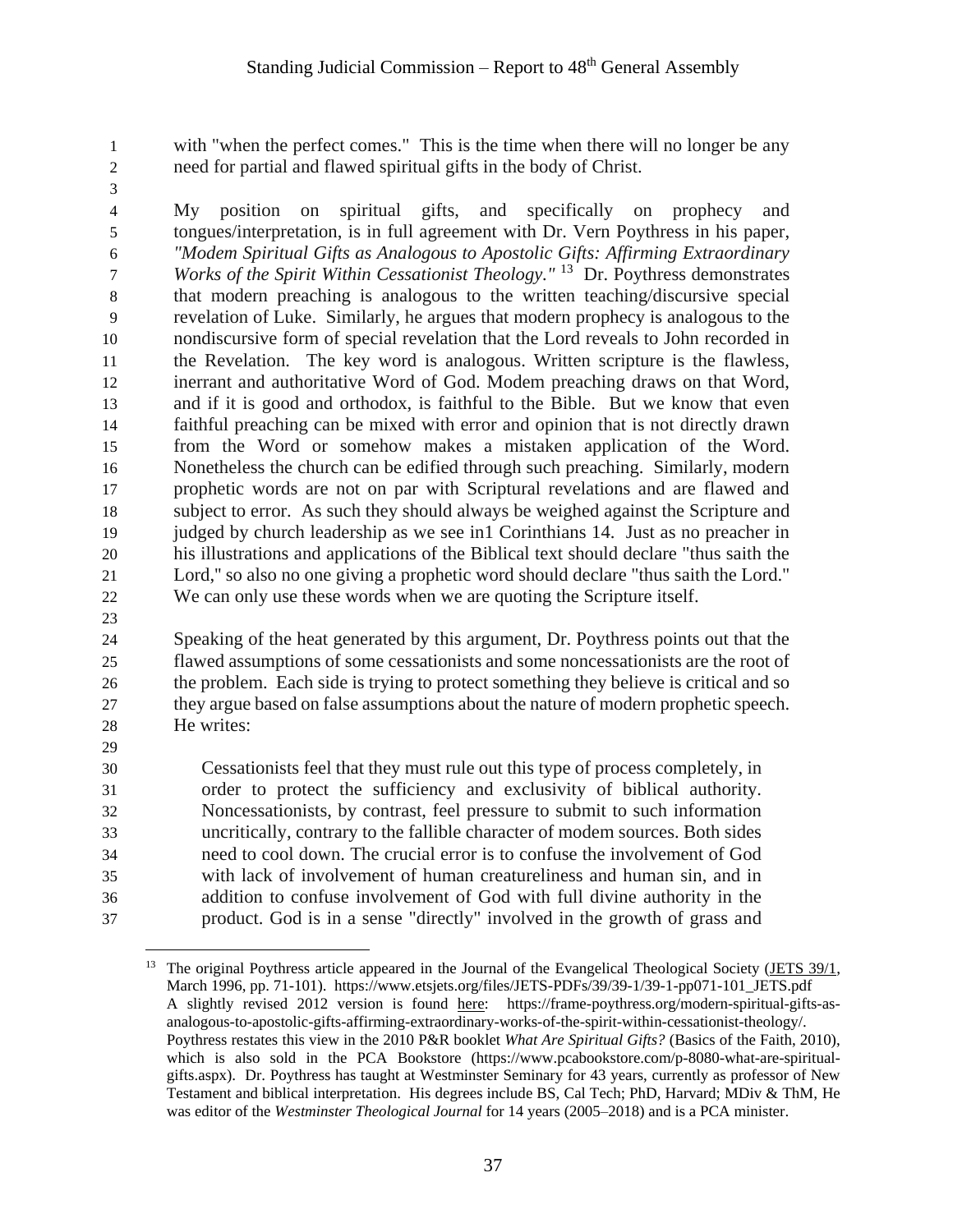blowing breezes: "he makes grass grow for the cattle" (Ps 104:14). But growing grass is not inspired."

 I find myself in full agreement with Dr. Poythress regarding the nature of modern prophetic speech. I read a quote from Dr. Boice one time that stated, "without the illumination of the Holy Spirit the Bible remains a closed book." I say "Amen" to Dr. Boice as well. The mysterious working of the Holy Spirit, in concert with the Word of God in the hearts of His people, serves to bring great glory to the Lord Jesus Christ. As limited and finite beings we should expect to find a great deal of mystery as we encounter the majesty of the eternal, omnipotent, holy, triune God. As Isaiah has said ... [He excerpts Isaiah 55:8-9.] Glory be the Father who has once and for all revealed Himself to us in His Son and in His Word, and who continues to make Himself known through the ongoing work of the Holy Spirit."

 Granted, there is legitimate debate about how to treat an examinee's assertion that his view is the same as someone else. The examining body can handle this as it deems best. Some Presbyteries ignore or disallow it entirely. But it may sometimes be helpful for an examinee to report that his view is the same as one expressed in a larger article, especially one that has been published for some time, and broadly reviewed and available. This might help the examining court achieve a better understanding of the examinee's view. At the same time, the examinee would still need to be conversant with the doctrine in question, and his professed agreement with the other author shouldn't end the exam (any more than a candidate's assertion that he agrees 100% with the WCF should end his exam). In addition, whether an examinee's view is *actually* the same as a view expressed in an article is a judgment left to the examining 27 court. The examinee might be confused.<sup>14</sup>

29 Below are some excerpts from Dr. Poythress' 1996 article.<sup>15</sup>

 I maintain that modern spiritual gifts are analogous to but not identical with the divinely authoritative gifts exercised by the apostles. Since there is no strict identity, apostolic teaching and the Biblical canon has exclusive divine authority. On the other hand, since there is analogy, modern spiritual gifts are still genuine and useful to the Church. Hence there is a middle way between blanket approval and blanket rejection of modern charismatic gifts. (pp. 71) 

 ...Modern gifts are fallible. They are all dependent on Scripture and do not add to the Biblical canon. (p. 77)

 (X. Debate About Cessation of Prophecy) – Now let us look for a moment at a tangled debate. People debate about whether "prophecy" in the New Testament and

 $\overline{a}$ <sup>14</sup> According to the Brief from the Presbytery's Representative, TE Smith is a graduate of WTS Philadelphia.

<sup>&</sup>lt;sup>15</sup> In two footnotes, he attributes many of his ideas to classroom lectures from Ed Clowney (1917-2005), an OPC minister who became a WTS professor in 1952 and served 18 years as WTS president, 1966-84.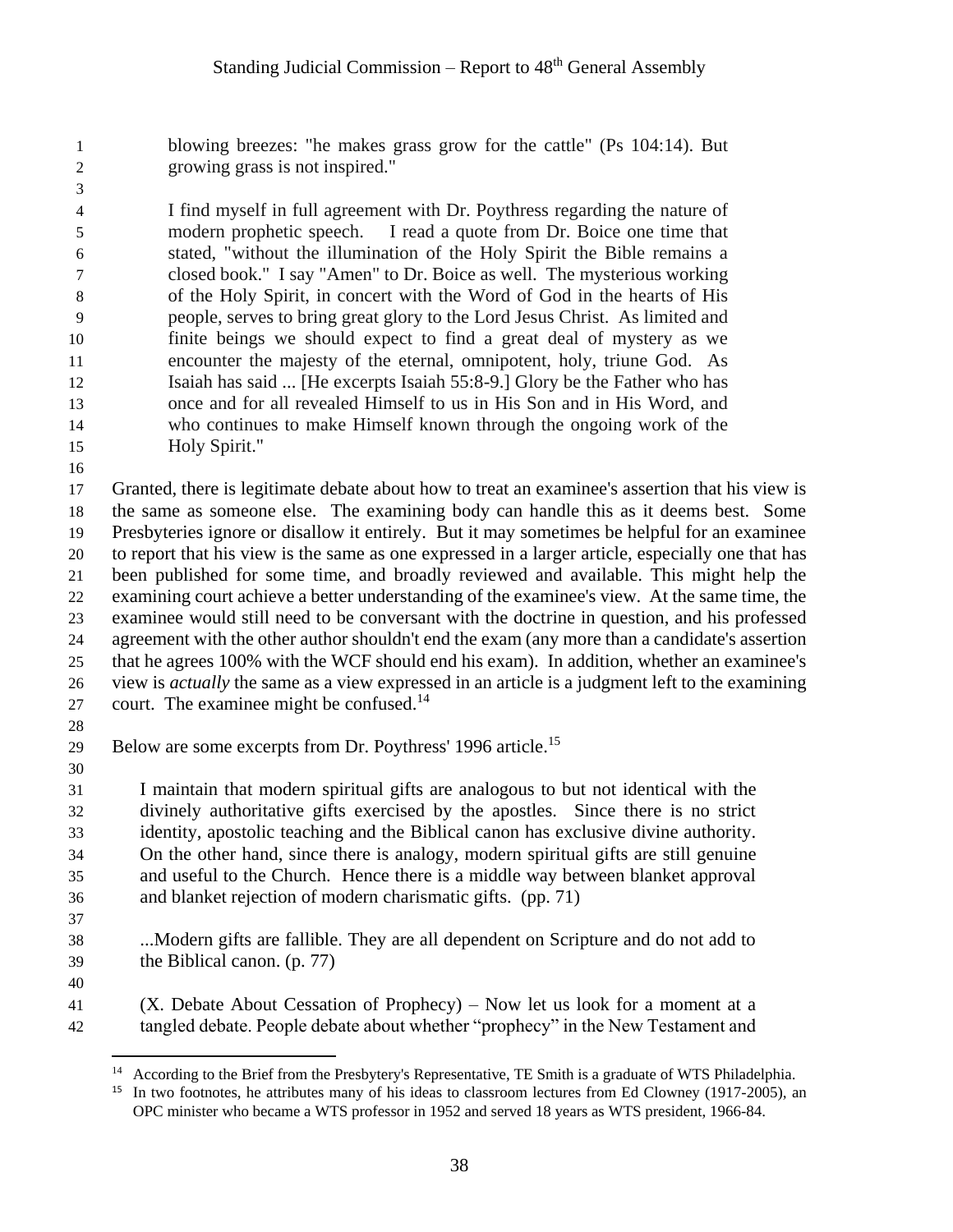the early church was divinely inspired and infallible. Did it possess full divine 2 authority? Richard B. Gaffin, Jr.,<sup>16</sup> says that it was inspired. Wayne A. Grudem argues that it was not.<sup>17</sup> Many people believe that the outcome of this debate is crucial for the future of the charismatic movement. But actually, the outcome of the debate makes very little practical difference today.

 Suppose Gaffin is right. Then "prophecy" ceased with the completion of the apostolic era and the completion of the canon of Scripture. Modern phenomena are fallible and hence are not identical with New Testament prophecy. But modern nondiscursive processes with teaching content is analogous to prophecy, just as modern preaching is analogous to apostolic preaching. Hence the general principles concerning spiritual gifts, as articulated in 1 Cor 12-14 and elsewhere, are still applicable. What charismatics call "prophecy" is not really the "prophecy" mentioned in the New Testament. Rather, it is a fallible analogue. It is really a spiritual gift for speaking fallibly through nondiscursive processes. It contrasts with preaching, which is a spiritual gift for speaking fallibly through discursive processes. Modern nondiscursive processes with circumstantial content are in a sense not really analogous to inspired biblical prophecy. But they can function positively in the service of the Spirit, just as does circumstantial content through discursive processes.

 On the other hand, suppose that Grudem is right. Then "prophecy" continues. But such "prophecy" is fallible. It is not identical with the inspired prophecy of the Old Testament. It is in fact a spiritual gift for speaking fallibly through nondiscursive processes. If the content is biblical, its authority derives from the Bible. If the content is circumstantial, it is not an addition to the Bible (not divinely authoritative). Hence it is just information and has no special authority. Hence Grudem ends up with substantially the same practical conclusions as does Gaffin.

 Hence, there is no need for Gaffin and Grudem to disagree about the modern phenomena. They disagree only about the label given to the phenomena ("not- prophecy" versus "prophecy"), and about whether the New Testament phenomena were identical or merely analogous to the modern phenomena. Both Gaffin and Grudem already acknowledge the fallibility of the modern phenomena. Gaffin needs only to take the additional step of integrating the modern phenomena into a theology of spiritual gifts. Given this theological integration, we find that there is an analogical justification for the use of these gifts in the church today.

 Grudem, on the other hand, needs only to clarify the status of "prophecy." "Prophecy," he says, is fallible, but still revelatory. It still derives from God, and still is important for the well-being of the church. Gaffin and many others find this sort of description difficult to grasp or classify. How can something be "revelatory" and still not compete with the sufficiency of Scripture? I explain how partly by distinguishing teaching content from circumstantial content. Teaching content must not add to Scripture but can only rephrase what is already there in Scripture. Circumstantial content has the same status as information received

 $\overline{a}$  R.B. Gaffin, Jr., *Perspectives on Pentecost: Studies in New Testament Teaching on the Gifts of the Holy Spirit* (Baker, 1979)

W. A. Grudem, *The Gift of Prophecy in the New Testament and Today* (Crossways, 1988)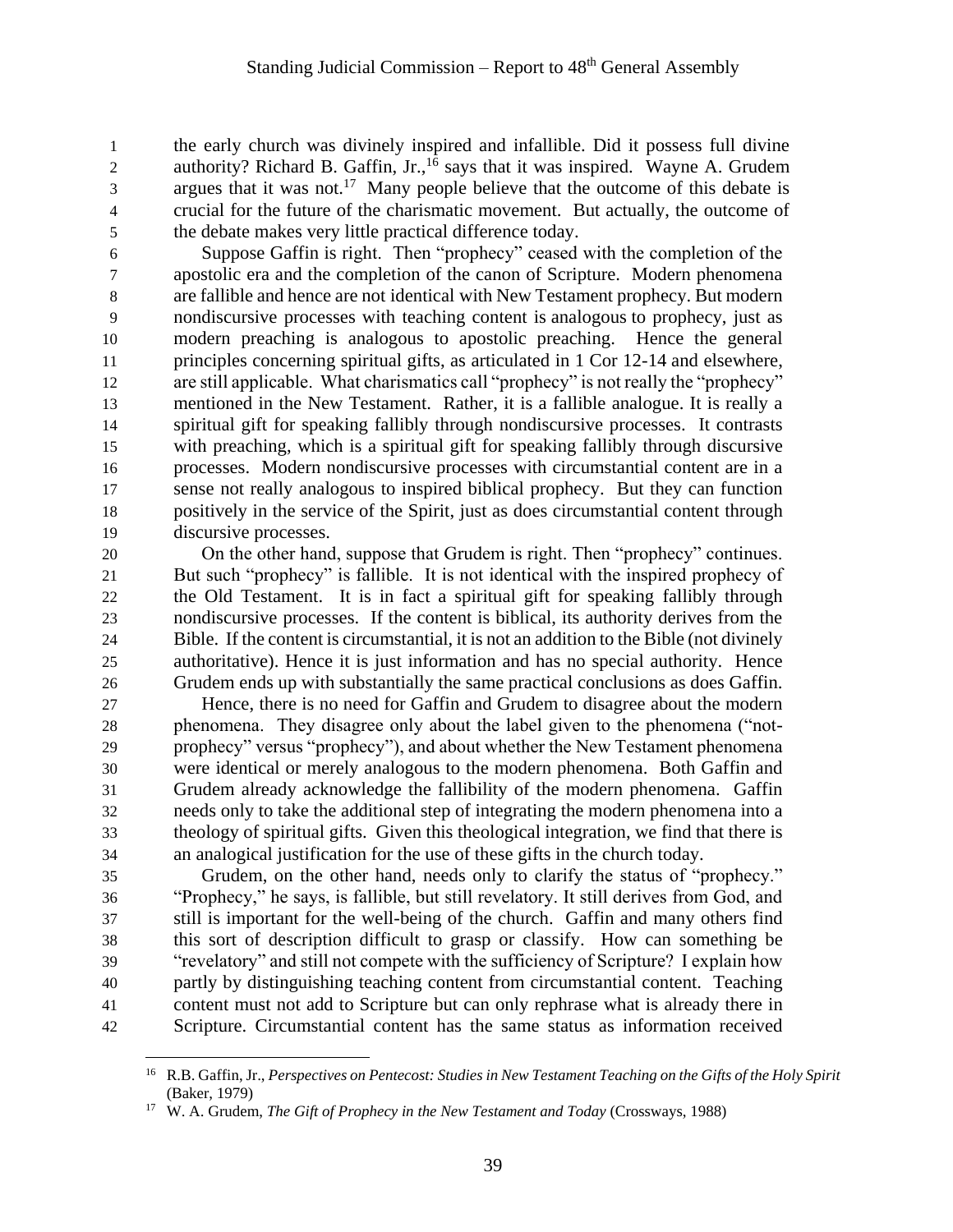through a long-distance telephone call - that is, it has no special claim to authority. It is therefore obvious that neither type of content threatens the sufficiency of Scripture.

 If charismatics and noncharismatics could agree on these points, I think that the debate on modern spiritual gifts would be largely over. But there are practical adjustments. People who value nondiscursive gifts have tended to migrate into charismatic circles, where nondiscursive gifts are prized. People who value discursive gifts have migrated into noncharismatic circles, where discursive gifts are prized. Each group tends to prize only people of its own kind. We all need to learn again from 1 Corinthians 12 the importance of every gift, including those with which we have yet to become comfortable.

 We cannot dictate beforehand that discursive gifts or nondiscursive gifts must always be dominant, that they must be the outstanding characteristic of every Christian community. For the Lord "gives them [gifts] to each one, just as he determines," not as we determine (1 Cor. 12:11). On the other hand, we can be confident that the Lord purposes to rule and guide his church through the complete Scripture. He adds no extra divinely authoritative claims. Hence, a natural preeminence belongs to teaching content, whose authority derives from Scripture (cf. Eph. 4:11).... (pp. 93-4).

21 These nuanced arguments are supported by some other respected Reformed theologians.<sup>18</sup> Below are some excerpts from Dr. Iain Duguid's chapter, *"What Kind of Prophecy Continues? Defining the Differences between Continuationism and Cessationism"* in the recent book, "Redeeming the Life of the Mind: Essays in Honor of Vern Poythress" (Crossways, 2017).

 Some years ago, [Poythress] wrote an article entitled "Modern Spiritual Gifts..." Its central argument - that so-called spiritual gifts such as prophecy may function at different levels, some of which continue while others cease - is reproduced and developed in his more recent booklet *What Are Spiritual Gifts?* In this short piece, *I intend to support Dr. Poythress' conclusion* by setting the cessationist-continuationist debate in a fuller biblical-theological setting and demonstrating that the phenomenon of biblical prophecy is more multifaceted than typically been recognized. (Emphasis 33 added.)

 $\overline{a}$ 

 After surveying different uses of the words, "prophet" and "prophesy," in the Old Testament, Professor Duguid observes:

 For further insight into *WCF* 1:1, see Garnet H. Milne's excellent book, *Westminster Confession of Faith and the Cessation of Special Revelation: The Majority Puritan Viewpoint on Whether Extra-Biblical Prophecy is Still Possible* (Wipf & Stock, 2007). In a review on The Gospel Coalition website, Dr. Kevin DeYoung wrote: "Undoubtedly, the best book on cessationism in the first century of the Reformed tradition is Garnet Milne's published dissertation*...*In this work - a model of careful scholarship serving the church - Milne argues the Puritans were overwhelmingly cessationists, but that their cessationism was not without some permeable boundaries (see also Vern Poythress's article on 'Affirming Extraordinary Works of the Spirit Within Cessationist Theology.')."

 Dr. Duguid is professor of Old Testament at WTS (MDiv, WTS; PhD in OT, Cambridge). An ordained ARP minister, he is currently pastor of Christ Presbyterian (ARP) in Philadelphia, which he helped plant.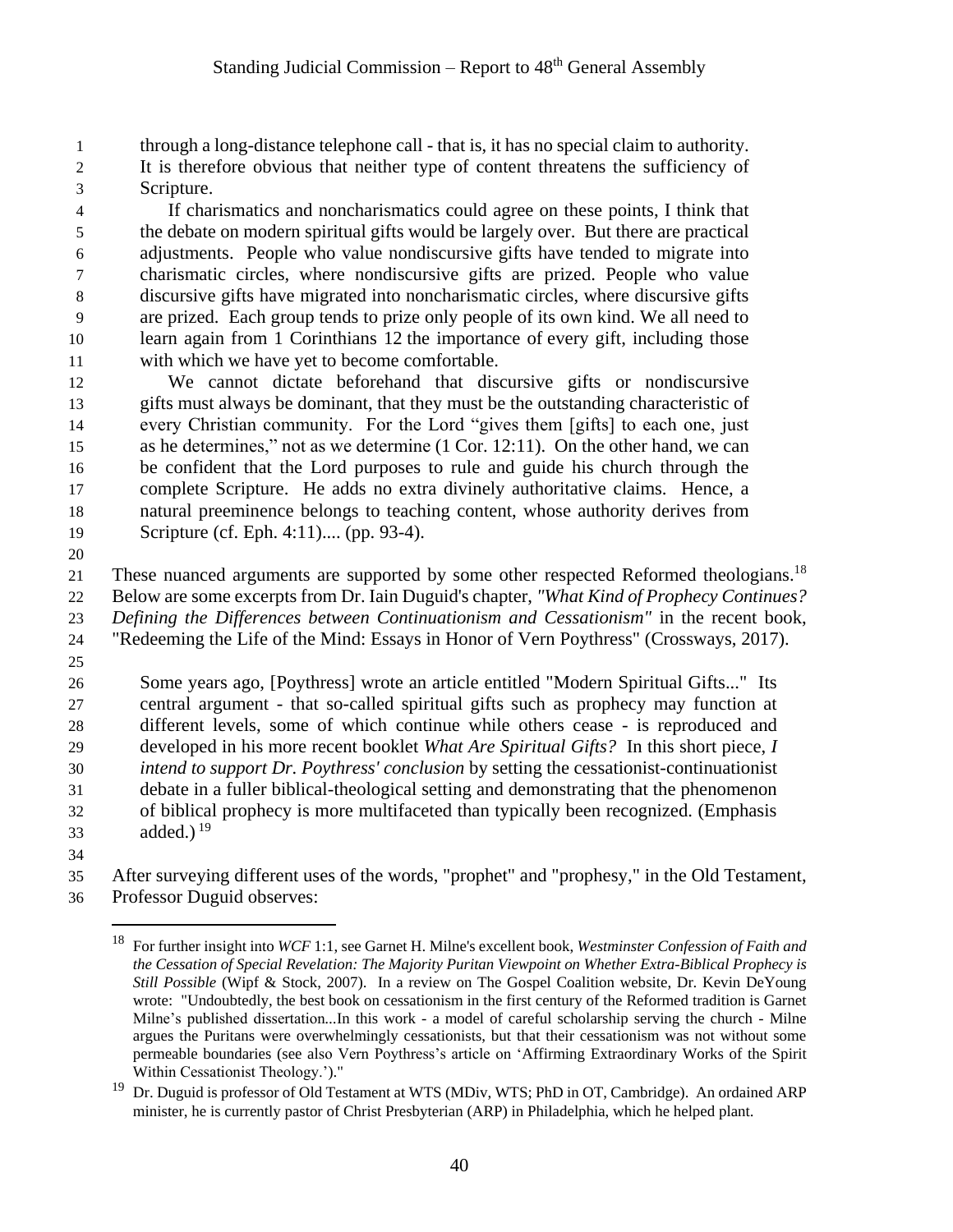To conclude, the definition of "prophecy" in the Old Testament is significantly broader 2 than simply capital-*P* prophecy (the deliverance of unmediated authoritative oracles from God). It also covers a broader range of Spirit-inspired activities, including preaching, teaching, leading in worship, and recording history. In addition, prophesying also functions as a mark of Spirit-possession, identifying certain individuals as being singled out for particular tasks that do not necessarily include speaking with a "Thus says the Lord" authority.

 ...This more complex portrait of prophecy in the Old Testament prepares us for a more complex understanding of the New Testament picture....In sum, if we allow the New Testament to reflect the diversity of prophetic phenomena present in the Old Testament, then the pressure to try to make all prophecy in the New Testament either capital-*P* prophecy or small-*p* prophecy is lifted, allowing a fairer evaluation of its manifold forms.

 ...[M]any Reformed churches -including the Orthodox Presbyterian Church… - insist on the continuing direction of the Spirit today in at least one area: that of a "call to ministry." Ministerial candidates are expected to have a definite and substantive sense (though not necessarily a dramatic experience) that God, by his Spirit, is directing them into pastoral work. As with Grudem's lowercase-*p* prophecy, this internal sense of call is subject to important qualifications. A man may exhibit a strong internal sense of call but may lack the gifts or character necessary for church office. Alternatively, a suitable ministry position may not present itself, even though the church affirms that man's call in general terms. But the process of evaluating and testing a man's internal sense of a call to the ministry in the Presbyterian system is broadly similar to Grudem's process of evaluating prophecies. A man whose sense of internal call is not sustained by the church is not disciplined as a false prophet. Rather, he is perceived as having 26 simply misunderstood God's direction for his life (at least for the present).<sup>20</sup>

/s/ RE Howie Donahoe

#### **Dissenting Opinion**  *Case 2019-02: Schrock v. Philadelphia* RE E. J. Nusbaum

 $\overline{a}$ 

 

I respectfully dissent with the Standing Judicial Commission concerning its ruling in this Case.

OPC Form of Government 20.3. PCA *BCO* contains similar statements; examples below. (Emphasis added.)

<sup>16.1</sup> Ordinary vocation to office in the Church is the *calling of God by the Spirit* ...

<sup>18-1</sup> Candidate ... is a member of the Church in full communion who, *believing himself to be called* 

<sup>19-2</sup> The examination for licensure shall be as follows: (1) Give a statement of his Christian experience and *inward call* to preach the Gospel in written form and/or orally before the Presbytery ...

<sup>19-9</sup> Before the applicant begins his period of internship, he shall give to the Presbytery a written and/or an oral statement (at the discretion of the Presbytery) of *his inward call* to the ministry of the Word.

<sup>38-2</sup> A minister of the Gospel against whom there are no charges, if *fully satisfied in his own conscience that God has not called him to the ministry*, ...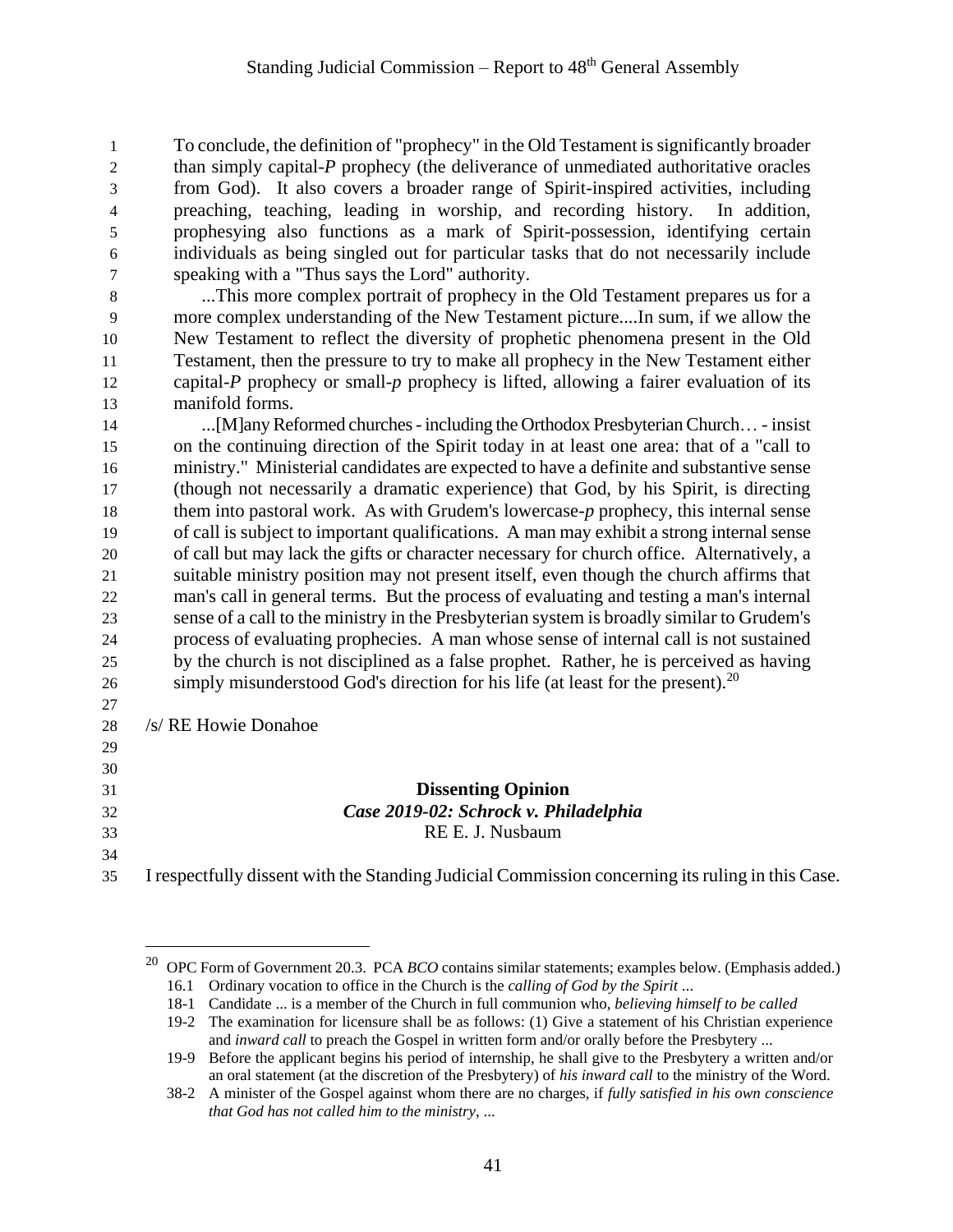| $\mathbf{1}$<br>$\overline{c}$<br>3<br>$\overline{4}$<br>5       | In sustaining this Complaint, the SJC has declared that Philadelphia Presbytery "failed to<br>judge and record the nature of TE Smith's views on the continuation of the spiritual gifts of<br>prophecy and tongues beyond the Apostolic era as required by <i>BCO</i> 13-6, 21-4e, f. and <i>RAO</i><br>$16-3.e.5."$                                                                                                                                                                                                                                                                                                                                                                                                                                                                    |  |  |  |  |
|------------------------------------------------------------------|------------------------------------------------------------------------------------------------------------------------------------------------------------------------------------------------------------------------------------------------------------------------------------------------------------------------------------------------------------------------------------------------------------------------------------------------------------------------------------------------------------------------------------------------------------------------------------------------------------------------------------------------------------------------------------------------------------------------------------------------------------------------------------------|--|--|--|--|
| $\sqrt{6}$<br>$\boldsymbol{7}$<br>8                              | In support of its decision to sustain the complaint, the SJC states in the Reasoning and Opinion<br>that the Presbytery failed in three areas:                                                                                                                                                                                                                                                                                                                                                                                                                                                                                                                                                                                                                                           |  |  |  |  |
| 9<br>10                                                          | 1) "The Presbytery did not record in its minutes its judgment with respect to TE Smith's<br>views on the continuation of prophecy and tongues beyond the Apostolic era."                                                                                                                                                                                                                                                                                                                                                                                                                                                                                                                                                                                                                 |  |  |  |  |
| 11<br>12<br>13                                                   | 2) "No affirmative vote approving TE Smith's views was taken."                                                                                                                                                                                                                                                                                                                                                                                                                                                                                                                                                                                                                                                                                                                           |  |  |  |  |
| 14<br>15<br>16<br>17                                             | 3) "The Presbytery did not categorize his views in accord with RAO 16-3.e.5. In fact, the<br>Presbytery did not take action on TE Smith's views 'in his own words' as required by<br>RAO 16-3.e.5."                                                                                                                                                                                                                                                                                                                                                                                                                                                                                                                                                                                      |  |  |  |  |
| 18<br>19                                                         | It is my opinion that the record of the case demonstrates that the Presbytery did not commit<br>any of these errors.                                                                                                                                                                                                                                                                                                                                                                                                                                                                                                                                                                                                                                                                     |  |  |  |  |
| $20\,$<br>21<br>22<br>23<br>24<br>25<br>26<br>27<br>$28\,$<br>29 | First, the record of the case is clear that Philadelphia Presbytery did make and record a<br>judgment concerning the views in question. The minutes recorded that at one point in the<br>discussion of the exam, a motion was made to declare the Minister's views regarding the<br>continuation of spiritual gifts to be "out of accord with the fundamentals of the system because<br>it is hostile to the system." That motion failed 17-22. This vote, as recorded in the<br>Philadelphia Presbyteries minutes, demonstrates the Presbytery did record in its minutes its<br>judgment with respect to TE Smith's views on the continuation of prophecy and tongues<br>beyond the Apostolic era.                                                                                      |  |  |  |  |
| 30<br>31<br>32<br>33<br>34                                       | Second, the Presbytery did take an affirmative vote concerning TE Smith's views. In addition<br>to recording the vote on the failed motion, the Presbytery did take a vote sustaining his<br>examination. This vote, with 23 of the 38 votes cast in favor of sustaining the exam,<br>demonstrates that Presbytery took an affirmative vote approving TE Smith's views.                                                                                                                                                                                                                                                                                                                                                                                                                  |  |  |  |  |
| 35<br>36<br>37<br>38<br>39<br>40<br>41<br>42<br>43               | Finally, Philadelphia Presbytery was not required to apply RAO 16-3.e.5 to TE Smith's views<br>on the continuation of the spiritual gifts of prophecy and tongues. In TE Smith's examination,<br>the record clearly shows that the Presbytery did ask the Minister about his stated differences.<br>He had two and those stated differences were adjudicated by the Presbytery in accordance<br>with RAO 16-3.e.5. The record also shows that TE Smith never declared that his views on the<br>continuation of the spiritual gifts were a stated difference. It is true that a significant minority<br>of the Presbytery did not agree with his view. However, a controversial view is not the same<br>as a "stated difference." The <i>BCO</i> and <i>RAO</i> are clear and consistent: |  |  |  |  |
| 44<br>$\Delta$                                                   | BCO 13-6: "ministers coming from other denominations to state the specific<br>$intangas in which the way differ \frac{1}{2} (Emphasic added)$                                                                                                                                                                                                                                                                                                                                                                                                                                                                                                                                                                                                                                            |  |  |  |  |

*instances* in which *they* may differ…" (Emphasis added.)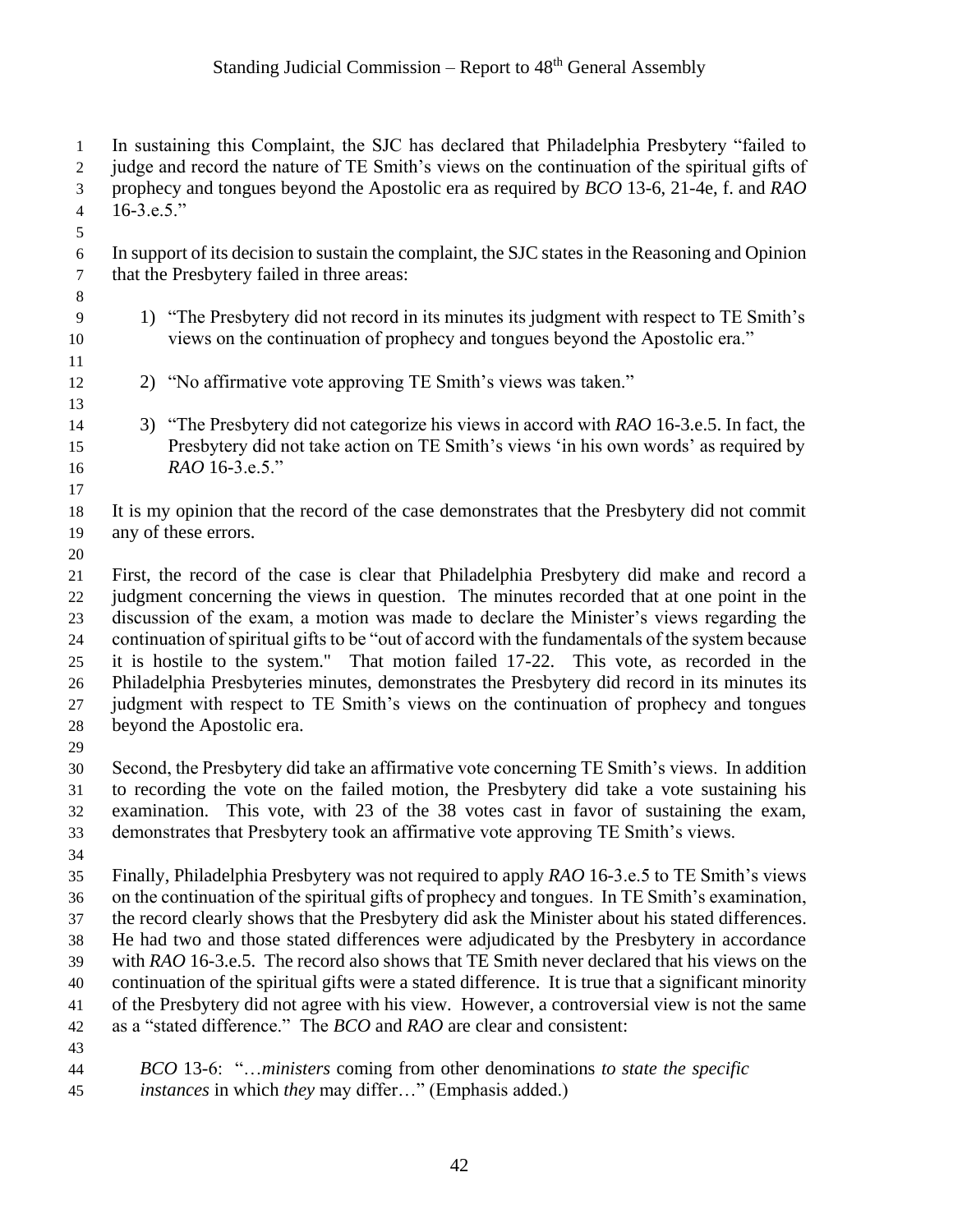*BCO* 21-4: "…shall require *the candidate to state the specific instances* in which *he* may differ…" (Emphasis added.)

- 
- 

 *RAO* 16-3: "…shall record *ministers' and ministerial candidates' stated differences with our standards* in *their own words*." (Emphasis added.)

 The plain reading of these excerpts is that a stated difference is a statement coming from a minister or candidate where he expresses what he feels to be a difference the Standards. Once stated by the candidate or minister, a presbytery is required to take the steps specified in *RAO* 16-3. However, declaring that Philadelphia Presbytery was required to handle TE Smith's view on continuation of spiritual gifts in accordance with *RAO* 16-3 is to make controversial views the equivalent of "stated differences."

 To require that controversial views be handled as stated difference has created a vagueness which has the potential to affect all examinations in our presbyteries. Most problematic is that presbyteries do not have clear guidance on a standard to use to make a determination on whether or not a view is to be handled as a "stated difference." In this case, the SJC determined that because 47% of presbyters felt that TE Smith's views were out of accord and hostile to our system, the view qualified as a stated difference and therefore, the requirements of *RAO* 16-3 were applicable. But such a ruling gives presbyteries no objective standard to know what the SJC may determine to be a stated difference in future cases. What if only 30% of the presbyters feel the view is out of accord? Or what if only one person? Imagine that an examination is in progress and some number of people, 5, 10, or 15, etc., disagree with the candidate's views. The only way for a presbytery to be sure it is in compliance with this present Decision would be to pause the exam, give time for the candidate to put his view in writing (or at least record the candidate's view in his own words) and then categorize the view in accordance with *RAO* 16-3. The vague standard established by the Decision in this case has the potential to allow an undefined minority to delay and disrupt the examination of candidates with which they disagree.

 In summary, this Complaint should not have been sustained. The Philadelphia Presbytery conducted a sound exam that met all the requirements specified in the Constitution of the Church. Most problematic is the erroneous and vague interpretation of the term "stated difference." This is a serious error that has the potential to create unnecessary confusion and delay in future exams. 

- /s/ RE E. J. Nusbaum
-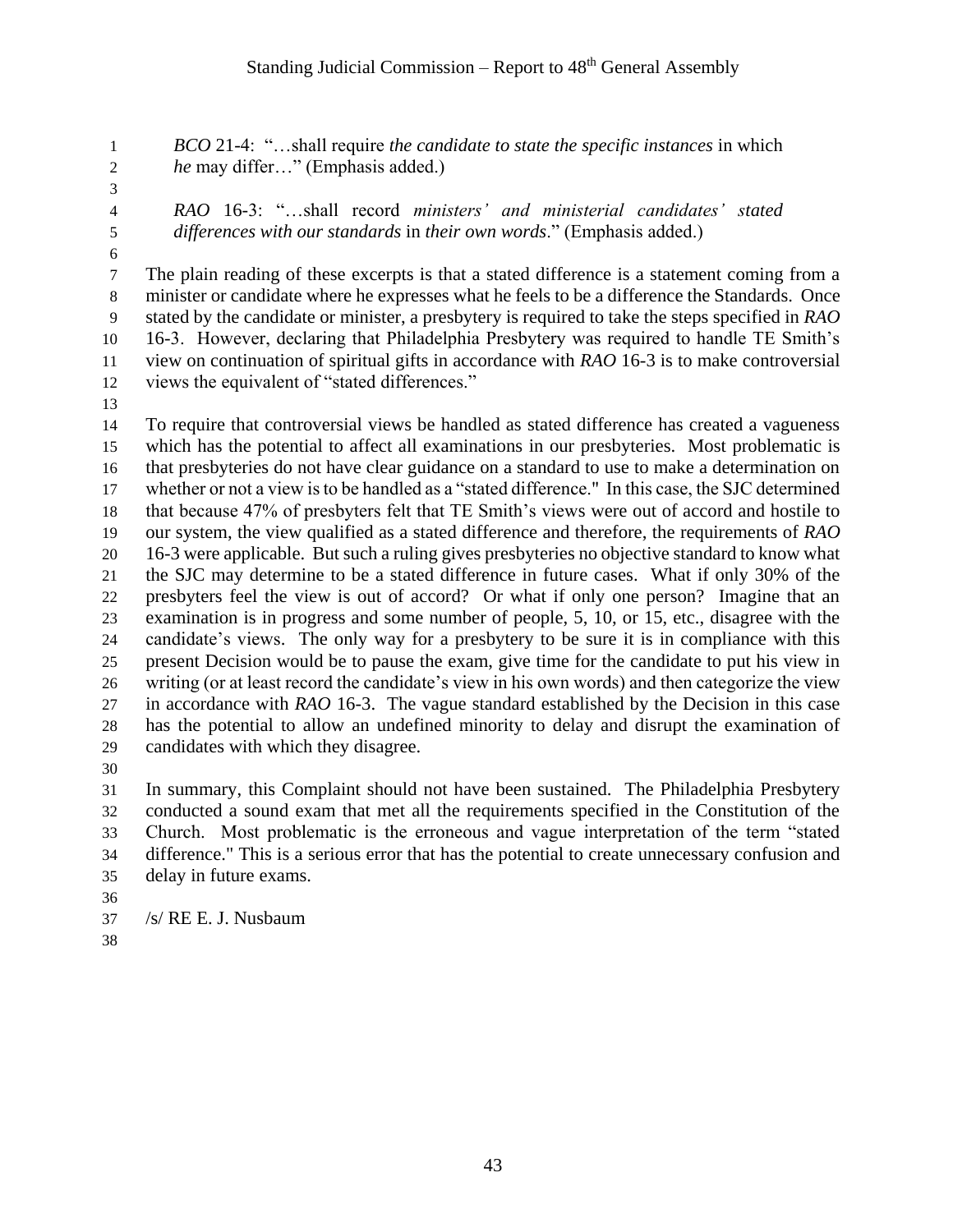| 1<br>2         |              | <b>CASE 2019-03</b><br><b>COMPLAINT OF DAN &amp; ANGELIA CROUSE</b>                                                                                           |
|----------------|--------------|---------------------------------------------------------------------------------------------------------------------------------------------------------------|
| 3              |              | vs.                                                                                                                                                           |
| 4              |              | <b>NORTHWEST GEORGIA PRESBYTERY</b>                                                                                                                           |
| 5              |              |                                                                                                                                                               |
| 6              |              | <b>DECISION ON COMPLAINT</b>                                                                                                                                  |
| 7              |              | <b>October 18, 2019</b>                                                                                                                                       |
| $\,8\,$        |              |                                                                                                                                                               |
| $\overline{9}$ |              | I. SUMMARY OF THE FACTS                                                                                                                                       |
| 10             |              |                                                                                                                                                               |
| 11<br>12       | $06 - 07/18$ | The Session of Midway Presbyterian Church provided notice to the congregation<br>for 2018 an election of officers and took nominations from the congregation. |
| 13<br>14       | 7/15/18      | The Complainant, then serving as an elected Deacon, was nominated for the office                                                                              |
| 15             |              | of ruling elder.                                                                                                                                              |
| 16             |              |                                                                                                                                                               |
| 17             | 7/16/18      | The Session determined that the Complainant's nomination would not proceed and                                                                                |
| 18             |              | that he would not be invited to training or be examined.                                                                                                      |
| 19             |              |                                                                                                                                                               |
| 20             | 8/30/18      | The Complainant filed a complaint with the Session against the timing of its                                                                                  |
| 21             |              | decision to set aside his nomination. The Complainant alleged that he was                                                                                     |
| 22             |              | qualified, that his prior divorce did not disqualify him from serving as a deacon,                                                                            |
| 23             |              | and that the provisions of $BCO$ 24-1 required instruction and an examination prior                                                                           |
| 24             |              | to a determination by the Session regarding his nomination.                                                                                                   |
| 25             |              |                                                                                                                                                               |
| 26             | 9/17/18      | The Session heard and denied the Complaint.                                                                                                                   |
| 27             |              |                                                                                                                                                               |
| 28             | 10/11/18     | The Complainant carried his Complaint to Northwest Georgia Presbytery                                                                                         |
| 29             |              | (NWGP).                                                                                                                                                       |
| 30             |              |                                                                                                                                                               |
| 31             | 1/19/19      | NWGP appointed a Judicial Commission to hear the Complaint.                                                                                                   |
| 32             | 3/6/19       |                                                                                                                                                               |
| 33             |              | After a hearing, the Judicial Commission recommended the Complaint be denied.                                                                                 |
| 34             | 4/2/19       |                                                                                                                                                               |
| 35             |              | NWGP heard the report of its commission and adopted the judgment                                                                                              |
| 36             |              | recommended by the commission.                                                                                                                                |
| 37             | 4/4/19       |                                                                                                                                                               |
| 38<br>39       |              | The Complainant carried his Complaint to the General Assembly                                                                                                 |
|                | 7/15/19      | The parties amended and finalized the Record of the Case by agreement.                                                                                        |
| 40             |              |                                                                                                                                                               |
| 41<br>42       | 8/20/19      | The SJC Panel heard oral argument via Go to Meeting. The Panel included                                                                                       |
| 43             |              | RE Jack Wilson (Chairman), TE Bryan Chapell, and TE Charles McGowan, with                                                                                     |
| 44             |              | TE Guy Waters and RE Steve Dowling attending as alternates.                                                                                                   |
|                |              |                                                                                                                                                               |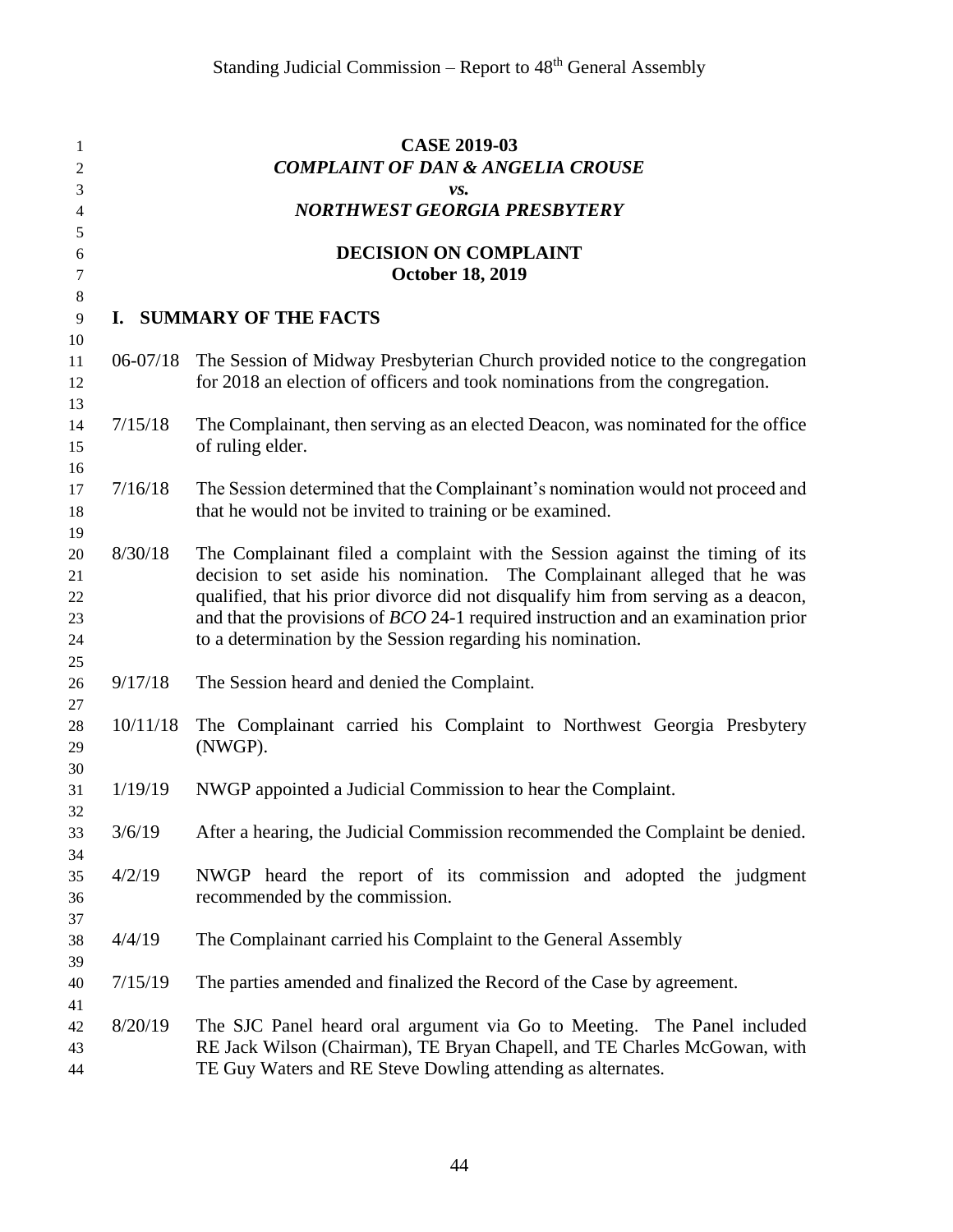## 

#### **II. STATEMENT OF THE ISSUE**

 Did Presbytery err, in violation of the Constitution, when it adopted the recommended judgment of its judicial commission by ruling the Session had not erred in setting aside the nomination of the Complainant to be a ruling elder prior to training and examination?

#### **III. JUDGMENT**

- Yes.
- 

## **IV. REASONING AND OPINION**

 The Complainant was previously elected to the office of Deacon and served in that office at the time he was nominated by members of the congregation to be a Ruling Elder. The Complainant contends that the Session erred when it determined, without any examination or hearing, that his nomination would not be permitted to proceed. The Session reviewed the nominations submitted by the congregation. Prior to training or examining nominees, the Session, consistent with its standing practice, screened or "vetted" the congregation's nominees before proceeding through the instruction and examination process outlined in *BCO* 24-1.

 The *BCO* reserves the determination of the qualifications of candidates for office to the sound discretion of the Session. *BCO* 24-1. Absent clear error or unconstitutional action, the decision of a Session regarding an individual's qualifications should not be disturbed. *BCO* 39-3(3) and (4).

 This case presents questions regarding the application and timing of the process described in *BCO* 24-1, which provides in relevant part:

 Every church shall elect persons to the offices of ruling elder and deacon in the following manner: At such times as determined by the Session, communicant members of the congregation may submit names to the Session keeping in mind that each prospective officer should be an active male member who meets the qualifications set forth in 1 Timothy 3 and Titus 1. After the close of the nomination period nominees for the office of ruling elder and/or deacon shall receive instruction in the qualifications and work of the office. Each nominee shall then be examined in: 

- a. his Christian experience, especially his personal character and family management (based on the qualifications set out in 1 Timothy 3:1-7 and Titus 1:6-9),
- b. his knowledge of Bible content,
- c. his knowledge of the system of doctrine, government, discipline contained in the Constitution of the Presbyterian Church in America (*BCO* Preface III, The Constitution Defined),
- d. the duties of the office to which he has been nominated, and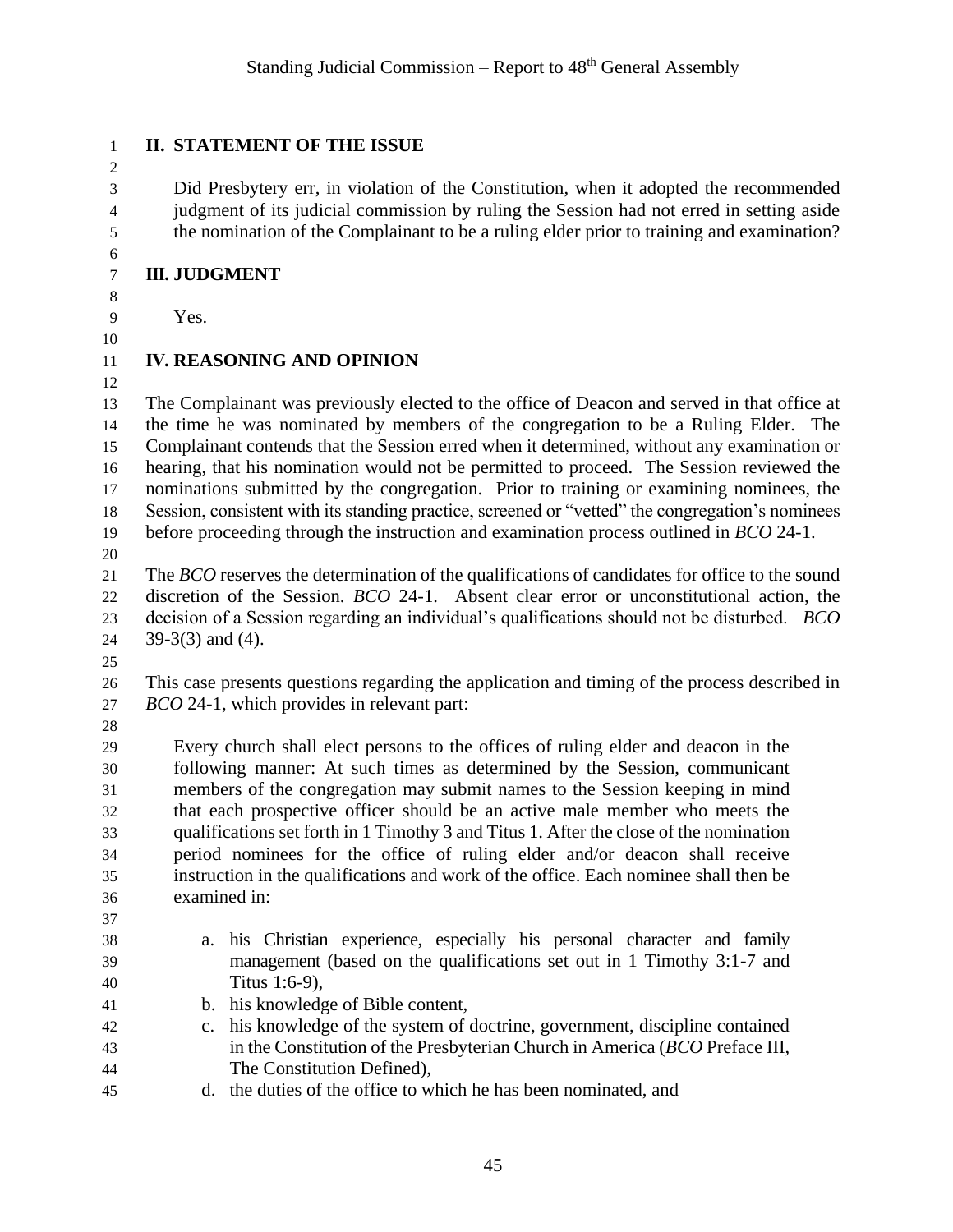e. his willingness to give assent to the questions required for ordination. (*BCO* 2  $24-6$ 

 If there are candidates eligible for the election, the Session shall report to the congregation those eligible, giving at least thirty (30) days prior notice of the time and place of a congregational meeting for elections.

 This section establishes a sequence of events to occur through the nomination and election process. That process begins with nominations from the congregation, and continues through instruction, examination and election. This section outlines the various rights and responsibilities of the congregation to submit the names of nominees; of the nominees to participate in instruction and examination; and of the Session to instruct, train, examine, and determine each nominee's eligibility to become a candidate for election. Nothing in this section forecloses the Session's prerogative, at any time, to counsel or advise nominees regarding their suitability or qualifications for office.

 In this case, the Session's practice of "vetting" or "prescreening" the congregation's nominees, by acting to eliminate one from the process of instruction and examination, is not described in *BCO* 24-1. In adding a peremptory review process without providing the Complainant, an elected Deacon, the benefit of any examination, the Session erred. The Record does not show that Session made any affirmative finding that the Complainant was not "an active male member who meets the qualifications set forth in 1 Timothy 3 and Titus 1" *(BCO* 24-1). By virtue of his election and continuing service a Deacon, it appears the Complainant met these Biblical qualifications. In such circumstances, the ordinary course of nominations and elections should follow the sequence outlined in *BCO* 24-1. The language of *BCO* 24-1 is mandatory. ("Every church *shall* elect persons to the offices…in the following manner…;" "nominees…*shall* receive instruction;" and "Each nominee *shall* then be examined…"(emphasis supplied)). This imperative language controls our decision. While the Session's determination of eligibility vests in its sound discretion (*BCO* 39-3(3)), that discretion must be exercised in accordance with the provisions of the Constitution. In adding a step at odds with the Constitution and "vetting," by mandating the removal of men from the process before examination, the Session erred. The Presbytery erred in approving this preliminary review process.

 The examination described in *BCO* 24-1 serves several vital purposes. It affords the Session the opportunity to ask questions of a nominee, to ensure his qualifications meet the Biblical standards and the subject matters outlined in *BCO* 24-1. The examination also provides a nominee an opportunity to be heard and to articulate his knowledge, sense of calling, qualifications, understanding and views. In this case, the premature arrest of the nomination of one duly elected and serving in office, without the benefit of an examination violates the mandatory provisions of *BCO* 24-1. While the pastoral communication of concern to a questionable candidate may be proper for a Session, a preemptive removal of a congregational

nominee is not.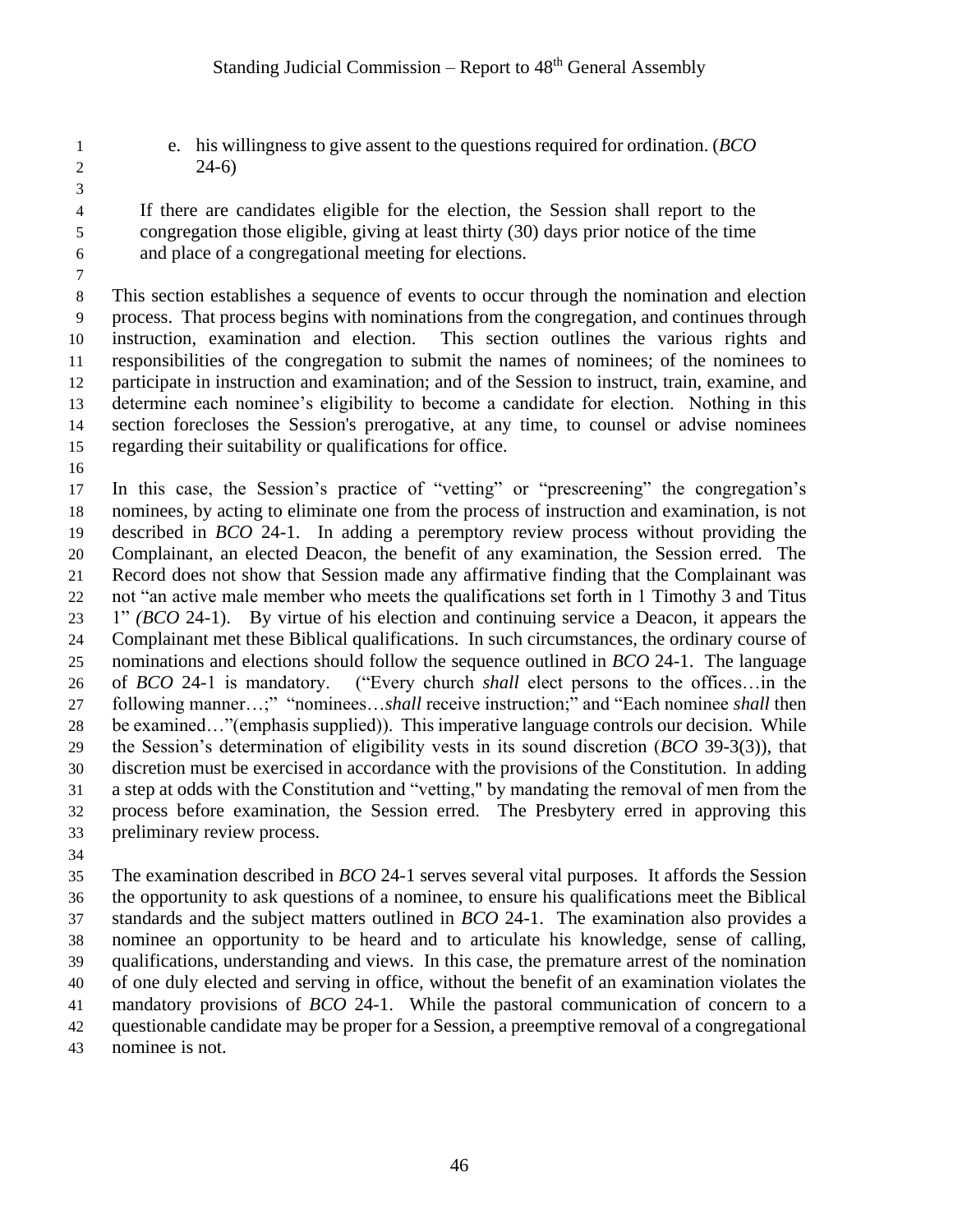At the hearing, neither party could identify any portion of the record in which the reason for the setting aside of the Complainant's nomination were articulated. Further, the nominee contended (and the Presbytery did not refute the claim) that the Session did not communicate any rationale to the Complainant for setting aside his nomination at the time it did so. While *BCO* 24-1 does not specifically prescribe a process for such communication, fairness and equity suggest a Session should communicate the rationale for its action to remove a man from further consideration promptly and directly to the man.

 This decision is limited to the narrow question of the application the process required by *BCO* 24-1 to the facts of this case. We do not address or express any opinion regarding the Complainant's qualifications for the office of Ruling Elder or the right and duty of the Session to exercise its discretion, at the proper time, to determine his qualifications for that office and his eligibility to be a candidate. This decision also should not be construed to address "frivolous" nominations or submission of names of those who are clearly disqualified. Barring clearly or grievously disqualified nominees, the procedures for instruction and examining nominees outlined in *BCO* 24-1 should be followed. That process requires instruction and examination to precede a session's determination of a nominee's qualifications and eligibility. The case is remanded for adjudication consistent with this decision.

 The SJC reminds the church that according to *BCO* 14-7, General Assembly judicial decisions "shall be *binding and conclusive on the parties who are directly involved in the matter being adjudicated*, and may be appealed to in subsequent similar cases as to any principle which may have been decided." (Emphasis added.) Should anyone suppose that there should be greater flexibility in the process of *BCO* 24-1, proposed amendment to the *BCO* would be in order.

 The Panel's Proposed Decision was drafted by RE Wilson and revised and approved by the Panel. The Reasoning was further revised by the SJC, and then the SJC approved the Decision by a vote of 19-3, with two absent.

| 31 | Bankson Concur        |         | Duncan, M. Concur |         | Neikirk          | Concur         |
|----|-----------------------|---------|-------------------|---------|------------------|----------------|
| 32 | Bise                  | Concur  | Duncan, S. Concur |         | Nusbaum Concur   |                |
| 33 | Cannata               | Dissent | Ellis             | Concur  | Pickering Concur |                |
| 34 | Carrell               | Concur  | Greco             | Concur  | Ross             | Concur         |
| 35 | Chapell <i>Absent</i> |         | Kooistra          | Absent  | Terrell          | <i>Dissent</i> |
| 36 | Coffin                | Concur  | Lee               | Concur  | Waters           | Concur         |
| 37 | Donahoe Concur        |         | Lucas             | Dissent | White            | Concur         |
| 38 | Dowling Concur        |         | McGowan Concur    |         | Wilson           | Concur         |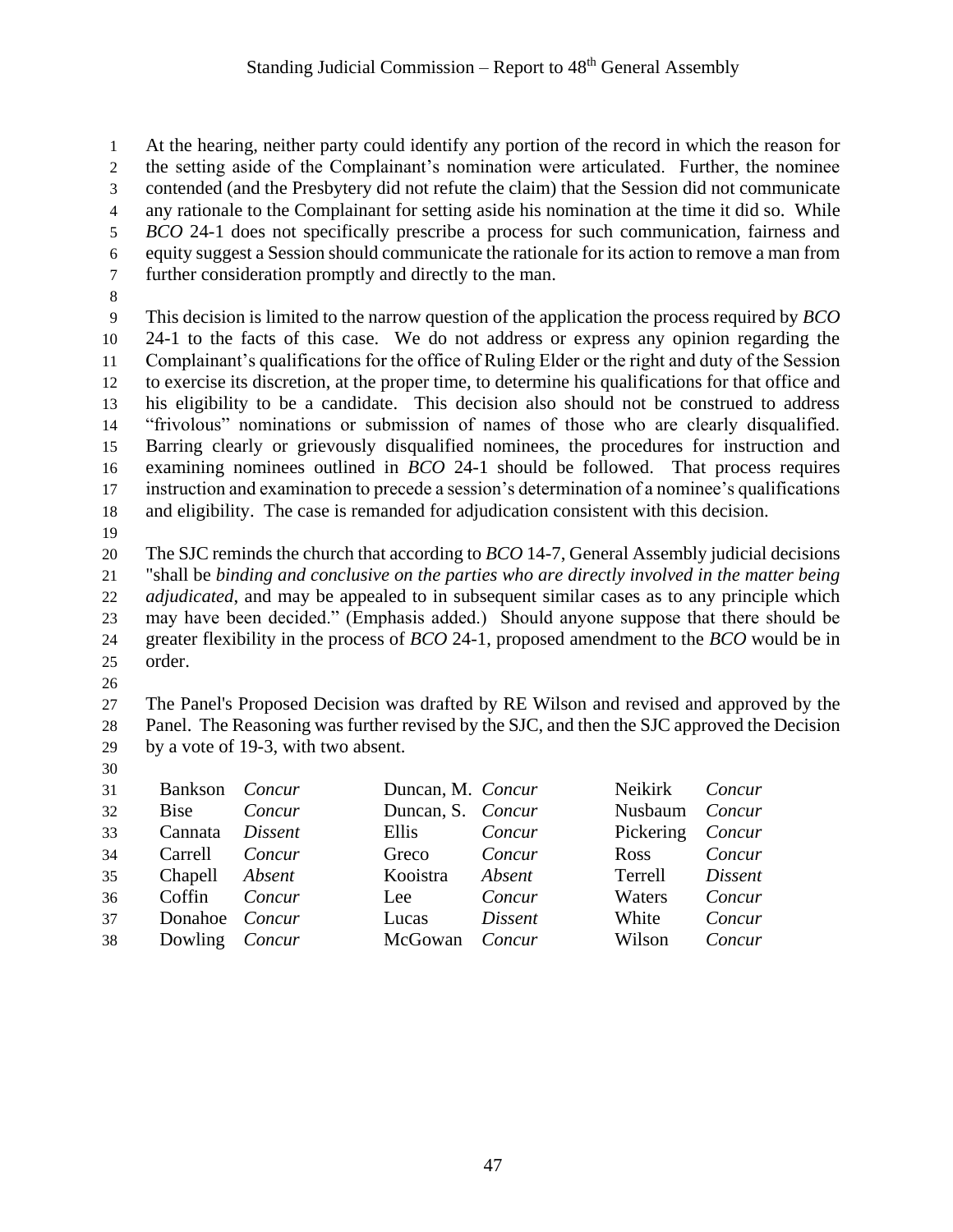| $\mathbf{1}$<br>$\boldsymbol{2}$ | <b>Concurring Opinion</b><br>Case 2019-03: Crouse vs. NW Georgia Presbytery                                        |
|----------------------------------|--------------------------------------------------------------------------------------------------------------------|
| 3                                | <b>RE Howie Donahoe</b>                                                                                            |
| $\overline{4}$                   |                                                                                                                    |
| 5                                | I was a bit ambivalent about my vote in this Decision. I personally think a Session should                         |
| 6                                | have more flexibility, but it seems <i>BCO</i> 24-1 contains mandatory language and a mandatory                    |
| $\boldsymbol{7}$                 | sequence. The main issue is the flexibility (or rigidness) of the phrase "shall then be examined                   |
| $\,8\,$<br>9                     | " So, the PCA may want to consider an overture revising <i>BCO</i> 24-1 to explicitly provide<br>more flexibility. |
| 10                               |                                                                                                                    |
| 11                               | Regarding flexibility, most would agree a Session has the freedom and flexibility to determine                     |
| 12                               | what the BCO 24-1 "instruction" looks like. There are different practices in the PCA. And it                       |
| 13                               | could even vary for individuals. If a 45-year-old military officer resigns from service on his                     |
| 14                               | Session due to an upcoming three-year overseas assignment, and then returns to the same                            |
| 15                               | church after the assignment, his BCO 24-1 training could look different from what's offered                        |
| 16                               | to a 28-year-old man in the same church who's never been an elder. Likewise, if one of my                          |
| 17                               | fellow ruling elders on the SJC moved to our church near Seattle, I doubt many would construe                      |
| 18                               | BCO 24-1 as requiring us to put him through, or requiring him to attend, the same elder                            |
| 19                               | training program we provide rookies.                                                                               |
| 20                               |                                                                                                                    |
| 21                               | There's a legitimate debate on how flexibly we can construe the word "shall" in the <i>BCO</i> . For               |
| 22                               | example, there seems to be broadly-recognized flexibility regarding another mandatory-                             |
| 23                               | sounding <i>BCO</i> provision (at least in practice).                                                              |
| 24<br>25                         | 58-5. Here the bread is to be distributed. After having given the bread, he shall                                  |
| 26                               | take the cup, and say:                                                                                             |
| 27                               |                                                                                                                    |
| $28\,$                           | The word "shall," appears 1,634 times in the <i>BCO</i> , <i>RAO</i> and SJC Manual. Many times in the             |
| 29                               | <i>BCO</i> it refers to a mandatory action. For example:                                                           |
| 30                               |                                                                                                                    |
| 31                               | 32-13. In order that the trial may be fair and impartial, the witnesses shall be                                   |
| 32                               | examined in the presence of the accused, or at least after he shall have received due                              |
| 33                               | citation to attend.                                                                                                |
| 34                               |                                                                                                                    |
| 35                               | But sometimes it is used merely descriptively. For example:                                                        |
| 36                               |                                                                                                                    |
| 37                               | 37-7. When a person under censure <i>shall</i> reside at such a distance from the court                            |
| 38<br>39                         | by which he was sentenced [See also $BCO$ 38-1, 38-2, 41-4.]                                                       |
| 40                               | In many <i>BCO</i> paragraphs, it is used descriptively and prescriptively in the same paragraph:                  |
| 41                               |                                                                                                                    |
| 42                               | 19-2.  No Presbytery <i>shall</i> omit any of these parts of [licensure] examination                               |
| 43                               | except in extraordinary cases; and whenever a Presbytery shall omit any of these                                   |
| 44                               | parts, it shall always make a record of the reasons therefor, and of the trial parts                               |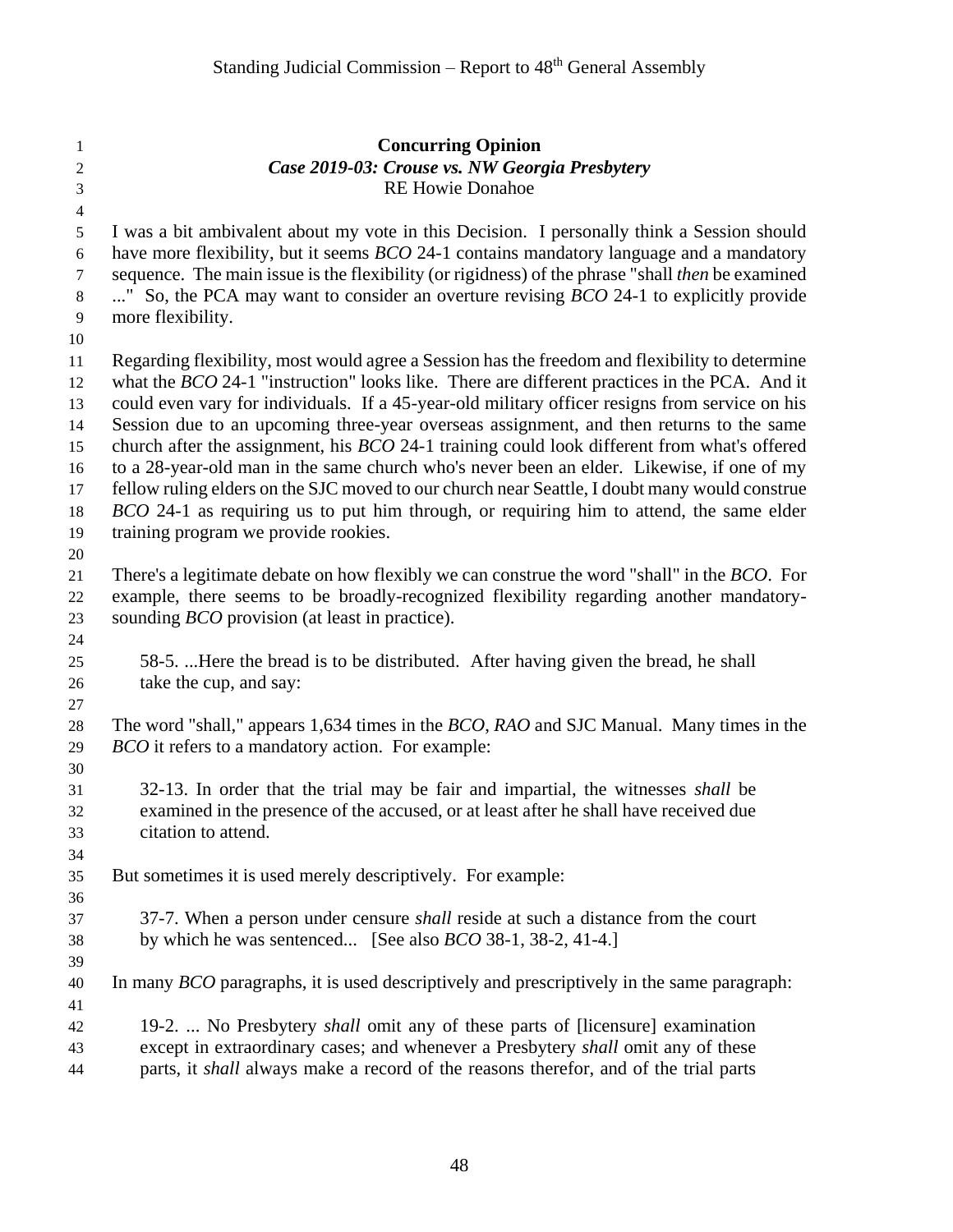omitted. [See also *BCO* 19-13, 21.4.b, 21-4.d, 23-1, 38-3.a, 40-5, 42-7, 46-1, 46- 2, 46-6, 46-8.] /s/ RE Howie Donahoe **Dissenting Opinion** *Case 2019-03: Crouse vs. NW Georgia Presbytery* TE Sean M. Lucas, joined by RE Terrell and TE Cannata There were two issues that led to our dissent from the SJC decision in 2019-03 *Crouse v. NW Georgia Presbytery*. First, the decision provided a constitutional solution to what was actually a pastoral issue. In the record of the case, it appeared that the Complainant's Session was wrestling with the requirements of 1 Timothy 3:2 and how to apply its developing understanding to those who were already officers in that church. Of course, it is the prerogative of that Session to determine and "to declare…the qualifications of its ministers and members" (*BCO*, Preliminary Principle, 2); such determination subject to its "sound discretion" (*BCO* 24-1) and "should not be distributed" (*BCO* 39-3[3] and [4]). The pastoral problem that emerged was two-fold: the inconsistent way the Session wrestled with this issue and the failure to communicate to the Complainant what was happening and how this all affected his nomination to serve as a Ruling Elder. To be sure, the Complainant sought the constitutional solution when he complained against the action of the Session and pursued that Complaint through the procedures provided by the *BCO*. That surely was his right. However, while the SJC decision provided constitutional relief for the Complainant, it will not actually provide what is required—pastoral care that will lead to further ministry within that particular congregation. It is hard to imagine how the *BCO* process in which the Complainant engaged will actually provide the relief sought— which is a place on his local church's Session. Surely, that could only come through pastoral care and communication, not through the constitutional solution offered by the SJC. Second, and more significant in terms of the reach of this decision, the SJC decision creates a precedent that goes beyond the required relief in the case. While the SJC's reason and judgment suggested that this is a "narrow decision," it actually is a broad one: it is a decision that has the potential of affecting hundreds of churches and their officer training programs and could open the door to litigation for disgruntled nominees who were rightly prevented from standing for election to church office. The broad nature of the decision is seen in two ways. First, in the repeated use of "mandatory" in connection with the sequence in *BCO* 24-1. After laying out the sequence of events to occur through the nomination and election process, the SJC declared, "The language of *BCO* 24-1 is mandatory." And the relief offered to the Complainant was the result of a supposed violation of "the mandatory provisions of *BCO* 24-1." However, the alleged violation was for a practice that is "not described in *BCO* 24-1," that of "prescreening" nominees. While not denying that the positive commands of *BCO* 24-1 are mandatory (as represented in the repeated "shall"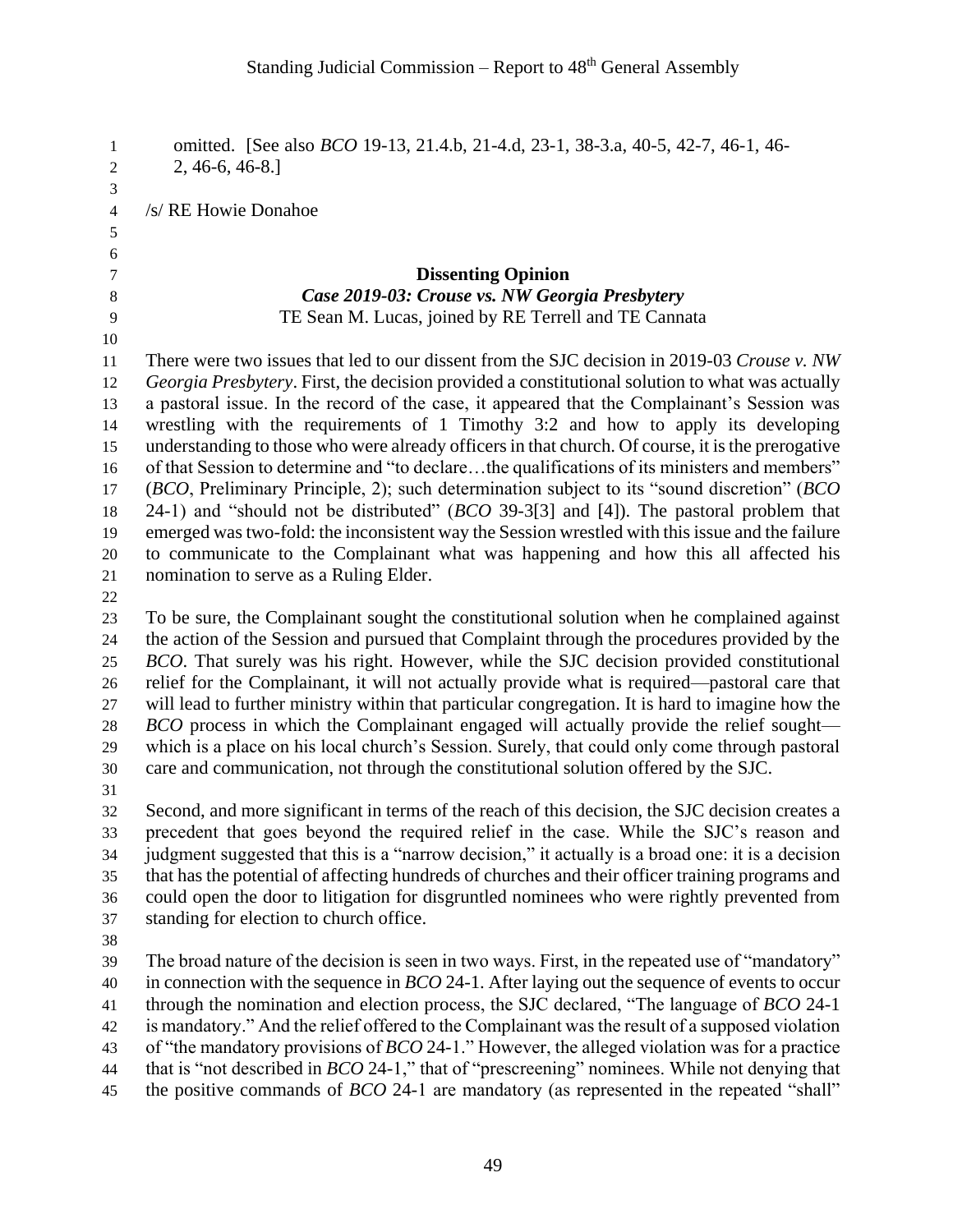statements), it strikes me as odd that such "shall" statements are taken to rule out anything else that may happen in-between those "shalls." The SJC has not demonstrated in its judgment why the Constitution prevents Sessions from "certifying" the nominees prior to their beginning the training process; such certification is not prohibited. Such certification would happen between "the close of the nomination period" and nominees for office "shall receive instruction." This, in fact, could be what was occurring in the Complainant's Session as they "vetted" their nominees, wrestling with the qualifications of 1 Timothy 3:2 and how they apply. The SJC's reading of *BCO* 24-1 treats that section in a rigid fashion that does not allow for the appropriate flexibility that is contained already in the Constitution.

 Second, in the final paragraph of the reason and judgment, the SJC doubled down on their decision by suggesting that if a Session desires "greater flexibility" in the requirements found in *BCO* 24-1, it should pursue a change to the Constitution. Such language suggests that the SJC declared the "mandatory" sequence in *BCO* 24-1 to have the weight of constitutional law. The net effect of this declaration suggests that the SJC holds that the only place where a nominee can be removed from the officer process is at the very end after training and

- examination.
- 

 While such a strict reading of *BCO* 24-1 may be defended, it is pastorally disastrous and practically unrealistic. It is pastorally disastrous because it leaves individuals in the training and examination process who may be unfit for office and yet cannot be removed until the examination occurs at the end. The individual goes through all the training, thinking that he is going to be a deacon or ruling elder; meanwhile, the Session has significant concerns about his fitness to serve. Yet, the individual goes to the very end, only to be rejected. How is he going to feel? Would he believe that it would have been better pastorally to have been told this at the very beginning, rather than believing that he will make it through the process and stand for election?

 Not only this, but this reading is practically unrealistic. What is much more likely is that such individuals who have gone all the way through the training and examination process will be allowed to stand for office, even while elders have concerns about their fitness for office. While we would like to believe that elders would have the courage not to let such men find a place on the ballot, it is much more likely that they would have sympathy on such men who have engaged with the formative discipline of the training and examination process and allow them to proceed. Meanwhile, the church may end up with a Diatrophes (3 John 9), all because such a man was not vetted out of the process at the very beginning. 

 The SJC decision appears to be uncomfortable with the constitutional overreading provided here as evidenced in its mitigating language: "Nothing in this section forecloses the Session's prerogative, at any time, to counsel or advise nominees regarding their suitability or qualification for office." Yet how should such counsel occur? Does counsel rise to the level of a ruling? If the Session's counsel is that someone is not suited for office and then they proceed to training and examination anyway, does such represent a violation of their membership vows? Can only one member of the Session give this counsel (i.e., the pastor) or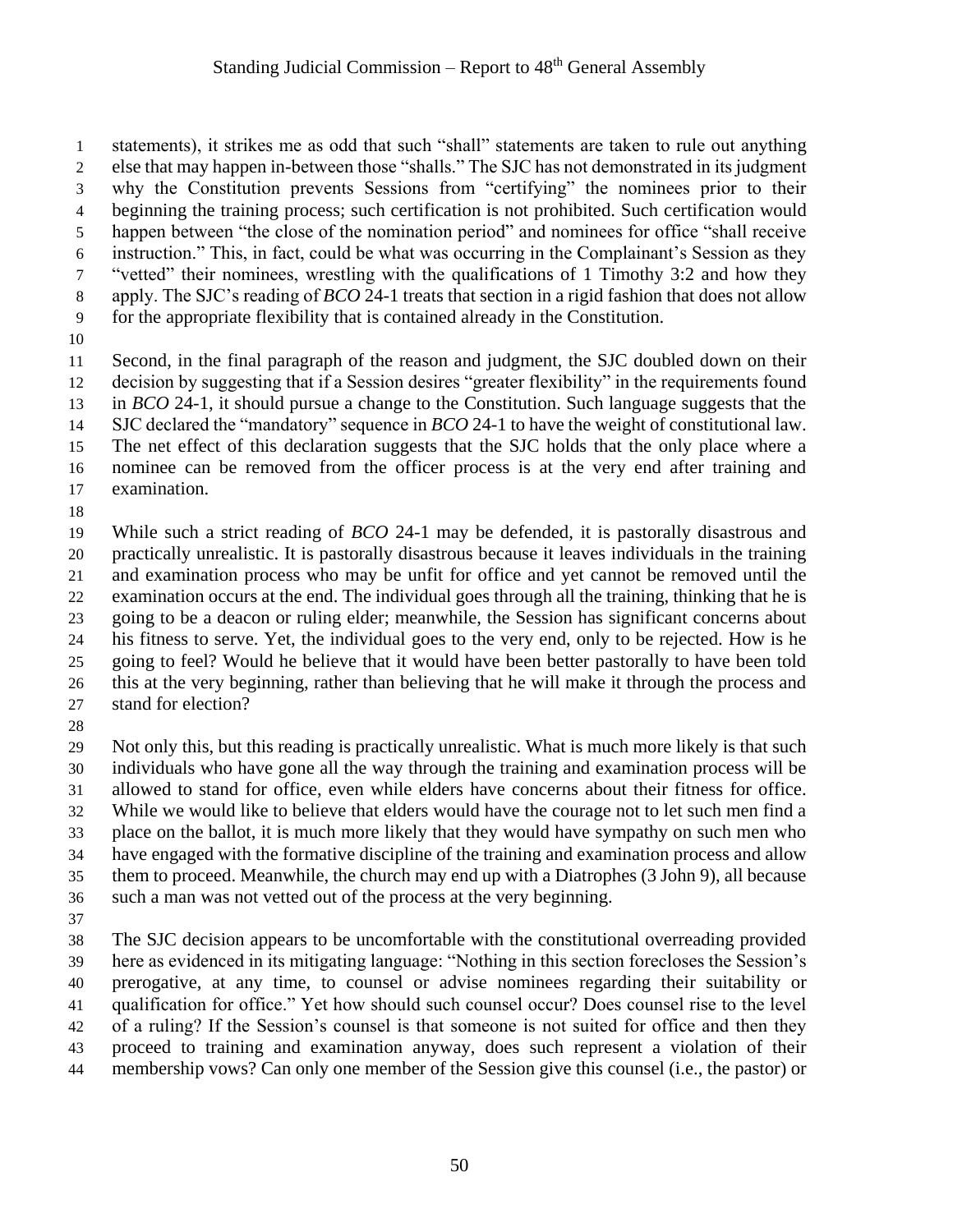does the Session need to give such counsel jointly under its power of jurisdiction (*BCO* 3-2)?

- How does this not open the door to further litigation?
- 

 Likewise, the SJC offers as mitigating relief to this decision the ability to deal with "clearly or grievously disqualified nominees." Such can be removed—but how and when? At the beginning of the process in a "prescreening" process? The Complainant's Session tried to do this as it wrestled with 1 Timothy 3:2, determined that he was disqualified, and removed his nomination; yet, the SJC has ruled that such could only be done at the end of the "mandatory sequence" of *BCO* 24-1. The result is that "clearly or grievously disqualified" nominees can only be removed at the end of the process after examination. And so, the apparent mitigating relief is no true relief at all. What is actually here is an overreading of the constitutional requirements in *BCO* 24-1 by not allowing for the appropriate flexible, pastoral application of its mandatory aspects.

 For these reasons, this dissent argues that the SJC should have answered its statement of the issue in the negative and supported the lower court's ruling that the Complainant's Session had not erred in their handling of the case. This dissent also warns concerning the potentially wide-ranging, negative effects of the SJC decision both pastorally and practically as Sessions seek to qualify men for office.

 

/s/ TE Sean M. Lucas

## **CASE 2019-06** *THE PRESBYTERIAN CHURCH IN AMERICA*

#### *vs. THE PRESBYTERY OF THE MISSISSIPPI VALLEY*

#### **DECISION ON** *BCO* **40-5 REFERRAL February 6, 2020**

- 
- 

## **SUMMARY OF THE CASE**

 This Case arose from a July 18, 2016 arraignment at which a member (hereinafter referred to as the "Petitioner") of Pear Orchard PCA Church in Ridgeland, MS, pled "not guilty" to the charge of "failing to submit to the government and discipline of the church." She had filed for divorce, even though the Session had previously communicated to her its conclusion that she did not have biblical grounds for divorce.

 A trial was never scheduled. One month after the arraignment, in August 2016, the Session met and approved the following motion: "For [two named elders] to draft and send a final letter to [the Petitioner], warning that if she continues to make it known that she has no intention of fulfilling her vows to submit to the authority of the Session, and she does not repent of that, per *BCO* 38-4, her name will be erased from the church roll."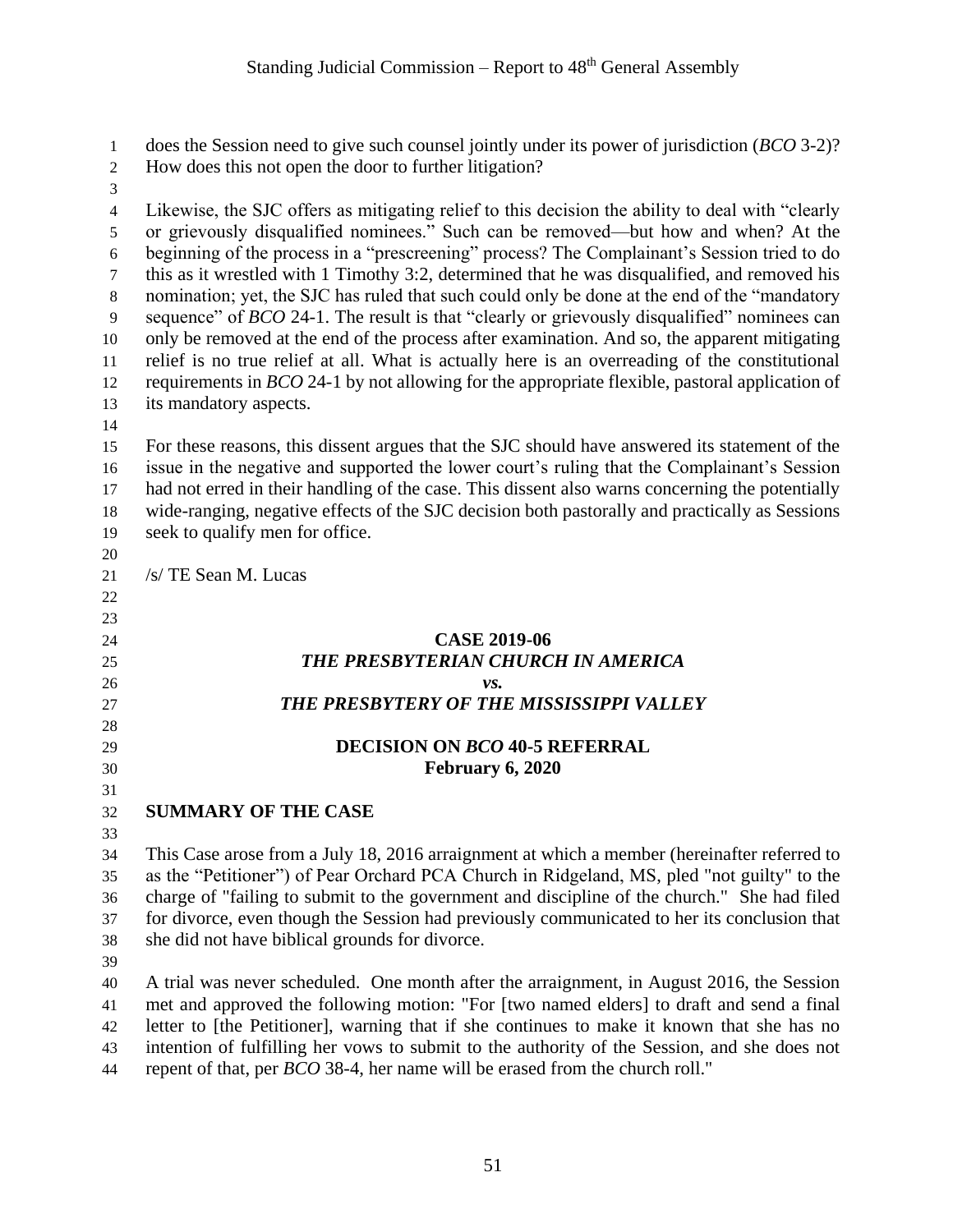Shortly thereafter, the Session, through the two Session members, sent the Petitioner a letter stating the Session was "ceasing formal judicial process against" her because it understood some of her comments at the July 18 arraignment to mean she did not recognize the Session's authority, and that she would not fulfill her membership vows. The Petitioner contended that her comments were not intended to indicate an intention not to submit. The minutes of the September 16, 2016 meeting indicate that the Session rescinded its indictment and formally erased the Petitioner's name from its membership roll under *BCO* 38-4. The Record does not indicate when or if this final erasure was communicated to the Petitioner. Twelve months later, in September 2017, the Petitioner filed a *BCO* 40-5 report with the Presbytery of the Mississippi Valley (PMV), alleging the Session acted in a grossly unconstitutional manner when it erased her name from the membership roll without process. The Session filed a response to Presbytery in January 2018, and a Presbytery Commission met with Session representatives. At its February 2018 meeting, Presbytery adopted the recommendation of its Commission and ruled the Session had not acted unconstitutionally when it removed the Petitioner from membership via *BCO* 38-4. She then filed her *BCO* 40-5 letter with the General Assembly. The SJC began to consider it as Case 2018-02, but the SJC eventually ruled it administratively out of order and referred the matter to the General Assembly's Committee on Review of Presbytery Records. RPR recommended to the 47th GA in Dallas that the GA judge her report was credible and cite the Presbytery to appear before the SJC and "show what the lower court has done or failed to do in the case in question." (*BCO* 40-5)

 Eventually, the SJC determined the following to be the Statement of the Issue: "Did Presbytery err in its response to the Petitioner's *BCO* 40-5 letter?" The SJC's Judgment is "Yes. The errors are addressed in the following Reasoning (*OMSJC* 15.6.a)."

 

#### **I. SUMMARY OF THE FACTS**

- 03/16 The Session of Pear Orchard Presbyterian Church (POPC) counseled with the "Petitioner" and her husband regarding their marriage. Both were members of POPC.
- 04/18/16 The Petitioner's husband confessed to specific sins related to the marriage and his interaction with his wife. The Session received his confession, admonished him, and counseled the parties to remain married and to continue to seek counseling and assistance regarding their marriage.
- 05/10/16 The Petitioner informed the Session that she disagreed with its counsel and that she had filed for divorce.
- 05/24/16 The Session sent the Petitioner a citation, along with an indictment, to appear before the Session on June 27, 2016, to hear and receive a charge and specifications proffered against her and to enter a plea to the Charge. The charged offense was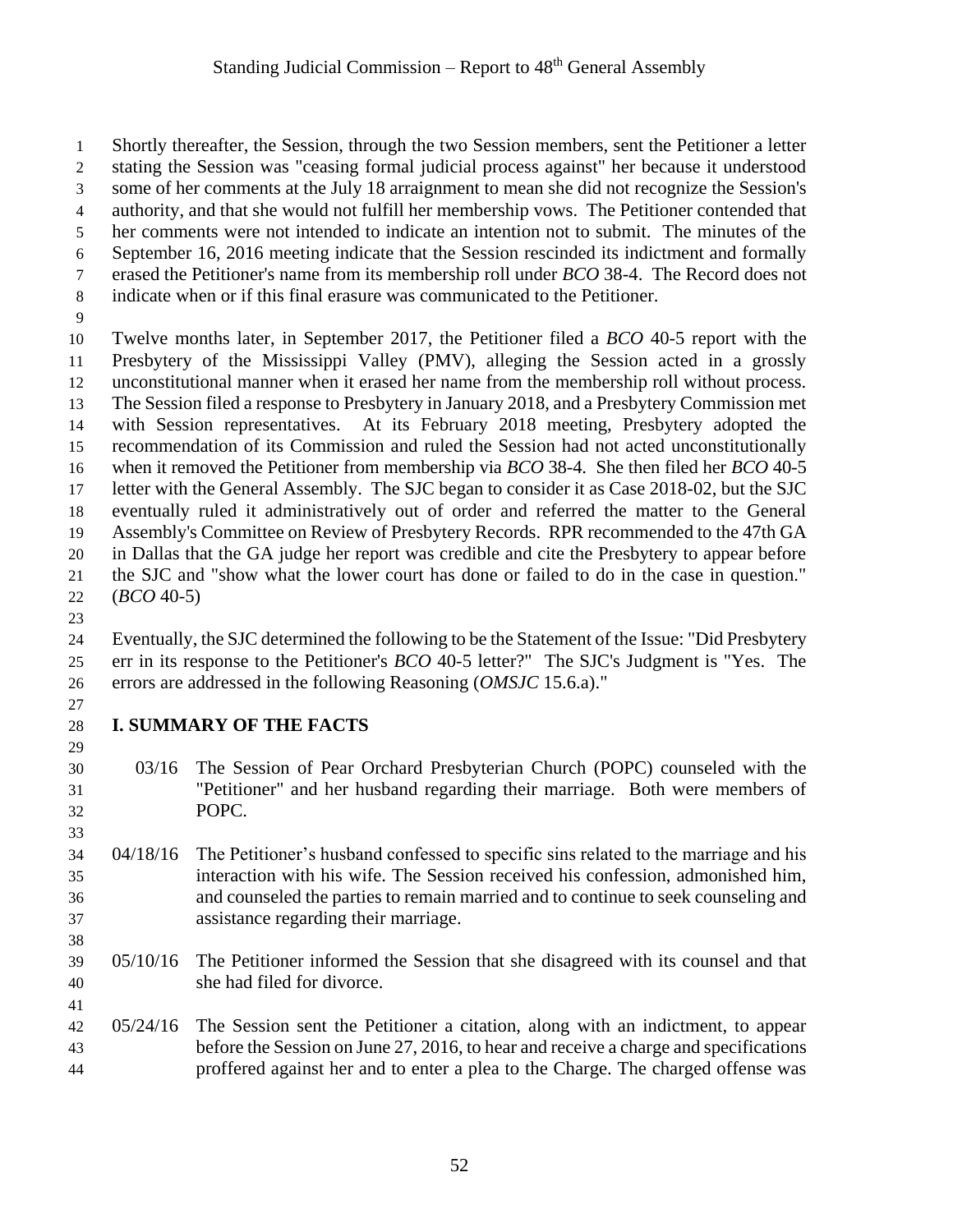"failing to submit to the government and discipline of the church...." The Specification read:

| 3              |                                                                                                                                             |
|----------------|---------------------------------------------------------------------------------------------------------------------------------------------|
| $\overline{4}$ | That on the 19th day of April, 2016, a letter from the session of Pear                                                                      |
| 5              | Orchard Presbyterian Church was mailed to [the Petitioner] that                                                                             |
| 6              | specifically advised [her] not to pursue a divorce but rather continue to                                                                   |
| 7              | attend counseling both individually and with her husband, [name                                                                             |
| 8              | omitted], and exhorted both [the husband and wife] to keep their                                                                            |
| 9              | marriage vows before the Lord, to love and forgive one another, and to                                                                      |
| 10             | work toward reconciliation. The letter further reminded [her] that she                                                                      |
| 11             | took a vow to be a loving and faithful spouse in sickness and in health,                                                                    |
| 12             | in plenty and in want, in joy and in sorrow, and as long as she shall live;                                                                 |
| 13             | that [she] entered into a lifelong covenant with [her husband] and that                                                                     |
| 14             | covenant is still in effect. [The Petitioner] was therefore urged and                                                                       |
| 15             | implored to strive by the Holy Spirit's power to live with her husband in                                                                   |
| 16             | love, peace, faithfulness, and devotion to the Lord and to her husband.                                                                     |
| 17             | [She] was finally charged to leave her father and mother and cleave unto                                                                    |
| 18             | [her husband], to submit to him as the church submits to Christ, to                                                                         |
| 19             | respect him, to forgive him, to cease pursuit of a divorce, and to commit                                                                   |
| 20             | herself to reconciliation.                                                                                                                  |
| 21             |                                                                                                                                             |
|                | $\ddot{ }$ , and the set of $\ddot{ }$ , and the set of $\ddot{ }$ , and $\ddot{ }$ , and the set of $\ddot{ }$ , and the set of $\ddot{ }$ |

 That despite and in direct repudiation of the foregoing counsel, on or about May 10, 2016, [the Petitioner] did file a petition for divorce and serve the same upon her husband, [name omitted].

- 06/30/16 After she did not appear at the June 27 arraignment, the Session cited her a second time to appear before the Session on July 18, 2016, to hear and receive a charge and specifications preferred against her for "... failing to submit to the government and discipline of the church;" and to enter a plea to the charge.
- 07/18/16 The Petitioner appeared before the Session and pled not guilty to the charge. The minutes of the called Session meeting indicate the Petitioner informed the Session that she had the right to plead not guilty and that she believed the Session was wrong in its conclusion that she did not have biblical grounds for divorce.
- 08/15/16 One month after the arraignment, the Session met and approved the following motion: "For [two named elders] to draft and send a final letter to [the Petitioner], warning that if she continues to make it known that she has no intention of fulfilling her vows to submit to the authority of the Session, and she does not repent of that, per *BCO* 38-4, her name will be erased from the church roll."
- 08/17/16 The Session sent the Petitioner a letter stating that the Session was dropping the charge against her "[cease formal judicial process against you]," because it understood her comments at the July 18 arraignment to mean she did not recognize the Session's authority, and that she would not fulfill her membership vows.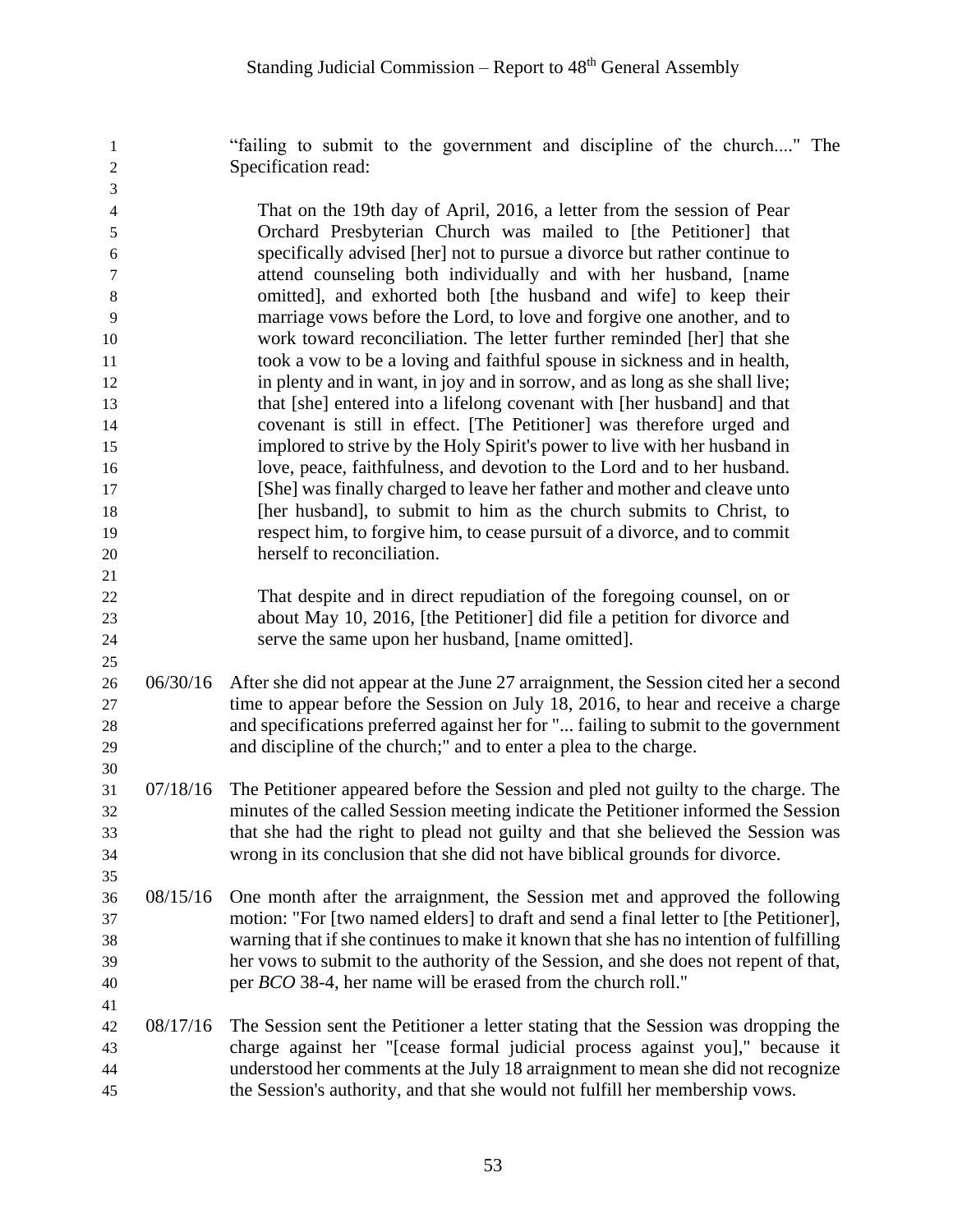# Standing Judicial Commission – Report to  $48<sup>th</sup>$  General Assembly

| 1<br>2<br>3<br>4<br>$\sqrt{5}$       | 09/16/16 | Two months after the arraignment, the Session rescinded its citation and formally<br>erased the Petitioner's name from its membership roll under <i>BCO</i> 38-4. The<br>Record of the Case does not indicate when or how this action was communicated<br>to the Petitioner. At oral argument, the party representatives confirmed that the<br>Record does not indicate when or how the decision to erase was finally          |
|--------------------------------------|----------|--------------------------------------------------------------------------------------------------------------------------------------------------------------------------------------------------------------------------------------------------------------------------------------------------------------------------------------------------------------------------------------------------------------------------------|
| $\sqrt{6}$<br>$\boldsymbol{7}$       |          | communicated.                                                                                                                                                                                                                                                                                                                                                                                                                  |
| $\,8\,$                              | 09/06/17 | Fourteen months after the arraignment, the Petitioner filed a BCO 40-5 report with                                                                                                                                                                                                                                                                                                                                             |
| 9<br>10                              |          | the Presbytery of the Mississippi Valley (PMV), alleging the Session acted in a<br>grossly unconstitutional manner when it erased her name from the membership                                                                                                                                                                                                                                                                 |
| 11                                   |          | roll without process.                                                                                                                                                                                                                                                                                                                                                                                                          |
| 12                                   |          |                                                                                                                                                                                                                                                                                                                                                                                                                                |
| 13<br>14                             | 11/07/17 | PMV appointed a Judicial Commission to hear Petitioner's BCO 40-5 report.                                                                                                                                                                                                                                                                                                                                                      |
| 15<br>16                             | 01/30/18 | The Judicial Commission conducted a hearing with POPC Session representatives<br>to adjudicate the matter. The Petitioner was not present.                                                                                                                                                                                                                                                                                     |
| 17<br>18<br>19                       | 02/06/18 | PMV received and approved the report of its Judicial Commission and adopted the<br>following judgment recommended by the Commission.                                                                                                                                                                                                                                                                                           |
| 20<br>21<br>22<br>23<br>24           |          | "The judgment is that the Pear Orchard Presbyterian Church<br>Session acted constitutionally when it removed [the Petitioner] from<br>the rolls of Pear Orchard Presbyterian Church per BCO 38-4."                                                                                                                                                                                                                             |
| 25<br>26<br>$27\,$<br>28<br>29<br>30 | 05/03/18 | Petitioner filed a <i>BCO</i> 40-5 report with the PCA Standing Judicial Commission:<br>"I request that the PCA GA, as the court having appellate jurisdiction over PMV,<br>accept and review my credible report and reverse or redress the action arising out<br>of an alleged grossly unconstitutional proceeding." The SJC Officers found the<br>case administratively in order and referred it to a Panel as Case 2018-02. |
| 31<br>32<br>33<br>34                 | 07/20/18 | The 48-page Record of the Case was finalized on July 20, 2018. TE Roger Collins<br>served as the Presbytery's representative. The Petitioner was represented by<br>TE Dominic Aquila.                                                                                                                                                                                                                                          |
| 35<br>36<br>37<br>38                 | 09/10/18 | An SJC Panel heard oral argument via GoToMeeting videoconference. Panel<br>included RE Jack Wilson (chairman), TE Bryan Chapell, and TE Charles McGowan,<br>with TE Paul Bankson and RE Sam Duncan attending as alternates.                                                                                                                                                                                                    |
| 39<br>40<br>41                       | 09/17/18 | The SJC Panel filed its Proposed Decision in Case 2018-02, recommending the<br>following as the Statement of the Issue and the Judgment:                                                                                                                                                                                                                                                                                       |
| 42<br>43<br>44                       |          | Did Presbytery err on February 6, 2018 when it adopted the<br>recommended judgment from its judicial commission, thus ruling the<br>Session had not erred?                                                                                                                                                                                                                                                                     |
| 45                                   |          |                                                                                                                                                                                                                                                                                                                                                                                                                                |
| 46                                   |          | Yes                                                                                                                                                                                                                                                                                                                                                                                                                            |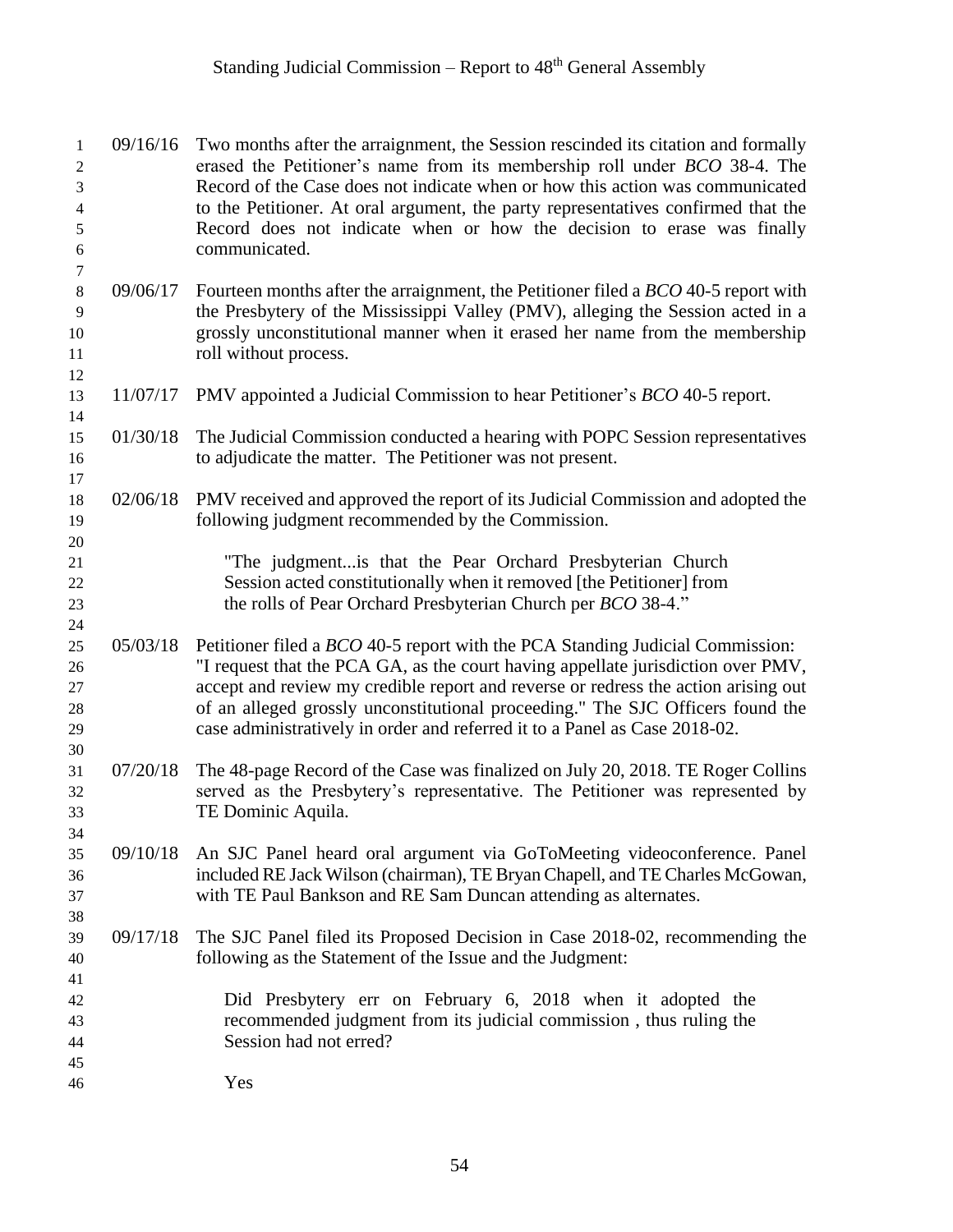| $\mathbf{1}$                     | 02/17/19 | At its Stated Meeting five months later, the SJC adopted a substitute for the Panel's  |
|----------------------------------|----------|----------------------------------------------------------------------------------------|
| $\boldsymbol{2}$                 |          | Proposed Decision, adopting the following Decision by a vote of 17-6. There were       |
| $\mathfrak{Z}$<br>$\overline{4}$ |          | one Concurring and two Dissenting Opinions.                                            |
| $\sqrt{5}$                       |          | The <i>BCO</i> 40-5 filing with the SJC is out of order.<br>The only                   |
| 6                                |          | responsibility the SJC has with respect to Chapter 40 is upon referral of              |
| 7                                |          | a matter from the General Assembly according to RAO 16-10.c. and as                    |
| $\,8\,$                          |          | administered under Chapter 15 of the OMSJC.                                            |
| 9                                |          |                                                                                        |
| 10                               |          | The SJC notes the Record does not contain evidence that the Session                    |
| 11                               |          | provided [the Petitioner] with notice of its action erasing her name from              |
| 12                               |          | the roll $(BCO 38-4)$ . If this notice was not properly given, [the                    |
| 13                               |          | Petitioner] remains a member in good standing of the church in                         |
| 14                               |          | question, unless she has joined another church. (M47GA, p. 562).                       |
| 15                               |          |                                                                                        |
| 16                               | 02/22/19 | The PCA Stated Clerk forwarded the Petitioner 's <i>BCO</i> 40-5 letter and the Record |
| 17                               |          | of the Case to the GA Committee on Review of Presbytery Records ("RPR").               |
| 18                               |          |                                                                                        |
| 19                               | 05/30/19 | One month before the 47th General Assembly, RPR voted 50-0-6 to adopt the              |
| $20\,$                           |          | motion below.                                                                          |
| 21                               |          |                                                                                        |
| 22                               |          | Therefore, the CRPR recommends the 47th GA rule the allegation                         |
| 23                               |          | of [the Petitioner] is a "credible report" involving "an important                     |
| 24                               |          | delinquency or grossly unconstitutional [proceeding]," and thus, per                   |
| 25                               |          | BCO 40-5, the 47th GA cites the Presbytery of the Mississippi                          |
| $26\,$                           |          | Valley to appear before the PCA's Standing Judicial Commission,                        |
| 27                               |          | which the 47th GA constitutes its commission to adjudicate this                        |
| $28\,$                           |          | matter, by representative or in writing, at the SJC's fall stated                      |
| 29                               |          | meeting, to "show what the lower court has done or failed to do in                     |
| 30                               |          | the case in question," following SJC Manual 15, the 47th GA directs                    |
| 31                               |          | the SJC Officers to appoint an SJC member to be the representative                     |
| 32                               |          | of the report. Specifically, the GA requests the Presbytery to at least                |
| 33                               |          | answer these questions initially:                                                      |
| 34                               |          |                                                                                        |
| 35                               |          | 1. Where in the Session's or Presbytery's official record                              |
| 36                               |          | ("Record"), or elsewhere, is there record of a clear                                   |
| 37                               |          | demonstration that [the Petitioner] "made it known she had                             |
| 38                               |          | no intention of fulfilling the church vows?" $(BCO 38-4)$                              |
| 39<br>40                         |          | 2. If a church member declines to follow advice or counsel                             |
| 41                               |          | from a Session, is that automatically evidence of failing to                           |
| 42                               |          | submit to the government and discipline of the church? (i.e.,                          |
| 43                               |          | the offense for which the Session indicted her).                                       |
|                                  |          |                                                                                        |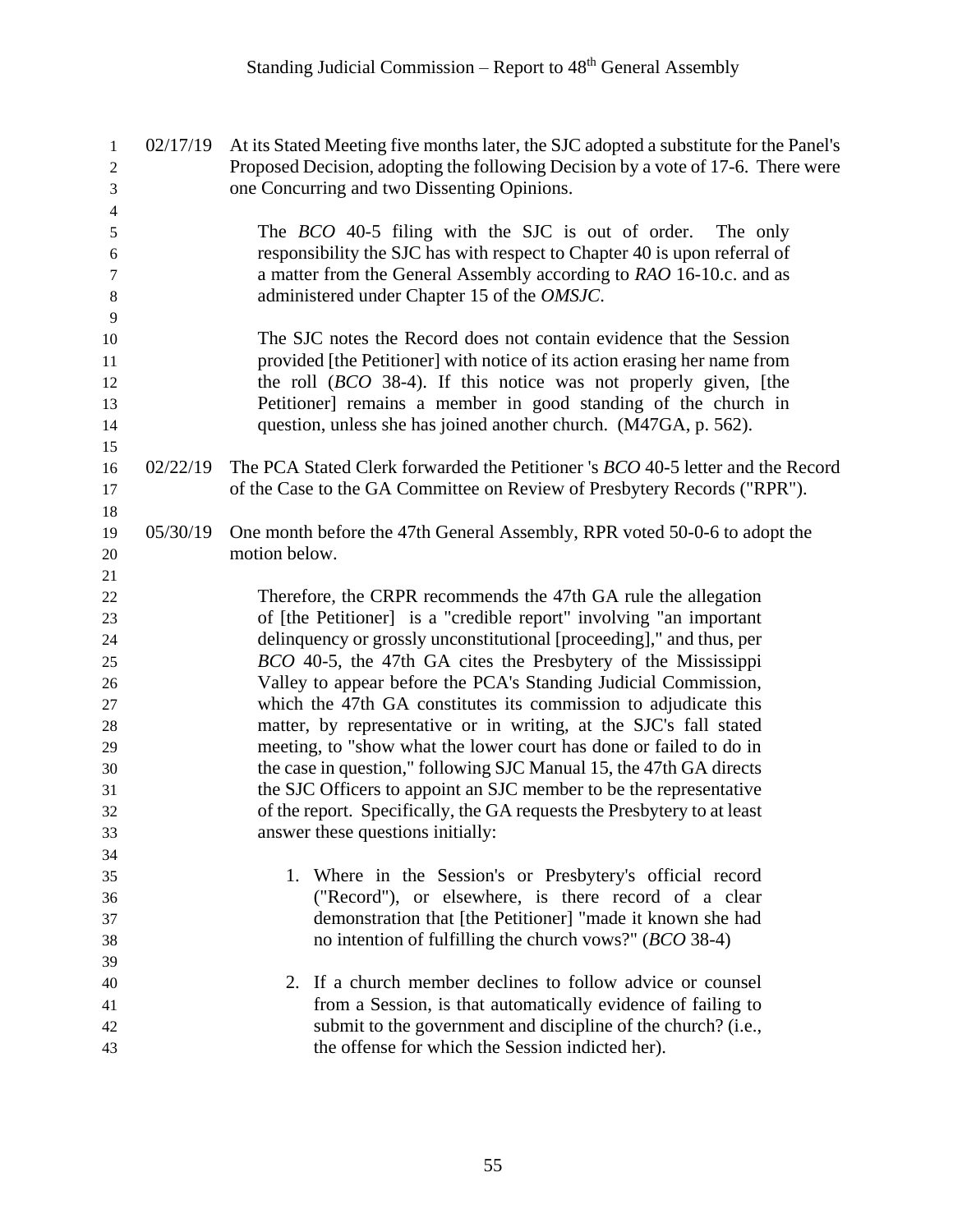| 1              |                                                                  | 3. Where in the Record, or elsewhere, is there record of the                                                                                                  |  |  |  |
|----------------|------------------------------------------------------------------|---------------------------------------------------------------------------------------------------------------------------------------------------------------|--|--|--|
| $\mathfrak{2}$ |                                                                  | Session fulfilling the "pastoral discipline/reminding"                                                                                                        |  |  |  |
| 3              | responsibility of <i>BCO</i> 38-4, which occurs after a member's |                                                                                                                                                               |  |  |  |
| 4              |                                                                  | expression of "no intention" but before the action of removal?                                                                                                |  |  |  |
| 5              |                                                                  |                                                                                                                                                               |  |  |  |
| 6              |                                                                  | 4. Where in the Record, or elsewhere, is there record of the                                                                                                  |  |  |  |
| 7              |                                                                  | Session providing [the Petitioner] formal and official                                                                                                        |  |  |  |
| $\,8\,$        |                                                                  | notification of her <i>BCO</i> 38-4 removal after the Session took                                                                                            |  |  |  |
| 9              |                                                                  | the action?" (RPR Recommendation 44.e, M47GA, pp. 485-                                                                                                        |  |  |  |
| 10             |                                                                  | 486).                                                                                                                                                         |  |  |  |
| 11<br>12       | 06/27/19                                                         | At the 47th GA in Dallas, a substitute for RPR's recommendation was moved from                                                                                |  |  |  |
| 13             |                                                                  | the floor proposing the Assembly dismiss the whole matter, but it failed by a vote                                                                            |  |  |  |
| 14             |                                                                  | of 323-802 (29-71%) An amendment to RPR's recommendation was adopted to                                                                                       |  |  |  |
| 15             |                                                                  | allow the parties to add written documentation to the Record. GA adopted RPR's                                                                                |  |  |  |
| 16             |                                                                  | recommendation, as amended, by a voice vote. (M47GA, pp. 26-27).                                                                                              |  |  |  |
| 17             |                                                                  |                                                                                                                                                               |  |  |  |
| 18             | 10/02/19                                                         | Presbytery's Representative (and Clerk) TE Roger Collins submitted a four-page                                                                                |  |  |  |
| 19             |                                                                  | Brief, with a one-page attachment. Three additional pages were added to what had                                                                              |  |  |  |
| 20             |                                                                  | been the 48-page Record of Case 2018-02 (i.e., the Session's January 2018 letter                                                                              |  |  |  |
| 21             |                                                                  | to the Presbytery Judicial Commission).                                                                                                                       |  |  |  |
| 22             |                                                                  |                                                                                                                                                               |  |  |  |
| 23             | 10/14/19                                                         | The Assembly's Representative, RE Sam Duncan, filed his report with the SJC.                                                                                  |  |  |  |
| 24             |                                                                  | (He was been appointed to that role by the SJC officers, per GA instructions.)                                                                                |  |  |  |
| 25             |                                                                  |                                                                                                                                                               |  |  |  |
| 26<br>27       | 10/17/19                                                         | The full SJC heard the <i>BCO</i> 40-5 Report in accordance with the General<br>Assembly's direction. The representatives for Presbytery and the GA presented |  |  |  |
| $28\,$         |                                                                  | oral arguments and answered questions. After the post-Hearing discussion, the                                                                                 |  |  |  |
| 29             |                                                                  | SJC adopted a motion instructing the SJC Chairman to appoint a drafting                                                                                       |  |  |  |
| 30             |                                                                  | committee to present a recommended Decision to the SJC prior to the SJC's                                                                                     |  |  |  |
| 31             |                                                                  | February Stated Meeting.                                                                                                                                      |  |  |  |
| 32             |                                                                  |                                                                                                                                                               |  |  |  |
| 33             |                                                                  | 01/21/20 Drafting Committee of REs Dowling (chair), Donahoe, Neikirk and Wilson filed                                                                         |  |  |  |
| 34             |                                                                  | its report, along with a proposed decision.                                                                                                                   |  |  |  |
| 35             |                                                                  |                                                                                                                                                               |  |  |  |
| 36             | 02/07/20                                                         | SJC discussed the Committee's proposed decision and adopted a Decision.                                                                                       |  |  |  |
| 37             |                                                                  |                                                                                                                                                               |  |  |  |
| 38<br>39       |                                                                  | <b>II. STATEMENT OF THE ISSUE</b>                                                                                                                             |  |  |  |
| 40             |                                                                  | Did Presbytery err in its response to the Petitioner's <i>BCO</i> 40-5 letter?                                                                                |  |  |  |
| 41             |                                                                  |                                                                                                                                                               |  |  |  |
| 42<br>43       | <b>III. JUDGMENT</b>                                             |                                                                                                                                                               |  |  |  |
| 44             |                                                                  | Yes. The errors are addressed in the following Reasoning. ( <i>OMSJC</i> 15.6.a)                                                                              |  |  |  |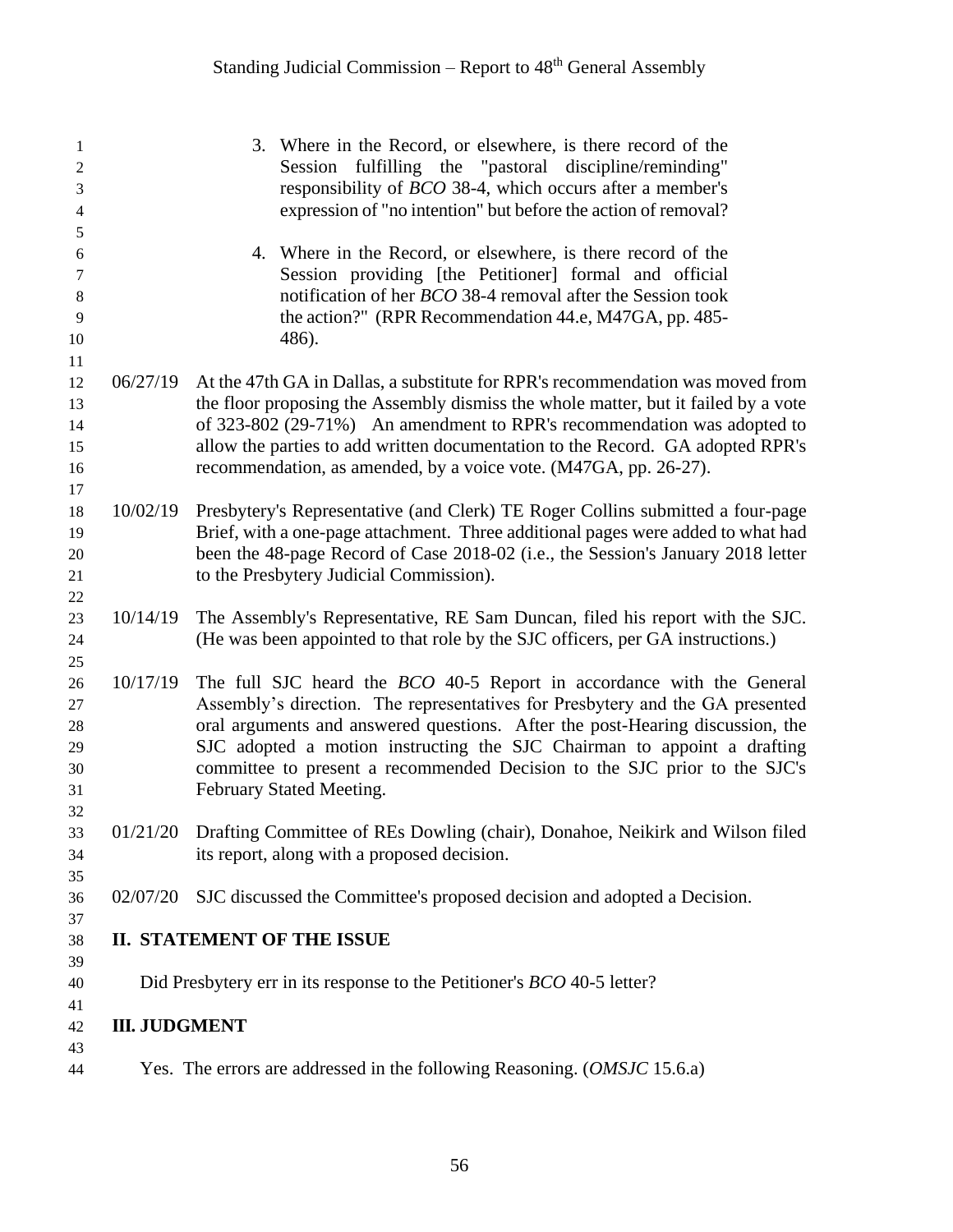#### **IV. REASONING**

 The Record, and the Presbytery's Response to the questions posed by the 47th General Assembly, present several concerns summarized as follows:

- A. *Indictment* The Session alleged it was automatically sinful for the Petitioner to fail to heed its conclusion about her pending divorce. And the Session contended this was the equivalent to "failing to submit to the government and discipline of the church" which was the offense charged in the May 2016 Indictment. And Presbytery agrees.
- B. *Conflation* The Session erred in considering the not guilty plea and continuing with the divorce as sufficient proof that the Petitioner had no intention to fulfill her membership vows.
- C. *BCO* 38-4 *Another Branch* Even if the Petitioner unequivocally reported she had no intention of fulfilling membership vows, the Session erred by failing to determine whether the Petitioner would fulfill the duties of membership in another branch of the visible church. (Presbytery's response to Question 1 from the 47th GA indicates the pastor of POPC apparently knew she had been worshipping at a local Baptist church.)
- D. *BCO* 38-4 *Notification* The Session erred in failing to notify the Petitioner when her name had been removed from the roll.
- E. *Case Without Process* The Session erred by, in effect, proceeding to a "case without process" after dropping the initial charges.
- A. *Indictment*
- 

 GA Question 2 to Presbytery - If a church member declines to follow advice or counsel from a Session, is that automatically evidence of failing to submit to the government and discipline of the church? (i.e., the offense for which the Session indicted her).

 Presbytery Response - No. Not automatically. The action of the session was to "rule" that [the Petitioner] did not have a Biblical basis for divorce (ROC 13 l. 15ff.). That "rule" was communicated to remove any ambiguity as to what the session deemed obedient action for both [the husband and wife]. Knowing her expressed conclusions (ROC 12, l. 11) a clear scriptural decision and communication was approved by the session for [the Petitioner]. That was intended for her benefit.

 Presbytery's answer concludes with the assertion below, which indicates that Presbytery, and perhaps the Session, believe the Petitioner only had two options: "obey" and stop the divorce, or file a Complaint.

- 
- The proper course of action for [the Petitioner], if her conscience would not allow her to obey, would have been to file a complaint against their ruling. The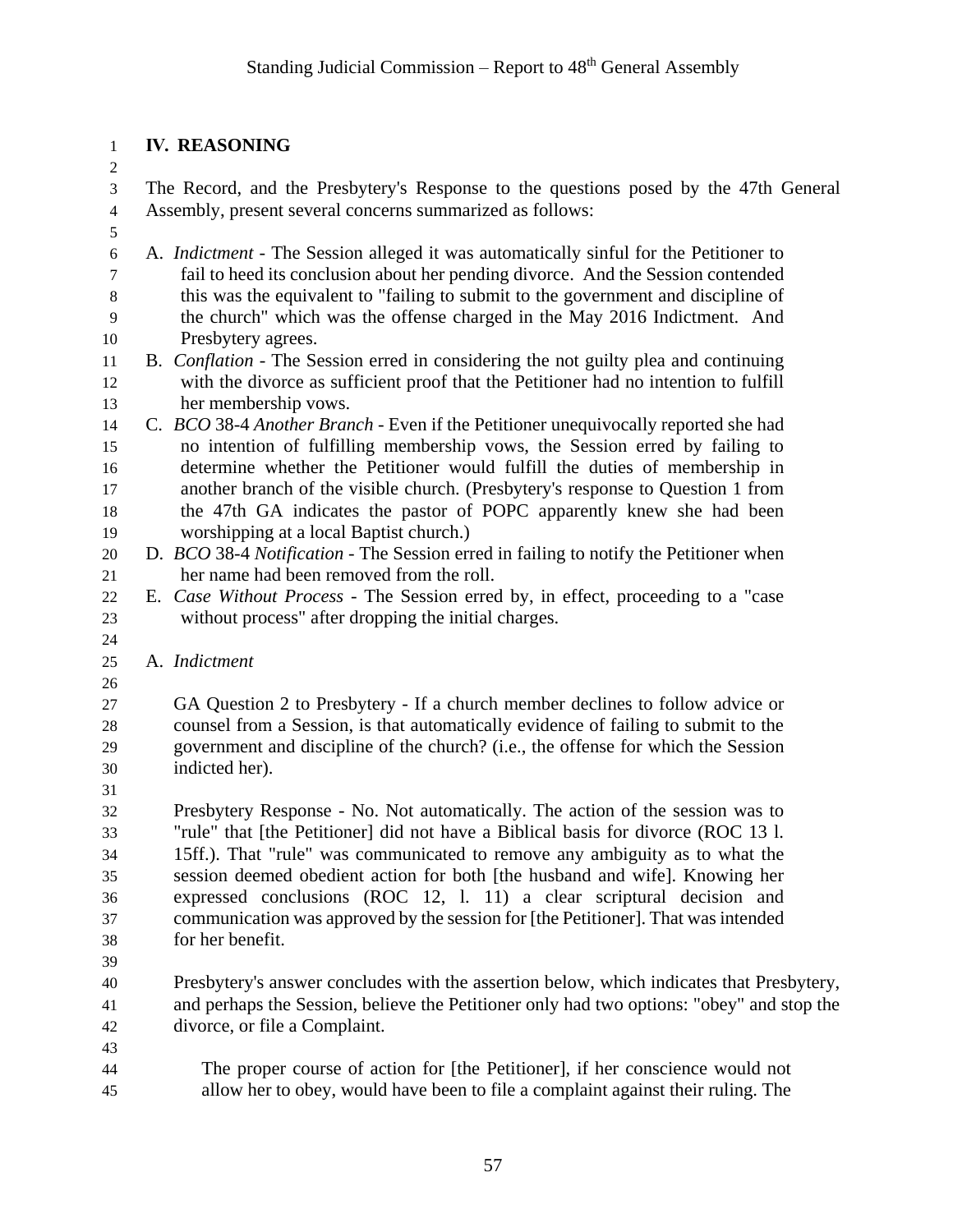fifth vow of membership precludes summarily disregarding the session's communication." (ROC and ruling (*BCO* 57-5.5; ROC 12, l.11)."

 But there is at least one other option: to consider, but respectfully disagree with, the Session's conclusion. That would not, in itself, be a violation of membership vow 5 or *de facto* evidence of "failing to submit to the government and discipline of the church." Granted, in a situation like that, a Session might allege the person is divorcing without biblical grounds, and indict on those grounds, but that was not the Indictment against the Petitioner.

 In addition, it is unclear what Presbytery means when it asserts the Petitioner "summarily" disregarded the Session's communication. That assertion is not demonstrated from the Record. Presbytery cites ROC 12, line 11, but that line simply reads: "[The Petitioner] considers [her husband's] behavior to be emotional abandonment, and in her mind, grounds for divorce." And the Record contains this statement from the Session: "Yes, [her husband] has sinned against her grievously (by his own admission)." The husband's confession was formally treated as a *BCO* 38-1 *Case Without Process* and the Session officially imposed the censure of Admonition.

- The following sequence is important. A month after the Session adopted a resolution that she "does not have grounds for divorce and ought not to pursue divorce," she notified the Session she had filed for divorce. A week later, the Session adopted the following motion:
- 

 That the Session, in light of the strong presumption of [her] guilt of failing to submit to the government and discipline of the church (*BCO* 57-5, membership question #5; *WCF* 24.6; Hebrews 13:17; 1 Peter 5:5), proceed to institute process, appoint a prosecutor to prepare the indictment and to conduct the case (*BCO* 31-2, 32-3, Appendix G.1), and cite her to appear and be heard at another Session meeting (date TBD), not sooner than ten (10) days after the citation (*BCO* 32-3, Appendix G. 2).

 It is important to note she was not being indicted for the sin of unbiblical divorce, but rather, for the alleged sin of "failing to submit to the government and discipline of the church." The concluding paragraph of the Session letter accompanying the indictment began with:

- [Petitioner], it appears to us that you are guilty of failing to submit to the government and discipline of the church."
- 

The indictment began:

 In the name of the Presbyterian Church in America, the Session of Pear Orchard Presbyterian Church charges [Petitioner] with failing to submit to the government and discipline of the church, against the peace, unity, and purity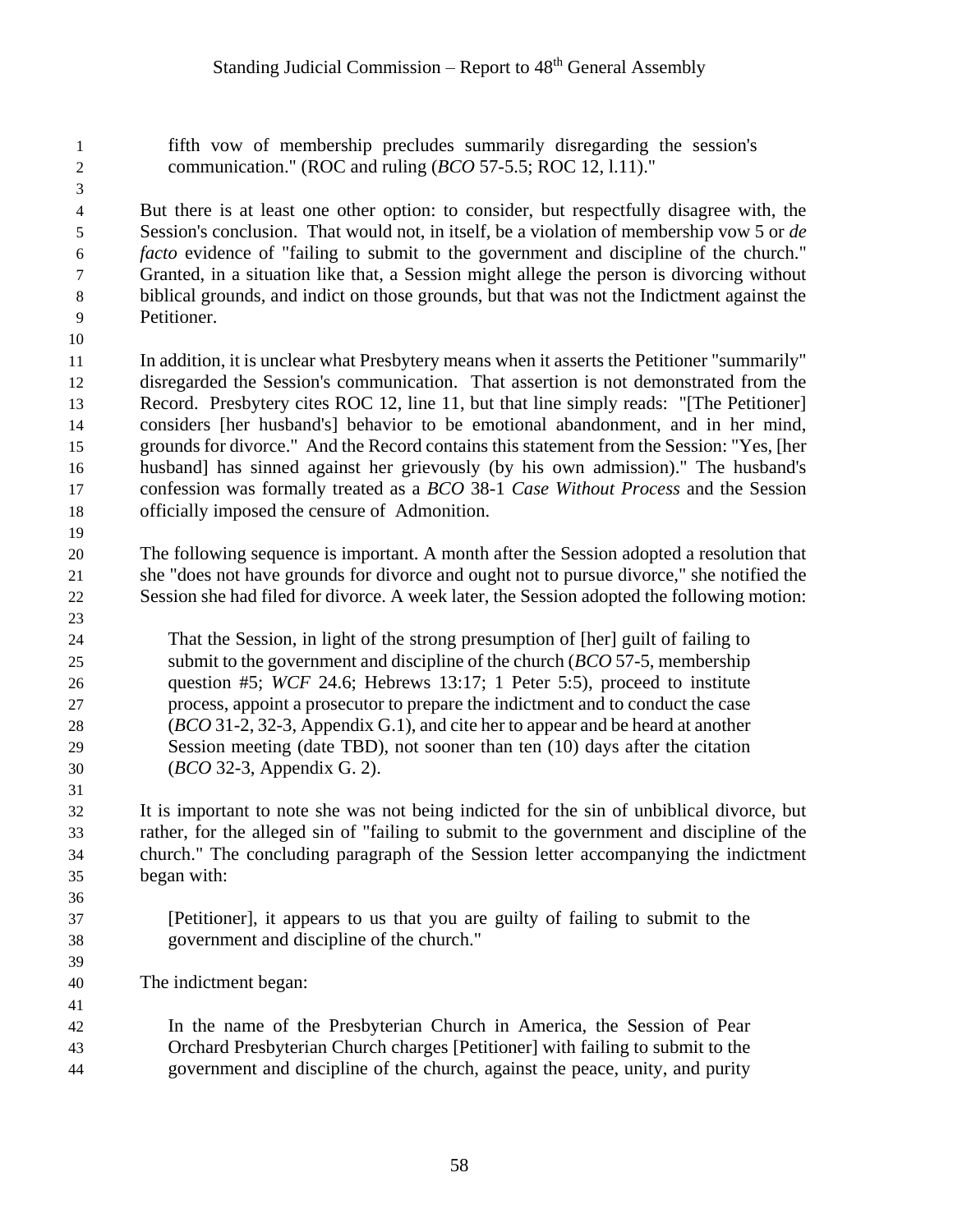# Standing Judicial Commission – Report to  $48<sup>th</sup>$  General Assembly

| $\mathbf{1}$<br>$\overline{c}$ | of the Church, and the honor and majesty of the Lord Jesus Christ, as the King<br>and the Head thereof.                                    |
|--------------------------------|--------------------------------------------------------------------------------------------------------------------------------------------|
| 3                              |                                                                                                                                            |
| $\overline{\mathcal{L}}$<br>5  | In addition to citing WCF 24.6 on divorce, the indictment excerpted BCO 57-5, WCF<br>30.1, Hebrews 13:17, and 1 Peter 5:5, as shown below. |
| 6                              | <i>BCO</i> 57-5, membership question #5 - "Do you submit yourselves to the                                                                 |
| 7<br>$\,8\,$                   | government and discipline of the Church, and promise to study its purity and                                                               |
| 9                              | peace?"                                                                                                                                    |
| 10                             |                                                                                                                                            |
| 11                             | Westminster Confession of Faith 30.1 - "The Lord Jesus, as King and Head of                                                                |
| 12                             | his church, hath therein appointed a government, in the hands of church                                                                    |
| 13                             | officers, distinct from the civil magistrate."                                                                                             |
| 14                             |                                                                                                                                            |
| 15                             | Hebrews 13:17 - "Obey your leaders and submit to them, for they keep watch                                                                 |
| 16                             | over your souls as those who will give an account. Let them do this with joy                                                               |
| 17                             | and not with grief, for this would be unprofitable for you."                                                                               |
| 18                             |                                                                                                                                            |
| 19                             | I Peter 5:5 - "You younger men [and by good and necessary consequence,                                                                     |
| 20                             | women], likewise, be subject to your elders  "                                                                                             |
| 21                             |                                                                                                                                            |
| $22\,$                         | The Specification section ended with this sentence:                                                                                        |
| 23                             |                                                                                                                                            |
| 24                             | That despite and in direct repudiation of the [Session's] foregoing counsel, on                                                            |
| 25                             | or about May 10, 2016, said [Petitioner] did file a petition for divorce and serve                                                         |
| 26                             | the same upon her husband, [name omitted].                                                                                                 |
| 27                             |                                                                                                                                            |
| 28                             | The Record also contains an email from the Session Clerk seeking advice from a PCA                                                         |
| 29                             | official:                                                                                                                                  |
| 30<br>31                       | It is looking like we will likely have a trial before our Session here at Pear                                                             |
| 32                             | Orchard - a wife who filed for divorce after the Session determined that she                                                               |
| 33                             | did not have biblical grounds; she is probably going to be pleading not guilty                                                             |
| 34                             | this evening of the charge against her (failing to submit to the government and                                                            |
| 35                             | discipline of the church).                                                                                                                 |
| 36                             |                                                                                                                                            |
| 37                             | In some ways this case seems simple - we said she didn't have grounds, she                                                                 |
| 38                             | filed anyway, we're charging her with not submitting to the government of the                                                              |
| 39                             | church. But she's going to want to say that we were wrong in our determination                                                             |
| 40                             | that we didn't have grounds. That seems more along the lines of a complaint,                                                               |
| 41                             | and she didn't file a complaint with us before filing for divorce in the civil                                                             |
| 42                             | courts. So, should the moderator allow questions along the lines of "The                                                                   |
| 43                             | Session made an erroneous determination on whether I had grounds for                                                                       |
| 44                             | divorce"? It does seem germane in one sense (if we had decided differently,                                                                |
| 45                             | her actions wouldn't be construed as disobedient), but irrelevant from another                                                             |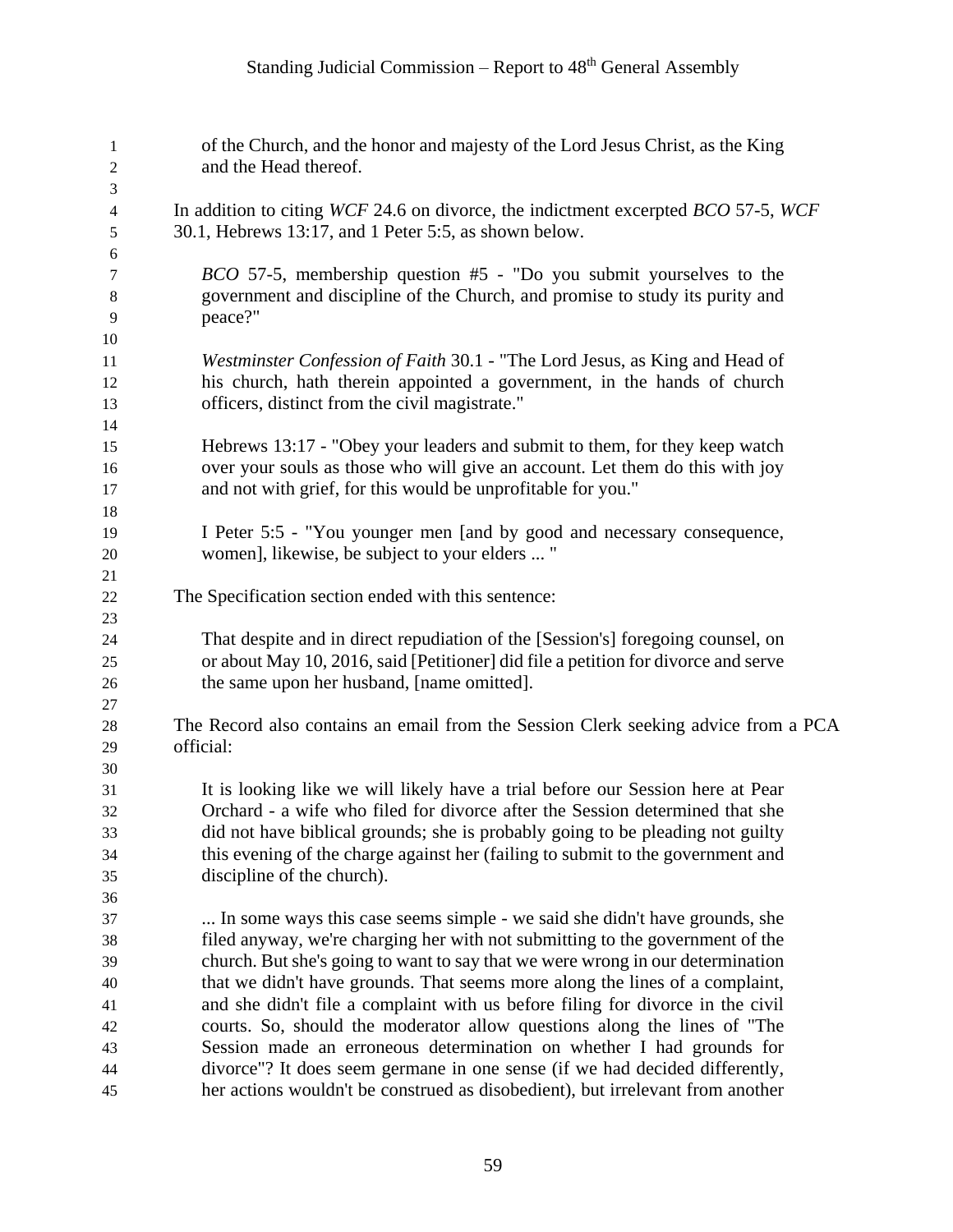standpoint (our decision was made, and she flagrantly disregarded it 2 anyway). $2<sup>1</sup>$ 

 The above demonstrates that the Session's charge of "failing to submit to the government and discipline of the church" was based on her continuing to pursue divorce despite the Session's counsel. The Session was wrong to equate the two, and Presbytery should have noted this.

 Furthermore, whenever a Session offers such or similar counsel, a member is not required to file a *BCO* 43 Complaint if the member declines to follow it (*contra* Presbytery's response to GA Question 2). A member's responsibility is to seriously and respectfully consider the counsel. But there may be many instances where a Session advises it regards something as sinful, without the member sinning by not following the advice. (The person's underlying action may indeed be sinful, but his *response to the advice* is not, in and of itself, sinful). This might include Session advice on: how the Lord's Day should be observed, whether parents should use books with depictions of Jesus, whether parents should baptize their infants (WCF 28:5), whether tithing is morally obligated, the permissible use of tobacco or alcohol, appropriate clothing standards, "undue delay of marriage" (WLC 139), "avoiding unnecessary lawsuits" (WLC 141), what constitutes "prejudicing the good name of our neighbor" (WLC 145). And if a Session believed an indictment was warranted in any such situation, the indictment should allege the underlying sin, not the person's decision declining to follow Session counsel. 

#### B. *Conflation of not guilty plea with no intent to submit*

 The Session erred in conflating the "not guilty" plea with a statement definitively indicating that the Petitioner had no intention to fulfill her vows. If, prior to the May 2016 Indictment, the Petitioner expressed she had no intention of fulfilling her membership vows, the Record does not indicate how or when she did. The arraignment was in July, but the indictment was issued two months earlier, in May, thus no statements made at the July arraignment could have been the basis for the May indictment.

 $\overline{a}$ 

 The Petitioner's recollection of what she said at the July 2016 arraignment (as expressed in her September 2017 letter to Presbytery), is quite different than the Session's recollection (as expressed in its January 2018 Response to Presbytery, four months after her letter to Presbytery). Though it wasn't constitutionally required, the Presbytery Commission might have clarified the discrepancy by inviting her to appear at its January hearing.

<sup>&</sup>lt;sup>21</sup> A response from the PCA Clerk's office, included the following: "The accused may, however, use as a defense [at] her trial an argument that the Session's decision was erroneous."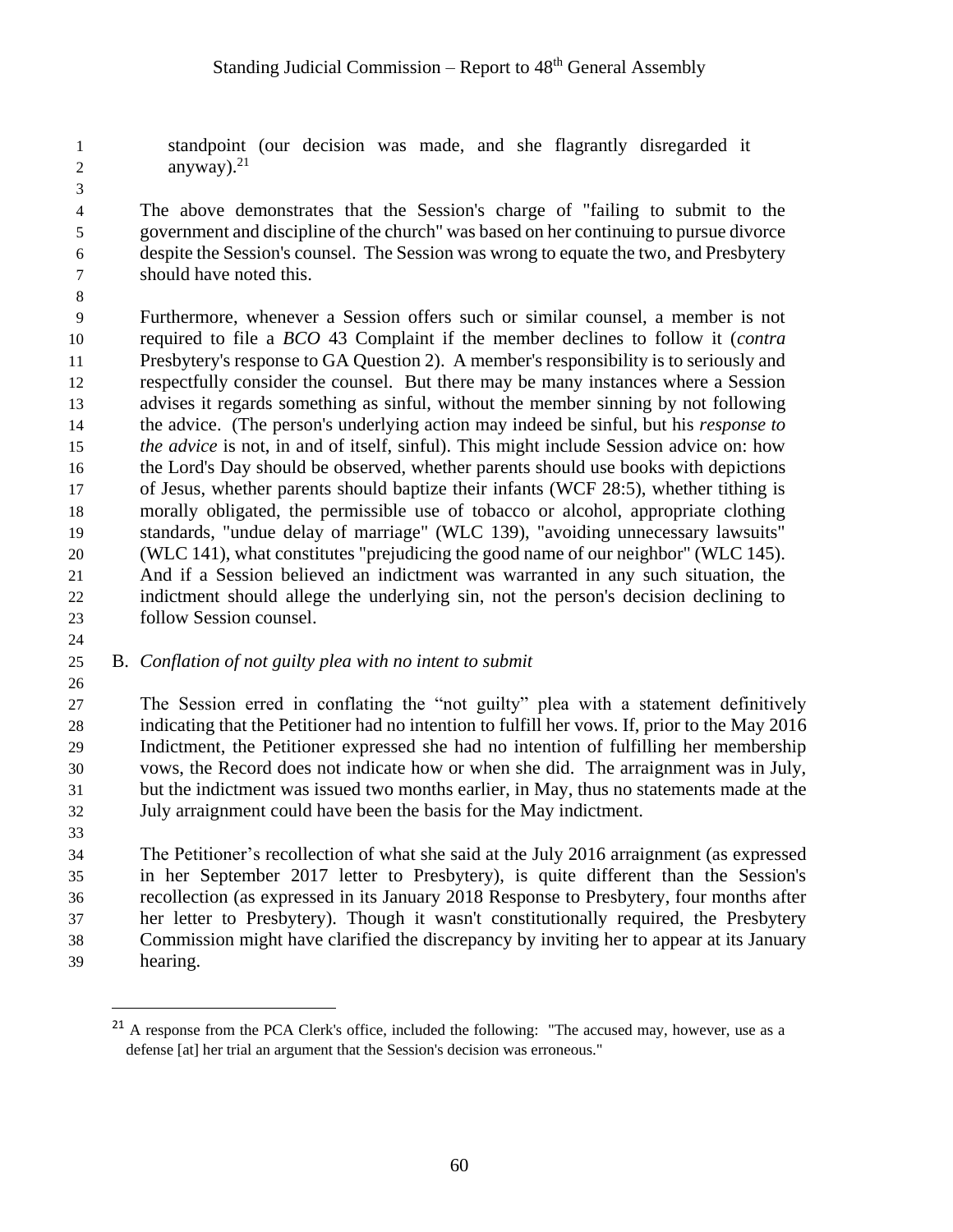# Standing Judicial Commission – Report to  $48<sup>th</sup>$  General Assembly

| 1<br>2                   | Below are three excerpts from Session's January 2018 filing to Presbytery's Judicial<br>Commission. |
|--------------------------|-----------------------------------------------------------------------------------------------------|
| 3                        |                                                                                                     |
| $\overline{\mathcal{L}}$ | She stated plainly that she did not recognize our authority over her, and that she                  |
| 5                        | had no intention of dropping her pursuit of divorce from her husband, or of                         |
| 6                        | keeping her church vows, no matter what the Session said or did.                                    |
| 7                        |                                                                                                     |
| 8                        | [Petitioner] had made it plainly known to our Session that she had no intention                     |
| 9                        | of fulfilling her church vows                                                                       |
| 10                       |                                                                                                     |
| 11                       | We believe that our actions with regard to [the Petitioner]  were fitting for her                   |
| 12                       | disregard for the authority of the elders of the Church of the Lord Jesus Christ                    |
| 13                       | (cf. Hebrews 13:17).                                                                                |
| 14                       |                                                                                                     |
| 15                       | But four months earlier the Petitioner contended differently. (Presumably, the Session had          |
| 16                       | a copy of her letter before they filed their response to Presbytery's Judicial Commission.).        |
| 17                       | Below are three excerpts from her September 2017 letter to Presbytery.                              |
| 18                       |                                                                                                     |
| 19                       | [At the arraignment] there were some questions and discussion regarding                             |
| 20                       | whether I would submit to the Session's authority  It was during this                               |
| 21                       | discussion that the Session misinterpreted some of my remarks that are reflected                    |
| 22                       | in the Session's August 17, 2016 letter. I contend that the Session erred when                      |
| 23                       | it inferred from my comments that I was pleading guilty.                                            |
| 24                       |                                                                                                     |
| 25                       | The Session  inaccurately interpreted my responses during our discussion to                         |
| 26                       | mean that I would not submit to the authority of the Session as an admission of                     |
| 27                       | guilt (even though I had already said I was "not guilty."                                           |
| 28                       |                                                                                                     |
| 29                       | I maintain that I did respect church authority and took my membership vows                          |
| 30                       | seriously. I appeared before the Session to enter a not guilty plea with the                        |
| 31                       | intention of defending myself at trial. I was following the <i>BCO</i> as much as I                 |
| 32                       | understood it; I did not attempt to escape jurisdiction.                                            |
| 33                       |                                                                                                     |
| 34                       | The above discrepancy is likely why the 47th GA posed the following question to                     |
| 35                       | Presbytery.                                                                                         |
| 36                       |                                                                                                     |
| 37                       | GA Question 1 - Where in the Session's or Presbytery's official record                              |
| 38                       | ("Record"), or elsewhere, is there record of a clear demonstration that Ms.                         |
| 39                       | [name omitted] "made it known she had no intention of fulfilling the church                         |
| 40                       | vows?" ( <i>BCO</i> 38-4)                                                                           |
| 41                       |                                                                                                     |
| 42                       | Presbytery's October 2019 Response - The testimony of the Ruling and                                |
| 43                       | Teaching Elders of the Pear Orchard Presbyterian Church (POPC) Session is                           |
| 44                       | unequivocal in the Record of the Case (ROC 44, ll. 11-30; 3840 46-47). PMV's                        |
| 45                       | commission questioned them further and heard their representatives testify that                     |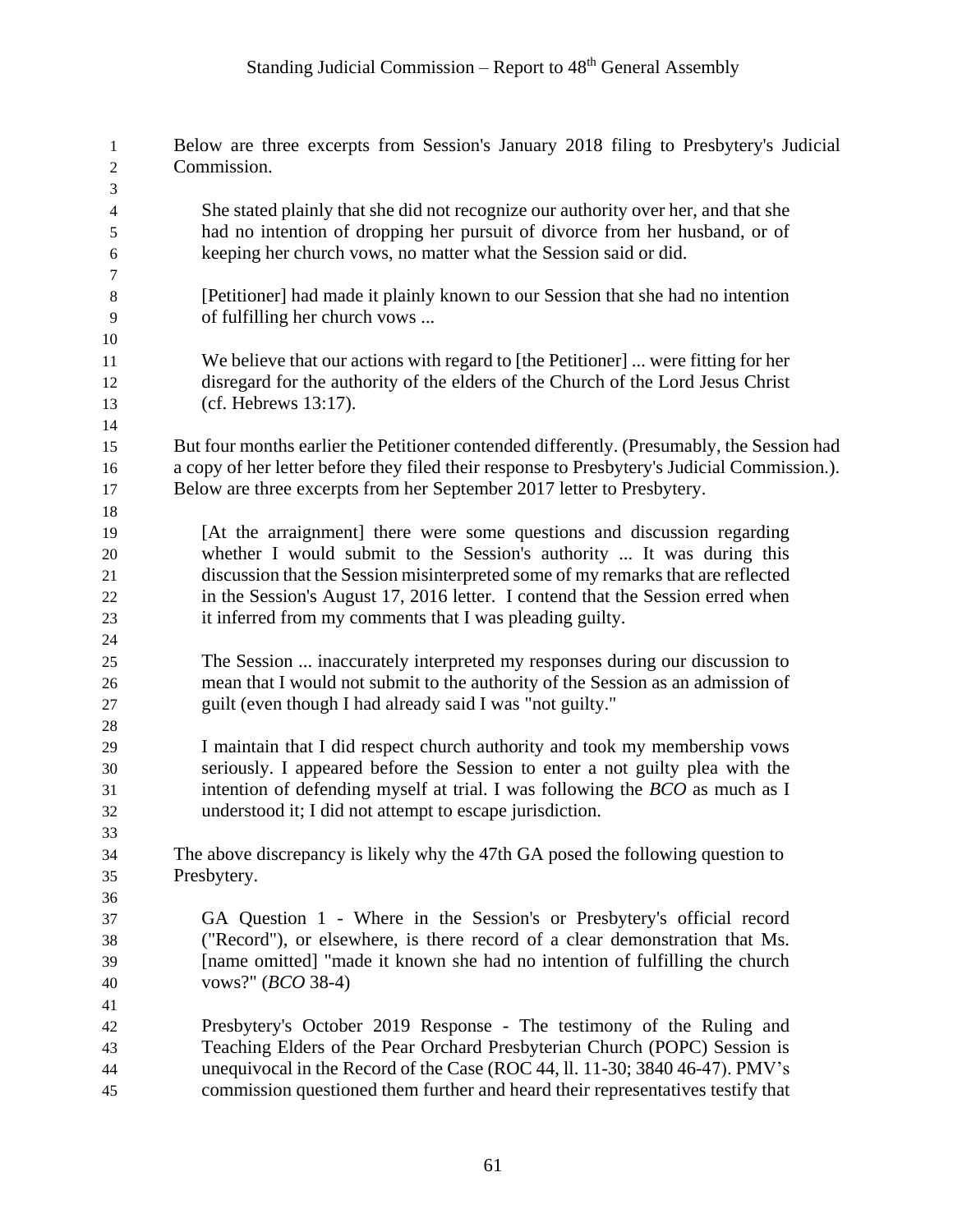the letter (ROC 44-45) sent to the PMV Judicial Commission as well as the entire ROC that they submitted was attested unanimously by the entire session of Pear Orchard. That ROC clearly asserts that all the session members present on July 18, 2016 heard [the Petitioner] make it known that she had no intention of fulfilling her church vows.

 *I have also confirmed that [the Petitioner] has not attended POPC since May of 2016 according to Sr. Pastor TE Carl Kalbercamp. In addition, POPC received notification in a letter dated March 27, 2019 that [the Petitioner] joined Broadmoor Baptist Church in Madison Mississippi. A copy of that letter is attached.* (Italics original.)

 Both the Petitioner and the Session representatives were trying to recall what was or wasn't said at a meeting 14-18 months prior. If a Session is going to pursue erasure via *BCO* 38- 4, it should be scrupulous to record the basis, perhaps in writing from the member. (Note: Referencing the italics above in Presbytery's response, there's nothing in the Record indicating the Petitioner stopped attending POPC in May 2016. Thus, based on the Record, it would be inaccurate for anyone to assert the Session based any part of its May 2016 indictment or its July 18, 2016 erasure decision on two-months of non-attendance.)

 The Session misinterpreted her report of continuing to pursue the divorce despite Session counsel as, per se, a "making it known [she] has no intention of fulfilling the church vows." (*BCO* 38-4). Or worse, the Session regarded her ignoring its counsel to be the equivalent of renouncing membership vow 5: *"Do you submit yourselves to the government and discipline of the Church, and promise to study its purity and peace?"*

 C. *BCO* 38-4 *Another Branch* - The Session erred by failing to determine whether the Petitioner could fulfill the duties of membership in another branch of the visible church.

 *BCO* 38-4 requires a session to render a judgment on whether the member will fulfill membership obligations in *any* branch of the Church. The Record is silent as to whether the POPC Session evaluated this component of *BCO* 38-4 or made any such determination. This component of review wisely affords a session the opportunity to evaluate a member's actions and statements thoroughly, to determine, among other things, whether the member's actions are applicable only in one local PCA church, or more broadly, to any branch of the Church. In this case, evaluation of this component could have helped the Session understand more about the nature of the Petitioner's dispute. The Session and Presbytery have confirmed that in the time since she made the *BCO* 40-5 report, the Petitioner has joined another branch of the visible Church, indicating at least some willingness to fulfill membership obligations in that branch. Our churches should conform to the provision of *BCO* 38-4 and examine whether a member will fulfill membership obligations in another church prior to carrying out the erasure.

 D. *BCO* 38-4 *Notification* - The Session erred in failing to notify the Petitioner that her name had been removed from the roll.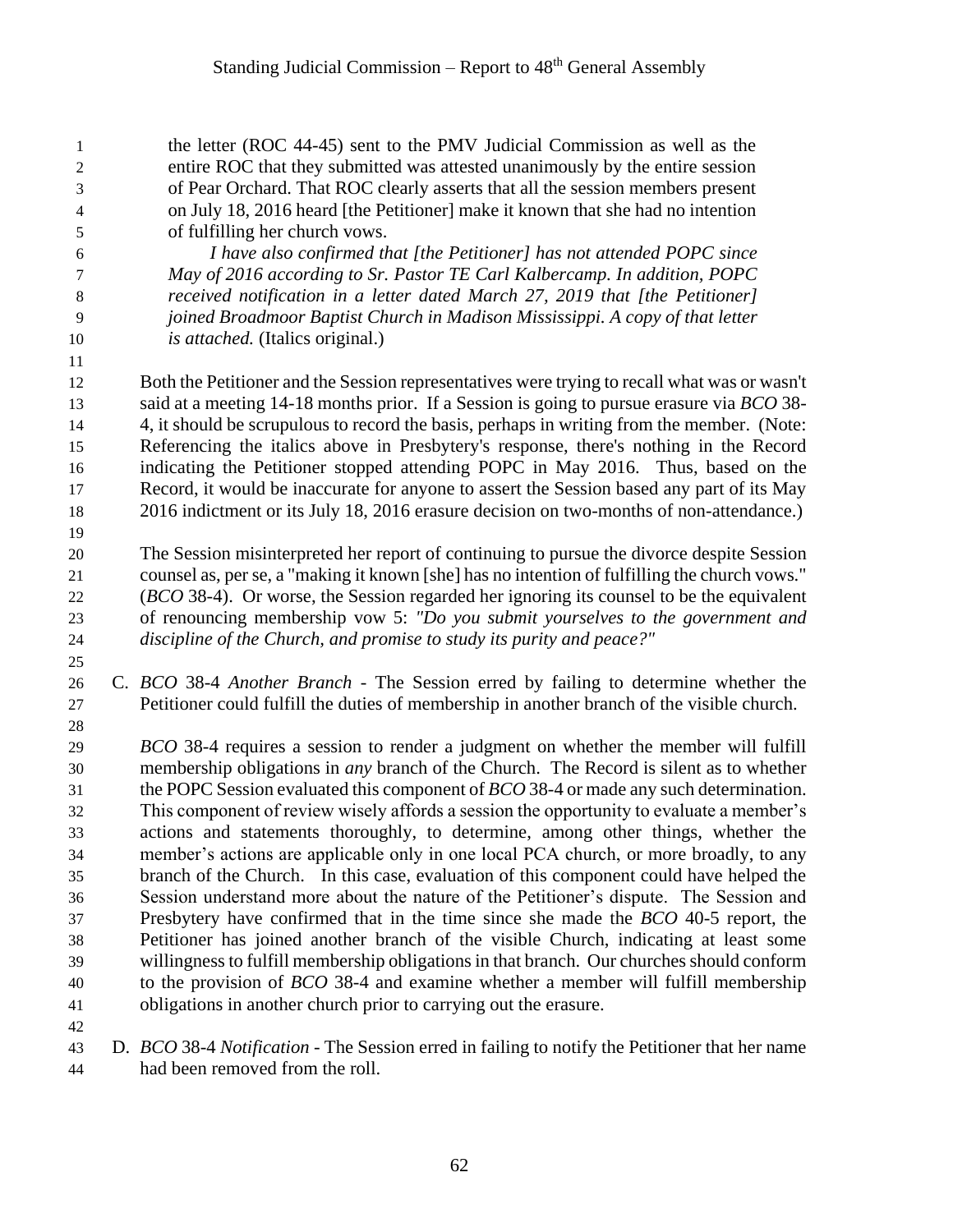*BCO* 38-4 requires that a member whose name is erased from the roll be notified, if possible. In this case, the Session and Presbytery admit that no such notice appears in the Record. The notice of erasure is a key component of the process outlined in *BCO* 38-4. In addition to affording a person a final opportunity to repent and return to fellowship, it also provides a time benchmark by which further action can be measured. In this case, the Petitioner claimed that since she was not notified after the Session's September 16, 2016 official erasure action, she had no avenue for a timely appeal or complaint. Her only recourse was the presentation of a *BCO* 40-5 report. A proper following of *BCO* 38-4 would have at least afforded the Petitioner an opportunity for appeal or complaint. And having to go through a *BCO* 40-5 process, with its referral to the GA Committee on Review of Presbytery Records, has resulted in a 12-month delay in adjudication of this matter.

- E. *Case Without Process* The Session erred by dropping the initial charges and summarily proceeding without process.
- 

 The core of the original dispute was the Petitioner's contention that she believed she had Biblical grounds for divorce while the Session concluded she did not. The Session charged the Petitioner with "failing to submit to the government and discipline of the church." [ROC 19, 23]. The Petitioner insisted her grounds were proper, and she pled not guilty to the charge of failing to submit. The Petitioner maintains the Session "misinterpreted" her remarks when she entered her not guilty plea. The Session noted, "The reason we did not schedule a trial that evening was because we were unclear how to proceed given her clear acknowledgement of guilt coupled at the same time with a disavowal of guilt." The Session apparently treated the Petitioner's insistence of her innocence, and argument that her grounds for divorce were proper, as a failure to submit. The Session reached this conclusion prematurely, and with no record of the Petitioner's rejection of the Session's authority.

 The trial process and the protections secured by it help to ensure fairness in judicial proceedings. In ecclesiastical courts, it is particularly incumbent on elders, sitting as judges, to afford full constitutional protection to accused and aggrieved parties. We recognize a trial is often neither a convenient nor efficient method for resolving a dispute. We recognize the proper conduct of an ecclesiastical trial may be especially burdensome, creating taxing demands on limited resources, and sometimes even leading to congregational disruption. A properly conducted trial, however, provides for, and is a fair and reasonable method for, determining the truth in a disputed case when an accused party pleads not guilty.

 When a church member pleads not guilty, and in so doing, asserts disagreement with a Session's counsel or indictment and declines to follow such advice, that announcement is not the equivalent of refusing to submit to the church's government and discipline. The Petitioner's willingness to answer the charge and participate in the trial process demonstrates some degree of willingness "to submit to the government and discipline of the church." The Session erred when it concluded that the mere fact of the Petitioner's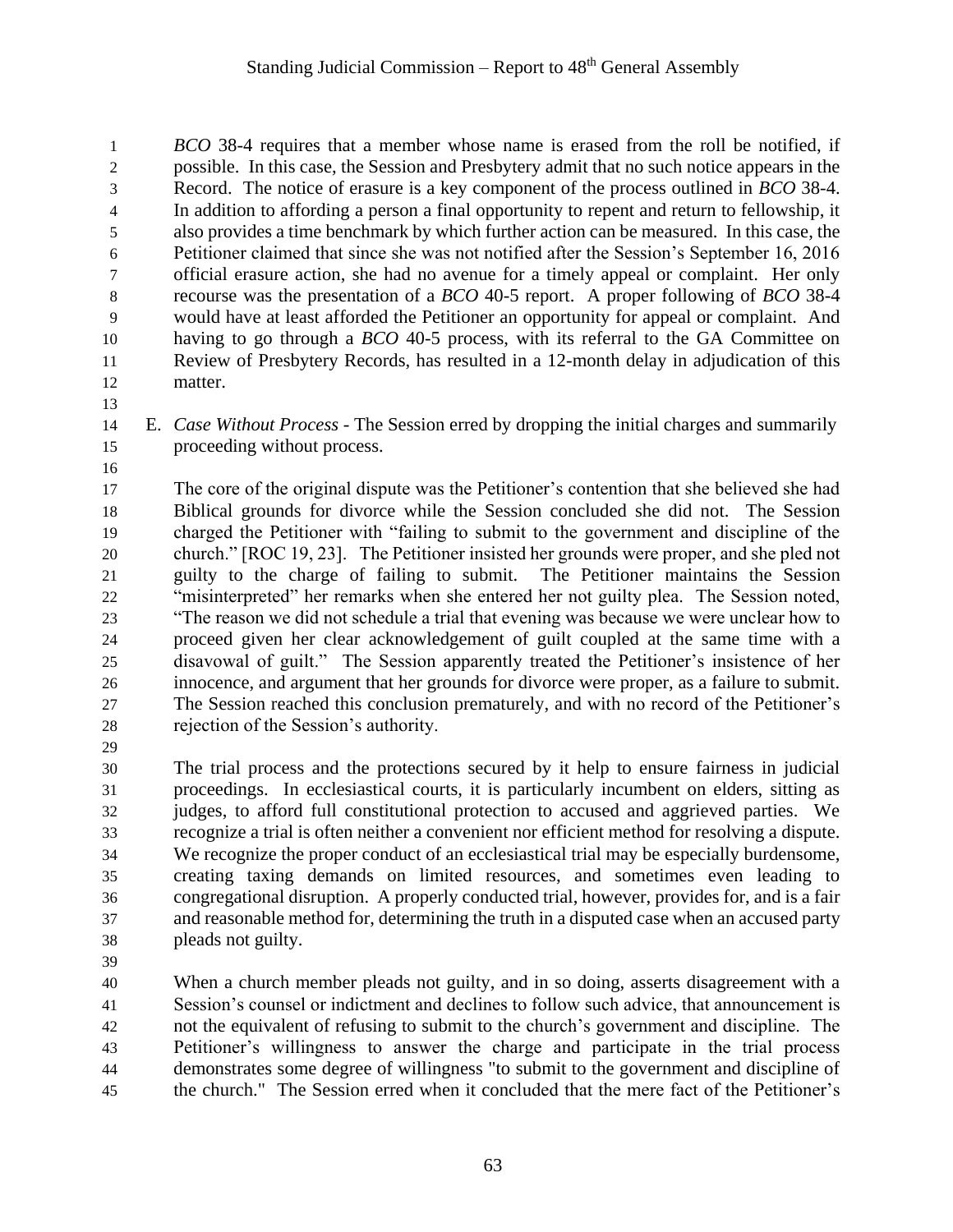decision to continue pursuing the divorce indicated that she had no intention of fulfilling her church vows. The Session's preliminary determination regarding the Petitioner's actions and the reasons for her behavior may have been entirely accurate, but in making that determination final, without affording the Petitioner a trial, the Session's determination was premature. A trial might have proved the Session's initial assessment to be correct regarding the lack of biblical grounds for divorce (if that had been the indictment.) Under the facts presented here, having brought formal charges (and then dismissed them), the Session should have afforded the Petitioner her constitutional privileges and processes described in *BCO* 38-4 before deciding to remove her name from the roll.

 If a trial court could summarily convert a formal charge to a case without process when a defendant pled not guilty or strongly disputed the charge, many cases would never proceed to trial. Upon issuing formal charges, it is incumbent on a trial court to see the matter through to a proper conclusion, either by dismissal, confession, or formal adjudication.

 The removal of a member from the roll of a church is a significant action requiring scrupulous conformity to the Constitution. Our churches are encouraged to follow the procedures outlined in *BCO* 38-4 carefully in dealing with our members.

 The February 2019 Decision in SJC Case 2018-02 *[Petitioner v. PMV]* stated that "if this notice was not properly given, [Petitioner] remains a member in good standing of the church in question." Because notice was not properly given, the Pear Orchard Presbyterian Church Session should note that in its Minutes. And now, because Presbytery's October 2019 response indicated the Petitioner joined a Baptist Church, with written notification dated March 27, 2019, the Session should remove her from the POPC roll pursuant to *BCO* 38-3(a).

 The Committee's proposed decision was drafted with input from all Committee members, and the Committee approved it by a vote of 4-0 on January 21, 2020. After adopting amendments, the SJC approved the above Decision by a vote of 16-0-0, with three absent and five disqualified.

 Bankson *Concur* Duncan, M. *Disqualified* Neikirk *Concur* Bise *Disqualified* Duncan, S. *Disqualified* Nusbaum *Absent* Cannata *Concur* Ellis *Concur* Pickering *Concur* Carrell *Absent* Greco *Concur* Ross *Disqualified* Chapell *Concur* Kooistra *Concur* Terrell *Concur* Coffin *Concur* Lee *Concur* Waters *Disqualified* Donahoe *Concur* Lucas *Concur* White *Absent* Dowling *Concur* McGowan *Concur* Wilson *Concur* 

 RE Bise disqualified himself, per *OMSJC* 2.10.d.3.iii: "A member shall disqualify himself in any proceeding in which ... a person within the third degree of relationship to [the SJC

member], ... (iii) ... is a member of a congregation in the bounds of a presbytery party to a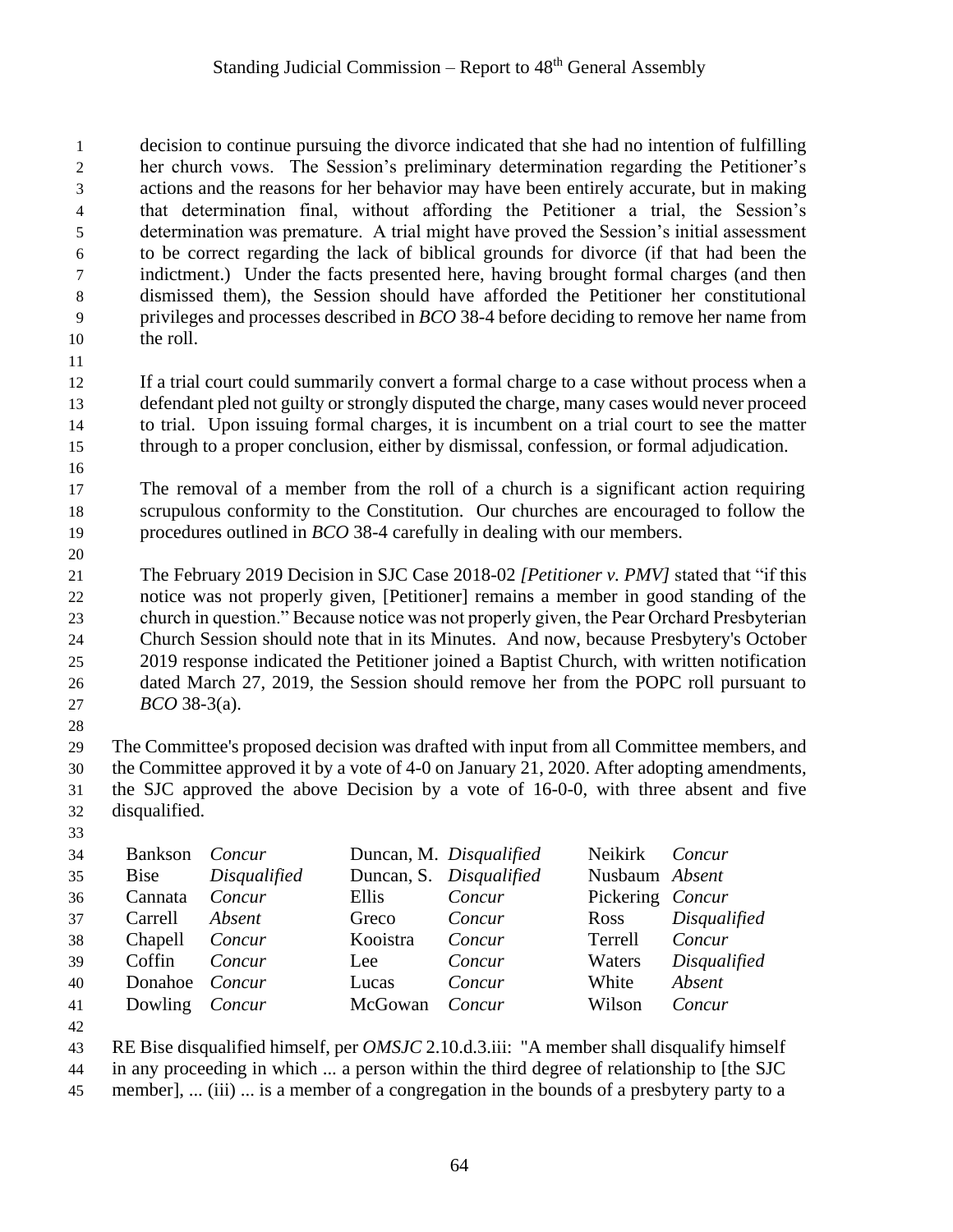case." RE M. Duncan disqualified himself, per *OMSJC* 2.10.d.3.iii: "A member shall disqualify himself in any proceeding in which ... a person within the third degree of relationship to [the SJC member], ... (iii) is a member of a court which is party to the case." RE S. Duncan disqualified himself because he was appointed as, and served as, the Representative of the Report. TE Ross disqualified himself because he is familiar with the original reporting party and members of the Session. TE Waters was disqualified because he is a member of the Presbytery that was party to the Case (*OMSJC* 2.10.d.(3).iii). **CASE 2019-07** *MR. CHANDLER FOZARD vs. NORTH TEXAS PRESBYTERY* **DECISION ON COMPLAINT February 6, 2020 I. SUMMARY OF THE FACTS** 03/16/09 The Session of Fort Worth Presbyterian Church (FWPC) adopted a policy titled "General Policy-Integration of Special Case Felons." The policy prescribed how persons that have been incarcerated for committing exceptionally violent crimes or sexual offenses were to be integrated into FWPC. 10/29/18 Mr. Chandler Fozard, a member of FWPC, sent an email to the leader of Reformed Prison Ministry (RPM) at FWPC. The email included a request to make changes to the policy. All of the members of the Session of FWPC were copied on the email. 01/08/19 The FWPC Session sent the RPM Chair, Session members TE Darwin Jordan, RE Steve Fults, RE John Weiser, and one other person, to meet with Mr. Fozard. One topic of discussion was to be Mr. Fozard's concern with the FWPC policy concerning special case felons. 01/11/19 The meeting took place. Mr. Fozard's four concerns and four recommended changes were discussed; however, no changes were made to the policy. One key point of discussion at the meeting was that the FWPC Session had concurred with the RPM Committee's recommendation to limit the number of Special Offenders (SOs) that could attend FWPC 01/18/19 Six members of FWPC, including Mr. Fozard, filed a Complaint with FWPC. 03/05/19 FWPC denied the Complaint. The Complainants received a letter with the FWPC Session's answer and reasoning for denying the Complaint.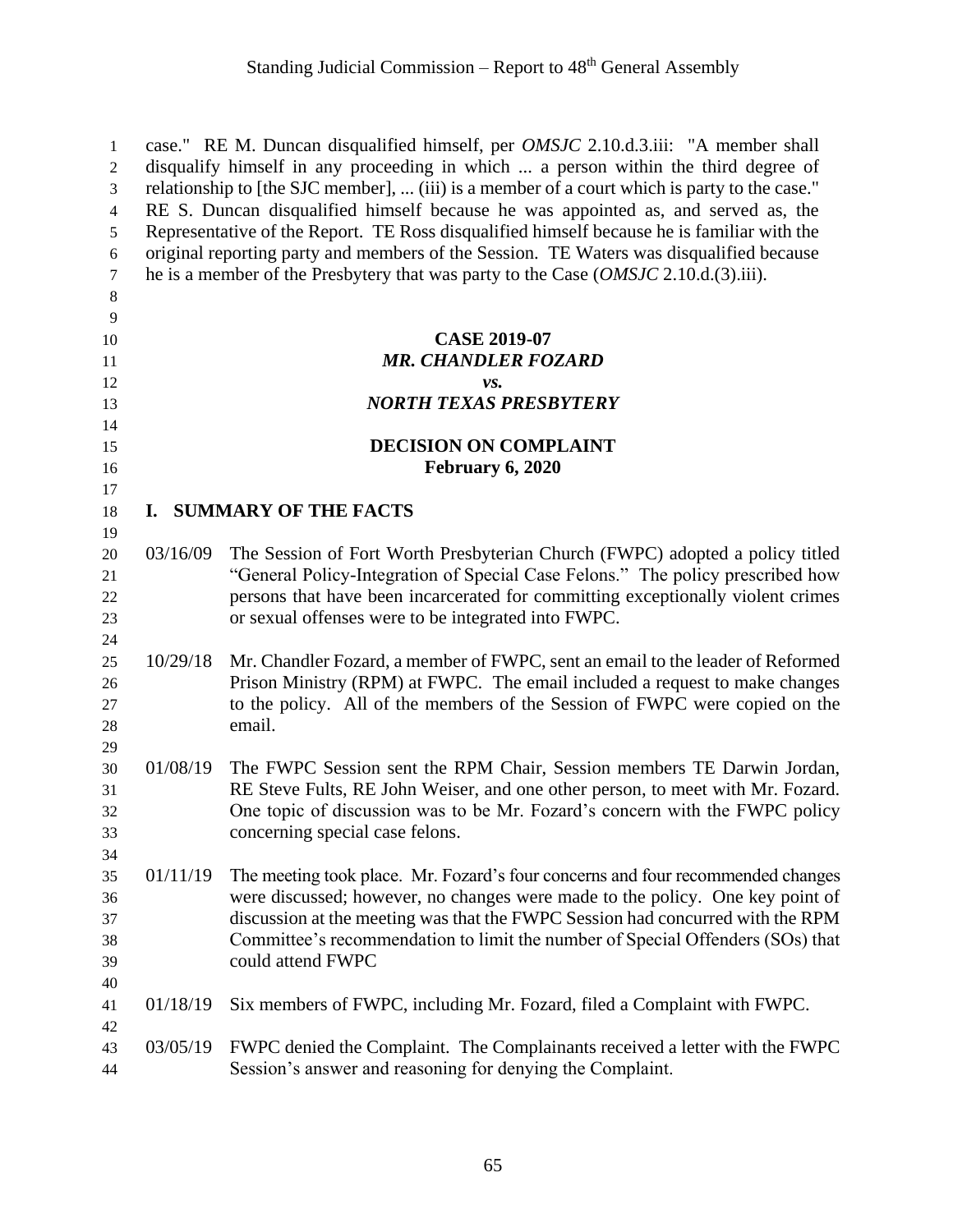| 1<br>$\mathbf{2}$<br>$\mathfrak{Z}$                          |                                                                                               | The Complainants filed a Complaint with North Texas Presbytery (NTP). The<br>exact date of the filing is unknown because the ROC does not contain a copy of<br>the Complaint.                                                                                 |  |  |  |
|--------------------------------------------------------------|-----------------------------------------------------------------------------------------------|---------------------------------------------------------------------------------------------------------------------------------------------------------------------------------------------------------------------------------------------------------------|--|--|--|
|                                                              |                                                                                               |                                                                                                                                                                                                                                                               |  |  |  |
| $\overline{\mathcal{A}}$<br>$\mathfrak s$<br>$\epsilon$<br>7 | 05/03/19                                                                                      | NTP designated the Complaint as NTP 2019-01 and declared the Complaint to be<br>"timely filed and in administrative order." The NTP directed its Administrative<br>Committee to make the necessary arrangements to hear the Case.                             |  |  |  |
| $\,8\,$<br>$\overline{9}$<br>10<br>11<br>12                  | 08/03/19                                                                                      | NTP met to conduct the hearing. Attendees received copies of briefs written by the<br>parties and a copy of FWPC's policy for the Integration of Special Case Felons<br>(SCFs). The hearing was recorded and transcribed.<br>The NTP denied the<br>Complaint. |  |  |  |
| 13                                                           |                                                                                               |                                                                                                                                                                                                                                                               |  |  |  |
| 14<br>15                                                     | 08/23/19                                                                                      | Mr. Chandler Fozard brought his Complaint to the General Assembly.                                                                                                                                                                                            |  |  |  |
| 16                                                           |                                                                                               | 12/13/19 SJC Panel conducted the hearing.                                                                                                                                                                                                                     |  |  |  |
| 17                                                           |                                                                                               |                                                                                                                                                                                                                                                               |  |  |  |
| 18                                                           |                                                                                               | <b>II. STATEMENT OF THE ISSUE</b>                                                                                                                                                                                                                             |  |  |  |
| 19                                                           |                                                                                               |                                                                                                                                                                                                                                                               |  |  |  |
| 20                                                           |                                                                                               | Did North Texas Presbytery error when they denied the complaint against the Session of                                                                                                                                                                        |  |  |  |
| 21                                                           |                                                                                               | Fort Worth Presbyterian Church?                                                                                                                                                                                                                               |  |  |  |
| 22                                                           |                                                                                               |                                                                                                                                                                                                                                                               |  |  |  |
|                                                              | <b>III. JUDGMENT</b>                                                                          |                                                                                                                                                                                                                                                               |  |  |  |
| 23                                                           |                                                                                               |                                                                                                                                                                                                                                                               |  |  |  |
| 24                                                           |                                                                                               |                                                                                                                                                                                                                                                               |  |  |  |
| 25                                                           | N <sub>o</sub>                                                                                |                                                                                                                                                                                                                                                               |  |  |  |
| 26                                                           |                                                                                               |                                                                                                                                                                                                                                                               |  |  |  |
| 27                                                           |                                                                                               | <b>IV. REASONING AND OPINION</b>                                                                                                                                                                                                                              |  |  |  |
| 28                                                           |                                                                                               |                                                                                                                                                                                                                                                               |  |  |  |
| 29                                                           |                                                                                               | In the Case before us, the Complainant raised a number of concerns about FWPC's policy for                                                                                                                                                                    |  |  |  |
| 30                                                           |                                                                                               | the integration of persons known as Special Case Felons (SCFs) into the life of the                                                                                                                                                                           |  |  |  |
|                                                              | congregation. SCFs are persons that have been released from prison and include those that     |                                                                                                                                                                                                                                                               |  |  |  |
| 31                                                           |                                                                                               |                                                                                                                                                                                                                                                               |  |  |  |
| 32                                                           | have been convicted of crimes that are sexual in nature. Specifically, the Complainant argued |                                                                                                                                                                                                                                                               |  |  |  |
| 33                                                           | that the restrictions placed on these persons by FWPC's policy were violations of Scripture.  |                                                                                                                                                                                                                                                               |  |  |  |
| 34                                                           |                                                                                               |                                                                                                                                                                                                                                                               |  |  |  |
| 35                                                           |                                                                                               | The Constitution of the Church is very clear in outlining the jurisdiction and authority afforded                                                                                                                                                             |  |  |  |
| 36                                                           | to courts of the church and the relationship between the higher and lower courts.             |                                                                                                                                                                                                                                                               |  |  |  |
| 37                                                           |                                                                                               |                                                                                                                                                                                                                                                               |  |  |  |
| 38                                                           |                                                                                               | BCO 11-2 states in part, "they [Church courts] have power to establish rules for the                                                                                                                                                                          |  |  |  |
| 39                                                           |                                                                                               | government, discipline, worship, and extension of the Church, which must be agreeable to the                                                                                                                                                                  |  |  |  |
|                                                              |                                                                                               |                                                                                                                                                                                                                                                               |  |  |  |
| 40                                                           |                                                                                               | doctrines relating thereto contained in the Scriptures, the circumstantial details only of these                                                                                                                                                              |  |  |  |
| 41                                                           |                                                                                               | matters being left to the Christian prudence and wisdom of Church officers and courts."                                                                                                                                                                       |  |  |  |
| 42                                                           |                                                                                               |                                                                                                                                                                                                                                                               |  |  |  |
| 43                                                           |                                                                                               | BCO 39-3.3 states in part "A higher court should ordinarily exhibit great deference to a lower                                                                                                                                                                |  |  |  |
| 44                                                           |                                                                                               | court regarding those matters of discretion and judgment which can only be addressed by a                                                                                                                                                                     |  |  |  |
| 45                                                           |                                                                                               | court with familiar acquaintance of the events and parties.  Therefore, a higher court should                                                                                                                                                                 |  |  |  |
|                                                              |                                                                                               |                                                                                                                                                                                                                                                               |  |  |  |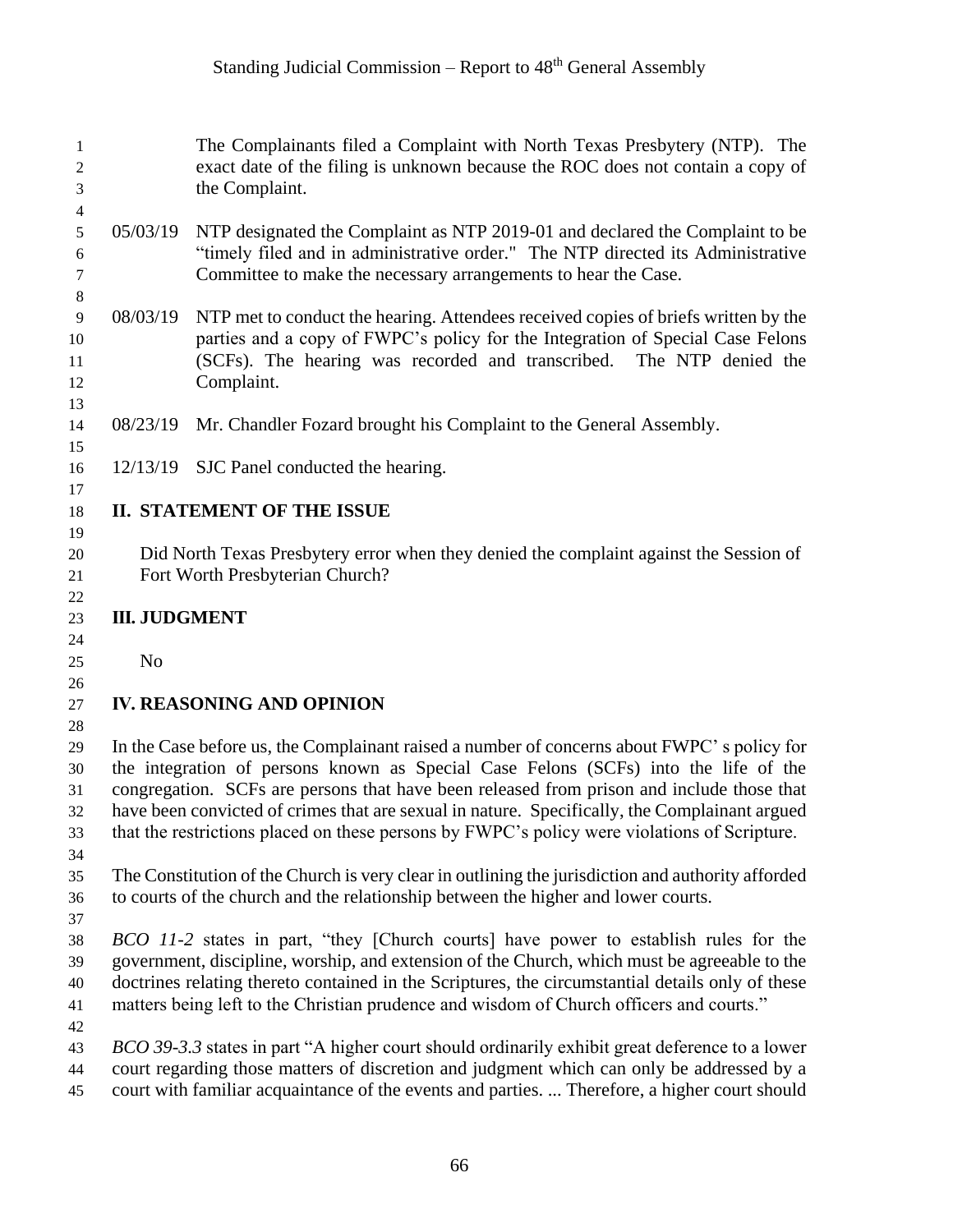not reverse such a judgment by a lower court, unless there is clear error on the part of the lower court."

 In the Record of the Case and in oral arguments, it was clear that the parties differed on the interpretation and application of Scripture. While both parties agreed that there was an obligation to minister to SCFs and to make reasonable provision for the protection of the children and the vulnerable at FWPC, the parties did not agree on what those reasonable provisions should be. However, in the judgment of this court, the Complainant did not demonstrate that the Session at FWPC had violated Scripture or the *Constitution of the Church* in their formulation and application of the SCF policy. The Record of the Case contains some arguments by the Respondents of the lower courts that do not properly interpret or apply the *BCO*'s 1<sup>st</sup> and 2<sup>nd</sup> Preliminary Principles in the Respondents' defense of what is otherwise acknowledged as a legitimate right of a session to set policy within the parameters of our *Constitution*. This Decision should not be read or interpreted as an endorsement or affirmation of those arguments.

 Without a violation of Scripture or the *Constitution*, the higher court is obligated to defer to the lower court and deny the Complaint.

 We do commend both parties for their desire to minister to, and restore, those that have been convicted of crimes, with the good news contained in the Gospel. This Case serves to remind us all that care and discipline of all members of the Church is to be administered with the compassion of the Lord Jesus Christ. We would encourage both parties to continue to talk, study, and work on solutions on how to best minister to SCFs.

 The proposed opinion was drafted and approved by Panel members RE E. J. Nusbaum, TE H. Paul Lee and TE Paul Kooistra, and Panel alternate TE Charles McGowan. After adopting amendments, the SJC approved the above Decision by a vote of 20-1, with three absent.

| 30 | <b>Bankson</b> | Concur | Duncan, M. Concur |        | Neikirk   | Dissent |
|----|----------------|--------|-------------------|--------|-----------|---------|
| 31 | <b>Bise</b>    | Concur | Duncan, S. Concur |        | Nusbaum   | Absent  |
| 32 | Cannata        | Concur | Ellis             | Concur | Pickering | Concur  |
| 33 | Carrell        | Absent | Greco             | Concur | Ross      | Concur  |
| 34 | Chapell        | Concur | Kooistra          | Concur | Terrell   | Concur  |
| 35 | Coffin         | Concur | Lee               | Concur | Waters    | Concur  |
| 36 | Donahoe        | Concur | Lucas             | Concur | White     | Absent  |
| 37 | Dowling        | Concur | McGowan           | Concur | Wilson    | Concur  |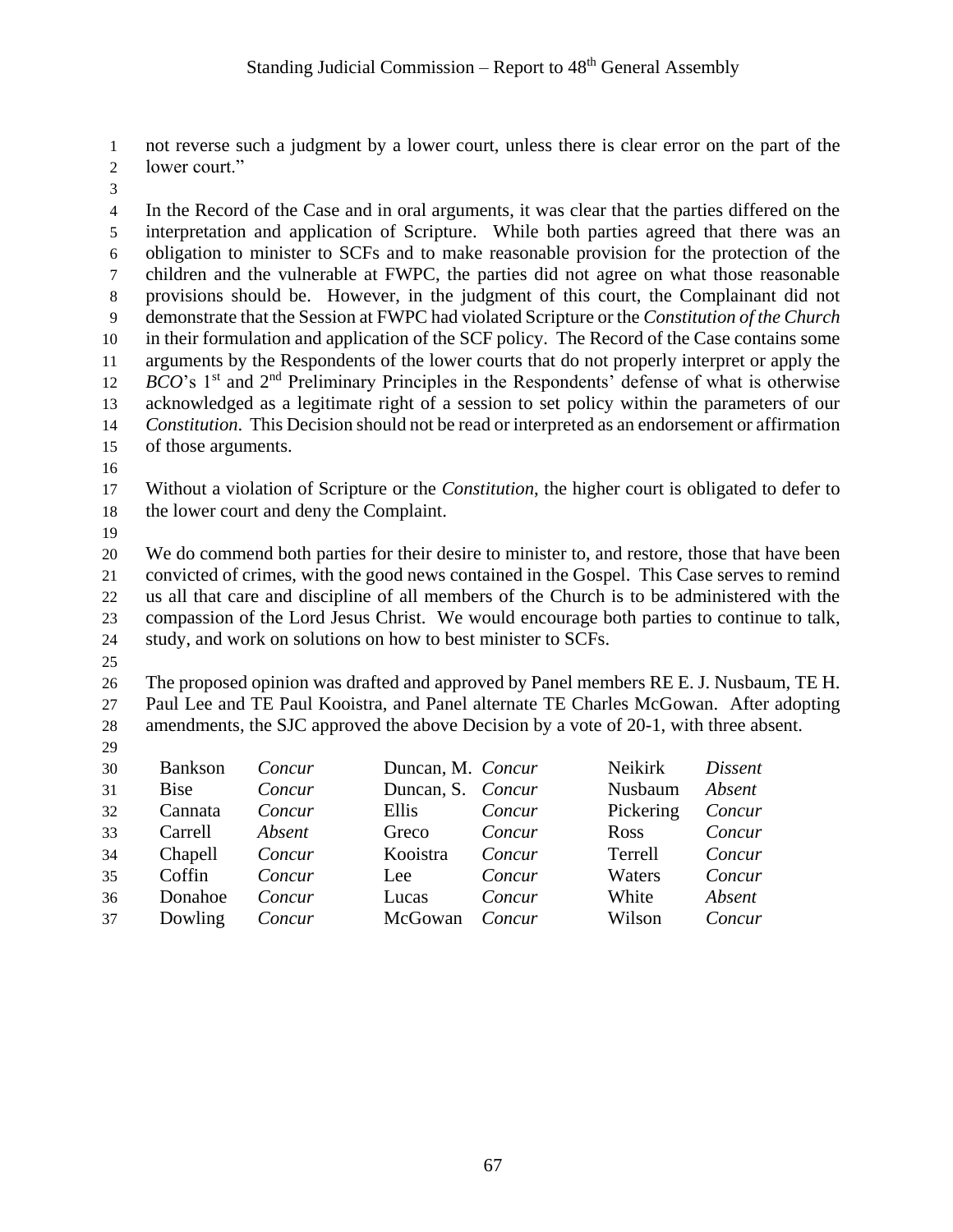| 1                        | <b>Concurring Opinion</b>                                                                                                                                                  |
|--------------------------|----------------------------------------------------------------------------------------------------------------------------------------------------------------------------|
| $\boldsymbol{2}$         | Case 2019-07: Mr. Chandler Fozard v. North Texas Presbytery                                                                                                                |
| $\mathfrak{Z}$           | TE David F. Coffin, Jr., joined by TE Paul Bankson, RE Steve Dowling                                                                                                       |
| $\overline{\mathcal{A}}$ |                                                                                                                                                                            |
| 5                        | I concurred with the proposed decision of the Standing Judicial Commission (SJC) in this                                                                                   |
| $6\,$                    | case, to deny the Complaint, but I want to highlight the fact that my concurrence was grounded                                                                             |
| $\tau$                   | narrowly on the specific wording of the decision: "in the judgment of this court, the                                                                                      |
| $\,8\,$                  | Complainant <i>did not demonstrate</i> that the Session at FWPC had violated Scripture or the                                                                              |
| $\overline{9}$           | Constitution of the Church in their formulation and application of the SCF policy." (Emphasis                                                                              |
| 10                       | added). My concurrence should not be understood to imply my approval of the Session's                                                                                      |
| 11                       | policy, about which policy I have grave concerns; concerns, however, that were not raised by                                                                               |
| 12                       | the Complaint, or were not raised in a way that demonstrated that Session erred.                                                                                           |
| 13                       |                                                                                                                                                                            |
| 14                       | Further, I want to draw attention to the disclaimer included in the SJC's decision:                                                                                        |
| 15                       |                                                                                                                                                                            |
| 16                       | The Record of the Case contains some arguments by the Respondents of the lower                                                                                             |
| 17                       | courts that do not properly interpret or apply the BCO's 1st and 2nd Preliminary                                                                                           |
| 18                       | Principles in the Respondents' defense of what otherwise is acknowledged is a                                                                                              |
| 19                       | legitimate right of a session to set policy within the parameters of our Constitution.<br>This Decision should not be read or interpreted as an endorsement or affirmation |
| 20                       | of those arguments.                                                                                                                                                        |
| 21<br>22                 |                                                                                                                                                                            |
| 23                       | In my judgment, in this concurring opinion, it may be profitable to offer some elaboration                                                                                 |
| 24                       | with respect my view of the improper interpretations and applications before the Court.                                                                                    |
| 25                       |                                                                                                                                                                            |
| 26                       | First, in answer to the Complainant's charge that the Session's policy violated the rights of                                                                              |
| 27                       | conscience set forth in the First Preliminary Principle, Respondents argued that for the higher                                                                            |
| $28\,$                   | courts to overturn the Session's policy would be to violate the Session's rights of conscience.                                                                            |
| 29                       | In view is the language of the First Preliminary Principle:                                                                                                                |
| 30                       |                                                                                                                                                                            |
| 31                       | 1. God alone is Lord of the conscience and has left it free from any doctrines or                                                                                          |
| 32                       | commandments of men (a) which are in any respect contrary to the Word of God,                                                                                              |
| 33                       | or (b) which, in regard to matters of faith and worship, are not governed by the                                                                                           |
| 34                       | Word of God. Therefore, the rights of private judgment in all matters that respect                                                                                         |
| 35                       | religion are universal and inalienable                                                                                                                                     |
| 36                       |                                                                                                                                                                            |
| 37                       | However, Respondents' claim, though well-intended, is without merit. Church courts, as such,                                                                               |
| 38                       | have no right of conscience, because church courts have no conscience, and that because they                                                                               |
| 39                       | have no soul created in the image of God. Further, contrary to Respondents' claim, the right                                                                               |
| 40                       | of conscience in the First Principle is not applied to the Church, as such, in the Second                                                                                  |
| 41                       | Principle. On the contrary, it is applied to the people who are forming a denomination. In                                                                                 |
| 42                       | setting up their own government, according to their best lights, they violate the rights of no                                                                             |
| 43                       | other person, because no one is forced to be a member. It is a voluntary association (cf. Morton                                                                           |
| 44                       | Smith's Commentary on the BCO, as cited by Respondents, "if a number of individuals agree                                                                                  |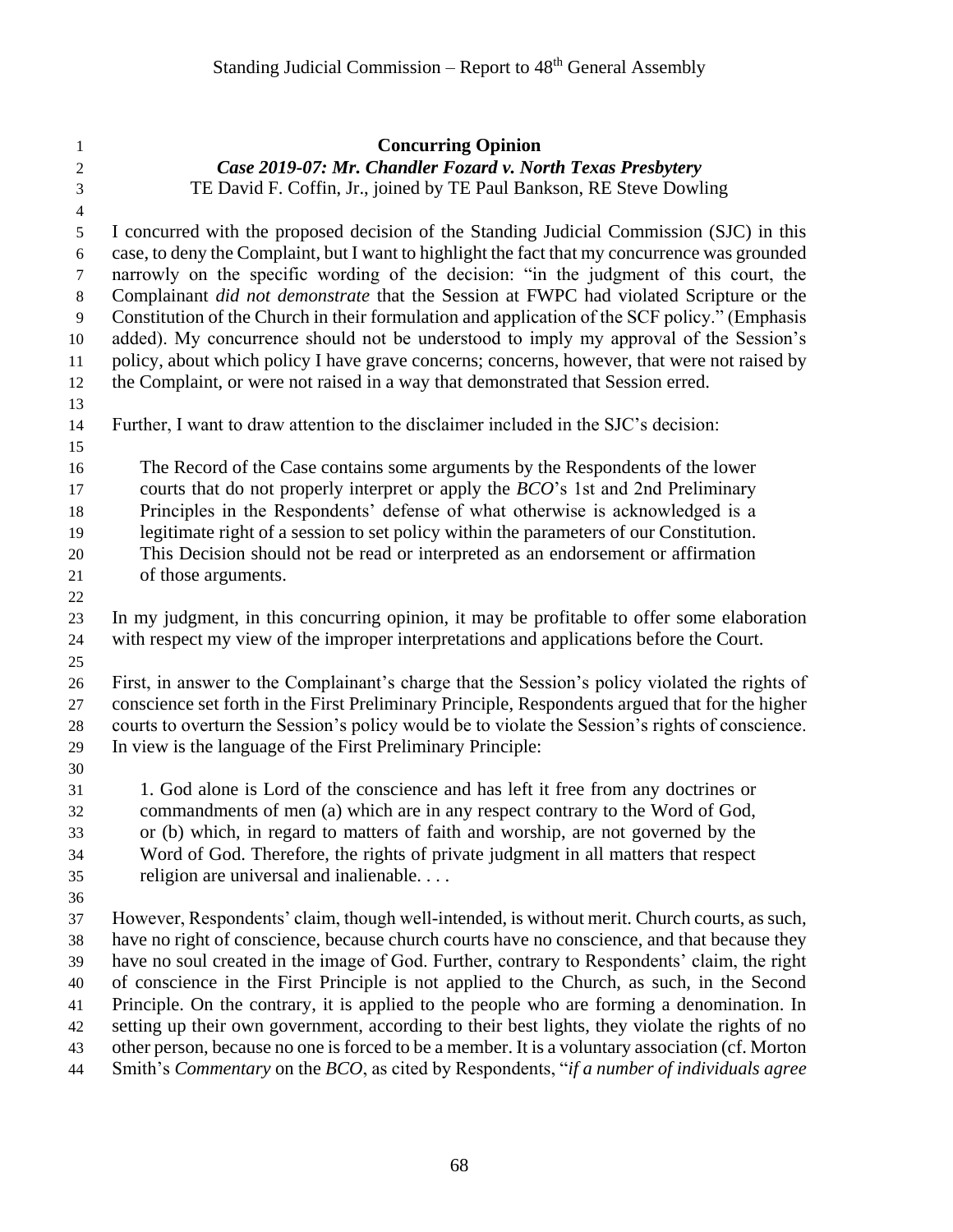in their private judgment as to religious matters, they certainly have the right and privilege to associate themselves and to draw the terms for membership in that body." Emphasis added).

 The Respondents' serious misunderstanding of the above has led them into a labyrinth that will confound their participation in sound Presbyterian government. According to our polity, church courts, having no conscience, cannot sin, they can only err; and when they err, they can be corrected by the higher courts without any violation of the rights of the court corrected. Note further, that erring courts cannot have the censures of the Rules of Discipline brought against them, nor can they be required to repent upon a finding of error (cf. *BCO* 11-3, 11-4; 42-9; 43-10; 30-1).

 Second, Respondents argued that the Second Preliminary Principle assures that every individual PCA church has the inalienable right to form its terms of admission and its system of internal government. In view is the language of the Second Preliminary Principle:

 2. In perfect consistency with the above principle, every Christian Church, or union or association of particular churches, is entitled to declare the terms of admission into its communion and the qualifications of its ministers and members, as well as the whole system of its internal government which Christ has appointed. In the exercise of this right it may, notwithstanding, err in making the terms of communion either too lax or too narrow; yet even in this case, it does not infringe upon the liberty or the rights of others, but only makes an improper use of its own.

 But this language cannot be understood to apply to anything other than a denomination or independent church body being formed. The member churches and the courts of the denomination are voluntarily a part of a body that has already exercised the rights of the Second Principle on their behalf in the adoption of a form of government, rules for discipline and a directory for worship. The Respondents' construction of this principle would undermine the very existence of a Presbyterian denomination and lead to chaos.

 Respondents' illustrations of the variety in the practical administration of different congregations and courts belonging to the same denomination are nothing to the point (e.g., whether to have a new members class; what should be taught in that class; length and depth of officer training; whether to have a separate women's or men's ministry; the particulars of its ministry to youth and children; what staff positions it will have, etc.). Our Confession of Faith teaches us that such matters are typically not questions of conscience before God, but rather are to be understood under the rubric of "there are some circumstances concerning the worship of God, and government of the church, common to human actions and societies, which are to be ordered by the light of nature, and Christian prudence, according to the general rules of the Word, which are always to be observed." (CF 1.6) Yet all of this wholesome variety, rooted in practical wisdom applied to differing circumstances, must be within the parameters of the Constitution of the Church, previously established. No appeal to the Second Preliminary Principle can relieve that constitutional obligation. This point is summed up nicely in J.A. Hodge's commentary on the Second Principle: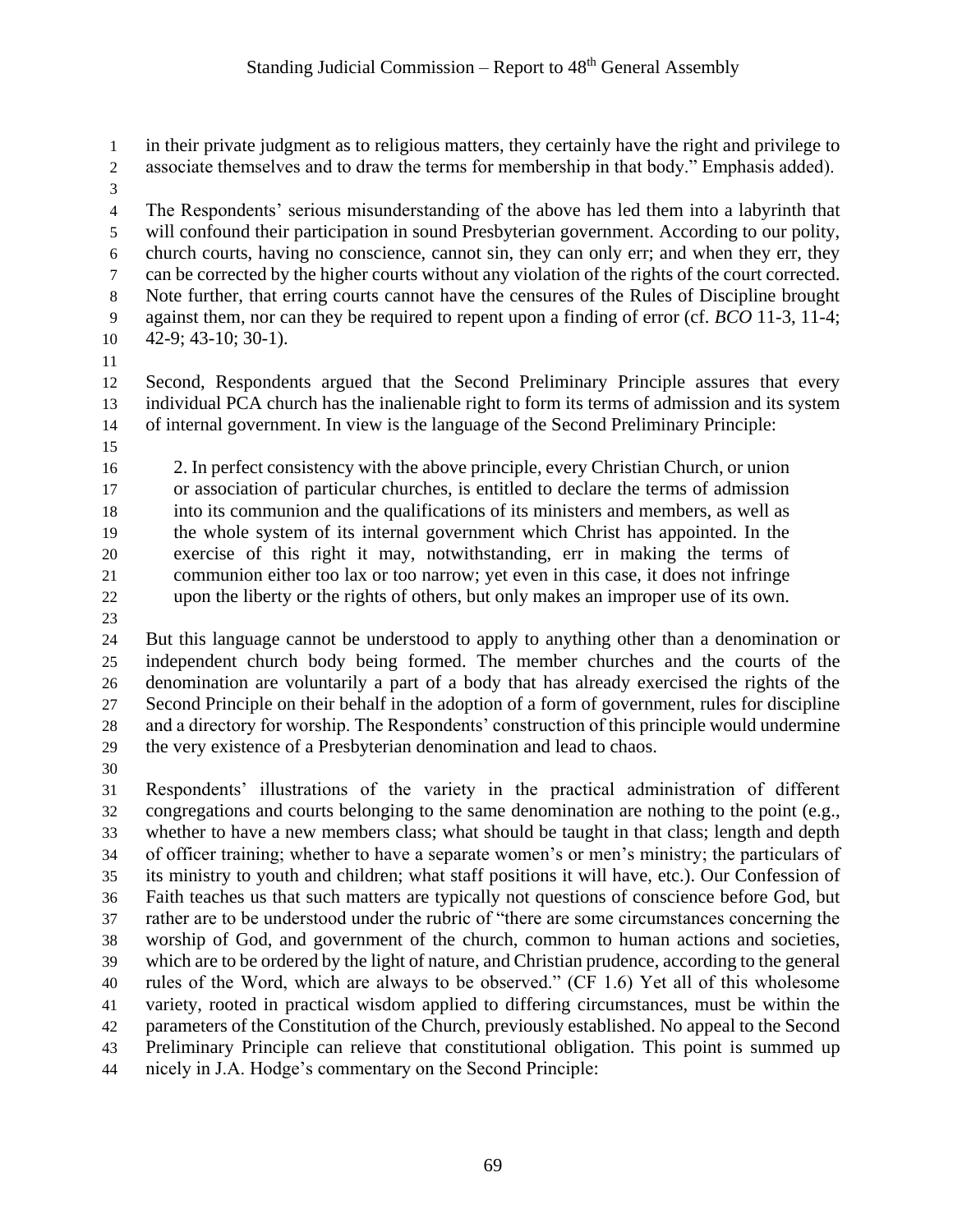This principle is essential to all organizations. Men are at liberty to refuse to be connected with a society, but if they voluntarily enter, they must submit to its terms of admission and to its laws. So if any man's conscience will not permit him to concur with, or passively submit to, the standards of the Church, he "shall, after sufficient liberty modestly to reason and remonstrate, peaceably withdraw from our communion, without attempting to make any schism." Provided that which he cannot accept shall be judged by the Church to be indispensable to Presbyterian doctrine or polity. (*What Is Presbyterian Law?* Philadelphia, 1882, pp. 23-24).

 Note, however, that upon peaceable withdrawal, a body of like-minded folk would have the right to set up for themselves a new government, and in that circumstance the Second Principle would be fully applicable to their endeavors.

 Over all, Respondents' arguments from the Preliminary Principles fail to grasp that these Principles, articulated in 1788, set forth the foundation for how Presbyterians would form and guide their branch of the church, in relation to other denominations, now in the novel circumstances created by the disestablishment of the church in post-Revolutionary America. These principles have an abiding significance, both to remind us of our foundations, and to be applied anew when in God's providence believers are convicted that they must depart from a denomination that has abandoned the Gospel, in order to continue afresh what has been abandoned, as we have seen in the commentary of J.A. Hodge above. However, these Principles were never articulated as belonging to the various church structures that made up such denominations. The use of these Principles in such a manner, as fully applicable to Sessions and Presbyteries within a denomination, is a modern novelty, an expedient that grew out of the sad controversies that wreaked havoc in the Northern and Southern Presbyterian 26 Churches in the late  $20<sup>th</sup>$  century. In sum, to modify an ancient maxim to our purpose: Hard circumstances made for bad interpretation of law. 

/s/ TE David F. Coffin, Jr.

### 

#### **Dissenting Opinion** *Case 2019-07: Mr. Chandler Fozard v. North Texas Presbytery* RE Frederick R. Neikirk

- As the lone dissenting vote in SJC 2019-07, Fozard vs. North Texas Presbytery, it seems particularly incumbent on me to explain that vote.
- 

 At the outset I want to stress that I recognize, and take seriously, the difficult legal and shepherding issues that confront the Session of Fort Worth Presbyterian Church (FWPC) as they seek to be faithful in their responsibility to reach out to ones who have been incarcerated for committing exceptionally violent crimes or sexual offenses. I applaud the efforts of the Session and Congregation, and of Complainant, to minister to ones who have been convicted of these crimes, whether those individuals remain incarcerated or have been released. I further affirm that many of the actions taken by Session are fully within their rights.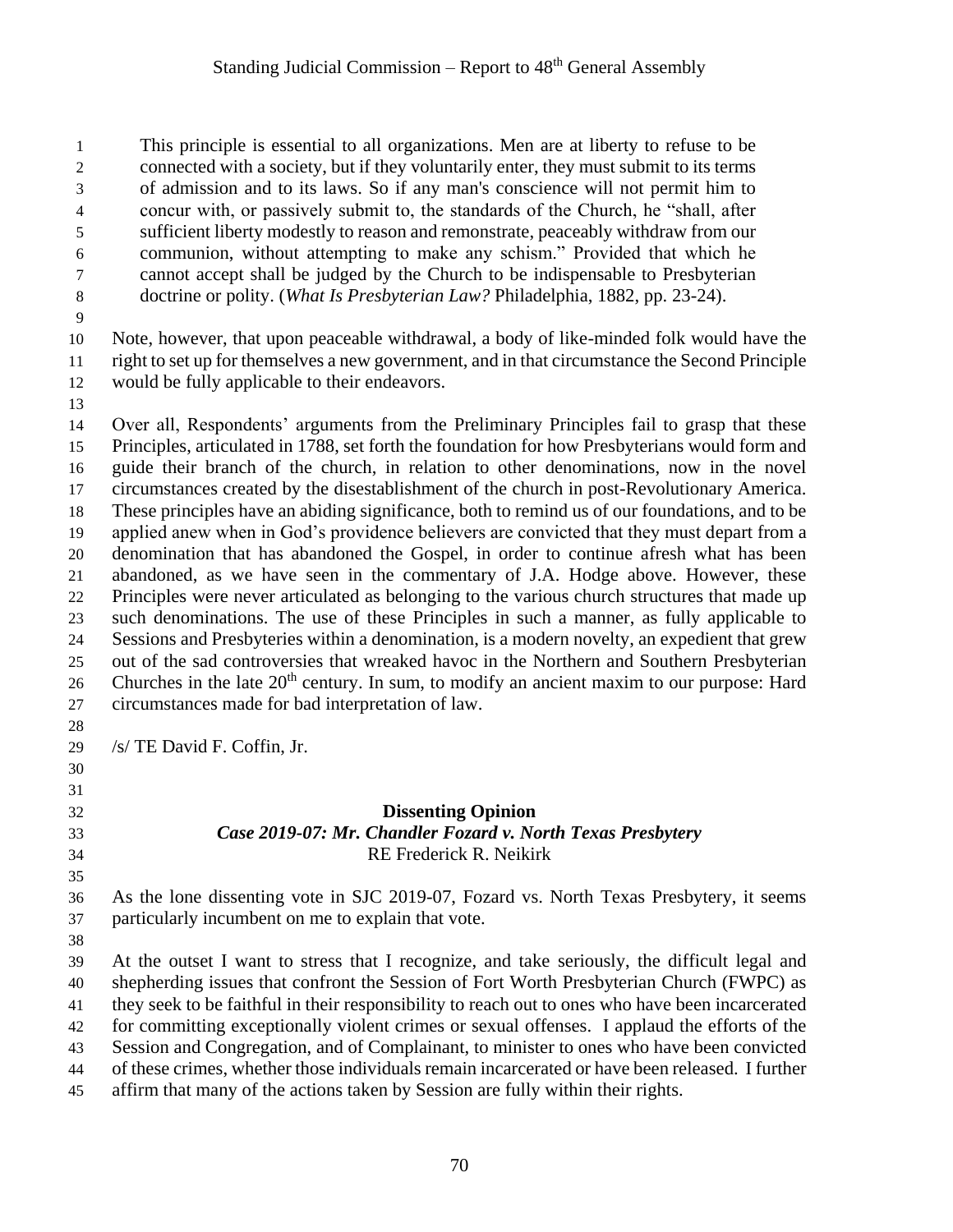Having said that, I do believe that Session and Presbytery erred at key points, and thus that the Standing Judicial Commission erred in failing to uphold the Complaint. It is my view that Session and Presbytery erred in their application of Preliminary Principles 1 and 2, that they erred in allowing, indeed mandating, what amounts to a second type of church membership, and that they erred in limiting, by a blanket policy, the number who can come to hear the Gospel during corporate worship services. These issues clearly involve the interpretation of Scripture and the Constitution of the PCA, and thus, contrary to the argument of the SJC, are ripe for consideration under the standard of *BCO* 39-3(4).

 As a point of general concern, and in agreement with at least some other members of the Standing Judicial Commission, I believe Session and Presbytery erred in the breadth they concluded that Preliminary Principles 1 and 2 give to lower courts to determine "terms of admission." This argument was at the core of Session's "Biblical" response to the reasoning Complainants offered from Scripture. If all Session's Representative meant in his argument before Presbytery is the "narrow point" that individual sessions have the right to determine whether or not they will have new members classes, or what specific procedures they will use for interviewing prospective members, or what questions they will ask on *BCO* mandated examinations for prospective officers then I agree fully. But I don't believe that right comes from Preliminary Principles 1 and 2. I believe it comes from the powers given to sessions and presbyteries in *BCO* chapters 12, 13, and 57. If, however, Session's Representative meant that Preliminary Principles 1 and 2 give sessions and presbyteries the "broader" right to set their own standards for membership then I believe they have misread the historic meaning of those principles. I grant that Session's Representative seemed at times to be taking the "narrower" view and at times the "broader" view, and I believe we need to be careful to read his remarks in context. But, especially given my concerns below, I am less sanguine than were, apparently, other members of the Commission that lack of clarity on Preliminary Principles 1 and 2 did not constitute a fatal flaw in Respondent's argument.

 This concern about how Preliminary Principles 1 and 2 were applied is particularly troublesome because, in my judgment, Complainant did demonstrate before Session and Presbytery at least two valid Biblical and Constitutional concerns with regard to the policy in question (FWPC's "General Policy - Integration of Special Case Felons).

 The first point on which I agree with Complainant focuses on what Complainant referred to as the lack of an "exit strategy" from the conditions of the policy. Complainant noted that some of the men covered by the policy had been received by Session as communicant members and yet they were told they would continue to be monitored, could not move about various parts of the building(s) without a chaperone, could not approach children under 18, etc., and, at least so far, there is no stated mechanism by which those members can escape that special status and fully participate in the life of the church. With Complainant, I believe this situation creates what is de facto a second class of communicant members. In agreeing with Complainant on this particular point I am not questioning whether Session was within their rights to receive these men as communicant members, whether they were within their rights to receive them with these conditions imposed originally, or whether Session may impose such conditions in consideration of individual person's criminal sentences or conditions of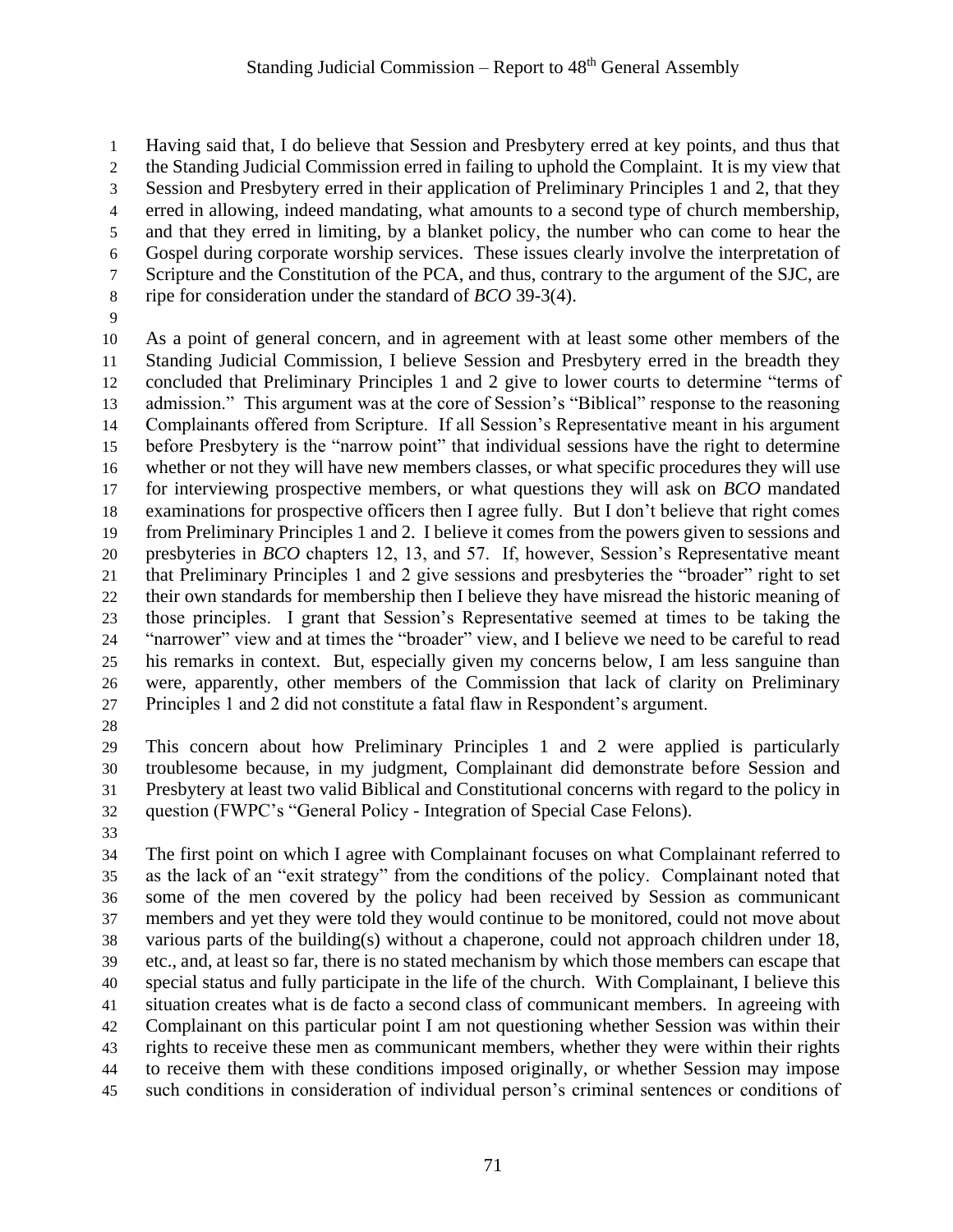1 probation. My concern is with a blanket policy that mandates these restrictions for <u>everyone</u> who has ever been convicted of one of these felonies (and perhaps other felonies, given how the Record indicates the policy is now being applied), and with the lack of any stated mechanism that will allow the member to demonstrate their repentance over some period of time so that they can, at some point, fully participate in the life of the church. Such a requirement, with no formally stated "exit strategy" seems to establish a requirement for communicant membership that goes beyond the Biblical requirements summarized in *BCO* 57-5, and, as argued by Complainant, it calls into question Scripture's teachings on grace and repentance (e.g., I Cor 6:9-11; II Cor 2:5-11; 5:17; Eph 2:1-10, etc.).

 I also agree that Complainant demonstrated a second key problem with the policy - that being Session's decision to limit the number of "special case felons" who can be present in worship at any one time, even if those individuals have fulfilled their sentences and are no longer on probation. Complainant argued, successfully in my view, that this policy violates the evangelistic imperative of the church. Again, I understand, and sympathize with, the need to provide appropriate safeguards for those who are vulnerable, and I certainly believe Session has the right to put in place many safeguards. I am not convinced, however, that a church has the right under Scripture to limit, especially by category, who can come to worship. I do affirm the right of a Session to limit who can be present in worship on the basis of formal discipline or as a response to a proper requirement of the civil magistrate with regard to an individual (e.g., a condition of a sentence or probation that mandates that one have no contact with minors; a no trespass order, etc.). With Complainant, however, I believe that a blanket restriction on the number of offenders who can be present in worship is inconsistent with the evangelistic imperatives of passages such as Mt 28:19-20 and Lk 14:23. Further, with due respect to the argument of my brothers on the Session of FWPC what is in view here is a very different matter than limiting the number of infants who can be in the nursery. What is at stake in attendance at worship is the means of grace, the care of men's souls, and even their salvation (see WLC 154-155).

 I join the Standing Judicial Commission in commending "both parties for their desire to minister to and restore those that have been convicted of crimes with the good news of the Gospel." Further, I again affirm the right and responsibility of the Session of FWPC to put in place many of their policies in an effort to protect the vulnerable. Nonetheless, I agree with Complainant that the pieces of the policy noted above are inconsistent with Scripture and the Constitution of the PCA. As such, I respectfully dissent from the decision of the SJC to deny all portions of the Complaint and thus to uphold the actions of the lower courts. 

/s/ RE Frederick R. Neikirk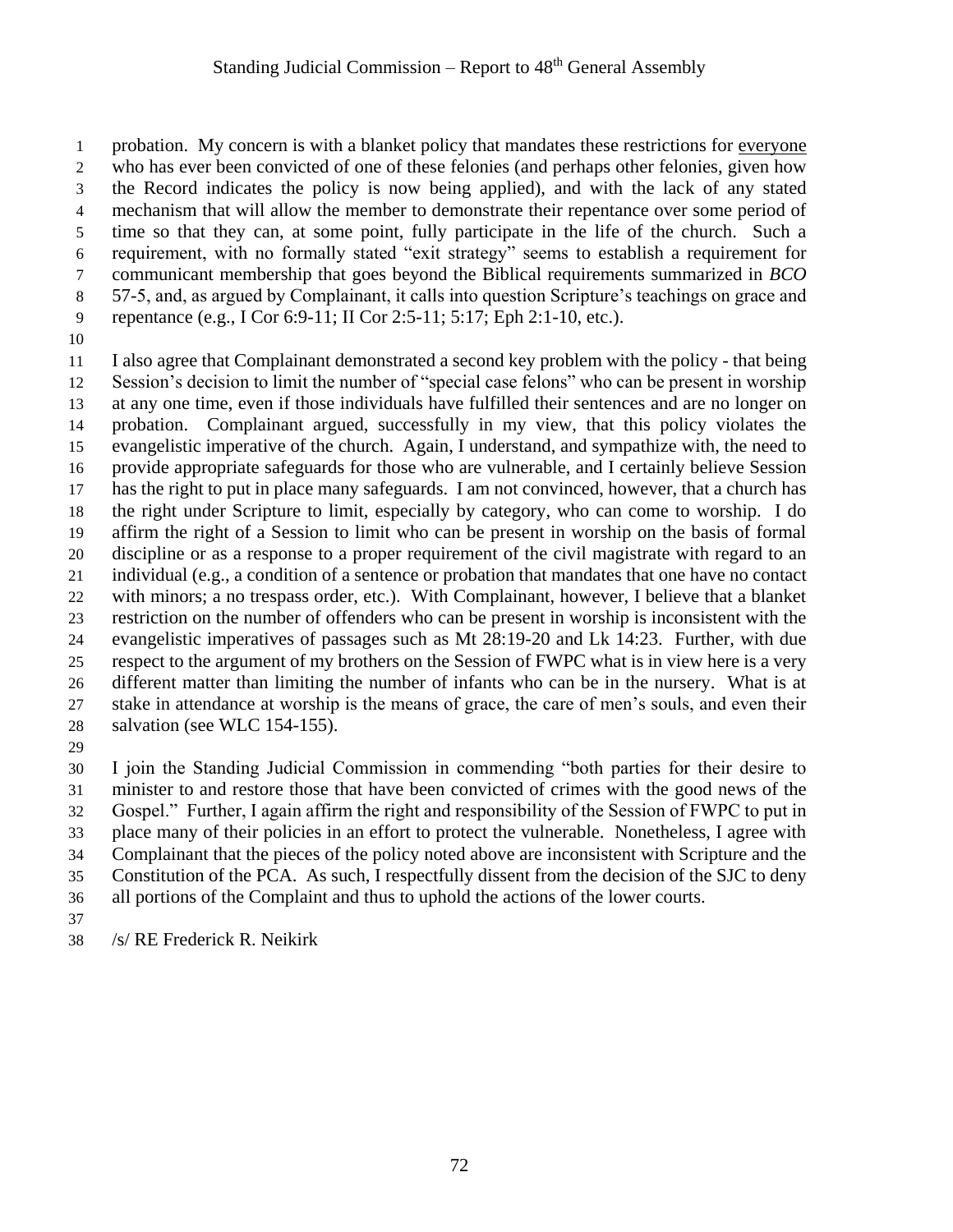| 1                |           | <b>CASE 2019-08</b>                                                                                                                      |
|------------------|-----------|------------------------------------------------------------------------------------------------------------------------------------------|
| 2                |           | <b>TE NEAL GANZEL</b>                                                                                                                    |
| 3                |           | vs.                                                                                                                                      |
| 4                |           | <b>CENTRAL FLORIDA PRESBYTERY</b>                                                                                                        |
| 5                |           |                                                                                                                                          |
| 6                |           | <b>DECISION IN APPEAL</b>                                                                                                                |
| $\boldsymbol{7}$ |           | February 6, 2020                                                                                                                         |
| $\,8\,$          |           |                                                                                                                                          |
| 9                |           | I. SUMMARY OF THE FACTS                                                                                                                  |
| 10               |           |                                                                                                                                          |
| 11               | Jan. 2009 | A group of 21 members of Coquina Presbyterian Church (CPC), Ormond Beach,                                                                |
| 12               |           | FL, sent a letter to the Session raising concerns about pastoral and sessional                                                           |
| 13               |           | leadership, and suggesting a number of structural changes. Two members of                                                                |
| 14               |           | Session were among the signers of the letter. The group's concerns were also<br>shared orally at the January meeting of the CPC Session. |
| 15               |           |                                                                                                                                          |
| 16<br>17         | 02/23/09  | The Session of CPC responded to the above letter. Session expressed its                                                                  |
| 18               |           | disagreement both with the concerns raised by the members and their suggested                                                            |
| 19               |           | changes. Session encouraged the concerned members to live out their                                                                      |
| 20               |           | membership vows. The two elders who had signed the letter of concern did not                                                             |
| 21               |           | participate in Session's deliberations, nor did they sign Session's letter. One of                                                       |
| 22               |           | those elders soon moved out of state.                                                                                                    |
| 23               |           |                                                                                                                                          |
| 24               |           | Summer '09 Session raised questions about the Christian character of the second elder who                                                |
| 25               |           | had signed the letter of concern. This man, a founding member of CPC, resigned                                                           |
| 26               |           | from the Session and renounced his membership in CPC.                                                                                    |
| 27               |           |                                                                                                                                          |
| 28               | July '09  | An anonymous e-mail was circulated among members of CPC raising questions                                                                |
| 29               |           | about TE Ganzel's compensation and leadership, and about how decisions were                                                              |
| 30               |           | made at CPC.                                                                                                                             |
| 31               |           |                                                                                                                                          |
| 32               | 10/10/09  | Mike and Pat Vesta sent a letter to the Session expressing concerns about the                                                            |
| 33               |           | preaching and leadership at CPC. They indicated the concerns had been ongoing                                                            |
| 34               |           | and that they were also representing the views of others.                                                                                |
| 35               |           |                                                                                                                                          |
| 36               | Oct. '09  | The Minister and His Work Committee (MHWC) of Central Florida Presbytery                                                                 |
| 37               |           | (CFP) received a "packet of information from a group of discontented people."                                                            |
| 38               |           | According to the Chairman of the Committee, TE Robert Barnes, one of the                                                                 |
| 39               |           | individuals leading the group was the elder who had renounced his membership                                                             |
| 40               |           | in CPC. Another was Mr. Vesta. TE Barnes spoke to some of the leaders of the                                                             |
| 41               |           | group. According to him, "They accused [TE Ganzel] of leadership problems;                                                               |
| 42               |           | the fundamental issue was he would not let them do what wanted in the church.                                                            |
| 43               |           | And that made him a bad leader and ogrish." TE Barnes went on the say "The                                                               |
| 44               |           | packet] had no actual misbehavior, no actual charges, no evidence. It was just                                                           |
| 45               |           | their letters to Neal and his responses with lots of highlighting when he disagreed                                                      |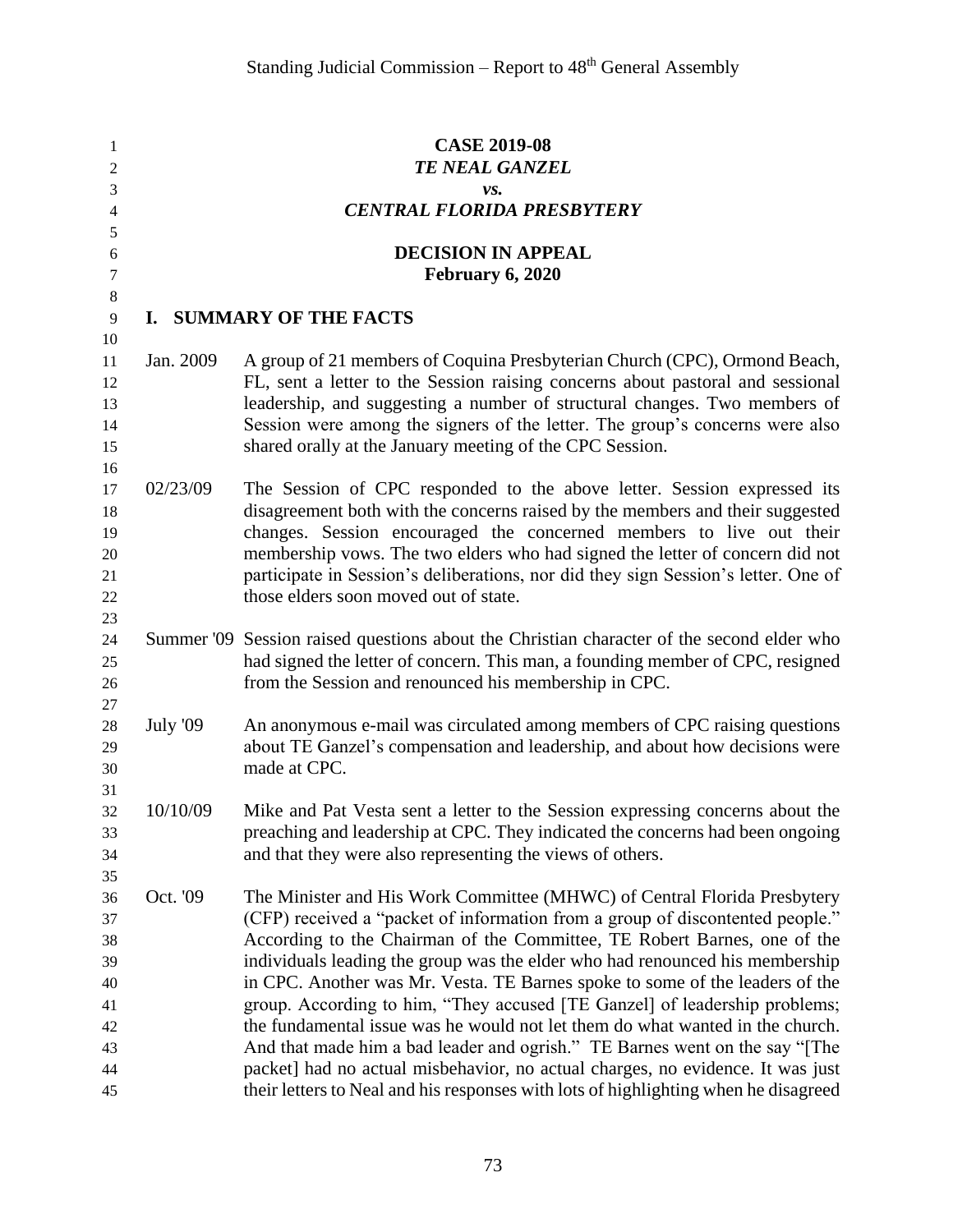| 1<br>$\boldsymbol{2}$<br>$\mathfrak{Z}$<br>$\overline{\mathbf{4}}$ |          | with them. I told them they didn't have a case against Neal and that they should<br>work to resolve their differences." There is no evidence in the Record as to what,<br>if any, formal action MHWC took with regard to this matter.                                                                                                                                                                                                                                                                                                                                                                                                                                                    |
|--------------------------------------------------------------------|----------|------------------------------------------------------------------------------------------------------------------------------------------------------------------------------------------------------------------------------------------------------------------------------------------------------------------------------------------------------------------------------------------------------------------------------------------------------------------------------------------------------------------------------------------------------------------------------------------------------------------------------------------------------------------------------------------|
| $\sqrt{5}$<br>6<br>7<br>$\,8\,$<br>9<br>10<br>11<br>12             | 03/17/10 | The two men who led the group who sent the materials to MHWC sent a letter<br>to the Session of CPC noting it had been a year since they stopped attending CPC<br>and that they have been attending St. Andrew's Church. They stated they dealt<br>with their issues in accordance with Scripture and the <i>BCO</i> . They said they met<br>with Session several times, but did not take the next step of taking the matter to<br>the Church because they wanted to preserve the peace of the church. They went<br>on to say, "However, after 4 pastors advised us to do so, we did send a letter to<br>the Minister and [H] is Work [C] ommittee of the Central Florida Presbytery. We |
| 13<br>14                                                           |          | did not send it because we expected them to do anything, but so that we would<br>have taken every step prescribed to deal with these issues."                                                                                                                                                                                                                                                                                                                                                                                                                                                                                                                                            |
| 15<br>16<br>17<br>18<br>19<br>$20\,$<br>21<br>22<br>23             | 01/13/18 | MHWC received a letter from Daniel and Laura Yang, former members of CPC,<br>alleging "un-Christlike behavior" on the part of TE Ganzel and attributing a<br>decline in the church's membership to problems with TE Ganzel. They stated,<br>"The reason for the church's decline is sadly well known to many of us who were<br>members between 2007 and 2013." The Yangs were apparently not among those<br>who signed the Jan. 2009 letter of concern. Mrs. Yang's parents continued to be<br>members of CPC.                                                                                                                                                                           |
| 24<br>25<br>26<br>$27\,$                                           | 01/15/18 | TE Dan Thompson, Chairman of the MHWC, exchanged a series of e-mails with<br>Mr. Yang between Jan. 15 and Feb 2. to get further perspective and to inform<br>Mr. Yang that the Committee would follow up on the concerns.                                                                                                                                                                                                                                                                                                                                                                                                                                                                |
| 28<br>29<br>30                                                     | 02/05/18 | TE Thompson and TE Chuck Holliday, also a member of MHWC, met with TE<br>Ganzel to discuss the concerns raised by the Yangs' letter.                                                                                                                                                                                                                                                                                                                                                                                                                                                                                                                                                     |
| 31<br>32<br>33<br>34<br>35<br>36                                   | 02/06/18 | TE Thompson e-mailed TE Robert Barnes to confirm MHWC had previously<br>received materials regarding TE Ganzel. TE Barnes confirmed these had been<br>received in Oct 2009 and had been deemed insufficient to warrant action by CFP.<br>TE Thompson also conferred with a previous pastor of CPC about the situation<br>at CPC.                                                                                                                                                                                                                                                                                                                                                         |
| 37<br>38<br>39<br>40                                               | 04/25/18 | TEs Thompson and Holliday met with a group of "12-14 former members" of<br>CPC at the Yangs' home. TEs Thompson and Holliday concluded there was a<br>strong presumption of guilt regarding TE Ganzel.                                                                                                                                                                                                                                                                                                                                                                                                                                                                                   |
| 41<br>42<br>43<br>44                                               | 05/08/18 | MHWC met, considered summaries of the 02/05 and 04/25 meetings, and<br>concluded representatives from the Committee should meet with TE Ganzel to<br>discuss the allegations and to "discuss the options available to him under the<br>$BCO$ ."                                                                                                                                                                                                                                                                                                                                                                                                                                          |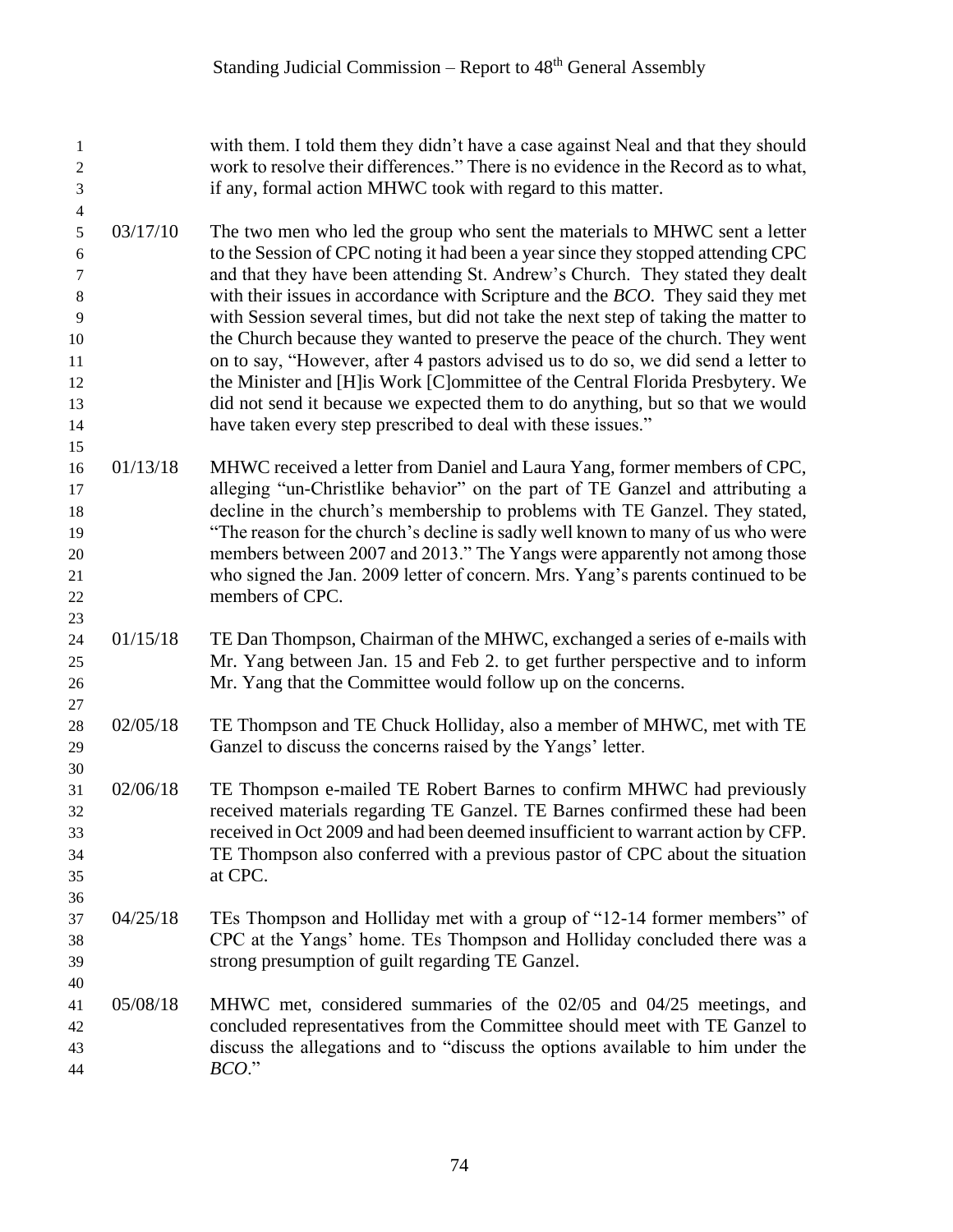05/12/18 TEs Thompson and Holliday met with TE Ganzel. They urged him to "confess the sins identified by the former members," telling him that if he did so the Presbytery would take up the matter as a case without process, and if he denied the charges, the matter would become a case with process and go to trial. They also offered another option on behalf of the Committee. They stated that if TE Ganzel would announce his retirement no later than December 2018 they were convinced that those who had raised the concerns would not pursue the matter to trial. TE Ganzel refused to plead guilty and stated he was unwilling to retire, believing "he may have another ten to fifteen years for ministry and [he] believes 10 the church is doing well at this point."

 07/25/18 A packet of materials was produced. This packet included a summary of the findings of the MHWC; proposed charges; communications (some of them lengthy) from former members of CPC; summaries of the various meetings held by TEs Thompson and Holliday; and interactions between various members of CPC and the Session from the years of 2008-2010. The packet was listed as being from TE Thompson and was styled an "Amicus Brief transmitting documents to the second commission." This cannot be correct in that the Second Commission was not established until 01/22/19. It appears the materials were originally provided by MHWC to CFP and/or the First Commission that was being recommended by the Committee (see below) and that they were later restyled for submission to the Second Commission.

- 24 08/14/18 MHWC reported to Presbytery in executive session. The minutes of CFP contain the following note: "Inasmuch as no minutes for the Executive Session during 26 the 169<sup>th</sup> meeting can be located the following is set forth." That material was developed from notes written by the Stated Clerk elected at the 171<sup>st</sup> meeting, 28 who was authorized by the  $172<sup>nd</sup>$  meeting to "address inadequacies of some previous records of the Presbytery."
- The recreated minutes of the executive session state, "Those filing charges, being willing to pursue their case, have asked that this case be set before Presbytery for trial." Note that the Record does not contain an indication of if, when, or how the Yangs or any other former member filed charges or converted their letter(s) of concern to charges, nor is a list of formal charges from those former members included in the Record.
- The recreated minutes further state the MHWC voted unanimously to "ask CFP to appoint a prosecutor (*BCO* 31-2) to draw up charges and to establish a judicial committee to try this case. Written accusations, evidence and findings to this point will be provided to the judicial committee by the MHW committee." Finally, MHWC stated they would recommend a slate of men to serve on the "judicial committee/commission, none of which would be members of the MHW committee."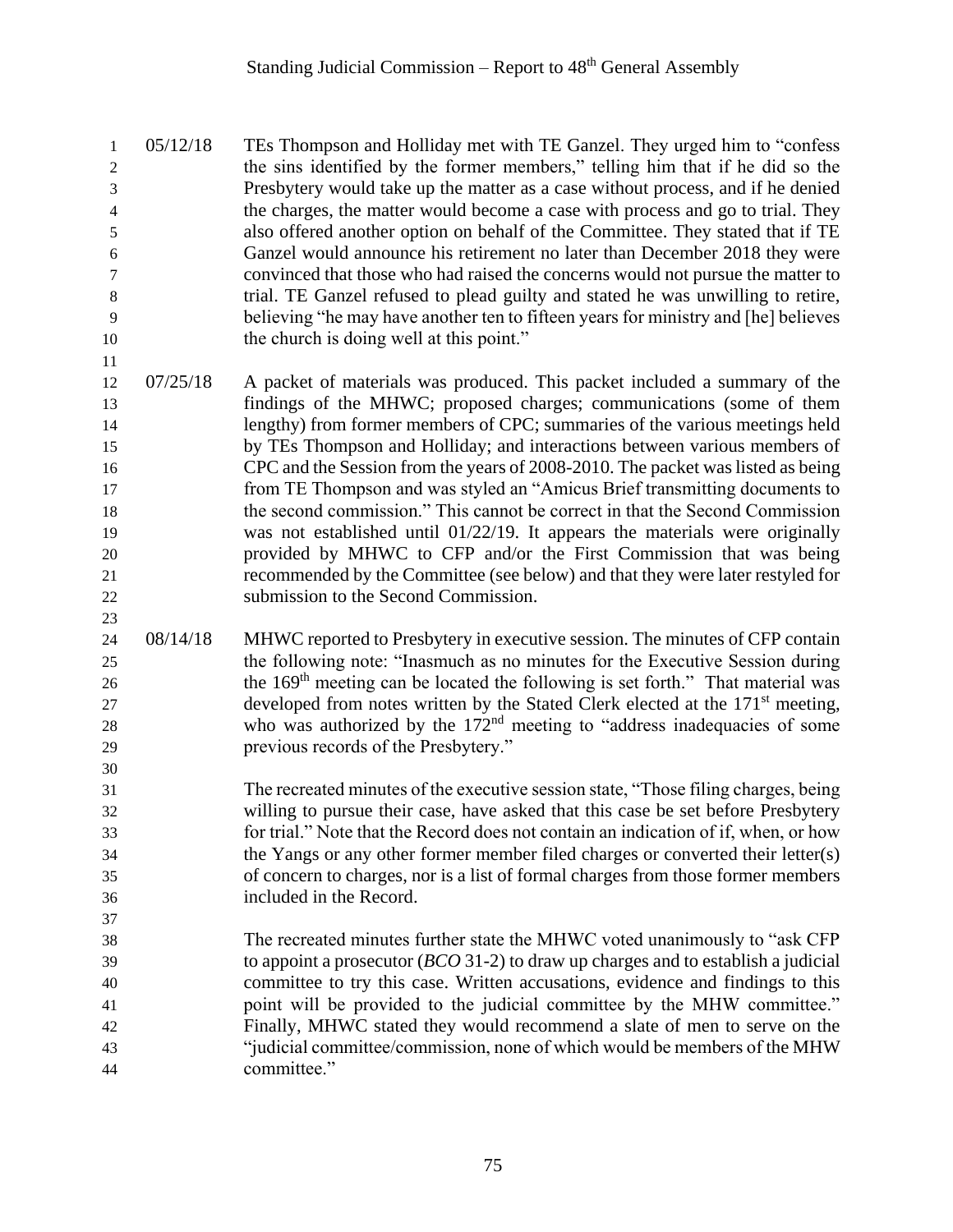| 1<br>$\boldsymbol{2}$<br>3<br>$\overline{4}$             | CFP established a Judicial Commission of three teaching elders and three ruling<br>elders to "address charges with a strong presumption of guilt against TE Neil<br>[sic] Ganzel." Minutes of the Judicial Commission list one of these TEs as an<br>alternate and list a fourth RE as an alternate.                                                                                                                                                                                                                                                                                                                         |
|----------------------------------------------------------|------------------------------------------------------------------------------------------------------------------------------------------------------------------------------------------------------------------------------------------------------------------------------------------------------------------------------------------------------------------------------------------------------------------------------------------------------------------------------------------------------------------------------------------------------------------------------------------------------------------------------|
| 5<br>09/20/18<br>$\sqrt{6}$<br>$\tau$<br>$\,8\,$<br>9    | The Judicial Commission met by videoconference. They considered the charges<br>proposed by MHWC and adopted "recommended charges of M&HW<br>Committee against TE Ganzel as follows:                                                                                                                                                                                                                                                                                                                                                                                                                                          |
| 10<br>11<br>12<br>13<br>14<br>15<br>16<br>17             | 1. Abuse of spiritual authority as a pastor.<br>2. Dishonesty and failure to honor his word.<br>3. Failure to pursue reconciliation.<br>4. Violation of his ordination vows, particularly failing to uphold the<br>peace, purity, and unity of the church and failing to adorn the<br>profession of the Gospel in his manner of life and example to the<br>flock."                                                                                                                                                                                                                                                           |
| 18<br>19<br>$20\,$                                       | The Commission also appointed a prosecutor and acted to "Call TE Ganzel to<br>appear at a second meeting of the court to answer indictment [sic]"                                                                                                                                                                                                                                                                                                                                                                                                                                                                            |
| 11/12/18<br>21<br>22<br>23                               | The Judicial Commission met again by videoconference. TE Frank Cavalli (a<br>member of the Commission and the Prosecutor) and TE Richard Burguet (a<br>member of the Commission) provided reports and recommendations.                                                                                                                                                                                                                                                                                                                                                                                                       |
| 24<br>25<br>26<br>27<br>28<br>29<br>30<br>31<br>32<br>33 | TE Cavalli reported "on his interaction with the list of proposed witnesses<br>provided by the Yangs." He stated that some former members of CPC were<br>willing to testify, but "no members presently worshiping at Coquina were willing<br>to testify against TE Ganzel which suggested that the complaints alleged by<br>others in the past were not apparent or current patterns members observed." He<br>further reported that he had found himself unable to "follow through on the duties<br>of prosecutor" so an indictment was never prepared. This fact had been<br>communicated to all members of the Commission. |
| 34<br>35<br>36<br>37                                     | TEs Burguet and Cavalli reported on a meeting with TE Ganzel and his wife on<br>November 2. At that meeting the Ganzels shared a perspective on these matters<br>that they believed TEs Thompson and Holliday had not heard or were unwilling<br>to hear.                                                                                                                                                                                                                                                                                                                                                                    |
| 38<br>39<br>40                                           | The Commission voted to have TE Burguet make the following report at the next<br>meeting of CFP:                                                                                                                                                                                                                                                                                                                                                                                                                                                                                                                             |
| 41<br>42<br>43<br>44<br>45                               | The commission has reviewed the documentation provided by the<br>Minister and His Work Committee and spoken to the relevant parties<br>involved. Upon further examination we have concluded that there<br>are no chargeable offenses against TE Ganzel to act on. There are                                                                                                                                                                                                                                                                                                                                                  |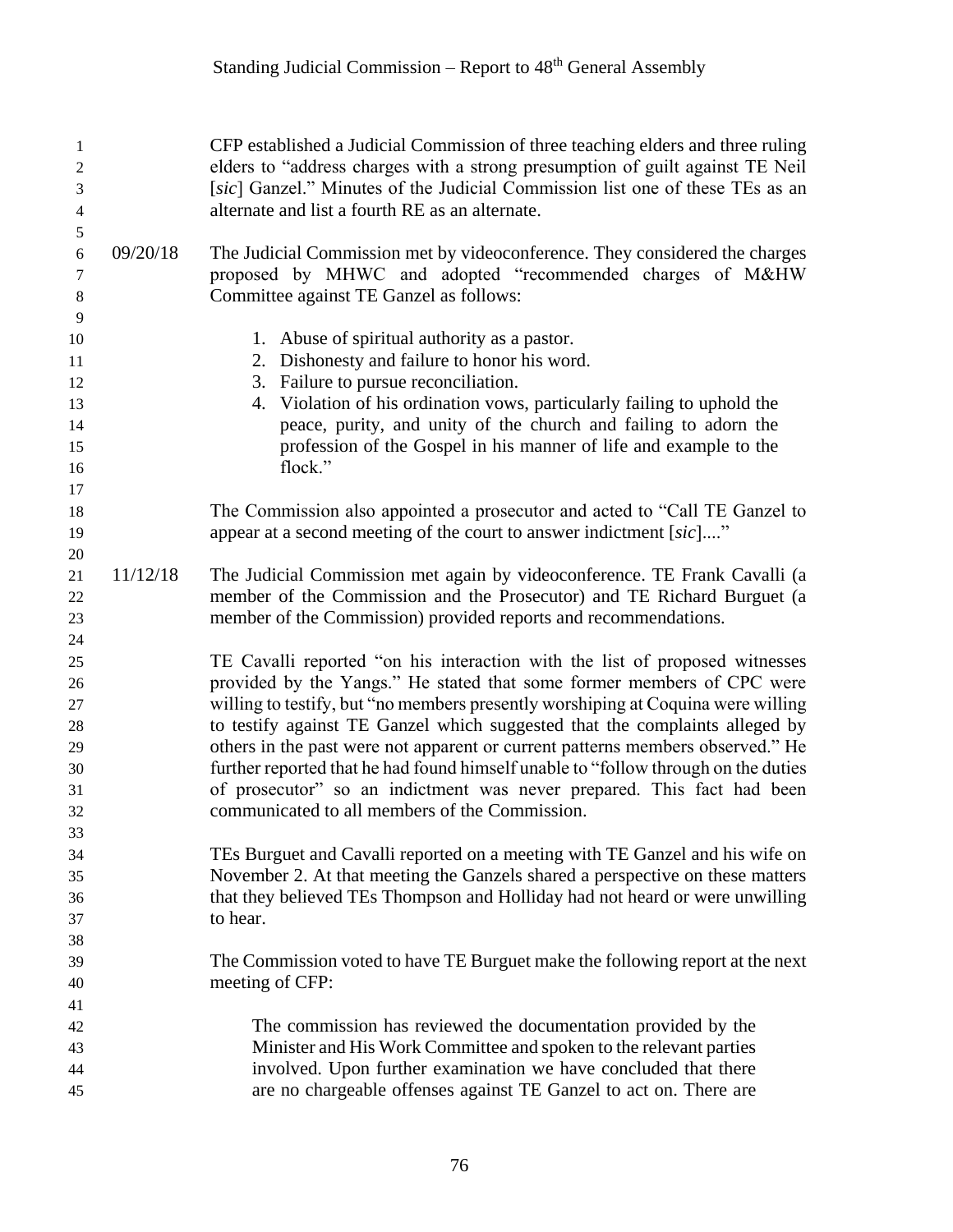| $\mathbf{1}$<br>$\mathbf{2}$<br>3<br>$\overline{\mathcal{L}}$<br>5<br>6<br>$\tau$<br>$\,8\,$<br>$\overline{9}$ |          | no current members of Coquina willing to testify in a trial and we<br>believe the charges of former disgruntled members stem primarily<br>from a decision made by the church leadership apart from TE Ganzel<br>which certain people have chosen not to put behind them. There is<br>an issue the Commission addressed with TE Ganzel that we believe<br>warrants an explanation to Presbytery which our brother will speak<br>to in a moment. Otherwise, the commission moves to absolve TE<br>Ganzel from any presumption of guilt and to close the matter.                                                                                                                                             |
|----------------------------------------------------------------------------------------------------------------|----------|-----------------------------------------------------------------------------------------------------------------------------------------------------------------------------------------------------------------------------------------------------------------------------------------------------------------------------------------------------------------------------------------------------------------------------------------------------------------------------------------------------------------------------------------------------------------------------------------------------------------------------------------------------------------------------------------------------------|
| 10<br>11<br>12                                                                                                 | 11/13/18 | CFP meets and adopts the recommendation of the Judicial Commission. The<br>minutes state:                                                                                                                                                                                                                                                                                                                                                                                                                                                                                                                                                                                                                 |
| 13<br>14<br>15<br>16<br>17<br>18<br>19<br>20<br>21<br>$22\,$                                                   |          | TE Richard Burguet reported that after a thorough investigation, the<br>Commission concluded there were no chargeable offenses and that<br>it absolves Neal of any presumption of guilt and closes the matter.<br>Neal addressed the Presbytery to express his repentance over<br>matters related to his responsibilities to Presbytery and to asked [sic]<br>Presbytery for forgiveness. M/S/C that the Commission's actions be<br>approved, that the Commission express Presbytery's acceptance of<br>Neal's repentance and express on its behalf our forgiveness and that<br>the Commission be dismissed with thanks.                                                                                  |
| 23<br>$24\,$<br>25                                                                                             |          | Although the actual text of the Commission's report is not included in the<br>minutes of CFP, TE Cavalli later affirmed he read the recommendation to CFP<br>in exactly the form it was approved by the Judicial Commission.                                                                                                                                                                                                                                                                                                                                                                                                                                                                              |
| 26<br>27<br>28<br>29<br>30<br>31<br>32<br>33<br>34<br>35<br>36                                                 | 11/15/18 | TE Cavalli sent e-mails to TEs Ganzel and Burguet. They stated TE Cavalli<br>spoke to TE Thompson and the latter said he had communicated to the Yangs he<br>had heard from TE Burguet that "no one was willing to testify in a trial."<br>Apparently the Yangs were very upset about the decision and the<br>characterization that no one was willing to testify when they and other former<br>members had said they were willing. TE Cavalli also e-mailed Mr. Yang to tell<br>him that what the Commission had said was that no current members of CPC,<br>including Mr. Yang's in-laws, were willing to testify and that no current<br>members "communicated to me that they thought Neal should go." |
| 37<br>38<br>39<br>40<br>41<br>42<br>43<br>44                                                                   | 11/19/18 | TE Cavalli sent a lengthy document to TEs Ganzel and Burguet. He stated he did<br>not remember whether the Commission had determined how the former<br>members would be informed of the decision, but that he had assumed he and TE<br>Burguet would take the lead in that. He noted the Yangs were upset about the<br>decision, and this was heightened by the statement that no one was willing to<br>testify. He believed the Yangs would file a complaint against the decision. TE<br>Cavalli explained the process by which he had contacted potential witnesses and<br>why those individuals had expected that a trial would be conducted.                                                          |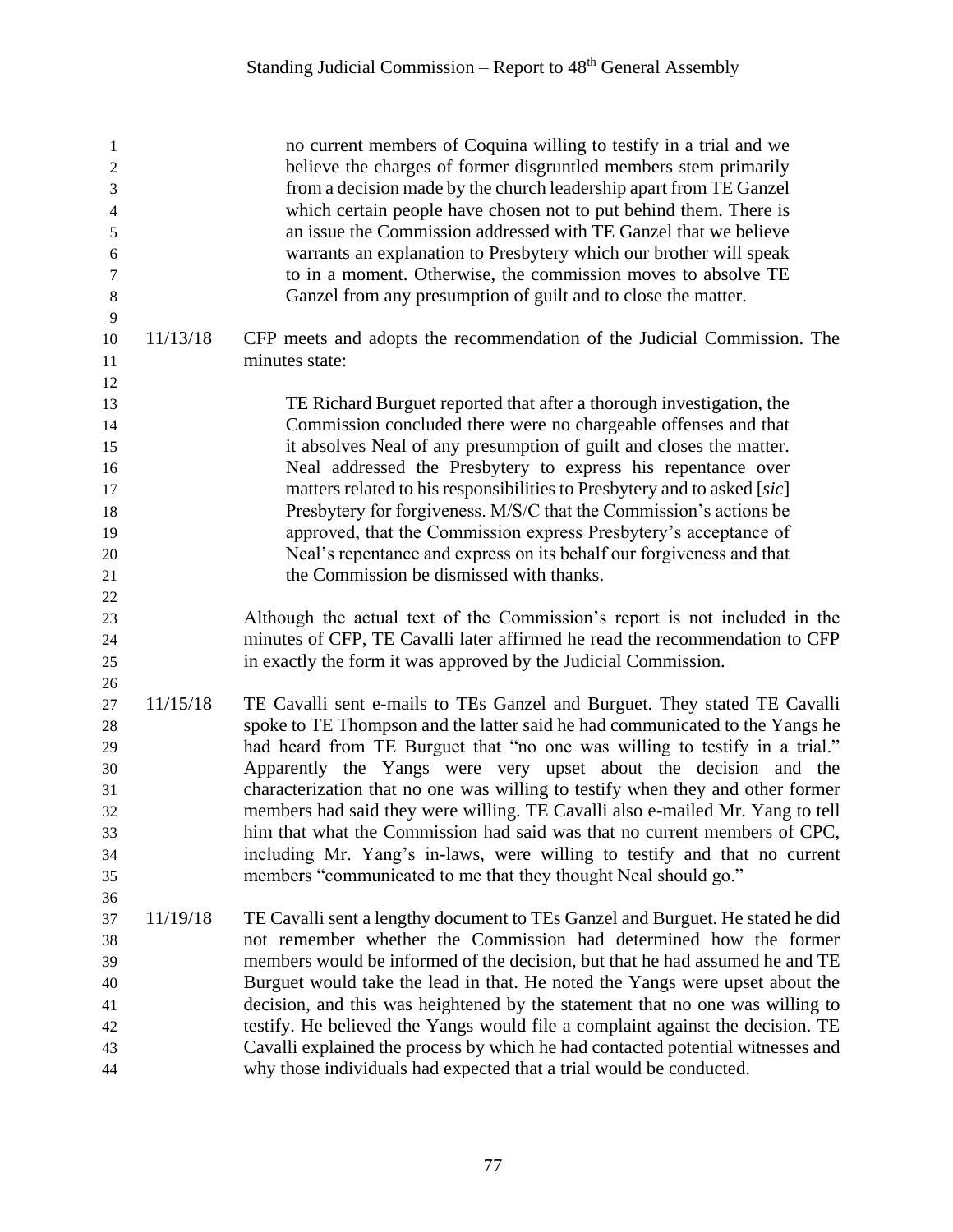He wrote, "Here's the difference between the committee and the commission. The committee believes there is a strong presumption of guilt in your case. They believe you definitely sinned against these people. The commission on the other hand recognizes that you could have conducted yourself more sensitively at times, but we do not believe there are chargeable offenses against you that could potentially warrant your dismissal. The fact that there are no 'chargeable offenses' in our opinion does not mean that there wasn't offense taken particularly in relationship to [two women]."

 TE Cavalli advised TE Ganzel that "the only way to ensure this case is not taken up again is if you are willing to do the hard but necessary thing and speak face to face with those who have presented written testimony against you." The individuals in question were five former members of CPC and their "testimony" was their written statements to MHWC. TE Cavalli concluded, "Here is the reality Neal. If you are not willing to have a face to face with the people mentioned above under set conditions, it is possible or even likely the case will be taken up by a different commission who will bring it to trial and may rule against you, forcing you out of the church."

- 20 01/07/19 MHWC filed a Complaint against CFP's action of 11/13/19 stating, "We believe this decision has left the Central Florida Presbytery open to an appeal to the General Assembly by those who brought the charges in this case." While styling their submission as a complaint and quoting *BCO* 43, they cite *BCO* 42-3 as their grounds and report, "The irregularity in this case is that those who actually brought charges against TE Ganzel were not given opportunity to present their case to the Judicial Commission. In this, receiving proper evidence for the charges was denied and a decision was made in this case before all the testimony was taken, which seems to manifest prejudice in the case." MHWC advised it would be better to have CFP take up the matter again rather "than having those who brought charges take this to the General Assembly."
- 01/22/19 CFP took up the Complaint. The executive session minutes record that TEs Burguet and Cavalli (via e-mail) agreed with the Complainant. CFP acted on the Complaint as follows:

 MSC that the previous findings of the commission (that TE Ganzel was not guilty of allegations) be ruled out of order and a new commission formed to investigate the allegations. The members of the previous commission were tasked to turn over all relevant notes and correspondence in this case to the convener of the new commission.

A new commission, consisting of three TEs and four REs was then appointed.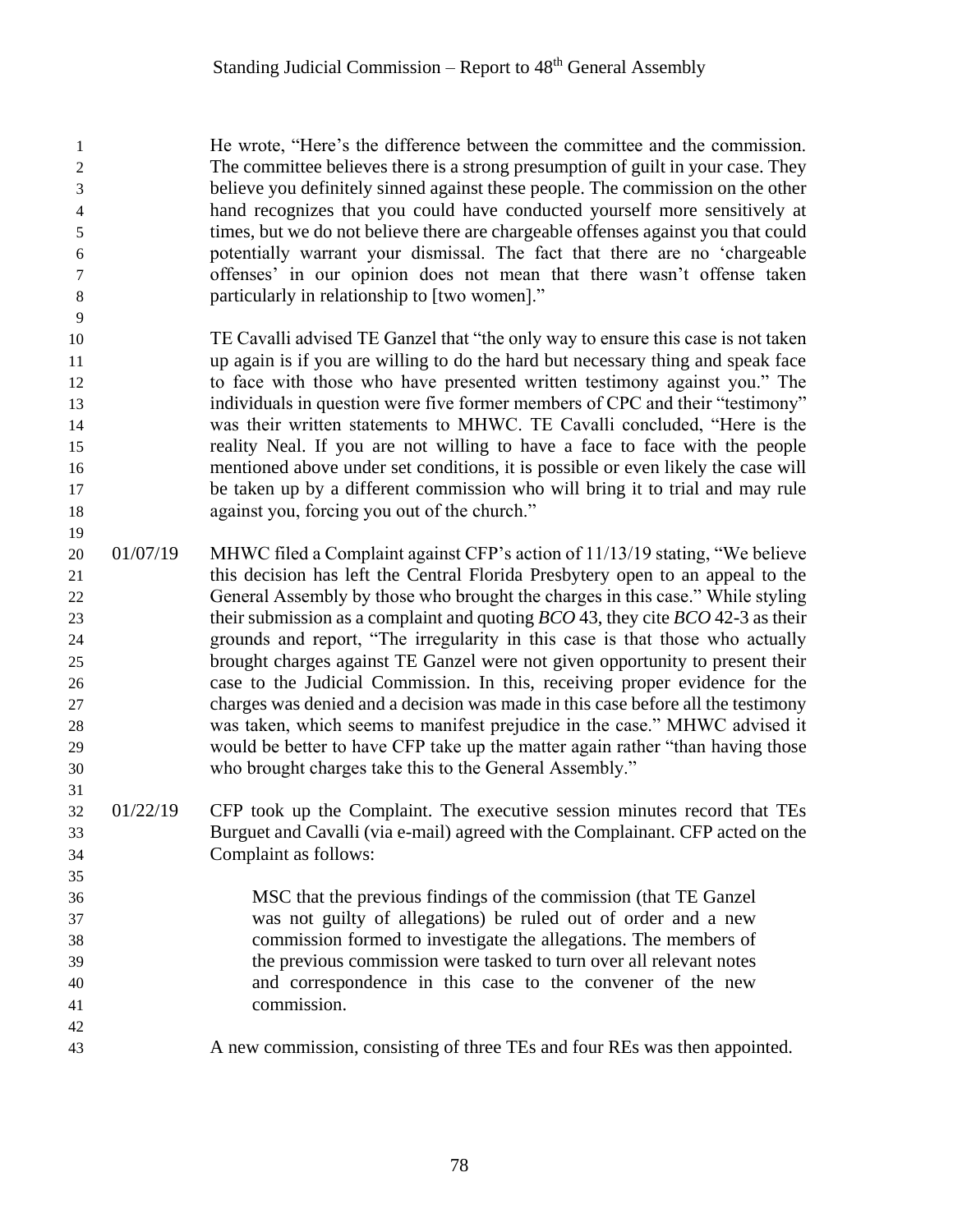Spring '19 TE Thompson sent an "AMICUS BRIEF transmitting documents to the Second Commission." This packet included a summary of the actions of MHWC and CFP to this point, summaries of the meetings with TE Ganzel and with former members, written statements from four former members of CPC, and various communications between disaffected members and Session from 2008-2009. In this "Brief," TE Thompson also argued the allegations of the former members were consistent with what CFP experienced when TE Ganzel was their Stated Clerk. The report stated the group of former members was willing to "go through the difficulty of a trial because they are convinced justice requires it, the reputation of Christ requires it, and the future welfare of Coquina PCA requires the removal of a pastor they believe has harmed the church and will continue to 12 harm it by misusing the authority invested in a pastor." The report concluded by stating MHWC believes the Session of CPC should resign, the Church should seek to return to mission status, and the Church should be placed under the guidance of CFP's MNA Committee for guidance in re-starting the church. [Note: The materials contained in this packet are the same as those in the packet 17 referenced at  $07/25/18$ .] 

 05/24/19 The Second Judicial Commission issued an indictment to TE Ganzel. The indictment summarized the history of the matter and then laid out the same four basic charges as had been recommended by MHWC and adopted by the First Commission (see 09/20/18). The charges set forth by the Second Commission differed from those of the First Commission in that the new charges included Scripture references to support the first three charges, a listing of six "subcharges" under the first charge, and the specification in charge 4 that vows 6 and 7 were specifically in view. The Commission cited TE Ganzel to appear on June 29 to answer the charges.

- 06/20/19 TE Ganzel wrote to the Second Judicial Commission. He made two requests. First, that the date for his plea be postponed on the grounds that the indictment was improperly drawn in that it lacked specifics "as to time, place, circumstances and witnesses." TE Ganzel argued this lack of specificity meant he could not enter a plea. His second request was that the charges be dismissed on the grounds they violated *BCO* 32-20 because the offenses alleged had occurred well over one year prior to the commencement of process. Indeed, TE Ganzel noted none of those supporting the charges had been involved in CPC for over three years. He cited SJC 2016-05 (*TE Thomas Troxell v. The Presbytery of the Southwest*) in support of his request.
- 06/22/19 TE Chuck Debardeleben, the Moderator of the Second Commission, responded to TE Ganzel, presumably at the direction of the Commission. He denied the request for postponement. He responded to TE Ganzel's *BCO* 32-20 concern by stating: a) "this case has not been characterized as a case of scandal;" and b) that the one year limitation has not been violated because the "complaints" made by the former members were given to MHWC in January of 2018 and that body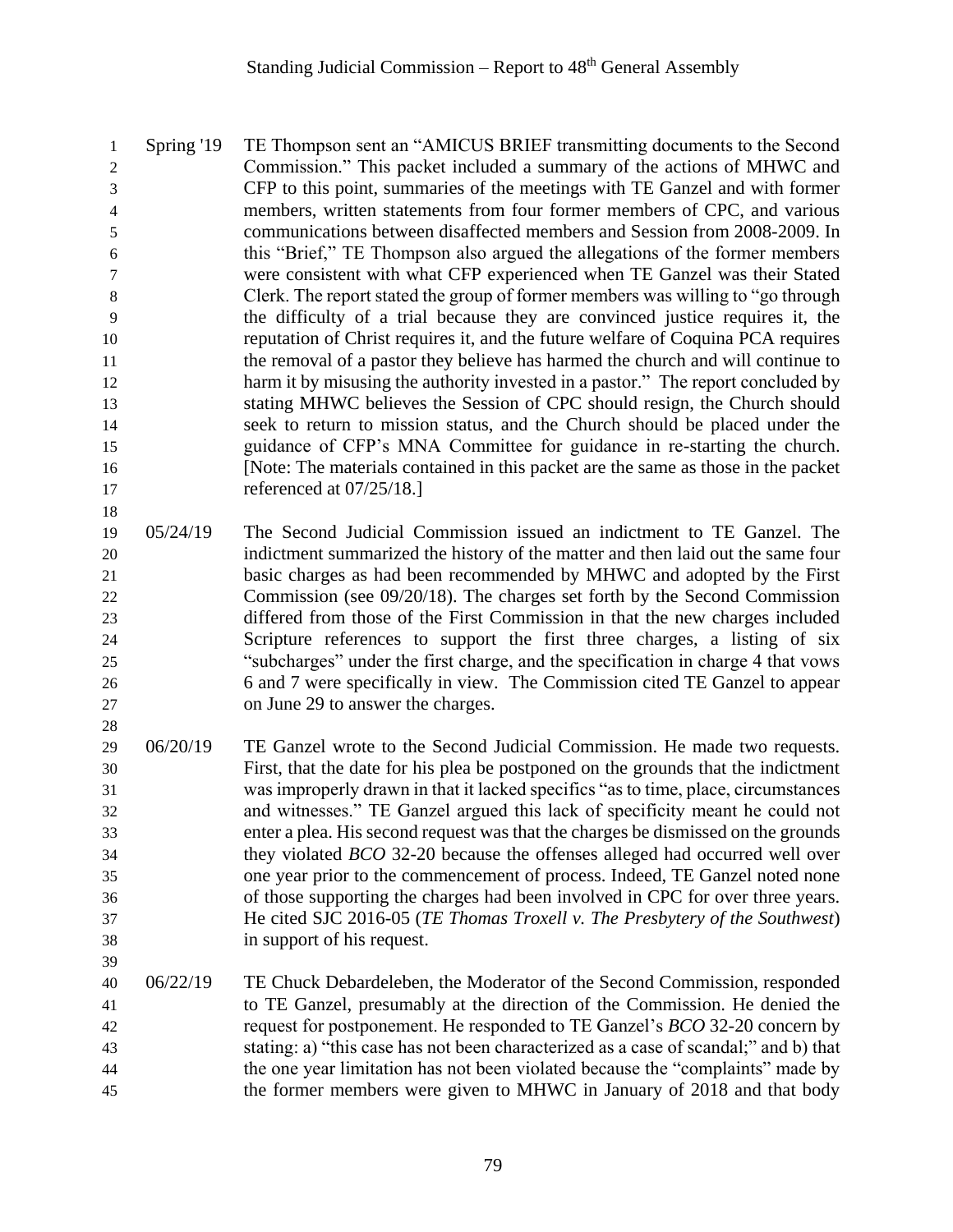immediately began an investigation. He stated that TE Ganzel had pled not guilty 2 in a  $06/10/19$  e-mail to TE Debardeleben. [Note: this e-mail is not in the Record.] Finally, he asserted: "It is only reasonable that the charges fit the nature of the offense. In this case, the charges result from alleged behavior over an extended period of time. However, in the spirit of trying to be as specific as possible we have added at least one specification to each of the four major charges." There followed a list of witnesses to the charges, a request for a list of defense witnesses, and an "ADDENDUM TO THE INDICTMENT OF MAY 24, 2019." This addendum listed years or portions of years within which offenses were alleged to have occurred, noted the nature of the offenses, and listed witnesses who would testify to each alleged offense. Almost all of the alleged offenses were listed as having occurred sometime between 2001 and 2014. The exceptions were two specifications under "Failure to pursue reconciliation." One dealt with how TE Ganzel dealt with members "he has hurt." That specification was listed as "Summer 2006-ongoing." The other was tied to TE Ganzel's failure to heed the Fall 2018 advice of the First Judicial Commission that he pursue reconciliation with certain families. Note that, for some reason, the Addendum 18 does not include the  $6<sup>th</sup>$  subcharge under Specification 1. 

 06/24/19 TE Ganzel sent a second request for dismissal, which e-mail was not received until 07/01/19. TE Ganzel reiterated his contention that the charges were barred under *BCO* 32-20, quoting Ramsey in support of his contention. He argued the witnesses waited over three years after they left CPC before they contacted MHWC and that, having left CPC, they are not able to report on current conditions there. He also contended the revised indictment was still not sufficiently precise.

- 07/01/19 TE DeBardeleben responded on behalf of the Commission. He repeated that the charges were timely since this was a continuation of events following the communication from January 2018. He stated "the charges are not based on a single event of scandal. They flow from *BCO* 32-1 [*sic*]." He then quoted *BCO* 31-2 and stated, "As you are aware, it was on that basis that the Commission indicted you. It is based on your Christian character." He again denied TE Ganzel's requests that he be allowed to withdraw his not guilty plea and that the charges be dismissed, stating the trial would take place on July 6.
- 07/02/19 TE Ganzel responded, renewing his objections that the charges were out of order because they violated the one-year limitation of *BCO* 32-20 and that the indictment lacked required specificity.
- 07/06/19 The trial was held, lasting from 9:07 a.m. to 6:55 p.m. The indictment was read. TE Ganzel pled not guilty. He requested that his objections, as summarized above, be included in the Record. Nine witnesses testified for the prosecution, one of whom left CPC in 2006, two in 2009, five in 2014, and one in 2015. Eight witnesses testified for the defense, including TE Ganzel's wife, one former and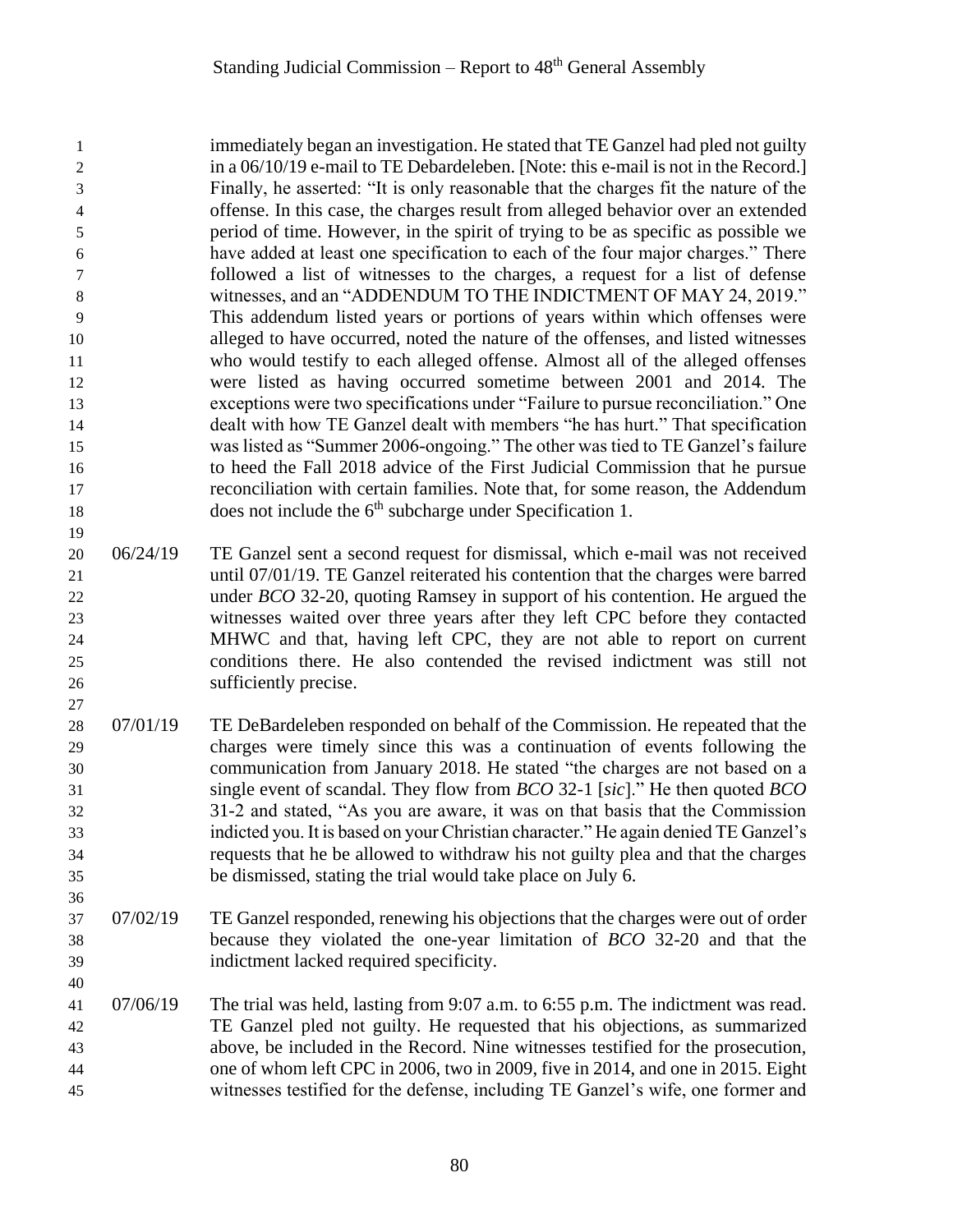three current members of CPC's Session, the church secretary, and two other current members of CPC.

 The Commission deliberated and found TE Ganzel guilty of five of the six subcharges under Specification 1, not guilty of Specification 2, and guilty of Specifications 3 and 4. The Commission concluded, "We hereby admonish you to pursue reconciliation in the presence of the Minister and His Work Committee of Central Florida Presbytery by the January meeting of Presbytery 2020 or sooner, specifically: [there followed the names of nine individuals, eight of whom had been witnesses for the prosecution]." When announcing its decision to TE Ganzel the Commission used language that seems to suggest they actually administered the censure ("We hereby admonish you to pursue 13 reconciliation...."

- 07/10/19 The Second Commission met by conference call "to discuss the previously administered censure of admonition after being informed our censure could be changed at any time prior to the action of Presbytery." "It was M/S/C to change the censure of TE Ganzel to Definite Suspension of Office for Six Months, in accordance with *BCO* 36-4."
- 07/13/19 The Second Commission met by conference call with TE Ganzel to inform him of the change in censure. TE Ganzel stated he had attempted one reconciliation meeting but had been rebuffed. It was noted he had not included a member of MHWC as instructed.
- 08/13/19 The Second Commission reported to CFP. They summarized the proceedings in Presbytery and the actions of the Commission, including the change in the censure. Note that the judgment portion of the report is not in exactly the same form as what was acted on by the Commission after the trial. [Compare the minutes of the trial, the transcript of the trial, and the Commission's report. Beyond changes in order and wording, the names of the members with whom TE Ganzel was to seek reconciliation were omitted and the date by which this was to be accomplished was changed to January 2021.] Their report further stated that TE Ganzel "knew the original censure had been out of order, but did not say anything." The Commission reported their reasons for the more stringent censure were: the length of time over which the offenses occurred; TE Ganzel's "persistent refusal to humble himself, repent, and seek reconciliation;" their belief that without an "admonition plus censure" TE Ganzel would continue to refuse to be reconciled; a concern that reconciliation efforts could appear insincere; a belief that the new censure was proportionate to the offenses; and a recognition of the seriousness of the offenses while also recognizing the impact on a "struggling congregation." The Commission reported it was unanimous in its findings.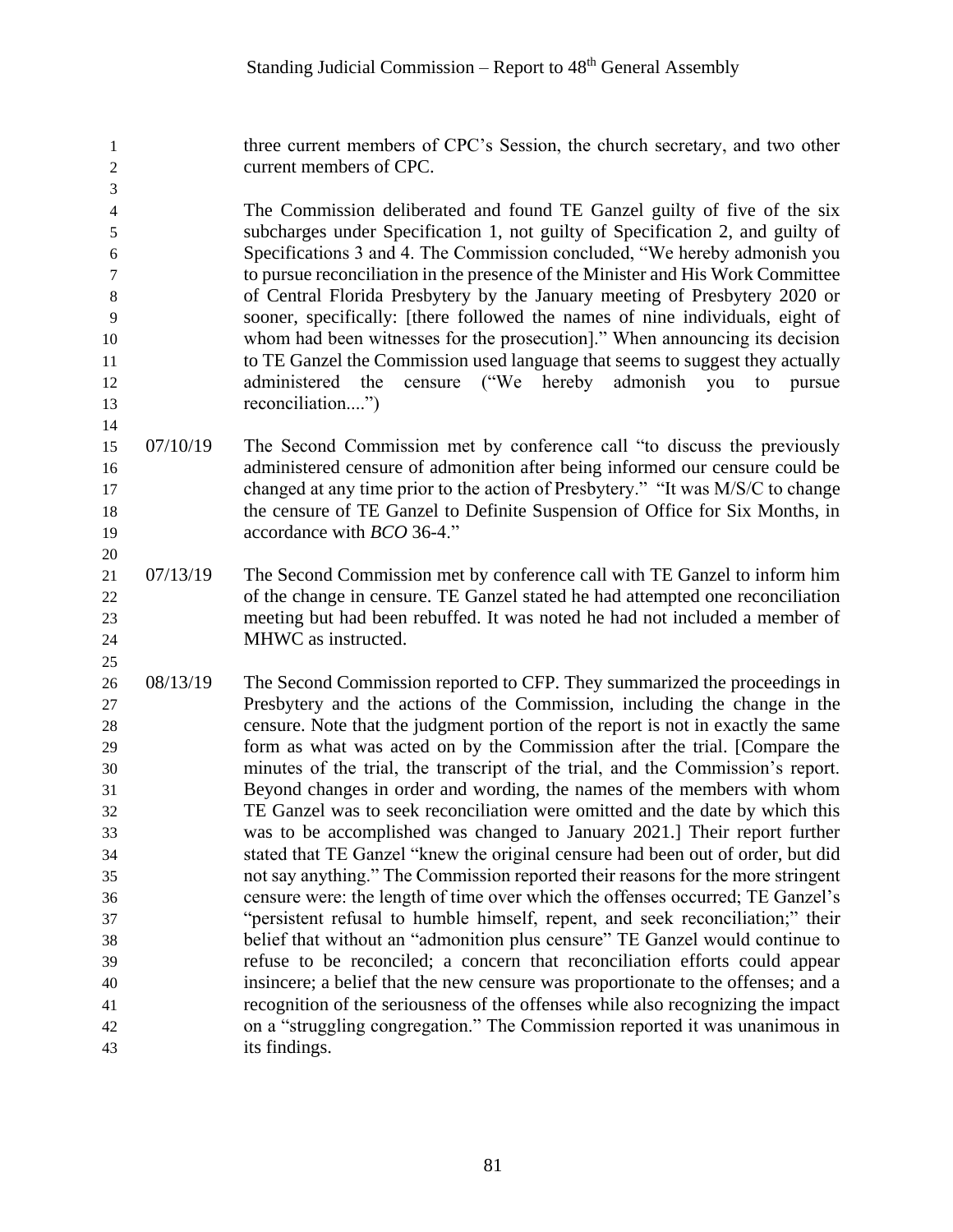## Standing Judicial Commission – Report to  $48<sup>th</sup>$  General Assembly

| 1<br>2<br>3<br>$\overline{4}$<br>5<br>$\epsilon$ | 08/13/19             | CFP approved the report of the Judicial Commission. There is, however, no<br>requirement in the censure that TE Ganzel meet with offended individuals. It is<br>not clear whether that requirement was dropped when the Commission changed<br>its recommended censure, or it was not acted on by CFP, or it was omitted from<br>its minutes. There is also nothing in the minutes showing the censure was<br>actually administered per <i>BCO</i> 36-4. |
|--------------------------------------------------|----------------------|---------------------------------------------------------------------------------------------------------------------------------------------------------------------------------------------------------------------------------------------------------------------------------------------------------------------------------------------------------------------------------------------------------------------------------------------------------|
| $\tau$<br>$8\,$                                  | 08/22/19             | TE Ganzel appealed his conviction and censure to the General Assembly.                                                                                                                                                                                                                                                                                                                                                                                  |
| $\overline{9}$<br>10<br>11<br>12<br>13<br>14     |                      | Oct-Nov '19 The parties agreed to an expedited schedule for the submission of briefs and the<br>hearing. Both parties filed briefs. Appellee asked that if the SJC denies TE Ganzel's<br>Appeal it follow <i>BCO</i> 42-9 and "render the decision that should have been<br>rendered" by indefinitely suspending TE Ganzel from office.                                                                                                                 |
| 15<br>16<br>17<br>18<br>19                       | 11/21/19             | The hearing is held via GoToMeeting before a panel consisting of RE Neikirk<br>(Chairman), TE Lucas (Secretary), TE Ross, TE Bankson (alt), and RE Terrell<br>(alt.) TE Ganzel was represented by TE Dominic Aquila. CFP was represented<br>by TE Dan Thompson, who had with him RE Bud Leonard (a member of the<br>Second Commission and the Prosecutor) and TE Don Mountan (Clerk of CFP).                                                            |
| 20<br>21                                         |                      | <b>II. STATEMENT OF THE ISSUES</b>                                                                                                                                                                                                                                                                                                                                                                                                                      |
| 22<br>23<br>24<br>25<br>26<br>27                 |                      | 1. Shall this specification of error be sustained: That CFP erred in prosecuting the alleged<br>offense by failing to acknowledge that it was debarred under <i>BCO</i> 32-20 from<br>prosecuting the case since the statute of limitations for instituting judicial process in<br>this instance had expired?                                                                                                                                           |
| $28\,$<br>29                                     |                      | 2. Shall this specification of error be sustained: That CFP erred in prosecuting this case<br>by failing to follow required constitutional steps for conducting judicial process?                                                                                                                                                                                                                                                                       |
| 30<br>31                                         | <b>III. JUDGMENT</b> |                                                                                                                                                                                                                                                                                                                                                                                                                                                         |
| 32<br>33<br>34<br>35                             |                      | 1. Yes, with regard to Specifications 1, 2, and 4 of the indictment.<br>No, with regard to Specification 3.                                                                                                                                                                                                                                                                                                                                             |
| 36                                               | 2. Yes.              |                                                                                                                                                                                                                                                                                                                                                                                                                                                         |
| 37<br>38<br>39                                   |                      | <b>IV. REASONING AND OPINION</b>                                                                                                                                                                                                                                                                                                                                                                                                                        |
| 40                                               | <b>Judgment 1</b>    |                                                                                                                                                                                                                                                                                                                                                                                                                                                         |
| 41<br>42<br>43<br>44<br>$\overline{15}$          |                      | Appellant asserts that <i>BCO</i> 32-20 ("Process, in the case of scandal, shall commence within<br>the space of one year after the offense was committed, unless it has recently become flagrant.")<br>bars a court from instituting process against alleged offenses that occurred more than one year<br>prior to the instituting of process. In support of this claim he cites E.P. Ramsey "if the Church"                                           |

prior to the instituting of process. In support of this claim he cites F.P. Ramsey, "if the Church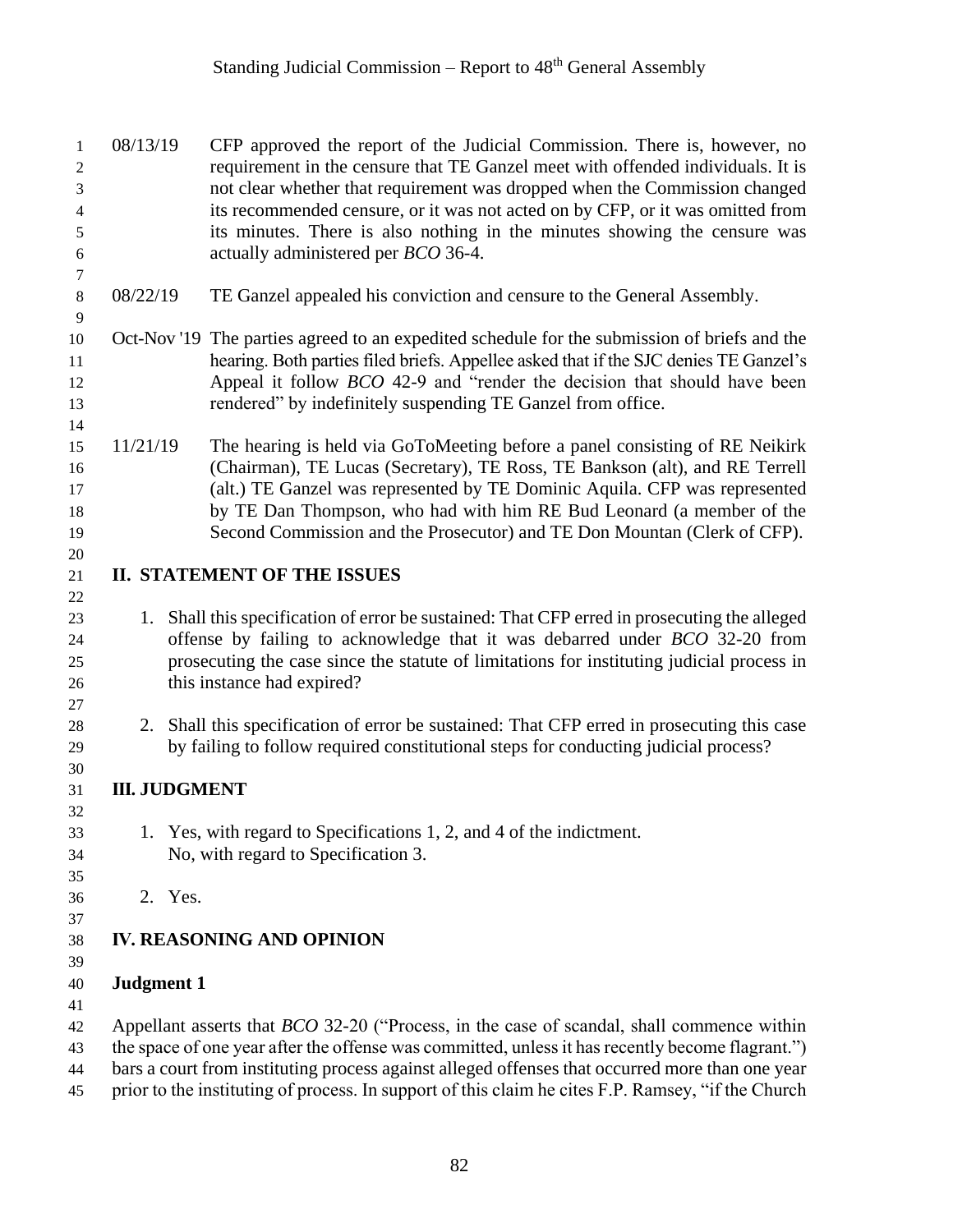neglects to commence process against scandal (which is any flagrant public offence of [*sic*] practice bringing disgrace on the Church) within a year, she is debarred from thereafter doing it. This is not to shield the offender, but to incite to the prompt prosecution of such offences...." Appellant further points to SJC Case 2016-05 (*TE Thomas Troxell vs. The Presbytery of the Southwest*) wherein the SJC upheld the Complaint on the grounds that, "Although each of these reports contains findings regarding the conduct of the TE, there is nothing in the record of the case that would indicate that any of the findings could be considered to have 'recently become flagrant' in the twelve (12) months preceding the September 2015 institution of process." In fact, in the *Troxell* case the most recent report was for an offense that occurred fifteen (15) months prior to the initiation of process.

 Appellee argues that the requirement of *BCO* 32-20 was met in this case. He argues, first, that the language "the recent discovery of the church membership of the individual shall be considered as equivalent to the offense itself recently having become flagrant" suggests that a court can deal with allegations dating back several years if they have recently come to the court as "new information." He asserts this principle fits the facts of this case in that allegations of older offenses first came to CFP's attention via a letter to MHWC in January of 2018. Appellee argues that these matters did not previously come to the attention of CFP because the 2009 letter was apparently seen only by the Chairman of MHWC. Thus, the Presbytery was not aware of the allegations and, it, therefore, did not take any action regarding them. He further asserts that the allegations received in 2018 were similar to, but also additional to, the earlier allegations, and that it was in the communications between the "concerned former members" and MHWC that the offenses actually became flagrant. He argues that "become flagrant" can mean "has become more egregious," but that it can also mean "that an unknown pattern of offense has suddenly become known to those who are responsible to deal with the alleged offender." Finally, Appellee contends that *Troxell* does not fit this case. In *Troxell* the Presbytery was made aware of the allegations and made a formal decision to delay instituting process. Here, the Presbytery took no such action, and, indeed, the Presbytery, as a court, was not even aware of the allegations.

 We agree that in the normal pattern *BCO* 32-20 bars a court from prosecuting an alleged offense that occurred more than one year previously. The honor of Christ, the protection of His Church, the cause of justice, and the concern that memories could fade and testimony become unreliable, all support that conclusion. At the same time, we do recognize that there may be situations in which a court could not reasonably have known about an alleged offense until long after it occurred (*e.g*., cases of child abuse or embezzlement). In such cases we would have sympathy for Appellee's broader reading of *BCO* 32-20 and would conclude that the *Troxell* precedent would not apply. Given, however, the clear language and logic of *BCO* 32-20, any effort by a court to avail itself of a broader reading of the time limits must, of necessity, be accompanied by a clear showing as to why the court could not have known of the alleged offense(s).

 In the current case, virtually all of the alleged offenses occurred prior to 2015. None of the witnesses who testified for the prosecution were members of CPC after 2015, and most left

before that. The events about which they testified occurred well over a year before the Yangs'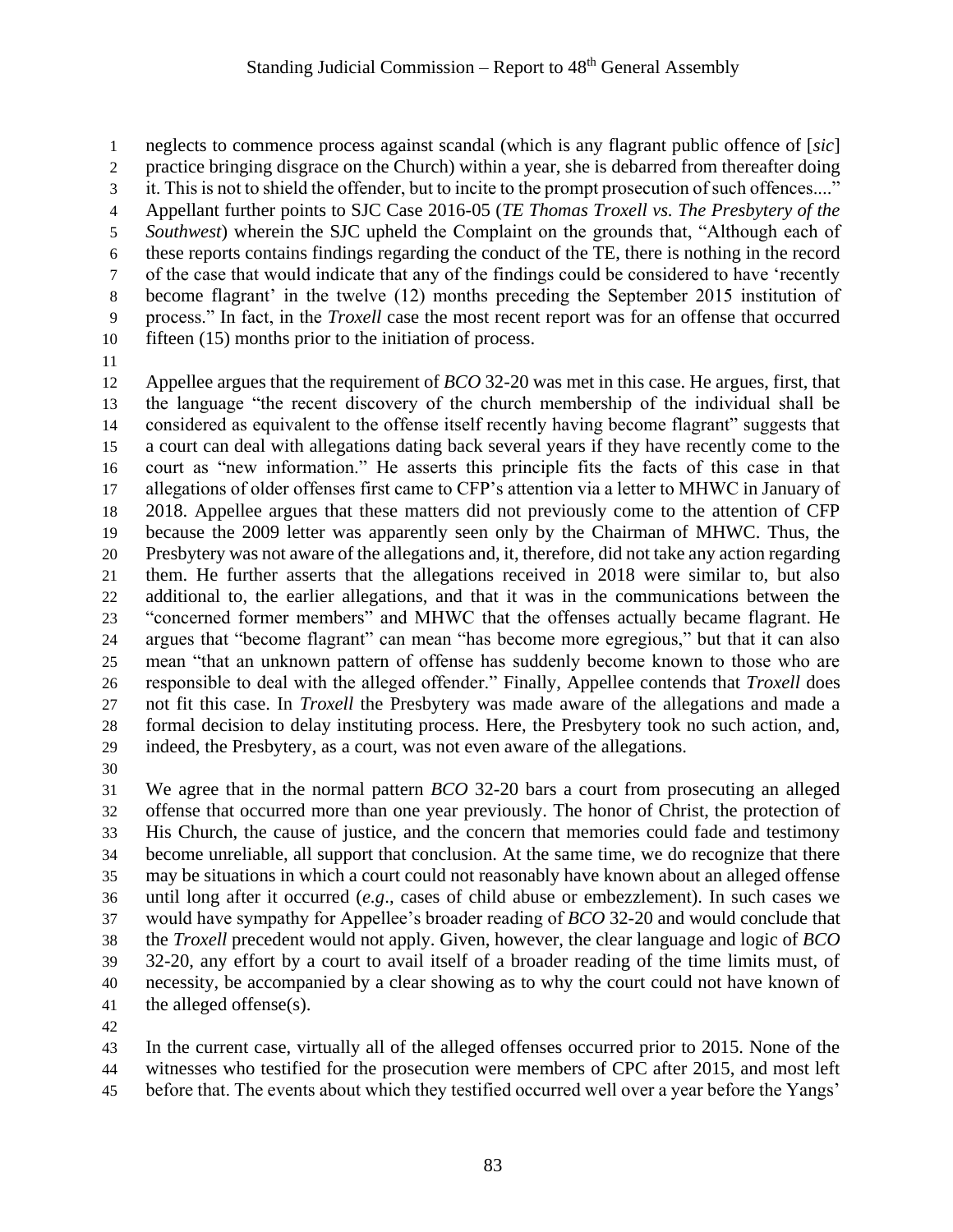January 2018 letter to MHWC. Further, it is significant that no current members of CPC were willing to testify for the prosecution and those who testified for the defense were unanimous in their assertions that the behaviors alleged by the prosecution did not fit the patterns they saw in TE Ganzel. Except as noted below, there is no allegation of any sinful behavior on the part of TE Ganzel in the twelve (12) months prior to the January 2018 letter. Thus, absent some extraordinary finding that the Presbytery could not reasonably have known about these older offenses, the time limit set forth in *BCO* 32-20 for instituting process must control. Nothing in the Record or arguments of the parties shows that there were extraordinary

 circumstances such that that Presbytery could not have known about the alleged offenses. Indeed, there is evidence in the Record that indicates that members of Presbytery and MHWC were aware of allegations against TE Ganzel long before January 2018. For example, in 2009 the MHWC received materials from members of CPC containing allegations against TE Ganzel. The Chairman of MHWC followed up by speaking with at least two leaders of that group. The Chairman then told the members "they didn't have a case against Neal." Appellee characterizes this as one man's actions as opposed to an action of Presbytery. While we agree this is not Presbytery acting, we do not agree this meant that the matter had not been brought to the attention of Presbytery by way of one of its officials. The then Chairman of the MHWC asserts the Committee received the materials. The Record is not clear as to how the Committee handled those materials, but it is clear the Chairman followed up with the concerned individuals.

 There is further evidence that these concerns cannot be characterized as being unknown to members of CFP. First, in their March 17, 2010 letter to Session, the two men who were leaders of the group who sent the materials to MHWC in October 2009, and who were both ruling elders, although not currently serving on the CPC Session, stated that they had made a determination not to take their concerns "to the whole church" so as to try to preserve the peace of the church. They then go on to say that they sent their letter to MHWC after having been advised to do so by four pastors. This certainly qualifies as making what might have been private concerns more broadly known, and it certainly indicates that other members of Presbytery were aware of the situation in 2009, at least from conversations with these two men. In addition, Appellee, himself, argued that Presbytery had some awareness of the alleged pattern of behavior when he stated in his "Amicus Brief:"

 As to whether or not the accusations seem out of character for what we in Central Florida Presbytery have experienced with Neal, I suggest we have evidence to substantiate the claim that Neal does not admit to doing wrong or seek forgiveness. In his role as Stated Clerk of Central Florida Presbytery, Neal failed to honor his commitment and failed to be completely honest with Presbytery.

 If this is the same "pattern of behavior" as was developed in the indictment, then CFP was certainly well aware of the alleged behavior prior to January of 2018.

 We also note that MHWC 's own actions suggest that the Committee understood that it could handle such allegations without necessarily requiring an action by Presbytery. At its May 8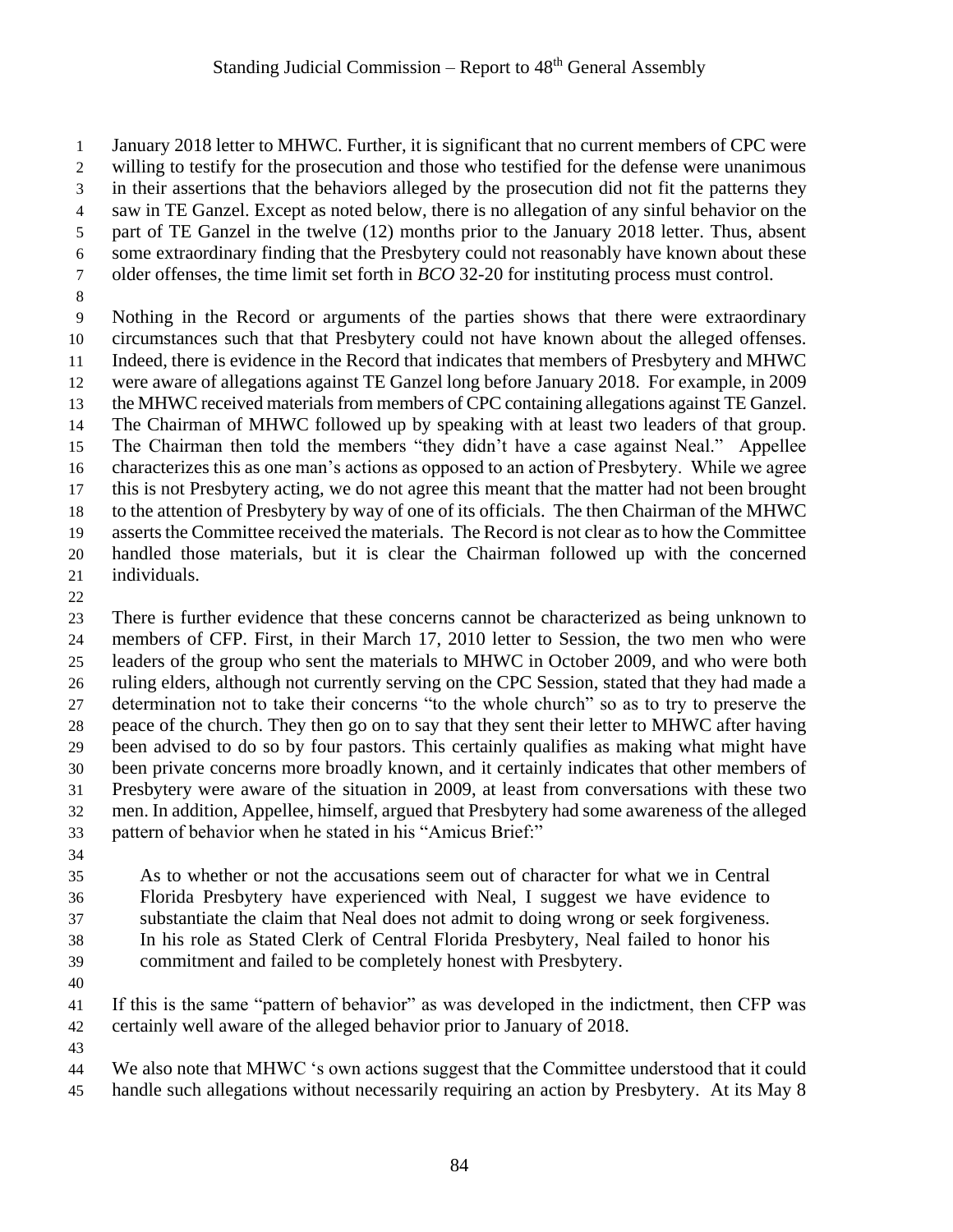meeting the Committee determined to offer TE Ganzel three choices: 1) confess so that Presbytery could deal with the matter as a case without process; 2) deny the charges, at which point there would be a trial; or 3) announce his retirement no later than December 2018, in which case those raising the allegations would likely not pursue them to trial. Note that had TE Ganzel accepted the third option it is not clear that Presbytery would have ever known about the allegations, and there certainly would not have been the same level of effort to persuade TE Ganzel of his guilt and his need to reconcile with those offended. Would that have meant that if TE Ganzel had accepted "option 3" someone could come eight years later with the same concerns and allege that they were properly before Presbytery because Presbytery had not acted on the allegations previously?

 In sum, *BCO* 32-20 exists to protect the honor of Christ, the cause of His Church, and those alleged to be offenders by mandating that prosecution of matters of scandal not be delayed beyond one year. In this case, almost all of the alleged offenses occurred well over a year prior to the institution of process against TE Ganzel. The delay in instituting process came a) from those offended deciding not to pursue the matter to "the whole church;" b) a chairman (and maybe a committee) of Presbytery receiving and investigating the allegations and acting, so far as can be seen from the Record, to conclude there were not chargeable offenses; and c) members of Presbytery who were aware of the concerns from conversations with concerned members or observations of TE Ganzel's work as Stated Clerk not pursuing process. Thus, except as noted below, CFP was in violation of *BCO* 32-20 when it instituted process against TE Ganzel in 2018. This error was aggravated when the prosecution relied entirely on witnesses who could not comment on TE Ganzel's current patterns of behavior as pastor and leader of CPC, and when, as is asserted in the Record, no current member of CPC was willing to bring charges or testify.

 There is one exception to the above conclusion. The charge of "Failure to pursue reconciliation with those you knew had been wounded by decisions you led, in violation of Matthew 5:23-24" was characterized as an on-going sin which continues. This particular charge, therefore, did not violate the limitations of *BCO* 32-20. As such, CFP had the right to pursue this charge. Thus, following the principle of *BCO* 39-3.2 we would, absent the concerns raised under Issue 2 below, be obliged to defer to CFP's findings on that charge.

 For these reasons, this specification of error is sustained as it applies to Specifications 1, 2, and 4 of the Indictment. It is not sustained as it applies to Specification 3.

## **Judgment 2**

 There were a number of missteps in conducting disciplinary process in the various investigatory committees and Judicial Commissions appointed by CFP.

Mistake #1: Once MHWC investigated and concluded there was a strong presumption of

guilt, "the court shall institute process" (*BCO* 31-2). According to the Record of the Case,

- CFP did so, establishing a Judicial Commission to try the Case. The Judicial Commission then
- met and adopted the recommended charges and appointed a prosecutor.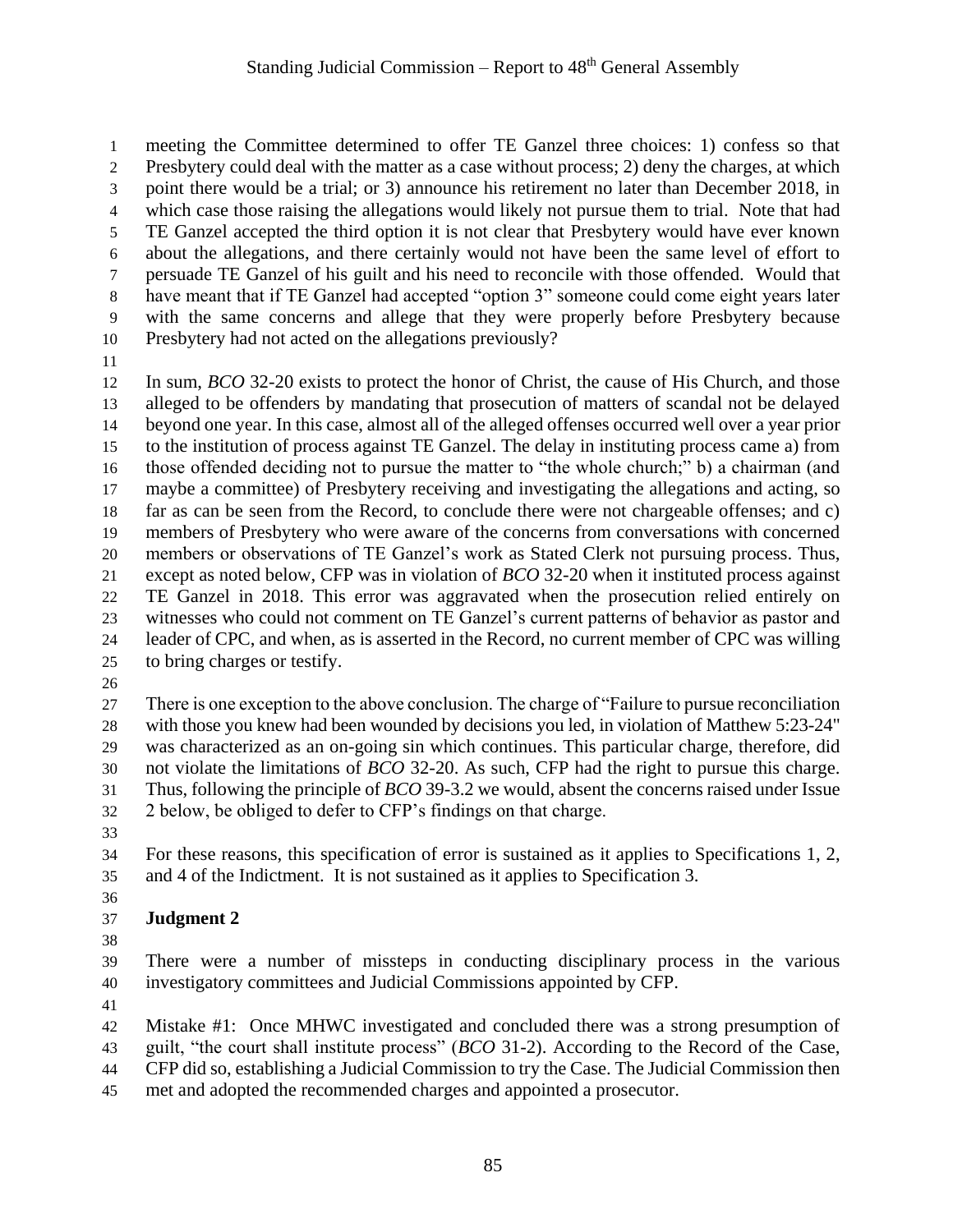However, the Judicial Commission did not actually write the indictment or cite the accused to appear (per *BCO* 32-3). The prosecutor began interviewing witnesses, but never drew up the indictment; he then withdrew and no one else on the commission would take up the prosecutor role. In the meantime, the prosecutor (with another member of the commission) interviewed the Appellant and concluded there was not in fact "anything that would warrant a chargeable offense," even though the commission had already adopted the charges of the investigating committee as their own and even though CFP had instituted process by appointing the Judicial Commission. And so, the Judicial Commission reversed field, and without trying the case or even interviewing all of the witnesses (though they claimed to have done a "thorough investigation"), voted to "absolve TE Ganzel from any presumption of guilt and to close the matter." This statement was read at the November 13, 2018 CFP meeting, and CFP voted to approve the Commission's actions, making their actions final (*BCO* 15-3).

 In this process, the Judicial Commission's mistakes included not writing the indictment for the charges already approved and not citing the accused to appear to plead one way or another (*BCO* 32-3), as well as not interviewing all of the witnesses before concluding they did not want to try the case (while claiming to have done a thorough investigation) (*BCO* 40-3). If the Judicial Commission believed that charges should not have been brought, its only recourse at that point would have been to return to CFP and to ask for relief from either prosecuting the charges or carrying out the case.

 Mistake #2: In the Complaint against the actions of CFP, the members of MHWC noted an irregularity in the proceedings of the Presbytery, citing *BCO* 42-3. However, *BCO* 42 deals with appeals; and *BCO* 42-1 notes that "an appeal cannot be made to any other court other than the next higher, except with its consent." Hence, the basis upon which the Presbytery took up the Complaint was the wrong basis. Further, no provision in the *BCO* allows a committee, as a committee, to file a complaint.

 That said, the members of the MHWC, as individuals, had the right to complain against the action of Presbytery (*BCO* 43-2) and had the right to cite the irregularities of the Judicial Commission's proceedings as a basis (*BCO* 40-3). The irregularity should have been the failure to draw up the indictment and cite the accused to appear once CFP determined there was a strong presumption of guilt (*BCO* 31-2; 32-3). Unfortunately, the basis upon which Presbytery sustained the Complaint—*BCO* 42-3—was incorrect, and CFP should have denied the Complaint on that basis.

 By sustaining the Complaint on faulty bases, CFP exposed the Appellant to fundamental unfairness in the use of process.

Mistake #3: In this instance, CFP sustained the Complaint (with the support of the two key

- members of the First Judicial Commission, at least one of whom agreed by email). And so,
- CFP established a Second Judicial Commission. But was it within CFP's power to undo its
- absolution and closing of the Case when those decisions were made in response to a Judicial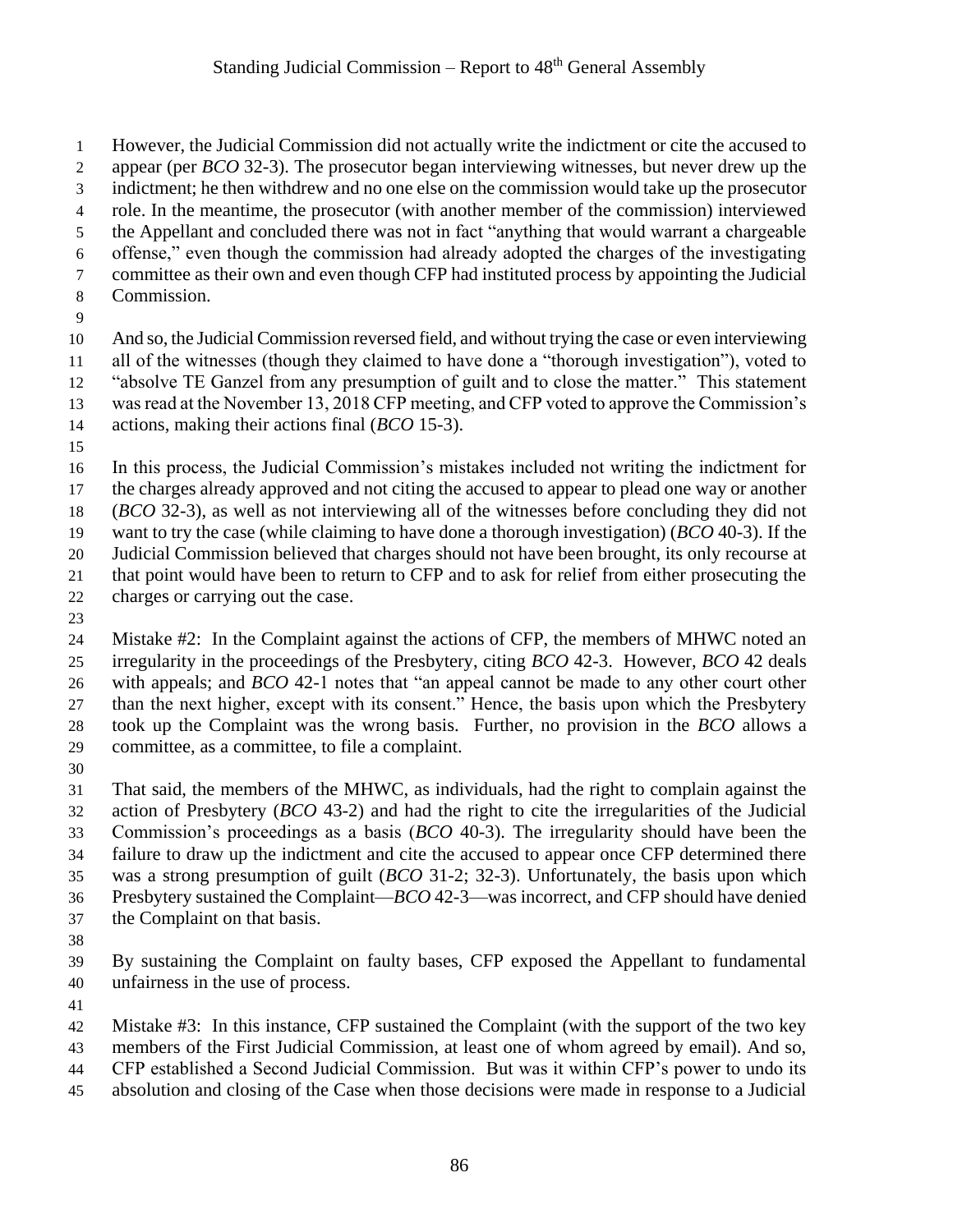Commission acting on charges (*BCO* 15-1, 3)? Essentially what CFP had decided to do with its first commission was to determine that "the matter complained of amounts to no more than such acts of infirmity as may be amended, so that that little or nothing remains to hinder the minister's usefulness" (*BCO* 34-6). Granting the fact that this finding did not actually come as a result of a trial, that was what CFP concluded when it "absolved" TE Ganzel and closed the matter. How then can that court undo that finding on complaint? Does that subject the accused to a kind of double-jeopardy?

 Mistake #4: While the initial indictment was not improperly drawn in terms of charges, the form of the first indictment was not a properly drawn indictment because it did not include "times, places, and circumstances" or witnesses and evidence (*BCO* 32-5). Once the Judicial Commission prepared the "addendum to the indictment," they actually produced a properly drawn indictment. At that point, the time requirements in the Rules of Discipline should have started (*BCO* 32-3, 7). By not following the time requirements at that point, the Judicial Commission failed to allow the Appellant to prepare his defense after "reasonable notice" (*BCO* 32-7, 8).

 Mistake #5: The Judicial Commission voted to sustain the majority of the charges against the accused. They then "administered" the censure of admonition and gave further instructions to the accused to be reconciled to his former church members (*BCO* 36-3). The Commission's action of "administering" the sentence violates *BCO* 15-3, in that, until Presbytery acts to approve the Judgment of the Commission, there is no basis to impose a censure. Once they were informed that such instruction was not allowed under the "previously administered censure of admonition," they changed their censure to definite suspension from office for six months (*BCO* 36-4). However, definite suspension is to be used when "the delinquent has given satisfaction to the court," that is, he has demonstrated repentance (*BCO* 30-3). The Commission was convinced that the accused was not repentant; hence, it applied the wrong censure twice. Yet it would not be appropriate for the SJC to render, as CFP asks, a harsher sentence than CFP twice tried to render to the accused (*BCO* 42-9).

 Mistake #6: Throughout the process leading up to the trial, CFP and its representatives were unclear as to whether they were dealing with charges filed by the former members or with a request for a *BCO* 31-2 investigation. CFP's records go back and forth in this regard. Each of those paths requires a different process. If the matter involved charges that were presented, then there must be a formal charge under *BCO* 32-2. We do not find that in the Record, but Presbytery and its agents often refer to such charges. If the letter(s) from former members constituted a request for a *BCO* 31-2 investigation, then Presbytery has broad latitude as to how to conduct that investigation which could, conceivably be satisfied without calling all the former members to testify. Presbytery's failure to be clear as to which path it was following confused the process, allowing Presbytery to pursue broad allegations as might be appropriate in a *BCO* 31-2 investigation, while also asserting that those bringing the allegations had a right to testify as would be true only if those individuals had filed formal charges. That confusion certainly prejudiced the outcome of the Case.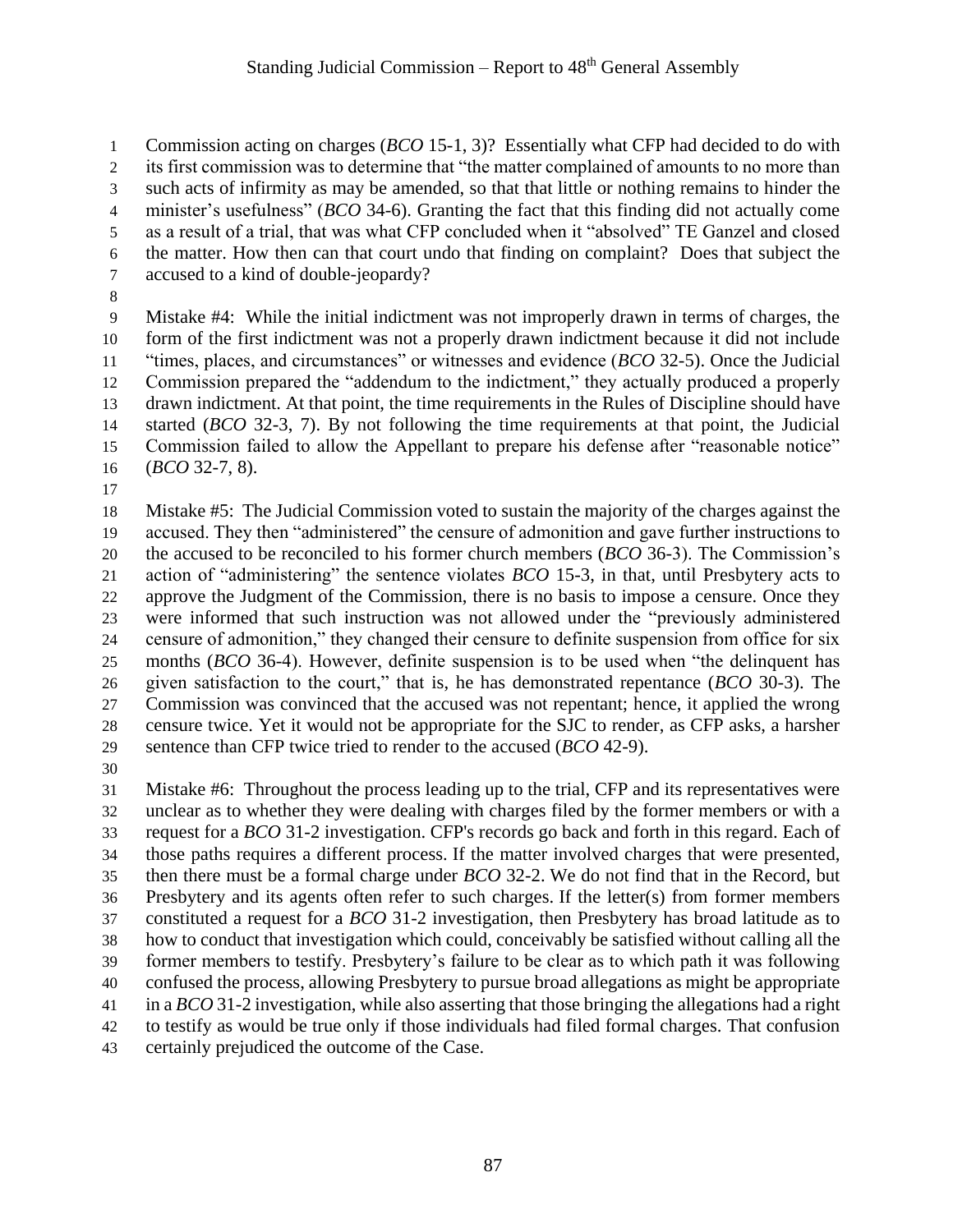As a statement about the entirety of the process, the SJC notes that CFP's record-keeping— in its two Judicial Commissions as well as in its own minutes—contributed to the faulty process because it inevitably made it difficult for the accused to defend himself adequately. Examples of this included lack of clarity as to whether the first Judicial Commission was established as a committee or commission (see 8/14/18); lack of clarity as to who was to communicate with the former members (see 11/15/18; 11/19/18); differences in the way the judgments of the commissions were recorded at various places the minutes (see 8/13/19); allowing a commission to rescind a non-rescindable motion, in that the effect of the motion had already been accomplished (see 8/13/19); and ruling a commission out of order, contrary 10 to proper order (see  $1/22/19$ ). All of these constitutional missteps reflect a disciplinary process that was significantly flawed and prejudicial against the Appellant. Hence, we conclude that CFP erred in its prosecution of the Case, and the SJC sustains this specification of error. We further reverse the whole of the censure against the Appellant and thus conclude the matter. The Summary of the Facts and the Reasoning for Judgment 1 were written by RE Neikirk. The Reasoning for Judgment 2 was written by TE Lucas. All Panel members provided input before any of these sections were written, and all contributed to revisions of those sections. After adopting amendments, the SJC approved the above Decision by a vote of 21-0, with three absent. Bankson *Concur* Duncan, M. *Concur* Neikirk *Concur* Bise *Concur* Duncan, S. *Concur* Nusbaum *Absent* Cannata *Concur* Ellis *Concur* Pickering *Concur* Carrell *Absent* Greco *Concur* Ross *Concur* Chapell *Concur* Kooistra *Concur* Terrell *Concur* Coffin *Concur* Lee *Concur* Waters *Concur* Donahoe *Concur* Lucas *Concur* White *Absent* Dowling *Concur* McGowan *Concur* Wilson *Concur* **Concurring Opinion** *Case 2019-08: Appeal of TE Neal Ganzel v. Central Florida Presbytery* RE Howie Donahoe I agree this Appeal should be sustained, because I agree with the SJC's conclusion that it involved "a disciplinary process that was significantly flawed and prejudicial against the Appellant." But I do not support the Appellant's specification of error regarding the first sentence of *BCO* 32-20, nor some of the Decision's Reasoning pertaining to this sentence. *BCO* 32-20. Process, in case of scandal, shall commence within the space of one

year after the offense was committed, unless it has recently become flagrant.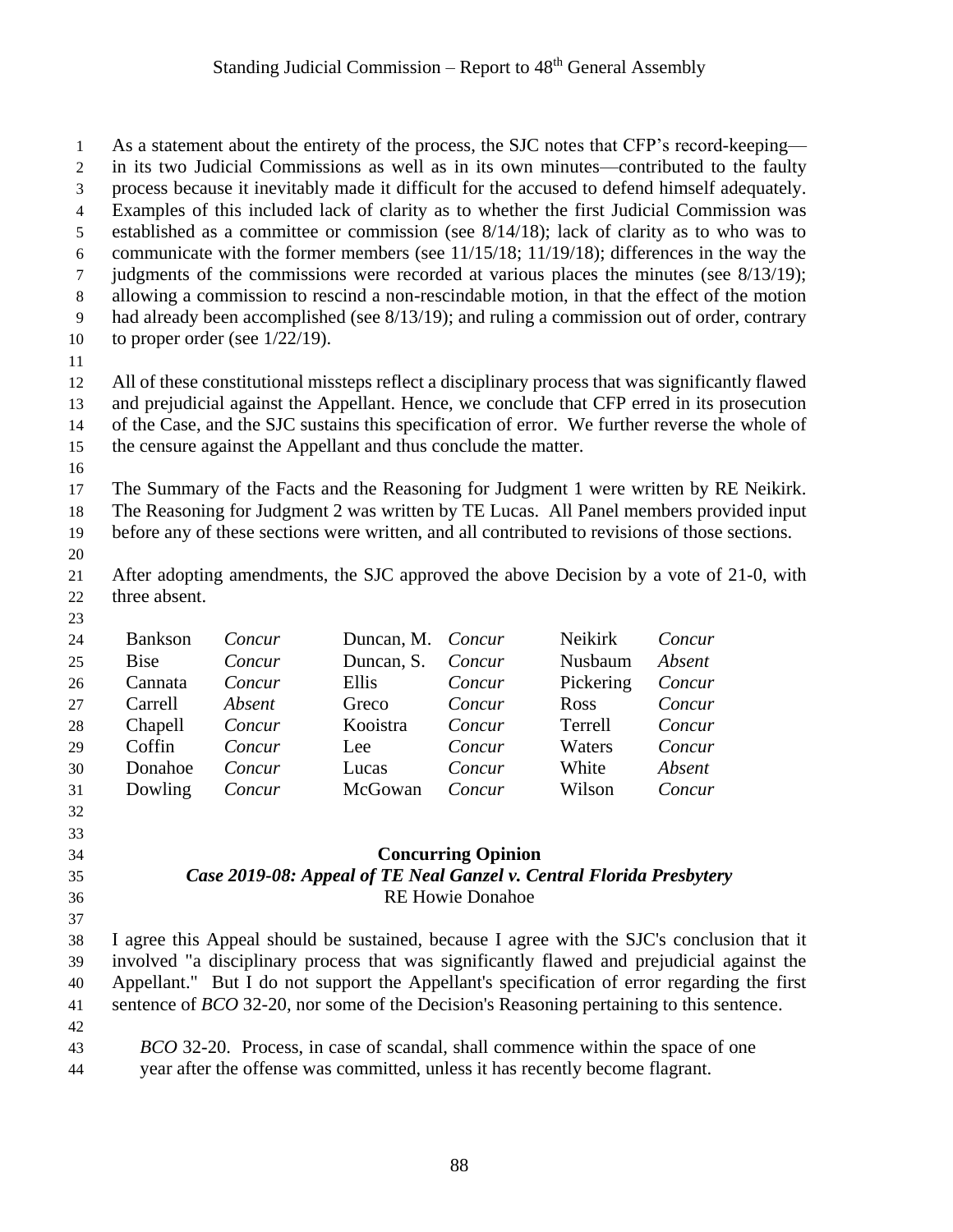## Standing Judicial Commission – Report to  $48<sup>th</sup>$  General Assembly

According to that sentence, the date of an alleged offense is not material *unless* the offense is

 a "case of scandal." If it's not a case of scandal, the first sentence of *BCO* 32-20 doesn't apply. So, what constitutes a case of scandal?

 The wording of *BCO* 32-20 is 140 years old, dating back to the PCUS Book of 1879. In his 1898 *Exposition of the Book of Church Order,* F.P Ramsay wrote:

 The principle is that, if the Church neglects to commence process against scandal (which is any flagrant public offence or practice bringing disgrace on the Church) within a year, she is debarred from thereafter doing it. This is not to shield the 11 offender, but to incite to the prompt prosecution of such offences. Offences not so serious or scandalous the Church may bear with the longer while seeking to prevent scandal; but for no consideration is the Church to tolerate such offences as are scandalous. (http://pcahistory.org/bco/rod/32/20.html)

- Properly understood, the first sentence of *BCO* 32-20 does not shelter an offender *in any way,* but rather, it is simply meant to *spur the court* to prosecute a *particular* offense - something that's *actually* bringing public disgrace on the Church (i.e., "a case of scandal"). For an offense to be a "case of scandal" it would need to be an offense that is known to the broader public and, unless adjudicated promptly, would bring public disgrace on the Church. And thanks to technology, an offense could become a case of broad, public scandal *much* more quickly in 2020 than in 1879.
- 

 Thus, I think the following excerpts from the SJC's Reasoning are overstated. (Emphasis added below.)

- We agree that *in the normal pattern BCO* 32-20 bars a court from prosecuting an alleged offense that occurred more than one year previously.
- 

 ...Given, however, the clear language and logic of *BCO* 32-20, any effort by a court to avail itself of a broader reading of the time limits must, of necessity, be accompanied by a *clear showing as to why the court could not have known* of the alleged offense(s)....

 ...Thus, absent some *extraordinary finding* that the Presbytery could not reasonably have known about these older offenses, the time limit set forth in *BCO* 32-20 for instituting process *must control.*

 But the first sentence of *BCO* 32-20 does not require any "extraordinary finding." For example, if a person alleges a PCA member abused them two years ago, but it was not a case of public scandal (i.e., not broadly known to the public), the first sentence of *BCO* 32-20 would not apply and the alleged offender could be prosecuted - without any "extraordinary finding." Unless the matter was a case of public scandal, the first sentence of *BCO* 32-20 wouldn't pertain - even if the offense occurred a dozen years ago, and regardless of when the court became aware of the allegations.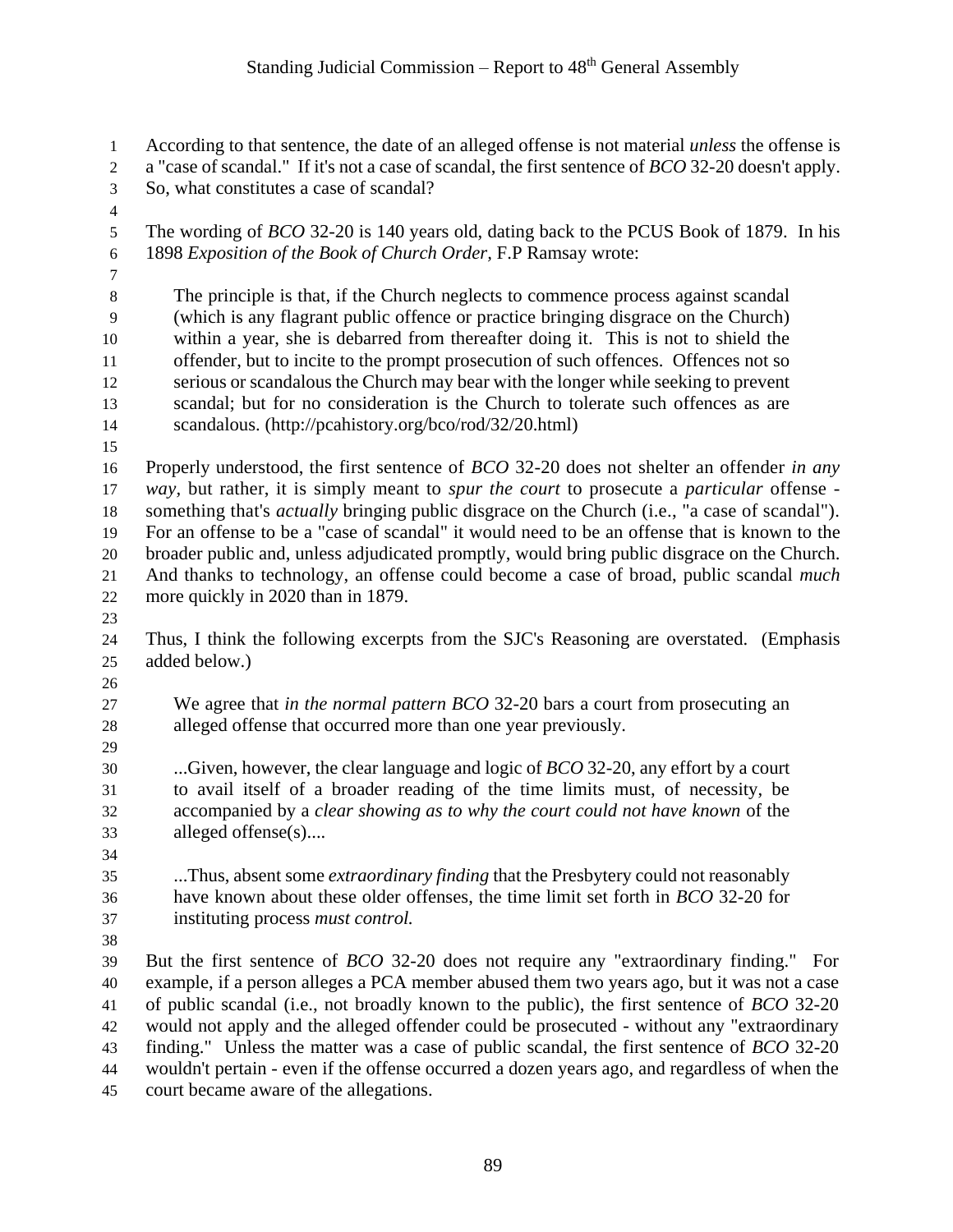| $\mathbf{1}$ | For several reasons, it would be helpful for the PCA to consider revising BCO 32-20. First, as       |
|--------------|------------------------------------------------------------------------------------------------------|
| 2            | a friend recently observed, if the cause of Christ is made scandalous by the Church's neglect        |
| 3            | of timely discipline in a case of scandal, how would disallowing prosecution on day 366 repair       |
| 4            | the matter? The scandal continues, unabated. Second, it would be difficult to codify a time-         |
| 5            | requirement based on when a court "learns" of an alleged offense. Granted, in a case of              |
| 6            | scandal, the Church learns of it when the broader public learns of it (if not earlier). But it       |
| 7            | would be difficult to determine when a presbytery, as a body, becomes aware of a private             |
| $\,8\,$      | offense, unless the matter is raised at a meeting or to a commission. Third, (referencing the        |
| 9            | SJC's Reasoning), it is unclear how a prosecuting court would make a "clear showing as to            |
| 10           | why the court <i>could not</i> have known of the alleged offense." It would be relatively easy for a |
| 11           | defendant or appellant to argue several ways for how the court theoretically could have known        |
| 12           | of an offense (better pastoral care, more thorough work by a presbytery committee, etc.).            |
| 13           | Fourth, if my reasoning is correct, it means there is no "statute of limitations" whatsoever in      |
| 14           | the <i>BCO</i> .                                                                                     |
| 15           |                                                                                                      |
| 16           | /s/ RE Howie Donahoe                                                                                 |
| 17           |                                                                                                      |
| 18           | <b>IV. ELECTION OF OFFICERS</b>                                                                      |
| 19           |                                                                                                      |
| 20           | The SJC Officers elected for 2020-2021 are as follows:                                               |
| 21<br>22     |                                                                                                      |
| 23           | Chairman: TE Fred Greco                                                                              |
| 24           | Vice Chairman: RE John Bise                                                                          |
| 25           | Secretary: RE Sam Duncan                                                                             |
| 26           | <b>Assistant Secretary:</b> RE Jack Wilson                                                           |
| 27           |                                                                                                      |
| 28           |                                                                                                      |
| 29           | <b>V. PROPOSED CHANGES TO THE OPERATING MANUAL OF THE SJC</b>                                        |
| 30           |                                                                                                      |
| 31           | <b>Item 1.</b> That <i>OMSJC</i> 4.1 be amended as follows:                                          |
| 32           |                                                                                                      |
| 33           | <i>OMSJC</i> 4.1 - The stated meetings of the Commission shall begin on the first                    |
| 34           | Thursday of February March and on the third Thursday of October in each year.                        |
| 35           |                                                                                                      |
| 36           | Rationale: The proposed change allows for additional time for panels to complete their work          |
| 37           | prior to the Winter (March) stated meeting while still providing adequate time for processing        |
| 38           | concurring and dissenting opinions from a March meeting prior to the deadline for preparing          |
| 39           | the Commissioners' Handbook for General Assembly.                                                    |
| 40           |                                                                                                      |
| 41           | The Commission reviewed the proposed amendment to OMSJC 4.1 and approved.                            |